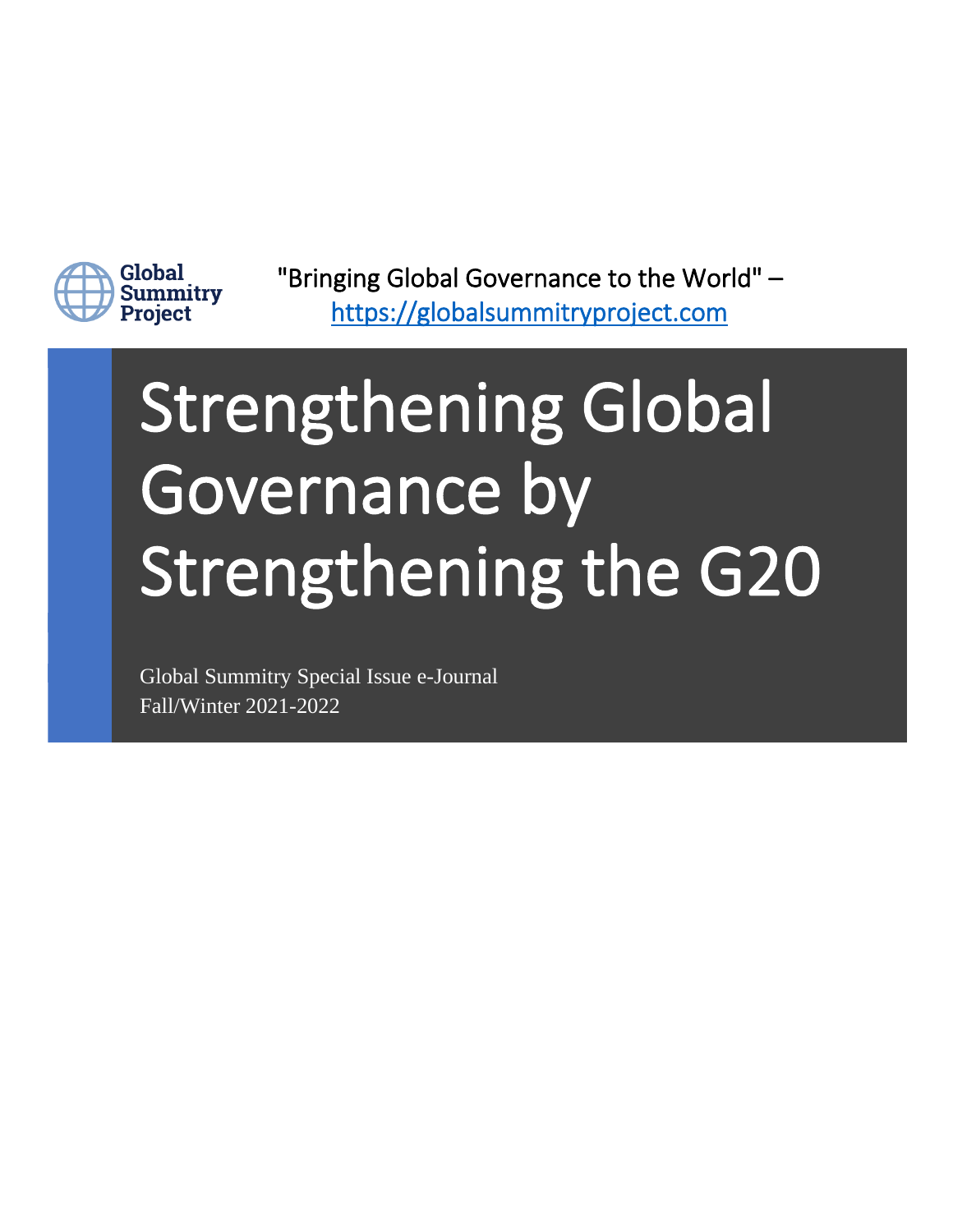5

# **Contents**

| $\overline{2}$ | Introduction<br>Alan S. Alexandroff                                                                                                                                 | 10 |
|----------------|---------------------------------------------------------------------------------------------------------------------------------------------------------------------|----|
| 10             | The Life and Times of America's Liberal International Order:<br>A Reflection of Power Politics, Not an Escape from Them<br><b>Kyle Lascurettes</b>                  | 15 |
| 30             | Governance Transition from G7 to G20 and to Asia and the Global South:<br>Coping with US-China Relations in a Changing Global Summitry Context<br>Colin I. Bradford |    |
| 41             | Can the G20 reform itself? Should it and can it?<br>Johannes F. Linn                                                                                                | 20 |
| 49             | The EU, US and China:<br>Hybrid Multilateralism and the Limits of Prioritizing Values<br>Kerry Brown                                                                | 25 |
| 63             | Building A More Inclusive, People-Centered Multilateralism:<br>The Role of Survey Research<br>Richard Wike                                                          |    |
| 73             | Legislative Representation at the Global Level:<br>Addressing the Democratic Failure in Global Governance<br>Philipp Bien                                           | 30 |
| 83             | Disrupted Order: G20 Global Governance at a Time of Geopolitical Crisis<br><b>Yves Tiberghien</b>                                                                   | 35 |
| 97             | A Concluding Thought<br>Alan S. Alexandroff                                                                                                                         | 40 |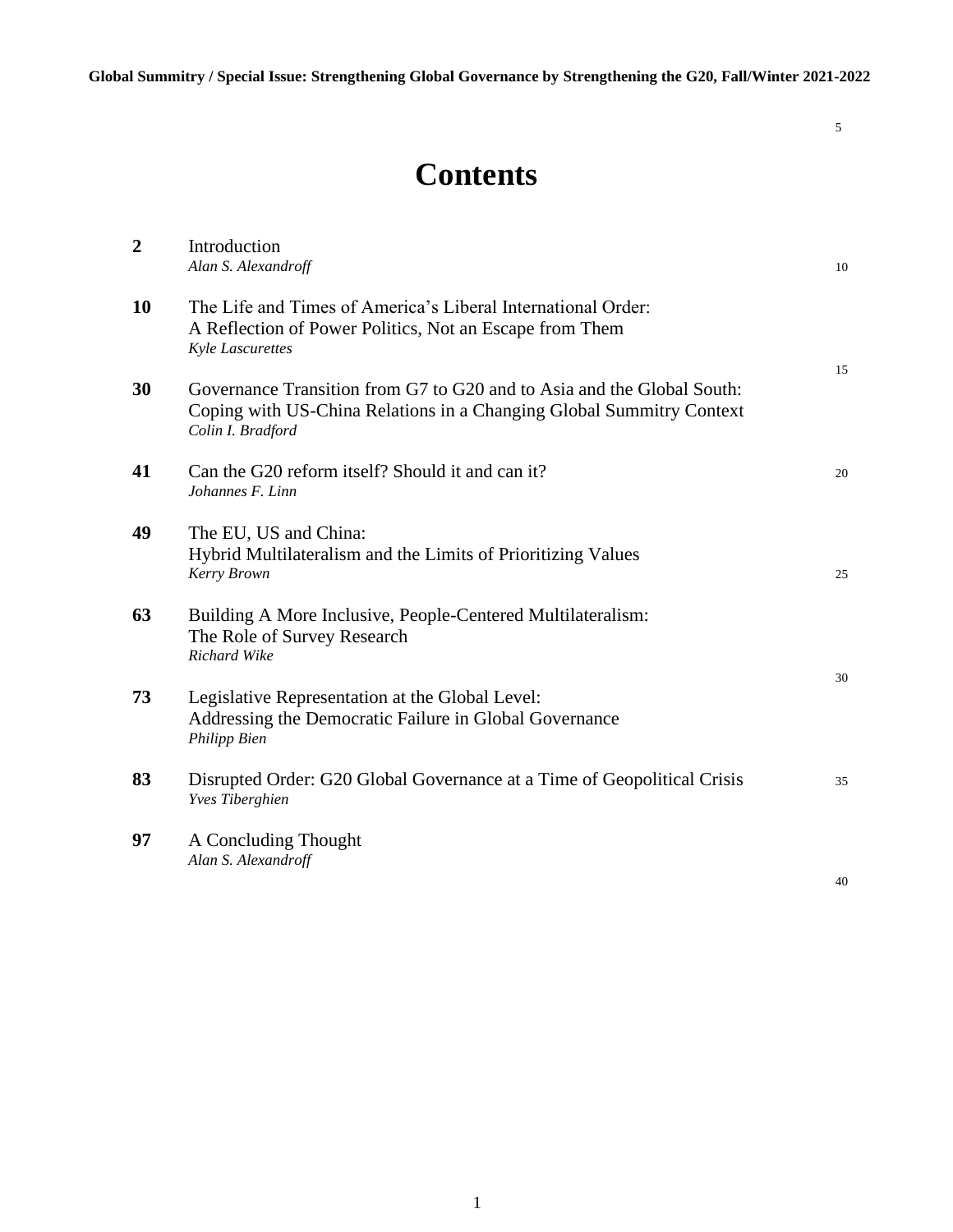# **Introduction**

#### **Alan S. Alexandroff** <sup>45</sup>

#### **What is 'Global Order'?**

There is some history to this e-Journal, *Global Summitry*. And it is worth recounting in this inaugural e-Journal Special Issue. The journal was actually born digitally in 2013 as 50 the *Global Summitry Journal* (GSJ). This first appearance was posted to the Bepress Global Summitry Digital Commons platform. Bepress the then publisher had begun life in 1999 as the Berkeley Electronic Press launched to make, as their website suggested, a platform where products and services to support scholarly communication could be placed. This electronic platform created was one vehicle to do just that. And it was there that the GSJ first appeared. <sup>55</sup>

From there, and after some discussion with principals ending in 2015 – the Journal renamed as: *Global Summitry: Politics, Economics and Law in International Governance* – reappeared at Oxford University Press (OUP) [\(https://academic.oup.com/globalsummitry\)](https://academic.oup.com/globalsummitry). Both digitally, and in print the Journal published four volumes at OUP continuing from 2015 through 2018 on behalf of the then Munk School of Global Affairs and at the Rotman School 60 of Management, both at the University of Toronto. The partnership was much appreciated but the Journal in that form came to end after Volume 4. All the articles published at OUP can be found today at the Global Summitry Project (GSP[\) https://globalsummitryproject.com](https://globalsummitryproject.com/)

So now on our GSP digital platform the newest iteration, the e-Journal, *Global Summitry*, can be found. Notwithstanding the various platform variations just described, the 65 mission of the Journal remains the same: to publish the best articles on global governance and global summitry. As identified at the website the hope is to "Bring global governance to the world". This focus has become more pointed with the return of geopolitics: the growing US-China rivalry and, most immediately, the unprovoked aggression by Russia on Ukraine and the threat this raises to current global order. But that is where we are.  $\frac{70}{20}$ 

## **Defining the Key Global Order Concepts**

In the original issue of *Global Summitry: Politics, Economics and Law in International Governance*, the then editors, Donald Brean and myself (Alexandroff and 75 Brean 2015) tried to define and trace the key critical concepts in global order: global summitry and global governance and then trace the evolution of 'global summitry'. While we acknowledged growing disorder in the global order, the degree of disorder today is well beyond what we saw in 2015. At the time we were relatively content to remain focused on what we assessed as the critical concepts of global order.  $\frac{80}{200}$ 

Let's start with global governance. It is fair to say that global governance has numerous definitions. Probably the most attractive, at least in my mind, is also possibly the simplest. That simple definition was identified by Ian Goldin (2013, loc. 175 of 3186): "By global governance, I mean the institutions and processes which seek to manage global problems." A rather more elaborate definition was also highlighted in our introductory article 85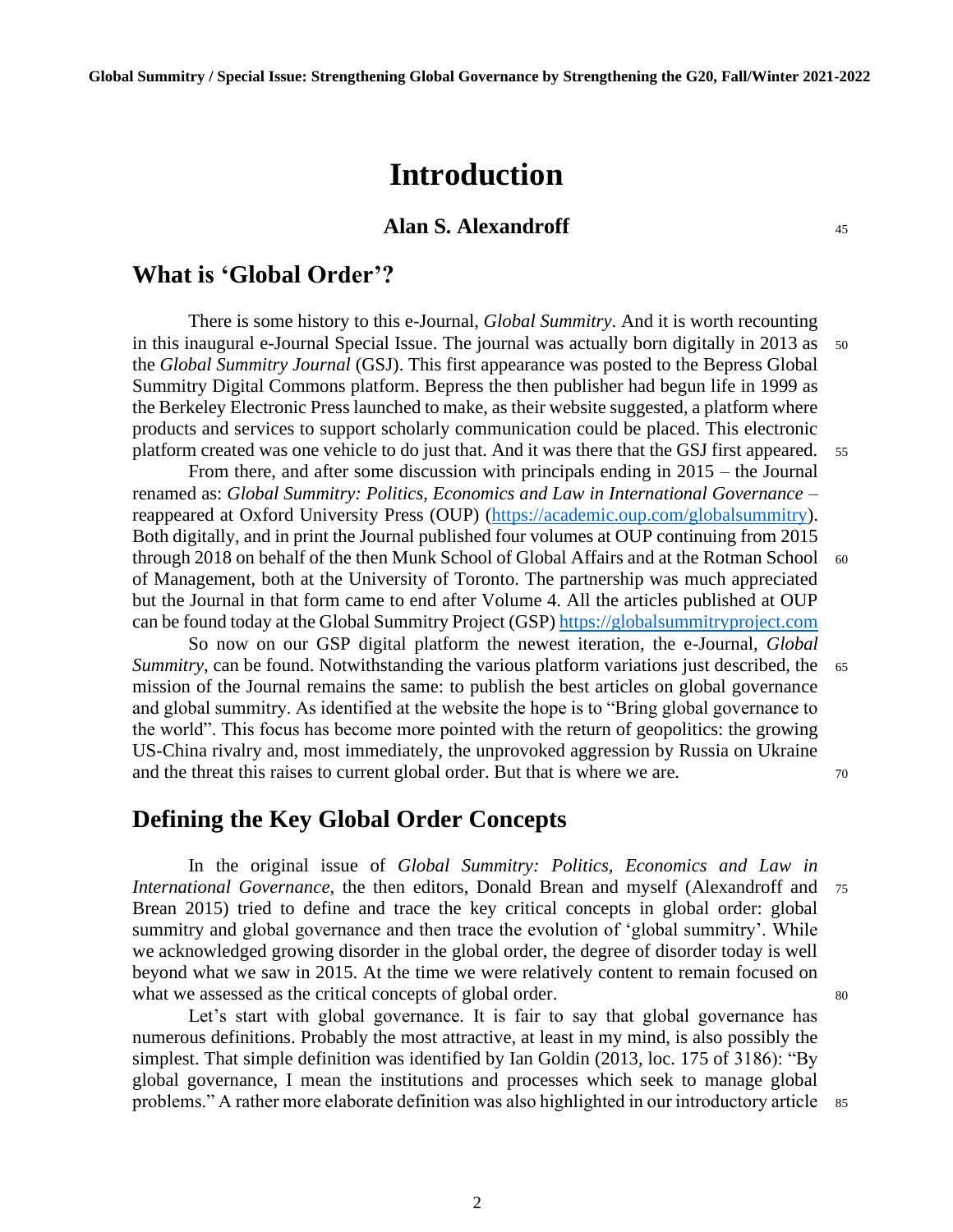in the inaugural issue – this definition provided by Weiss, Thakur, and Ruggie (2010, 6):

Global Governance – …refers to existing collective arrangements to solve problems. Adapting our definition of governance, "global governance" is the sum of laws, norms, policies, and institutions that define, constitute, and mediate relations among citizens, society, markets and the state in the 90 international arena – the wielders and objects of international public policy.

While states and the many institutions these states created for policy purposes remain the 'heart' of global governance and the global order, it was also evident that a wide variety of new actors had taken their place in the international system. As we noted, "Additionally, global governance encompasses a host of non-state actors including non-governmentals <sup>95</sup> (NGOs), civil society organizations (CSOs), and various so-called multistakeholder organizations that some refer to as "regime complexes". Global governance, as we and others identified is increasingly a multilayered and multi-actor international environment. As we (Alexandroff and Brean 2015, 9) summarized at the time: "Global order today – using the perspective of global governance – is filled with state and non-state actors, with economic <sup>100</sup> and political influence. And the global order encompasses an array of networks – both public, private, and mixed – that serve a growing number of leader gatherings."

# **Great Powers, Hegemony and Global Order Dynamics**

As is evident from the conclusion of Part 1 in the then inaugural issue, we, the editors, contemplated that an accompanying article would examine the evolving structural issues, the role of power, and the actions of the great powers in the contemporary global order: "Part 2, in the next issue, will focus on structure and power and how summitry fits within established concepts of international relations while exploring traditional and not-so-traditional concepts <sup>110</sup> of international cooperation."

Well, that article never formally appeared at the time. The classic global order examination of great powers, the dynamics of hegemonic powers, and the power dynamics of states and others never appeared. Nevertheless, we are fortunate that in this first Special Issue we can include the article by Kyle Lascurettes. As Lascurettes noted in his own <sup>115</sup> summary: "Contrary to more conventional thinking about international order, the article argues that hegemonic orderers have often been motivated by competition and exclusion, advocating for order changes out of a desire to combat and weaken other actors rather than cooperatively engaging with them." Lascurettes bores deep into the power dynamics of the global order and the interactions of great powers historically and then through the period of <sup>120</sup> US dominance and the creation of the liberal international order (LIO) and finally examining, the rise of China, the fading role of the US in the growing rivalry between the US and China. In that rivalry, Lascurettes describes a determined ideological contest: "…if China continues to rise without significant changes in its domestic political makeup at home, we can expect U.S. elites to redirect the principles of order to counter not only China's behavior but also 125 the Chinese ideological model itself, sometimes referred to as "authoritarian capitalism"." As Lascurettes sees it, the product of growing US-China competition is: "the most likely outcome for the future is one where China designs its own hegemonic order to compete with rather than complement the contemporary liberal order."

Kerry Brown's contribution, "The EU, US and China: Hybrid Multilateralism and 130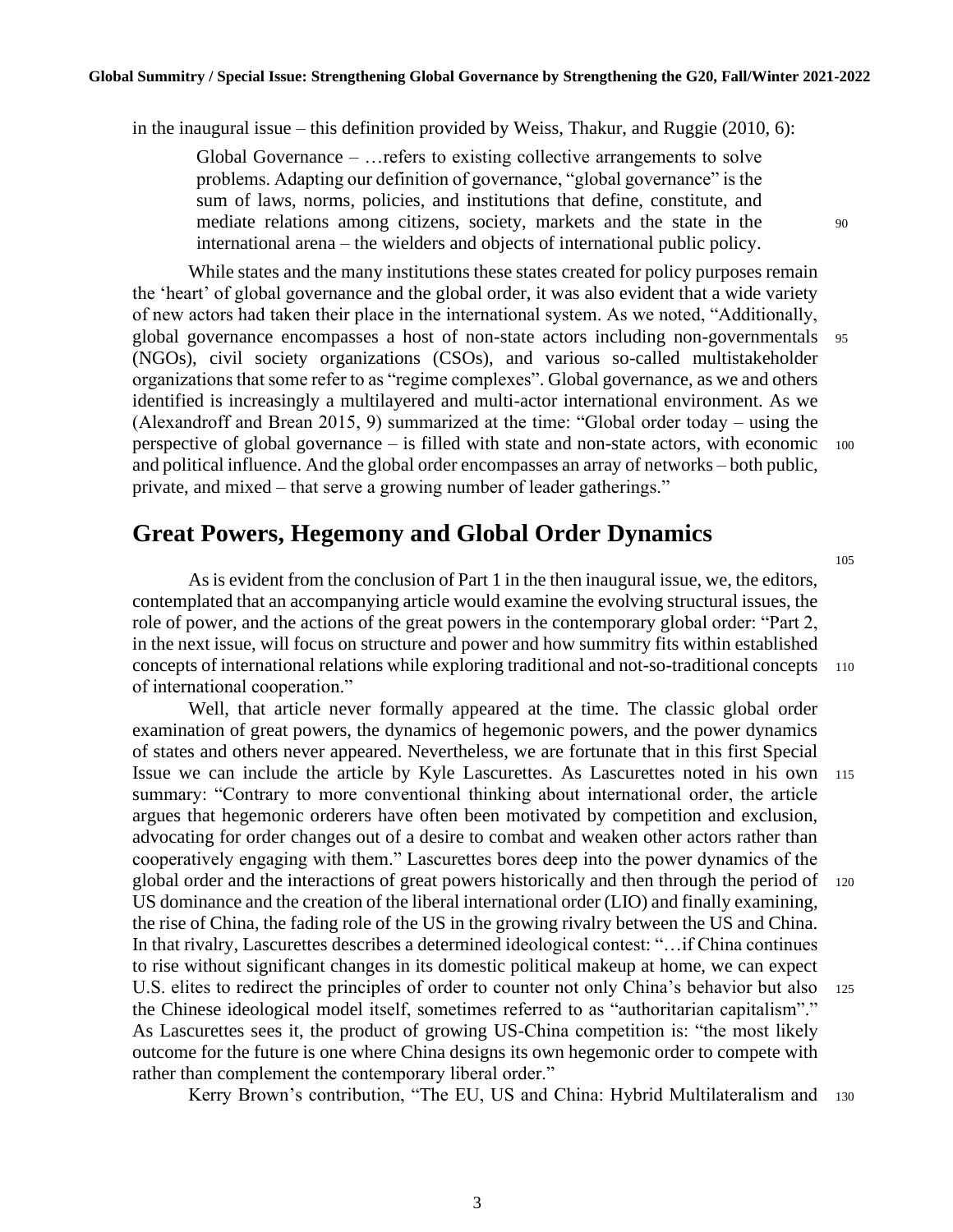the Limits of Prioritizing Values", alerts us to the geopolitical reality that great power dynamics are not just about US-China rivalry. There is in today's global order a complex relationship between Europe and China as well. And though currently the EU-China relationship has sharpened, Europe and the EU and various European powers, especially Germany have had hopes, and may yet in the future seek to develop further economic ties 135 that at least during the long period of Chancellor Merkel's leadership sought to "… to balance economic self-interest with an acknowledgement that in terms of technology, security and political alignment, China is increasingly problematic." Of course, it is very likely that the war in Ukraine is likely in the short term at least to drive the EU and China further apart. But Brown tackles the very complex relationships of national governments and the European 140 Union and where Europe and China relations may evolve particularly in the world of trilateral relations – US, China and Europe: "The question going forward therefore is not whether there should be a relationship with China, nor that that relationship was not hugely important, but more about where exactly in this trilateral division specific issues are actually placed, and whether the Europeans and the Americans agree with each other on how they <sup>145</sup> have divided things."

# **Building on Global Summitry**

But let's turn back for just a moment to the 2015 piece. There, Brean and I not only 150 focused on global governance but not surprisingly also on 'global summitry' So, the second 'deep dive' as editors in that first issue was to tackle the key global order instrument, 'global summitry'. Here is how we defined global summitry at the time (Alexandroff and Brean 2015, 2):

Global summitry involves the architecture, institutions and, most critically, 155 the political and policy behavior of the actors engaged in the influence of outcomes of common concern in the international system. Global summitry includes all actors – international organizations, trans-governmental networks, states and non-state entities whether individuals, corporations or associations – that influence the agenda, the organization and the execution <sup>160</sup> of global politics and policy.

The definition focused on international policymaking and the evident and growing variety of actors and influencers.

By the time of this 2015 publication, it was apparent to many observers that global summitry, and global governance more generally were focusing increasingly on the growing 165 number of informal institutions – what we referred to then, and still do today, as the 'Rise of the Informals'. First in line in focusing on the Informals – the G7. The G7 had emerged in the 1970s and continued in various iterations, G5, G6 at Rambouillet followed a year later by the G7 with the inclusion of Canada at the Puerto Rico Summit and continuing on as the G7 till Russia was included in 1998. It would remain the G8 till Russia was suspended in <sup>170</sup> 2014 with Russia's invasion of Crimea returning to the G7 and remaining so with Russia's withdrawal. We will return to that event in the light of the current dilemma posed by Russian membership in the G20 following the Russian aggression against Ukraine. Meanwhile, the much larger Informal, the G20, first appeared in the late 1990s as a gathering of finance ministers and central bankers from these economically significant states and then emerging 175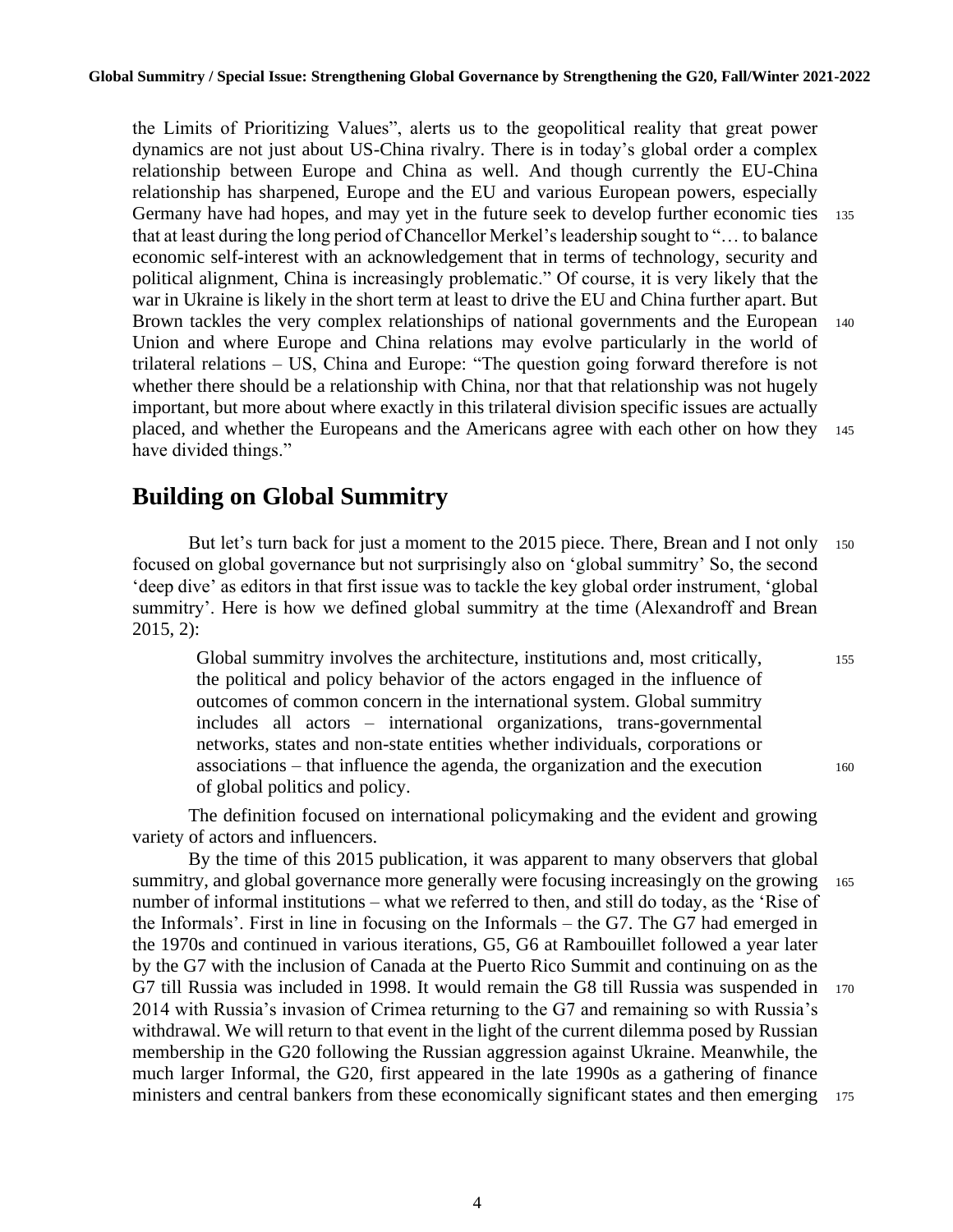as a G20 leader-led informal institution in 2008 with the explosion brought on by the global financial crisis (GFC).

While these are not the only global summits, they remain quite central to the examination of global summitry. First as pointed by a number of our colleagues, global order dynamics witnessed a growing number of informal institutions. Our colleagues Vabulas and <sup>180</sup> Snidal described these informals as IIGOs, or informal intergovernmental institutions which have come in the current global order to occupy central roles in global governance policymaking. As they note (2013,194): "IIGOs are becoming increasingly important in world politics. The "G groups" provide an important set of examples. International policymakers regularly use G20 venues to address the world's biggest financial challenges; <sup>185</sup> G8 summits are attended by the world's most powerful heads of state and vehemently criticized by protestors." These Informals have come to dominate global governance though the earlier formal institutions, or FIGOs remain significant. That remains especially the case for the international financial institutions, or IFIs – Bretton Woods institutions such as the World Bank, the International Monetary Fund (IMF) – and additionally, the UN and its many 190 specialized agencies. There remain questions over why the significant surge in the number of these informal institutions. This has been explored particularly by Charles Roger (2020) but a critical characteristic of a number of these Informals, and in particular the two mentioned above, the G7 and G20, is the fact these Informals are leader-led. These leaderled gatherings, include, as mentioned earlier, the most systemically significant states from <sup>195</sup> the Global North and the Global South and these Informals meet on a regular basis. Informal or not, the fact that these Informals are leader-led and gather annual are standout features of the then G8, now the G7 again, and the G20.

While the annual leaders gatherings receive a significant amount of global attention, and their annual gatherings are extensively covered, little else is. But for some time, <sup>200</sup> researchers had become aware that an extensive support structure had been constructed. Back in 2010 and 2011 I referred to the 'The Iceberg Theory' of global governance to take into account the growing bureaucratic structure being created notwithstanding that both Informals had no permanent secretariat. As I wrote then (Alexandroff 2011):

It is frequently forgotten that the Gx system – most notably the G20 Leaders' <sup>205</sup> Summit – is not just about leaders. In fact, there is a fair complement of personal representatives, ministers, other officials, IFIs and other IOs plus global regulators that make the Gx system work – or not. I've called this enlarged structural view of global governance "The Iceberg Theory" of Global Governance. 210

Today, we have a constant stream of governmental meetings from the periodic Sherpa meetings to organize the agenda, to repeated ministerial gatherings well beyond the traditional finance and central bankers – including even to include foreign ministers – to Task Forces and Working Groups. There is an extensive support effort backing up the evidently observable leader summits. I will return to this issue when examining how it might 215 be possible to strengthen the G20.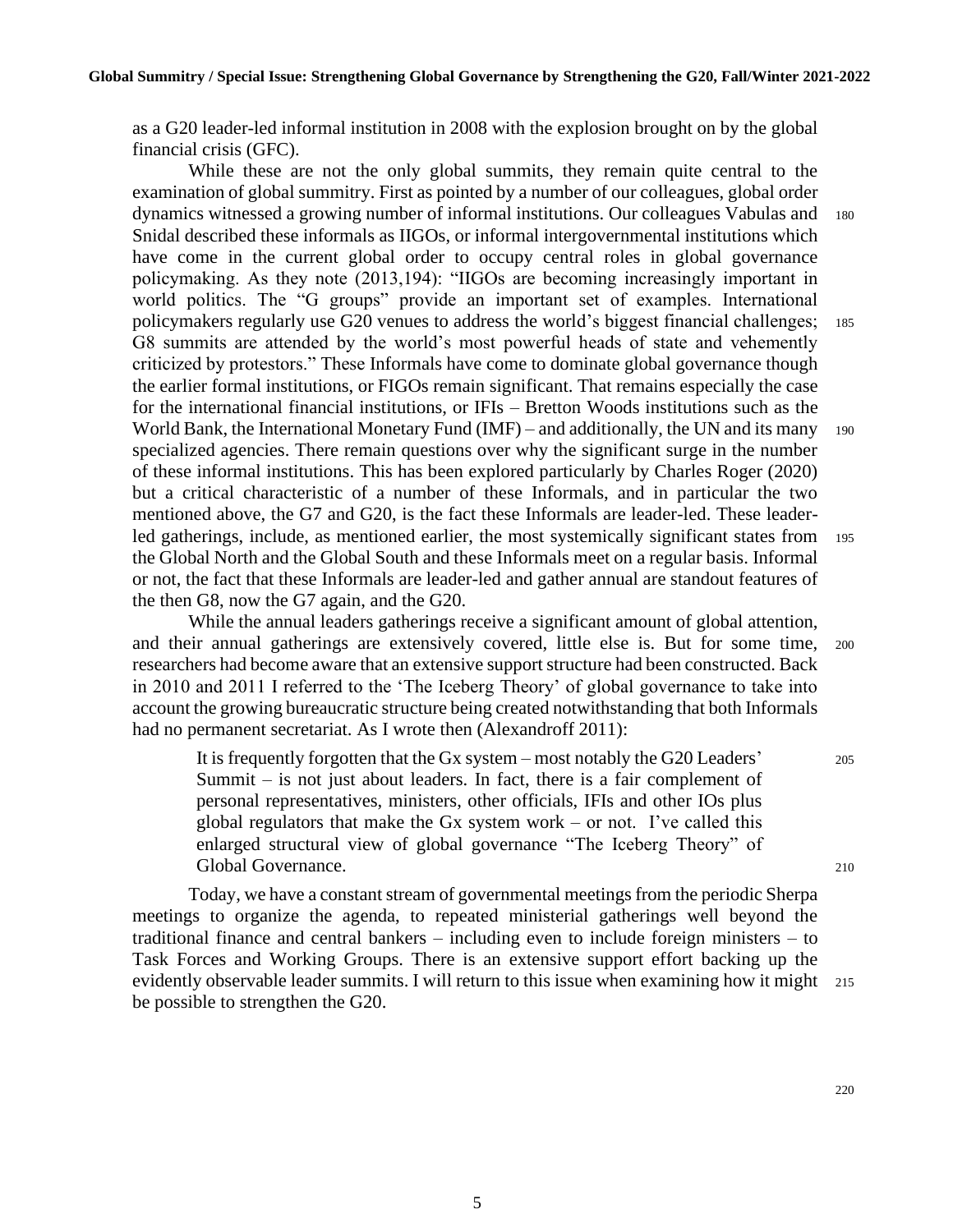# **Tackling the Legitimacy of the Global Governance Policy Process**

For some time now questions have arisen over global governance efforts through the Informals. How legitimate are the efforts? This criticism was particularly evident when only the G7/8 existed. The membership was purely the Global North, what critics then called the <sup>225</sup> G7, the 'Club of the Rich'. While the addition of the emerging market states in the G20 answered to a significant degree this criticism, there were many that still raised representativeness, especially when it came to various developing country regions especially Africa. Legitimacy and other criticisms have "dogged" the Informals. Our colleague Hugo Dobson, long an observer of global summitry raised several questions including in particular <sup>230</sup> legitimacy, but also overlap and effectiveness (2007, 81). In 2010 (Alexandroff 2010, 8) I reviewed again some of issues raised by Dobson but extended to: legitimacy, informality, effectiveness, equality and like-mindedness.

There had long been critics of these two critical Informals – the G7/8 and the G20. Many have criticized the fact the limited membership, especially the G7/8. But it extends to 235 the more member representative G20 which while it includes significant states from the Global North and significantly from the Global South still is criticized for the lack of legitimacy and effectiveness.

We were very fortunate, therefore, in this first Special Issue to have two colleagues examine in separate articles whether these global summitry states adequately reflect citizen <sup>240</sup> concerns – legitimacy in other words, at the global governance level. Both articles, one by Philipp Bien and the other by Richard Wike suggest that citizens widely feel disenfranchised from these summit gatherings and their collective efforts to advance policies in the face of growing global governance challenges. These colleagues examined closely whether these global summitry states adequately reflect the concerns of their own citizenry. Philipp Bien <sup>245</sup> suggested that "…we can observe growing disenfranchisement among segments of the public over the march of global governance and actions of distant policy-making elites (Fleurbaey 2018)". While the solutions each of our authors brings differ, both urge enhancing the legitimacy of these institutions – whether the G7 or the  $G20 - by$  adding a wider slice of society or in exploring societies views at least. 250

In his approach to legitimacy, Bien focuses on the isolation of national legislatures from intergovernmental and international policymaking. From Bien's perspective legislative involvement in global governance policy making can only enhance transparency and accountability. Bien also suggests that specialized legislative actors can be drawn for functional policy such as health or finance and general legislative actors can be drawn in for <sup>255</sup> what Bien describes as general-purpose policymaking. Bien even suggests as a first step toward legislative inclusion that parliaments establish, for at least the G20, an engagement group, a P20, a Parliamentary 20 group as has been done for business, labor, thinktanks and more.

Our colleague, Richard Wike, is the director of global attitudes research at Pew <sup>260</sup> Research Center. Not surprisingly he offers concerted international public opinion inquiry to enhance the legitimacy of global governance public policymaking. As he suggests in his piece, to bolster the legitimacy of global governance institutions "…and address the trust gap between ordinary citizens and international policy elites, multilateral institutions should consider employing and institutionalizing survey research to better understand public <sup>265</sup> opinion on key global issues. Scholars, researchers, and practitioners have demonstrated that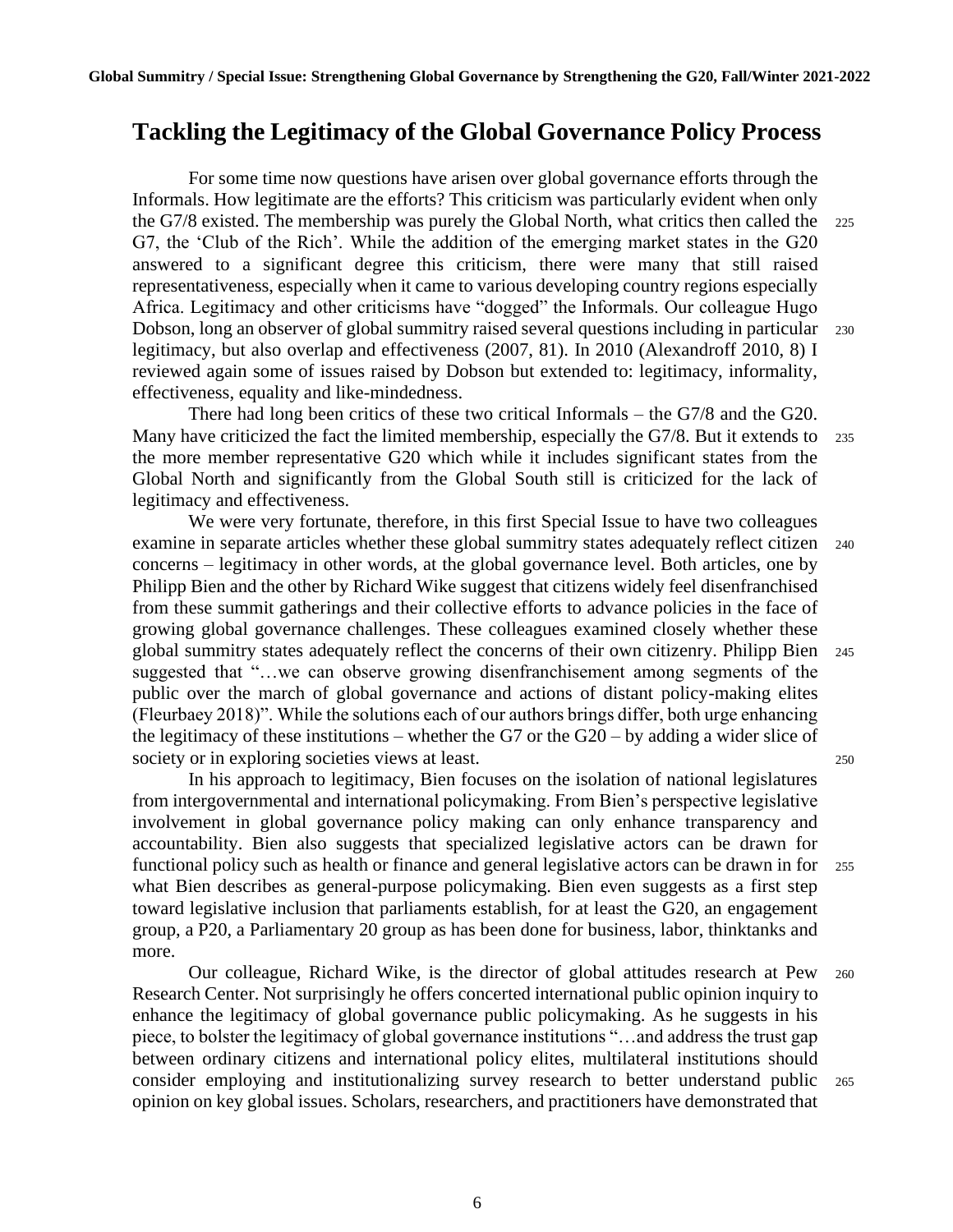survey research can be an effective approach for amplifying and including public voices." While there are problems in tapping public opinion in some states, notably authoritarian ones, Wike argues that polling can be done in non-democracies. He remains committed to survey research, which he believes "…can inform key audiences about the views, priorities, and <sup>270</sup> values of everyday citizens across the globe." Beyond public opinion survey research Wike urges reaching out to a variety of actors – a wider multi-stakeholder approach to global governance policymaking.

# **Strengthening the G20** 275

The growing geopolitical tensions whether US-China competition in the new Biden Administration era, or the mobilization of Russian forces surrounding Ukraine, and now the assault on the Ukraine have engendered split views over the question of 'strengthening the G20'. Colin Bradford's article is most direct in suggesting that the G20 is, and can be, a key 280 instrument of global governance and capable even of mediating geopolitical tensions and a setting possibly for 'lowering the temperature' between the leading powers, China and the United States. As Bradford quotes from an earlier Brookings essay of his (2021): "The G-20 could become a vehicle for more ambitious concerted global actions and a platform for addressing and managing geopolitical tensions." Bradford promotes the centrality of the <sup>285</sup> G20. As he urges: "The G20, however, provides the critical setting for global governance". For Bradford, the G20 offers the pluralistic setting and opportunity to advance global governance action and to mediate, possibly, the toxic US-China competition. As Bradford points out: "Plurilateral dynamics have already included China in G20 leadership roles in 2010 and 2016, if not also in other years, and reveals avenues for China's more formative <sup>290</sup> integration into global governance." As Bradford concludes: "The G20 is a large and varied space. Going into the G20 setting requires imagination, thoughtfulness, listening, and sensitivity to difference rather than single-mindedness."

On the other side of the debate over the effectiveness of the G20 in advancing critical global governance collaboration are two articles in this SI: Johannes Linn's: "Can the G20 <sup>295</sup> reform itself? Should it and can it?" and the piece by Yves Tiberghien: "Disrupted Order: G20 Global Governance at a Time of Geopolitical Crisis".

Linn has long been involved in the key Informals: the G7 and the G20. He has worked with Colin Bradford in urging the move of the G20 to a leaders-led summit. While there was success, there was as well significant disappointment as Linn chronicles. As a result, 300 according to Linn: "…no major initiative has been under discussion, let alone executed, to bring reform to the G20 in a way that would strengthen the G20's ability to deal with major global crises or to make it more effective in addressing chronic global challenges. In short, the last crisis left the G20 appearing divided, weak, and irrelevant, even as the G7 reappeared as a forum for concerted action among the Western democracies, …" Moreover, Linn <sup>305</sup> assesses a number of recent G20 reform proposals by his long-time close colleague Colin Bradford. These substantive reforms have been promoted by Bradford as Lead co-chair of the CWD including: promoting pluralism in the G20, as noted earlier; adding selected security issues to the agenda of the G20; empowering ministers to lead G20 dialogues; strengthening multilateral agencies; aligning G20 agendas more closely with the concerns of 310 their publics; and setting up a permanent secretariat for the G20. In the final view from Linn, he remains a sympathetic sceptic: "Even as one might feel that more fundamental G20 reform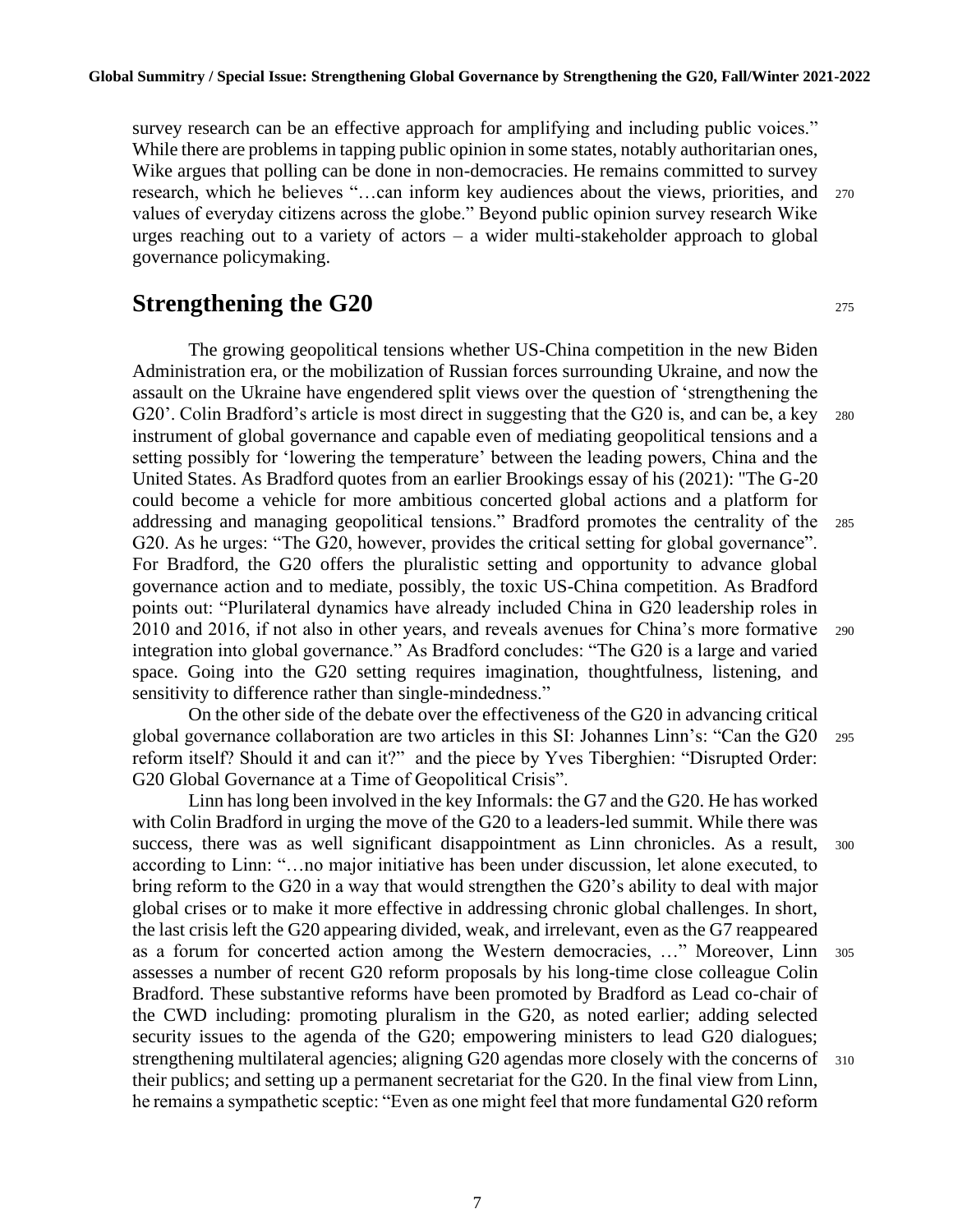#### **Global Summitry / Special Issue: Strengthening Global Governance by Strengthening the G20, Fall/Winter 2021-2022**

is needed, it will be appropriate to scale expectations to more modest targets …"

Tiberghien's examination reflects a global order picture far more competitive than in the recent past. Tiberghien focuses on the outcome of the most recent G20 hosted by Italy in 315 October 2021. What he sees is are growing challenges to the G20. As he describes it:

Indeed, the G20 summit process in late 2021 faced an extremely challenging mission: it was tasked with reconciling the enduring reality of economic and environmental interdependence with the other reality of serious ongoing disruptions. These disruptions included: the COVID-19 pandemic, climate  $320$ change challenges, the digital and AI revolutions, social backlash against global capitalism in some countries, and a growing great power rivalry between China and the United States.

Tiberghien recognizes the G20 as a key institution for promoting collective action in the global order but what he sees is the current failure of leadership in the G20. As he points 325 out in the summary: "…leaders of major countries have increasingly engaged in cognitive dissonance: there is a fast-growing gap between their continued official support for G20 procedures and their refusal to cooperate with each other. The G20 may have become a limited safety net of sorts, or a custodian of increasingly limited norms of cooperation." As Tiberghien describes later in his article: "it seems to me that the period of 2017-2021 marked 330 a change of dominant global governance paradigm for key players. The period moved from a minimal shared management of global interdependence to competitive disengagement with only limited coordination."

This is clearly a quite downbeat appraisal of the effectiveness of the G20. While Tiberghien chronicles the limited advances in policymaking from the G20, namely on <sup>335</sup> climate change, sustainable development and the UN Agenda 2030 and some progress on global taxation, there is policy stalemate on the biggest systemic issues: the global pandemic, cyber and AI and trade and inequality. As Tiberghien points out the current Russian aggression against Ukraine makes collaboration even more difficult and raises the prospect of further fragmenting of the global order. As Tiberghien concludes: "In fact, the G20 is <sup>340</sup> currently unable to truly function as the incubator for the reforms of global governance institutions that the world needs to manage global markets and pressing systemic risks."

# **Works Cited**

- Alexandroff, Alan S. and Donald Brean. 2015. "Global Summitry: It's Meaning and Scope, <sup>345</sup> Part One". *Global Summitry: Politics, Economics and Law in International Governance*. Summer 2015. Vol 1(1): 1-26. https://academic.oup.com/globalsummitry/article/1/1/1/610123
- Alexandroff, Alan S. 2011. ""The Iceberg Theory" of global governance seeing it work". *RisingBRICSAM blog.* https://blog.risingbricsam.com/?p=698 350

Alexandroff, Alan S. 2010. "Challenges in global governance: Opportunities for G-x leadership." *The Stanley Foundation: Policy Analysis Brief*. https://stanleycenter.org/publications/pab/AlexandroffPAB310.pdf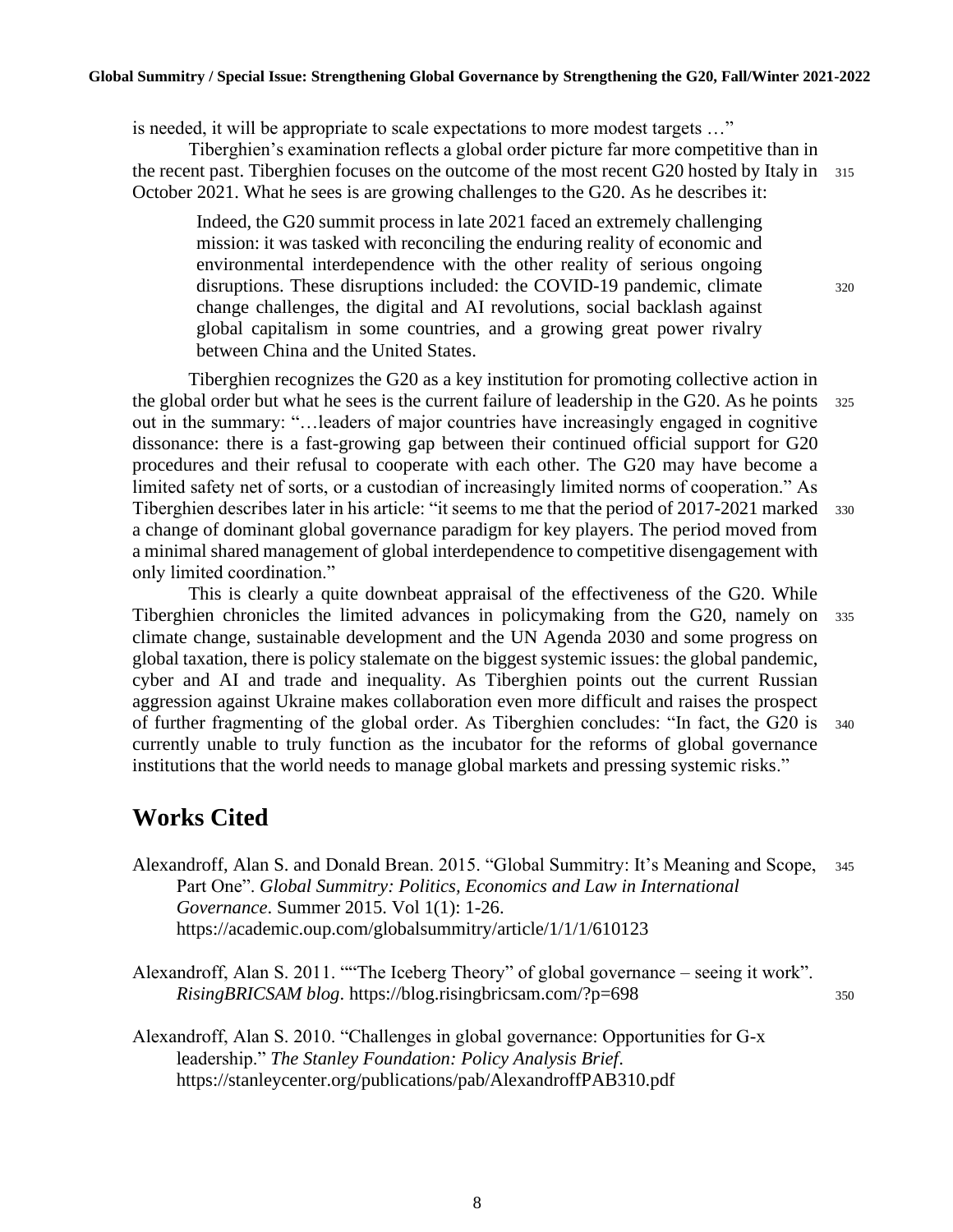#### **Global Summitry / Special Issue: Strengthening Global Governance by Strengthening the G20, Fall/Winter 2021-2022**

Alexandroff, Alan. 2022. "What Russia's invasion of Ukraine means for the G20". *EAF*. March 25, 2022. https://www.eastasiaforum.org/2022/03/25/what-russias-invasion-of- <sup>355</sup> ukraine-means-for-the-g20/

Dobson, Hugo. 2007. *The Group of 7/8*. London and New York: Routledge.

- Goldin, Ian. 2013. "Divided nations: Why global governance is failing, and what can we do about it". London: Oxford University Press.
- Roger, Charles. 2020. The Origins of informality: Why the legal foundations of global 360 governance are shifting, and why it matters. Oxford: Oxford University Press.
- Tett, Gillian. 2022. "Fallout from Ukraine threatens the G20's future". *Financial Times*. April 7, 2022. https://www.ft.com/content/b4b335a1-f999-46ad-bbe1-1e5576152a2b
- Vabulas, Felicity and Duncan Snidal. 2013. "Organization without delegation: Informal intergovernmental organizations (IIGOs) and the spectrum of intergovernmental <sup>365</sup> arrangements". *Review of Intergovernmental Organization*. January 2013. 8: 193-220.
- Weiss, Thomas G., Ramesh Thakur, and John Ruggie. 2010. *Global governance and the UN: An unfinished journey*. Bloomington and Indianapolis: Indiana University Press.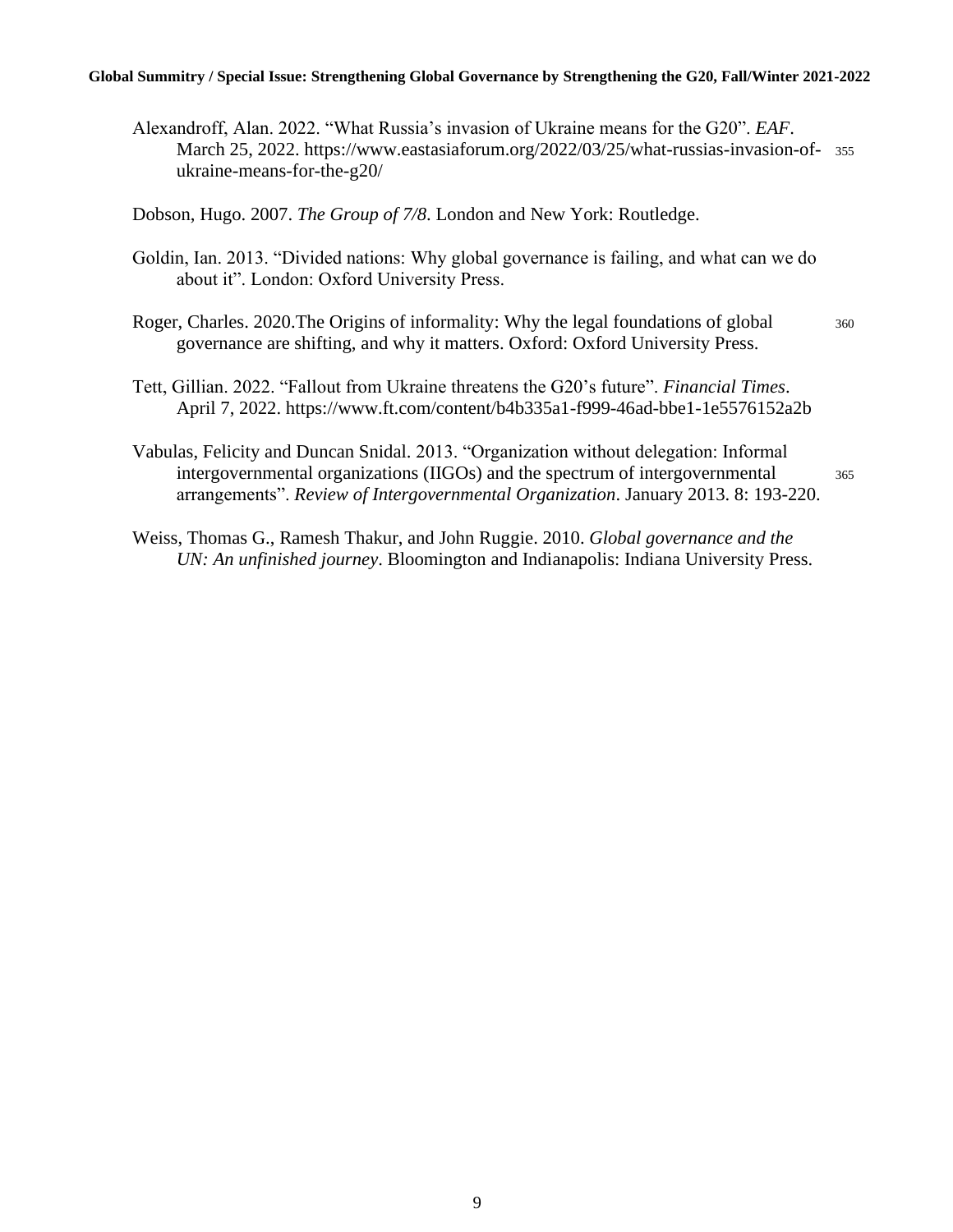370

# **The Life and Times of America's Liberal International Order: A Reflection of Power Politics, Not an Escape from Them**

#### **Kyle Lascurettes** 375

Why do hegemonic actors set up and then change international orders – or the particular set of rules that set parameters for states' behavior on the world stage – when and as they do? This essay examines American motives in founding the so-called liberal international order after the Second World 380 War and then expanding it after the Cold War. Contrary to more conventional thinking about international order, I argue that hegemonic orderers have often been motivated by competition and exclusion, advocating for order changes out of a desire to combat and weaken other actors rather than cooperatively engaging with them. And contrary to the 385 narrative supported by the liberal order's fiercest advocates, I posit that the United States fits comfortably within this historical record rather than transcending it. Viewing the life and times of the liberal international order through a broader historical lens, this essay contends, can help illuminate why this order served American interests so well for decades but is under 390 increasing strain today. In particular, the essay concludes by examining how the United States and China view the liberal order today, what history suggests they may seek to do with it tomorrow, and what these dynamics portend for calls to elevate fora like the G20 to address contemporary international problems. 395

Why do powerful countries seek to enact major changes to international order, the broad set of rules that set parameters for states' behavior on the world stage? This query is particularly important today, as observers have questioned the United States' continued commitment to the very order it was responsible for building after World War II. It also ties 400 in with concerns about the future, especially uncertainty over whether or not China will seek to replace this order with something fundamentally new. Clearly, assessing the future of world politics necessitates an understanding of great power motives *vis-à-vis* international order.

Even so, the very idea of the American-led order itself – often called the "liberal <sup>405</sup> international order" – is more controversial today than ever. On one side are those who believe this liberal order is exceptional – meaning it is unique when compared to typical orders of the past – as well as weighty, meaning it has significant effects on important international outcomes. Its advocates argue that it was crafted by the United States with precisely these considerations in mind, and above all for the purpose of realizing a more <sup>410</sup> peaceful, just, and prosperous world. A "distinctive type of international order was constructed after World War II," argues Princeton University's John Ikenberry, a leading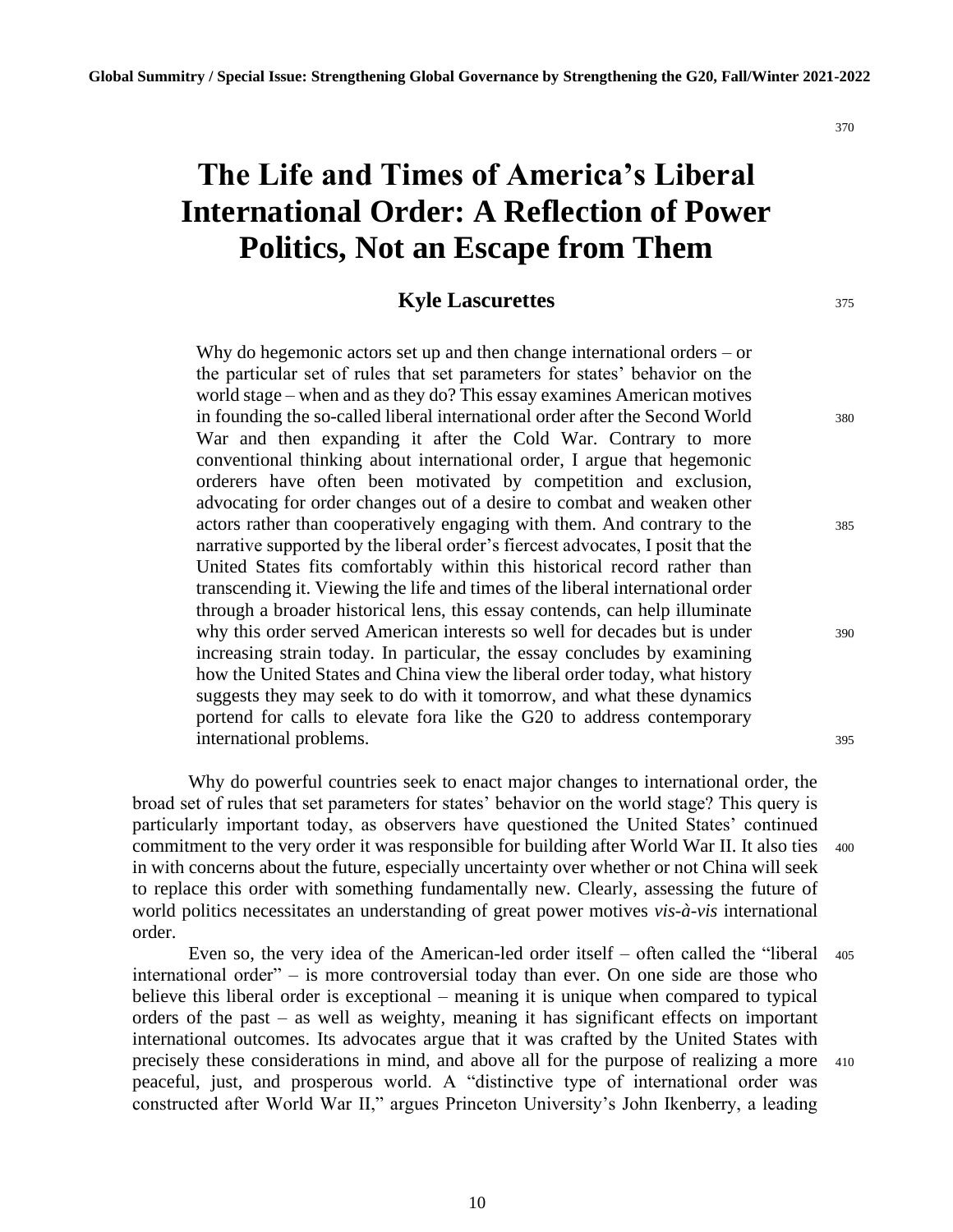advocate of this perspective. In spite of America's unprecedented preponderance of power at that time, "its power advantages were muted and mediated by an array of postwar rules, institutions, and reciprocal political processes" where, for the first time in history, "weaker 415 and secondary states were given institutionalized access to the exercise of [the preponderant state's] power."<sup>1</sup> (Ikenberry 2011, 7)

On the other side are those who decry all the attention and praise heaped upon the liberal order. Some critics argue that its effects on outcomes have been exaggerated. (Schweller 2001; Allison 2018; Staniland 2018; Glaser 2019) Others contest the very <sup>420</sup> existence of such an order in the first place. "Not only did a liberal order never truly exist," argues Patrick Porter, a prominent skeptic, but "Such an order cannot exist. Neither the USA nor any power in history has risen to dominance by being ethical, straight or truthful, or by supporting allies, not without a panoply of darker materials."<sup>2</sup> (Porter 2020, 8) To argue otherwise, skeptics say, is to promote a narrative of postwar American foreign policy that is <sup>425</sup> not grounded in reality.

In moving the debate forward, I take a position between these extremes but closer to the critical view. The optimists' perspective has some merit in that we can identify a distinct and intentionally crafted set of order principles that constitutes the "liberal international order." Furthermore, this order has paid tangible dividends to the United States and its <sup>430</sup> Western allies, thus affecting important international outcomes.

Nevertheless, for the rest of this essay I argue that the skeptics tell a more convincing story about American motives surrounding the liberal order's origins. And as I demonstrate, this story more closely aligns with broader patterns of hegemonic powers' order-building motives throughout history. Contrary to more conventional thinking about international <sup>435</sup> order, then, the actual historical record reveals that order building has often in fact been a strategic and deeply exclusionary practice. And contrary to the narrative supported by the liberal order's fiercest advocates, the United States fits comfortably within this historical record rather than transcending it. Viewing the life and times of the liberal international order through a broader historical lens, I argue, can help illuminate why this order served American <sup>440</sup> interests so well for decades but is under increasing strain today.

I develop these arguments in six steps. After first offering a basic conceptual definition for "international order," I highlight four patterns that emerge from examining the history of great power (or hegemonic) order building in the modern international system. Third, I consider the contents of the liberal order itself and make a case for what should and 445 should not be included in its conception. Fourth and fifth, I briefly chronicle the two periods that proved critical for cultivating this order: its creation by U.S. elites at the end of the Second World War, and its extension by American leaders at and after the end of the Cold War. Sixth and finally, I examine how the United States and China view the liberal order today, what history suggests they may seek to do with it tomorrow, and what these dynamics 450

<sup>&</sup>lt;sup>1</sup> See also James Goldgeier, "The Misunderstood Roots of the Liberal International Order—and Why They Matter Again," *The Washington Quarterly* 41, No. 3 (2018); Daniel Deudney and G. John Ikenberry, "Liberal World: The Resilient Order," *Foreign Affairs* 97, No. 4 (2018); and Ivo H. Daalder and James M. Lindsay, "The Committee to Save the World Order: America's Allies Must Step Up as America Steps Down," *Foreign Affairs* 97, No. 6 (2018).

<sup>2</sup> See also Naazneen Barma, Ely Ratner and Steven Weber, "The Mythical Liberal Order," *The National Interest* 124 (2013); and Andrew J. Bacevich, "The 'Global Order' Myth," *The American Conservative*, June 15, 2017, http://www.theamericanconservative.com/articles/the-global-order-myth/.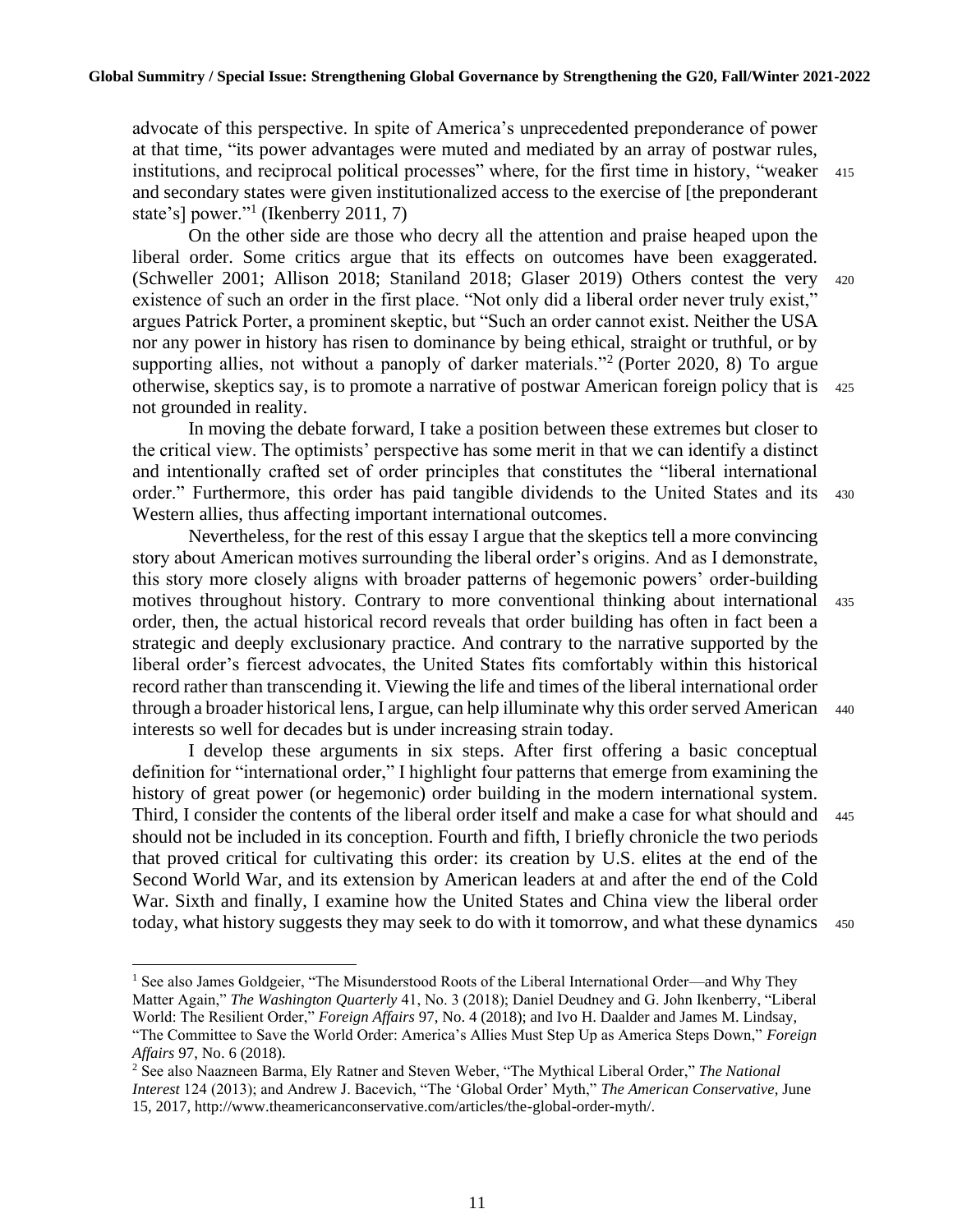portend for calls to elevate fora like the G20 to address contemporary international problems.

#### **What is 'International Order'?**

The term "international order" has been employed in many ways and for many <sup>455</sup> purposes. (Tang 2016) While more complex definitions are occasionally useful, we can use the term here to denote the simple fact that actors of a regional or international system are regularly observing a common set of general rules. More specifically, an ordered system in modern world politics is one where a common set of rules is observed by a majority of that system's states. (Bull 1977) 460

These rules or "order principles" come in two major types: those that govern international behavior and relations between states – behavior rules – and those that govern internal behavior and dictate the kinds of actors allowed full recognition and rights in the system – membership rules. Behavior rules often correspond to, for example, if and when it is appropriate for actors to use military force or intervene in other states' internal affairs. <sup>465</sup> Membership rules pertain to minimum internal standards actors must meet to be considered full participants of the order, such as adhering to a certain regime type or domestic economic system, for instance. (Lascurettes 2020, 15-16; Lascurettes and Poznansky 2021, 1-4)

Not all orders throughout history have been constructed by great powers. Yet many of the most important changes to order principles have in fact been dictated by the most <sup>470</sup> powerful actors in their respective systems. At a time when understanding American and Chinese views about the liberal international order has become an increasing priority, focusing on this subset of orders – or what are often called *hegemonic* orders – seems particularly important.<sup>3</sup> (Cooley and Nexon 2020, 41)

475

# **Why Do Great Powers Create Hegemonic Orders?**

What motivates great powers to construct new hegemonic orders where and how they do? In seeking to explain this phenomenon, prior accounts have focused on the consensusdriven and inclusive motivations of the would-be orderers. (Osiander 1994; Ikenberry 2001; <sup>480</sup> Clark 2005) Neglected in these accounts, however, is the surprising degree to which orderers have often been motivated by competition and exclusion, advocating for order changes out of a desire to combat and weaken other actors rather than cooperatively engaging with them. In particular, analyzing great power politics from the 17th century to the present illuminates four important patterns of hegemonic ordering. (Lascurettes 2020, Chapter 3) <sup>485</sup>

First and foremost, great powers' advocacy for significant order changes almost always comes in reaction to major threats on the horizon. The powers of the 1600s designed the famous Peace of Westphalia to target the imperial and religious forces they found so threatening to their survival, while the Peace of Utrecht in the 1700s was centered around imposing limits on the actor all of Europe feared at the time, Louis XIV's France. Even <sup>490</sup> orders historians have characterized as "liberal" for their times were in fact often initially set up as reactionary responses to combat rather than promote liberal forces. For instance, the vanquishers of Napoleon in the early 1800s created the so-called Concert of Europe to

<sup>3</sup> On hegemonic orders more generally, see G. John Ikenberry and Daniel H. Nexon, "Hegemony Studies 3.0: The Dynamics of Hegemonic Orders," *Security Studies* 28, No. 3 (2019).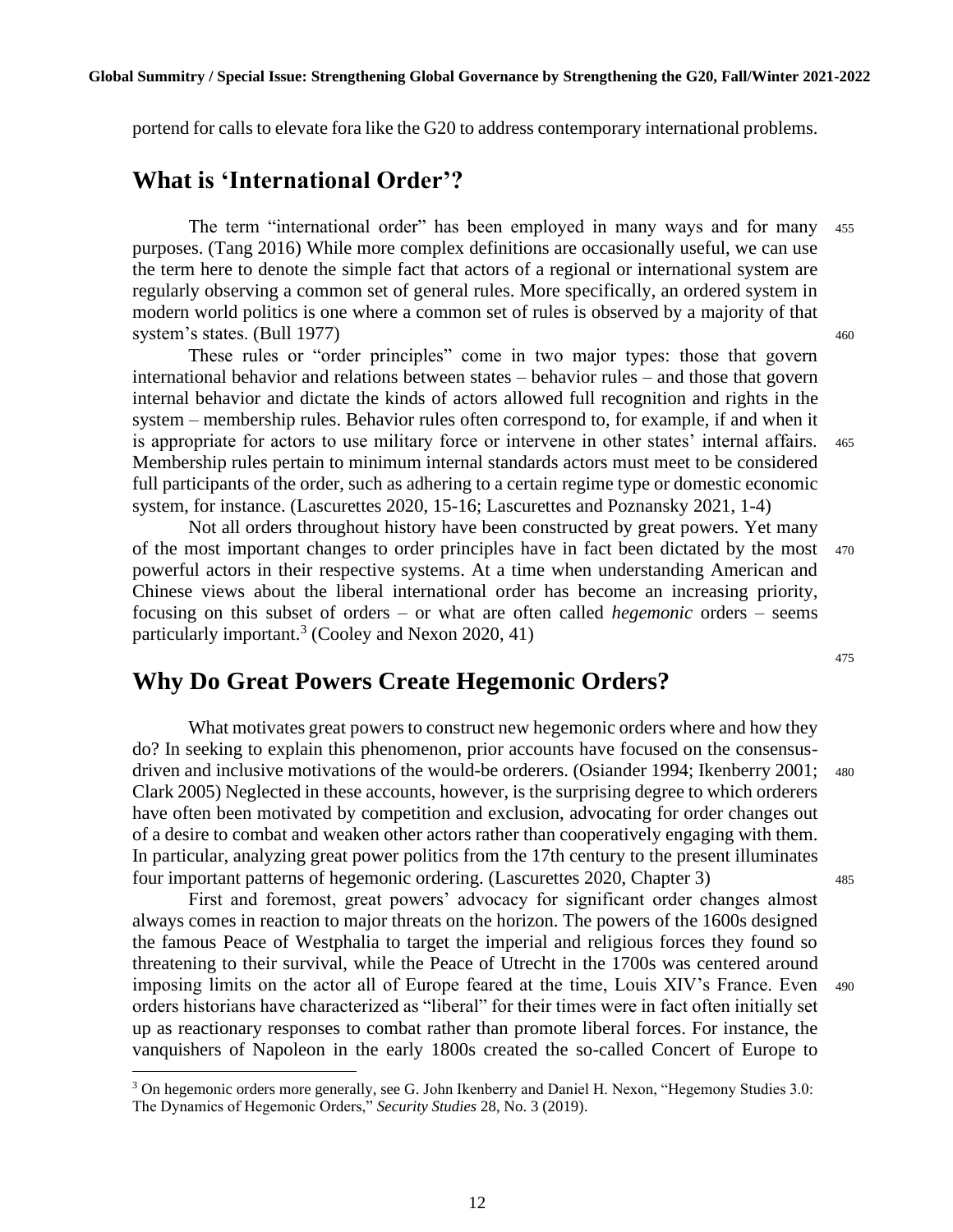contain and then stamp out the transnational spread of political liberalism across the continent. And even U.S. President Woodrow Wilson's vision for a new world order in the <sup>495</sup> early 1900s came together out of a perceived need to respond to the radicalism unleashed across the world by the Bolshevik Revolution in Russia. (Levin 1968)

Second, even when great powers have had the opportunity to pursue fundamental order changes, in the *absence* of perceived threats on the horizon these same actors have often chosen order continuity over order change. Sometimes this advocacy is passive, such <sup>500</sup> as when hegemonic Britain declined to pursue more radical, punitive, and transformative order changes in the aftermath of the Seven Years' and Crimean Wars. At other times the push for order continuity has been more overt, as it was when the United States insisted on the continuation of its liberal security order after 1990 even as the Cold War was ending.

Third, great powers have strategically weaponized order principles against their <sup>505</sup> perceived adversaries in a variety of creative ways. One technique involves severing the very social ties through which the threatening entities derive power. After achieving *military* victory in the Thirty Years' War, for instance, France and Sweden feared *political* encirclement by the powerful Habsburg and Holy Roman empires. So in the famous Westphalian settlements of 1648, these powers enacted an order rule that granted <sup>510</sup> unprecedented autonomy to the hundreds of small principalities that their imperial foes were built upon – a principle that has come to be known as "state sovereignty" – that forever destroyed the universalist authority claims that had made these empires so threatening in the first place. (Croxton 2013)

Another such strategy entails delegitimizing a rival's easiest pathway to amassing 515 further influence. Take for example Britain's order strategy in the Utrecht settlements of the early 1700s. Above all, English leaders feared for their country's security from Bourbon France, a menace to the entire continent both for its enormous material advantages and for King Louis XIV's well-known ambitions for conquering all of Europe. In response, Britain built an order that targeted the French ruler's favorite technique for amassing power: the use 520 of family marriages to bring foreign kingdoms under his control. By using the Utrecht settlement to outlaw any territorial gains acquired through dynastic ties, English elites were able to instantly cut off the Sun King's preferred means for expanding French influence. (Osiander 1994, Chapter 3)

Fourth and finally, as the nature of hegemonic orderers' perceived threats has <sup>525</sup> expanded, so too have their order strategies designed to beat back these threats. Since the 19<sup>th</sup> century, in fact, would-be orderers have often felt threatened at least as much by rival *ideologies* – ideas about how to best organize a domestic society – as they have by rival kingdoms or states. (Walt 1996; Haas 2005; Owen IV 2010) And crucially, it is when they are facing ideological threats – those wielding not only formidable military might but also <sup>530</sup> formidable ideological appeal to a broad, transnational audience – that hegemonic orderers are most likely to advocate for the deepest and most penetrating changes to international order.

For example, it was no coincidence that the architects of the Concert of Europe in the early 1800s created the first order centered around an overt principle of membership. They 535 did so out of fear for the first truly ideological threat in world politics, Revolutionary France. For the victors of the Napoleonic Wars, enacting new behavior rules to control states' interactions remained an important but insufficient weapon to forestall revolutionary contagion and upheaval from *within* societies, an entirely new kind of menace at the time.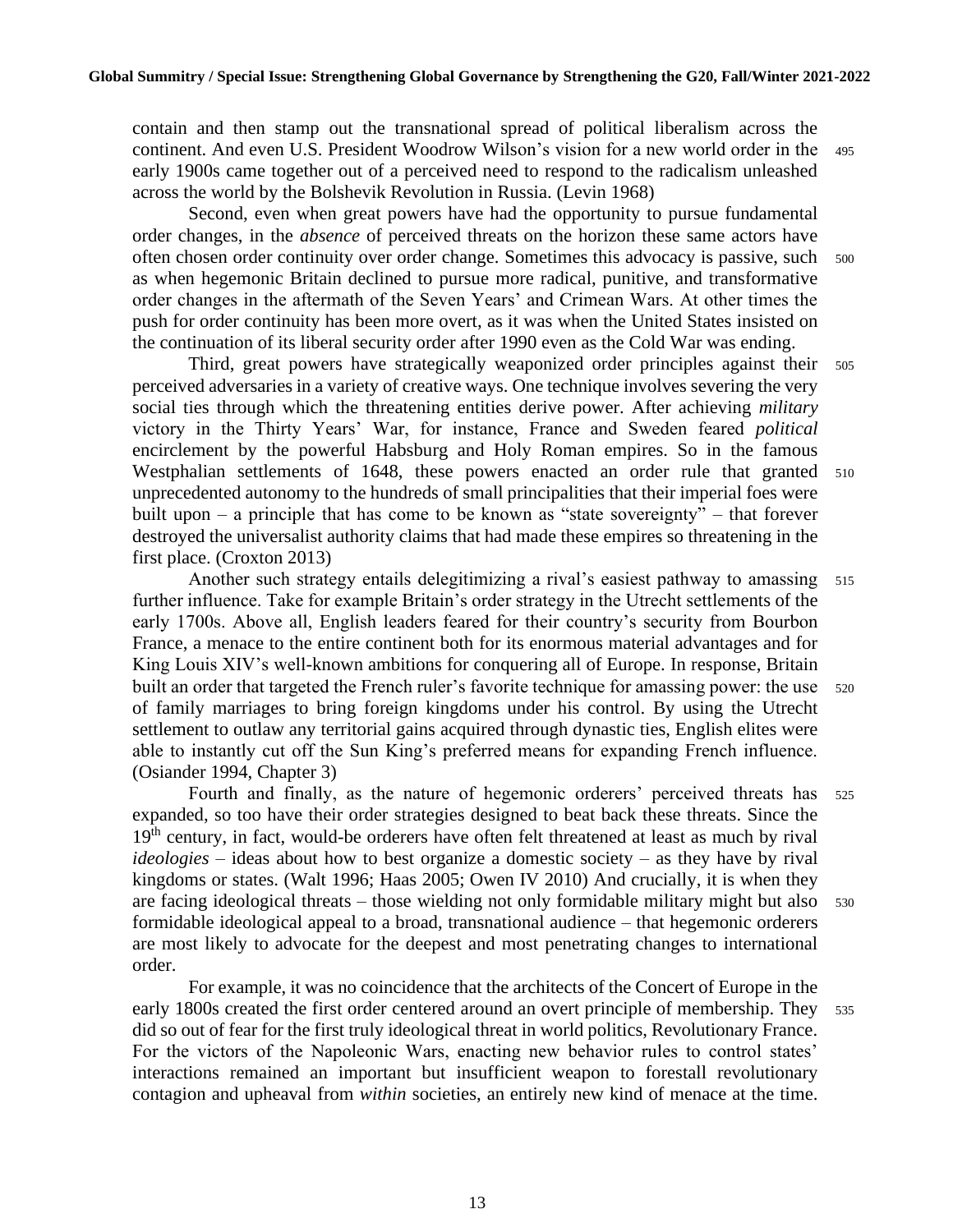Today the Concert is often remembered as progressive for its time. Yet it was actually and <sup>540</sup> ironically *anti*-liberal in the content of its order principles, as it explicitly privileged and protected conservative and monarchical governments while harassing and excluding liberal ones. (Lascurettes 2017)

Similarly, we can best understand the American pattern of order building in the 1940s if we view it through the prism of the military *and* ideological threat posed by the Soviet <sup>545</sup> Union after the Second World War. The origins and evolution of this liberal international order are my focus for the remainder of the essay.

# **Defining the Liberal Order**

Observers sometimes posit that the liberal international order (LIO) forged by the United States in the aftermath of World War II is categorically different from other hegemonic orders not only in content but also in form, representing an entirely novel – and better – system of interstate relations. (Ikenberry 2001, Chapter 2) In point of fact, however, there is little reason for treating the LIO as anything other than a particular flavor of <sup>555</sup> hegemonic order, distinct from but comparable to orders of other eras. What makes it "liberal" isn't some wholesale rejection of the broad organization or fundamental nature of international relations, but simply the classically liberal content of its order principles. In particular, at its founding in the 1940s the LIO was premised on five foundational rules of behavior and membership that each in some way corresponded with classical liberal ideals. 560 Two of these rules focused on economic matters, while the other three were more germane to international security. (Lascurettes 2020, 166-173)

#### The Liberal Order

On the economic side of the LIO leger, members pledged via a behavior rule to work multilaterally to advance international standardization and stability, and, above all, economic openness (LIO rule 1: economic openness and multilateralism). Supplementing this first principle was an accompanying membership rule: governments were charged to accept greater responsibility for the general welfare of their citizens than ever before (rule 2: social <sup>570</sup> welfare). On the security side of the liberal order's leger, a new behavior rule established an explicit collective security guarantee amongst the order's members (rule 3: collective security). Further defining who "they" were was a principle limiting LIO membership to those with democratic political institutions at home (rule 4: liberal democracy). Finally, perhaps the rule most central to the entire edifice was a principle of behavior that created a <sup>575</sup> liberal security community and society amongst the order's members. Above all, this community/society succeeded in establishing unusually porous boundaries between and unprecedented cooperation amongst the liberal order's mostly liberal members (rule 5: liberal security community).<sup>4</sup>

These five rules were established and then enshrined in a number of the key <sup>580</sup> international organizations of the postwar era. LIO rules 1 and 2 were consecrated in the

14

<sup>&</sup>lt;sup>4</sup> For a distinct yet compatible take that characterizes what I call a liberal security community as a "guiding" coalition," see Michael J. Mazarr, "Preserving the Post-War Order," *The Washington Quarterly* 40, No. 2 (2017).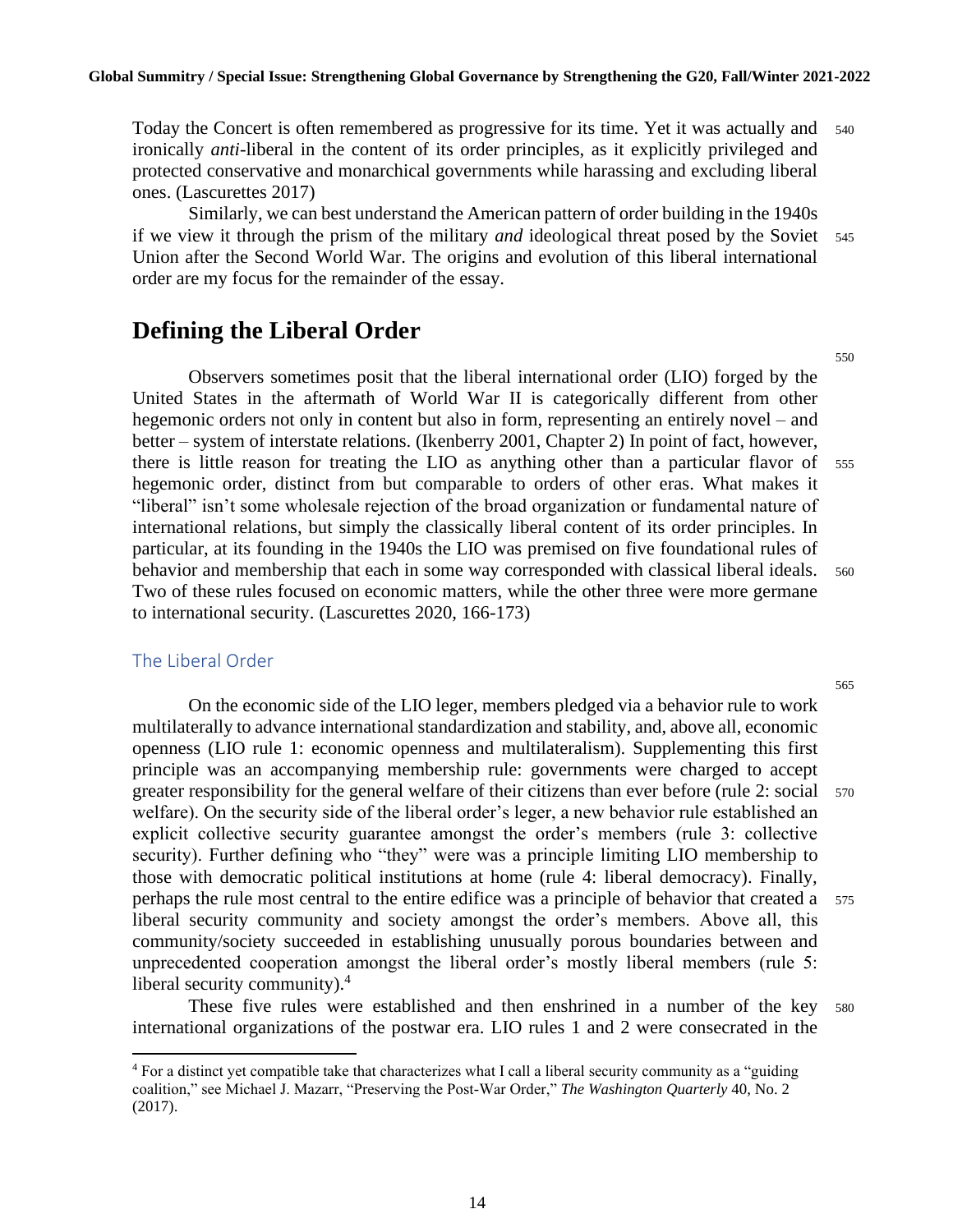Bretton Woods institutions – particularly the International Monetary Fund (IMF) – as well as in the General Agreement on Tariffs and Trade (GATT). If rule 1 established an open and interdependent world economy, rule 2 ensured that governments did the necessary work to protect their citizens from that world economy's natural ebb and flow. This combination of <sup>585</sup> international openness and domestic protection has come to be known as "embedded liberalism." (Ruggie 1982)

LIO principles 3, 4, and 5 were embodied in the North Atlantic Treaty and its resulting organization, NATO. While NATO has sometimes been characterized as a regional redraft of the United Nations (UN), from its beginning it was always much more than this. 590 Yes, establishing true collective security where the UN had failed (rule 3) was its core purpose and mission, but so was promoting explicit democratic membership (rule 4) and establishing a security community and society amongst its democratic members (rule 5). While this last principle was strengthened via NATO, it originated even earlier, in the decisions to extend unprecedented amounts of aid to Europe via the Marshall Plan. And <sup>595</sup> because the aid recipients agreed in exchange to band together and begin cooperating in unprecedented ways, the Marshall Plan is sometimes seen as the first step along a pathway culminating in the European Union (EU). (Rappaport 1981)

#### Not the Liberal Order 600

Notice now what is *not* a part of this LIO conception: the United Nations (UN) itself, sovereign equality and non-intervention, great power supremacy, self-determination and decolonization, and the arms control and human rights regimes, to name but a few elements often lumped in with the liberal order.<sup>5</sup> Many of these things were (and are) elements of a  $\epsilon_{.05}$ larger set of *global* order principles that have often existed alongside the LIO. Yet they are not actually part of the liberal order itself. We can briefly consider each in turn.

First, the bedrock principles upon which the UN was founded – sovereign equality, non-intervention, great power supremacy – predate the founding of the LIO. They actually also predate the United Nations itself, though the UN Charter was certainly important in <sup>610</sup> formalizing and reaffirming them. Second, the recognition of all nations' self-determination and the accompanying wave of mass decolonization were without doubt important developments in the postwar world. Yet they were not the work of the LIO, whose core members were ambivalent if not openly hostile toward colonial independence at the time. (Mazower 2009) The international arms control regime, as well as any of the agreements and  $615$ institutions the United States and Soviet Union forged together during the Cold War, were the result of negotiations *across* orders rather than a product of the LIO itself. (Glaser 2019) Finally, while a greater respect for human rights has arguably become part of the

<sup>5</sup> For more expansive LIO conceptions, see Christian Reus-Smit, "The Liberal International Order Reconsidered," in *After Liberalism?: The Future of Liberalism in International Relations*, ed. Rebekka Friedman, Kevork Oskanian, and Ramon Pacheco (Houndmills, Basingstoke, Hampshire, UK: Palgrave Macmillan, 2013); Stewart Patrick, "World Order: What, Exactly, are the Rules?" *The Washington Quarterly* 39, No. 1 (2016); Michael J. Mazarr et al., *Understanding the Current International Order* (Santa Monica, Calif.: RAND Corporation, 2016); Rebecca Friedman Lissner and Mira Rapp-Hooper, "The Day After Trump: American Strategy for a New International Order," *The Washington Quarterly* 41, No. 1 (2018), 8-12; and Alastair Iain Johnston, "China in a World of Orders: Rethinking Compliance and Challenge in Beijing's International Relations," *International Security* 44, No. 2 (2019).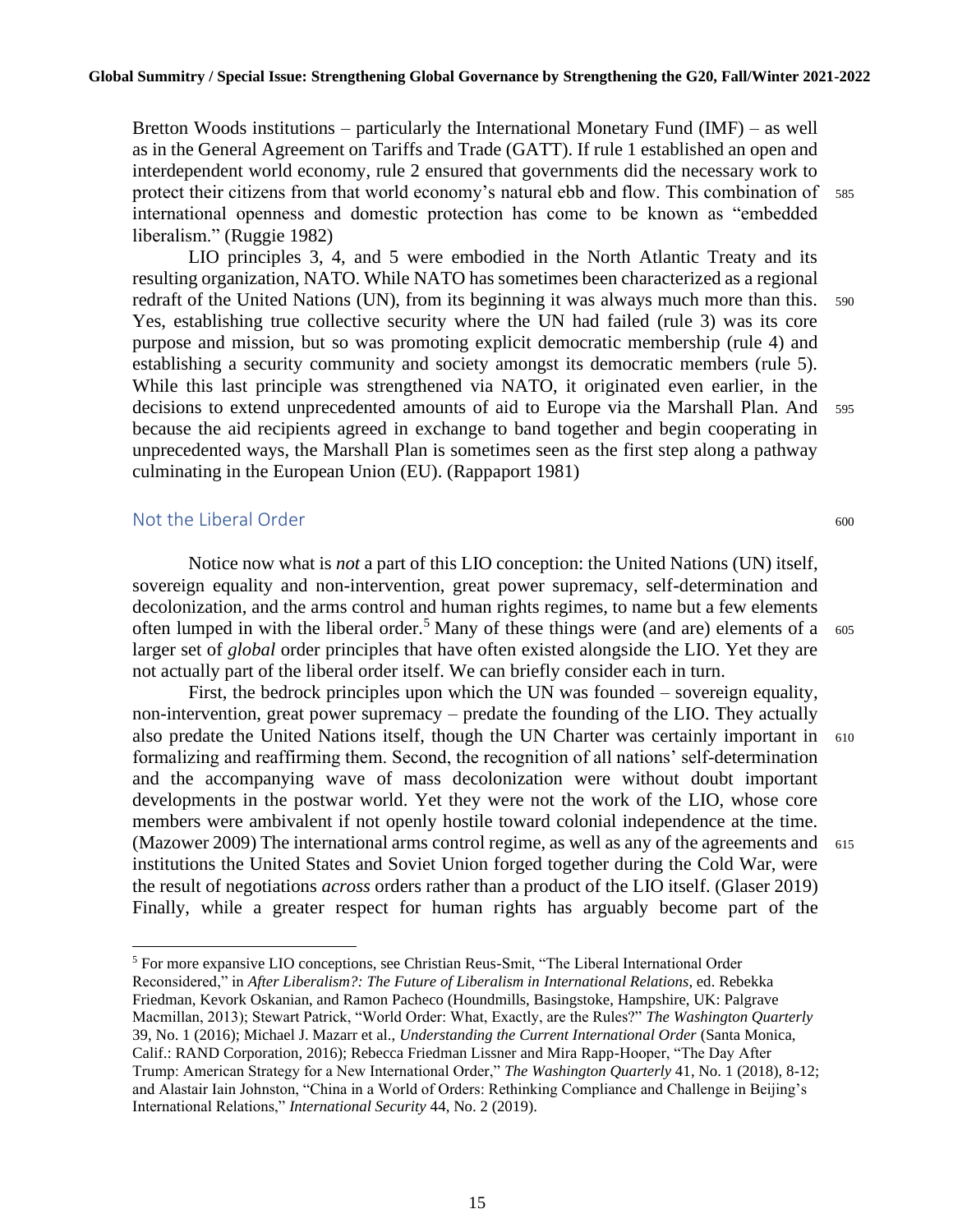*contemporary* LIO – a development I return to later – for most of its history the concept of "human rights" was not a core component of the liberal order. <sup>620</sup>

# **Building the Liberal Order**

Much of the confusion over the LIO's contents as well as its origins stems from the fact that, as mentioned earlier, the United States led the way in constructing not one but two  $625$ distinct orders after the Second World War. There was a universalist *global* vision of order – manifested most prominently in the UN – and a smaller *Western* vision of order – comprised of the five LIO principles and corresponding institutions detailed earlier. Even those who recognize this distinction sometimes posit that these layers were complementary, representing an evolving but not contradictory American strategy to build a multilayered <sup>630</sup> international order. (Ikenberry 2011, Chapter 5)

This reasoning suffers from a hindsight bias, however. For American leaders at the time, the Western liberal order was never intended to fit within the global one. Instead, it was considered as an *alternative* to universalist world order and became a priority only when that global vision failed to deliver on its initial promises. The primary story of American <sup>635</sup> order building in the 1940s is the extraordinary transition away from a more inclusive vision of global order to a smaller Western vision of order that was far more exclusive.

Furthermore, we can best account for this extraordinary transition by examining shifting American threat perceptions at the time. While elites began by focusing on the global vision of order that served their interests so long as they were most focused on the power of  $640$ Nazi Germany and the ideology of fascism, they soon became as wary of the threat posed by their wartime ally the Soviet Union. It was at this point, and in response to heightening perceptions of an emerging Soviet threat, that American elites began prioritizing the more exclusive Western order vision over the inclusive global one. (Lascurettes 2020, 173-206)

#### 645

#### Liberal Security Order

Simply stated, it isn't difficult to trace the three security principles of the LIO (rules 3, 4, and 5) to the emerging Soviet and communist threats in the late 1940s. As Graham Allison plainly put it, "Had there been no Soviet threat, there would have been no Marshall 650 Plan and no NATO." (Allison 2021; Tierney 2021)

The principal objective behind the Marshall Plan was to provide Europe with the capacity to halt the westward movement of both communist ideology and Soviet military power. (Steil 2018) To address the communist ideological threat, U.S. officials told Europe's leaders that kicking or keeping communists out of their governments would be a condition 655 for participating in the aid program.<sup>6</sup> To address Soviet military power, the Marshall Plan called for unprecedented coordination amongst the states of Europe. American officials made clear that they would only support a massive aid package if it demonstrated "substantial evidence of a developing overall plan for economic cooperation by the Europeans themselves" that could culminate in "economic federation." (FRUS 1947) In other words, it 660

<sup>6</sup> They also disingenuously offered the same aid to Eastern European states already under Soviet influence as a trojan horse of sorts, intending to use this offer to drive a wedge through the communist bloc while weakening Soviet control over it.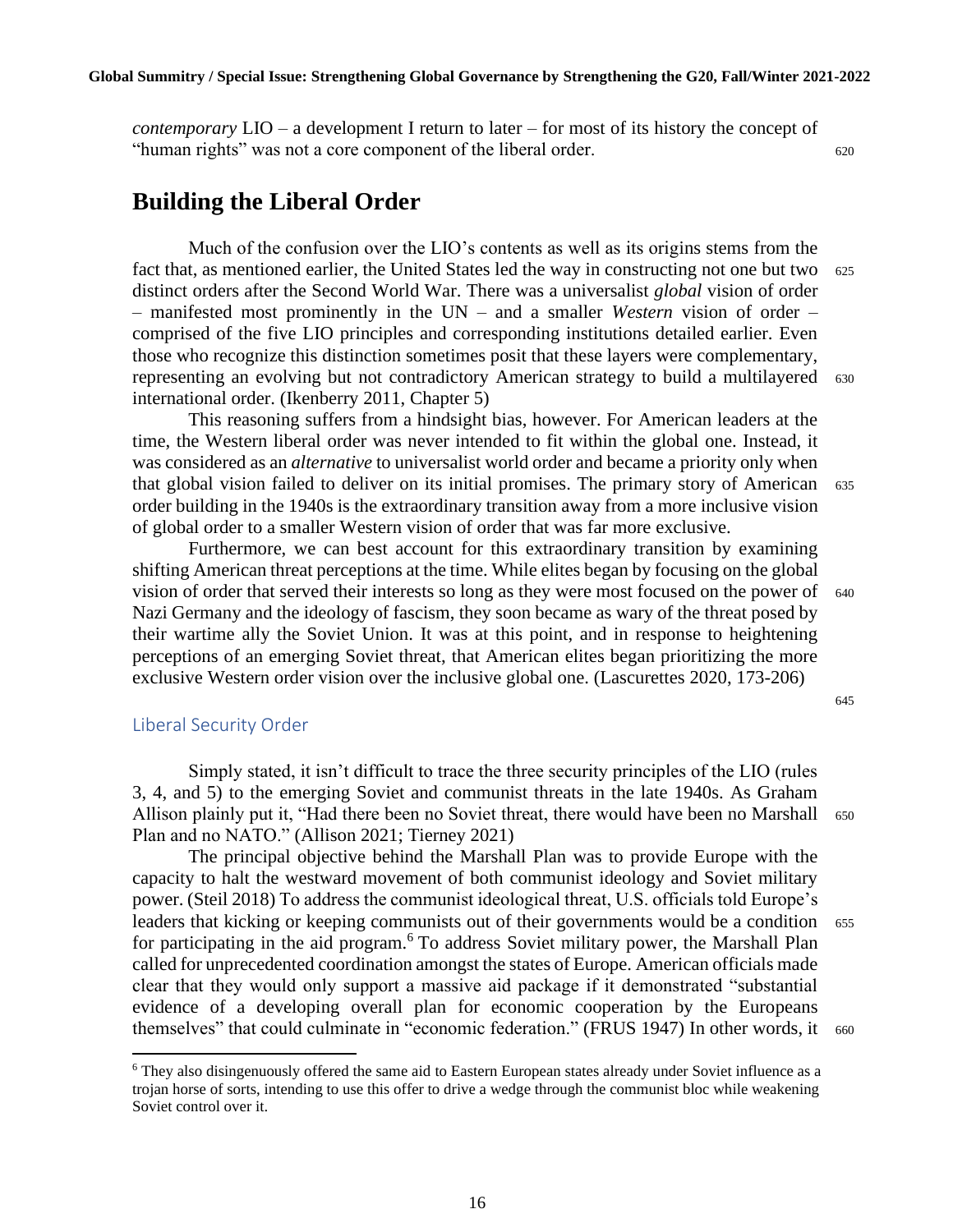was premised on building Europe into an independent third force that could resist communist subversion as well as Soviet invasion. This mission would be continued through NATO.

It is already well established that NATO was founded in response to perceptions of the growing Soviet menace. (Sayle 2019, 11-17) What remains less appreciated is how the *shape* NATO took was also a deliberate response to this threat. Often forgotten is that it was 665 the United States, not the governments of Europe, that insisted the organization be a consensual and positively-purposed one – a genuinely multilateral pact directed toward a common ideological vision of shared values – rather than a barebones hierarchical alliance solely premised on deterring a military attack.

American officials favored this particular vision of NATO precisely *because* it would 670 be superior to a traditional alliance in combating all aspects of the Soviet material and ideological threat. First, by emphasizing the importance of democratic membership and liberal solidarity, NATO would help the requisite states fight the most immediate menace: the ideological threat of internal communist subversion. "The problem at present is less one of defense against overt foreign aggression than against internal fifth-column aggression <sup>675</sup> supported by the threat of external force," argued the State Department's John Hickerson, a key NATO architect, at the time of its founding. (FRUS 1948a)

Second, U.S. officials recognized that a consensual and positively purposed alliance would offer a favorable contrast to the coercive and hierarchical eastern bloc the Soviets were constructing in the eyes of the international community. The North Atlantic pact <sup>680</sup> "would lose a great deal of its moral strength," argued Undersecretary of State Robert Lovett, "if it appeared merely to be aimed at the Soviet Union" militarily rather than representing the embodiment of anti-Soviet behavior and ideology. (FRUS 1948b) It was thus designed in the form that it ultimately took in part to draw a favorable contrast to Soviet relationships with their own "allies" in Eastern Europe. 685

#### Liberal Economic Order

The connection between the Soviet threat and the LIO's economic principles is more circuitous but still easy enough to trace. The fact that the Soviets were invited to the Bretton <sup>690</sup> Woods Conference is sometimes used as evidence that the LIO was relatively inclusive. Yet that conference was held in 1944, at a time when U.S. elites were still primarily focused on the German/fascist threat. Accordingly, the LIO's economic principles were initially designed to target those entities rather than Soviet/communist ones.

The first economic principle of the LIO, economic multilateralism and openness (rule 695 1), was enacted to combat a key component of the Nazi threat: autarkic and mercantilist policies that created closed economic blocs. And the targeting of fascist ideology was manifest in the membership rule charging regimes with greater responsibility for the domestic welfare of their citizens (rule 2). Key officials of the Franklin Roosevelt administration believed that a focus on individual rights in this way would provide a <sup>700</sup> favorable contrast to fascism's subordination of the individual to nation or race.

Yet while neither economic LIO principle was initially designed to target the USSR and communism, it would prove easy enough to repurpose them in that direction in the subsequent years. Furthermore, though the Soviets were formally invited to Bretton Woods, it quickly became clear that their participation would only take place on American terms. <sup>705</sup> This meant that the USSR would have to open its economy as well as those of its client states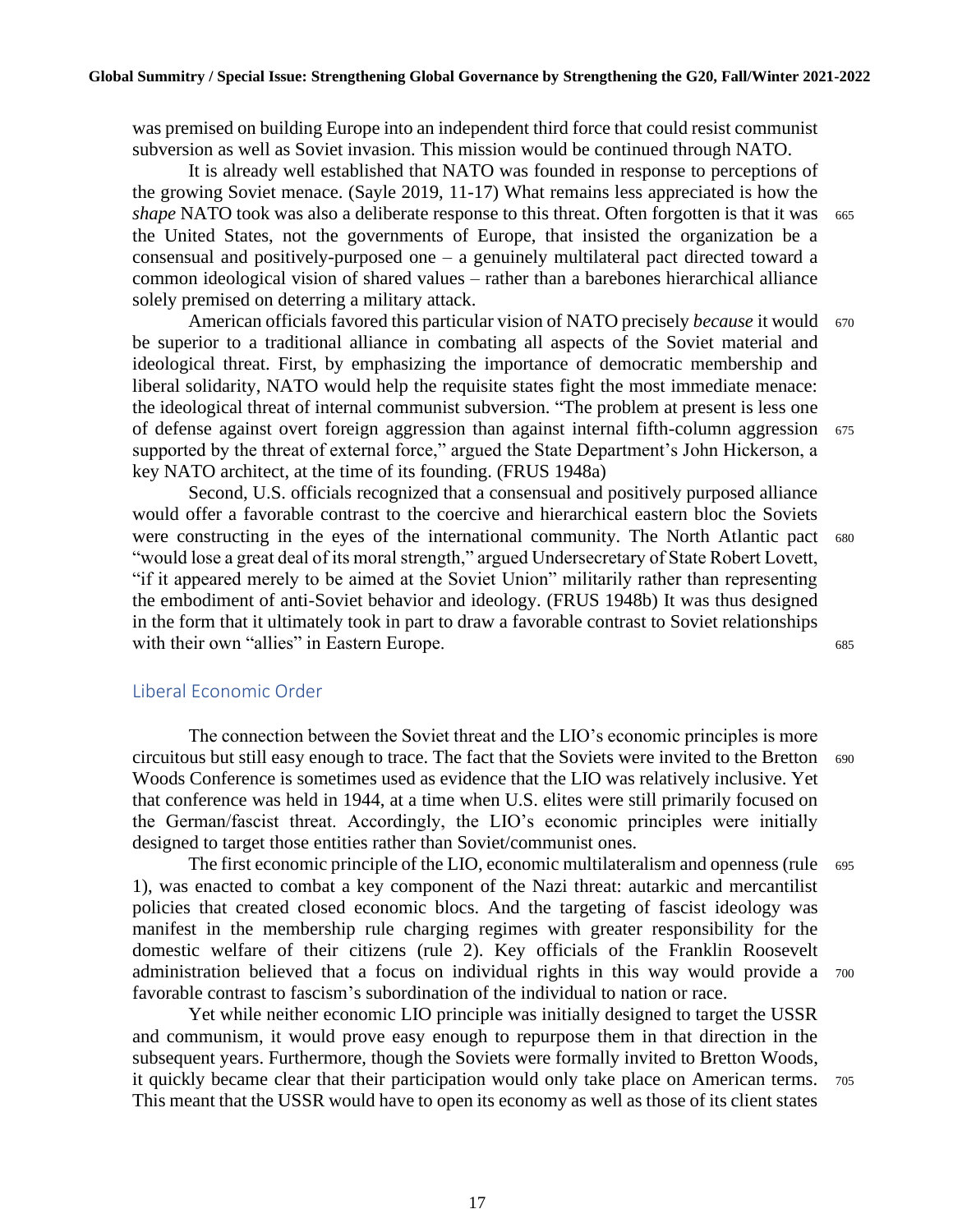to market forces and unprecedented international scrutiny. For a communist non-democracy to do all of this only to join an economic system openly premised on private enterprise and individual rights would have been a supremely tall order. It is little surprise that the Soviets ultimately declined the Bretton Woods invitation and membership offers.  $\frac{710}{20}$ 

Once they did so, however, the economic components of the LIO were quickly redirected in an anti-Soviet direction. Through sidelining economic aid programs overseen by the UN and rerouting them through the Bretton Woods institutions and Marshall Plan, U.S. elites succeeded in rapidly choking off Western exchange with the Soviet sphere. This effort remained ad hoc until 1949, when American leaders led the way in forging a <sup>715</sup> coordinated export control regime with their European allies, the Coordinating Committee or CoCom. (Pollard 1985; Mastanduno 1992)

In sum, American apprehension over the daunting material and ideological gains made by the USSR in the 1940s is the single most important element in explaining the United States' founding blueprint for the liberal order that remains with us to this day. That Soviet 720 threat is *the* critical force in explaining the monumental shift in America's ordering strategy from global inclusion to Western exclusion, and the story of the LIO's origins simply cannot be told without it. Furthermore, the "liberal" nature of this order's content was not preordained by the fact that the United States was a liberal power. Instead, it had much more to do with the anti-liberal nature of the actor and ideology it was specifically designed to <sup>725</sup> combat, discredit, and exclude.

## **Expanding the Liberal Order**

The liberal order proved enormously successful in helping America exclude, isolate, <sup>730</sup> encircle, and antagonize the Soviet Union, ultimately vanquishing its ideological appeal and then blunting its material might. With the end of the Cold War, however, the United States suddenly found itself in an environment characterized by the *absence* of major threats. Looking out onto this altered strategic landscape, President George H.W. Bush could only identify "apathy" and "unpredictability" (Meacham 2015, 402) as America's principal <sup>735</sup> security challenges, while the incoming administration of Bill Clinton perceived "a world that would be broadly stable" and appeared "remarkably benign." (Slocombe 2011, 78-79) "I'm running out of demons," quipped Colin Powell, Chairman of the Joint Chiefs for both presidents. "I'm down to Castro and Kim Il Sung." (Army Times 1991)

Even so, in the years since the Cold War ended the United States has forcefully <sup>740</sup> sought continuity in the Western and liberal vision of order rather than fundamental change. While this may at first appear surprising, it comfortably fits with the second pattern of hegemonic ordering highlighted earlier: in the absence of new threats, great powers will pursue continuity in existing order principles rather than change. Continuity should not be mistaken for inclusivity, however. Instead, America's ordering strategy since the decline and <sup>745</sup> fall of the Soviet Union has just as often been motivated by competition and exclusion as it was at the Cold War's apex.

Take for instance U.S. behavior in Europe in 1989-90. (Lascurettes 2020, 208-227) In a period ripe with possibilities for change – a visionary Soviet leader who sought to move beyond superpower competition, the fall of the Berlin Wall, the possibility of peaceful <sup>750</sup> German reunification – American elites were steadfast in pursuing continuity in the liberal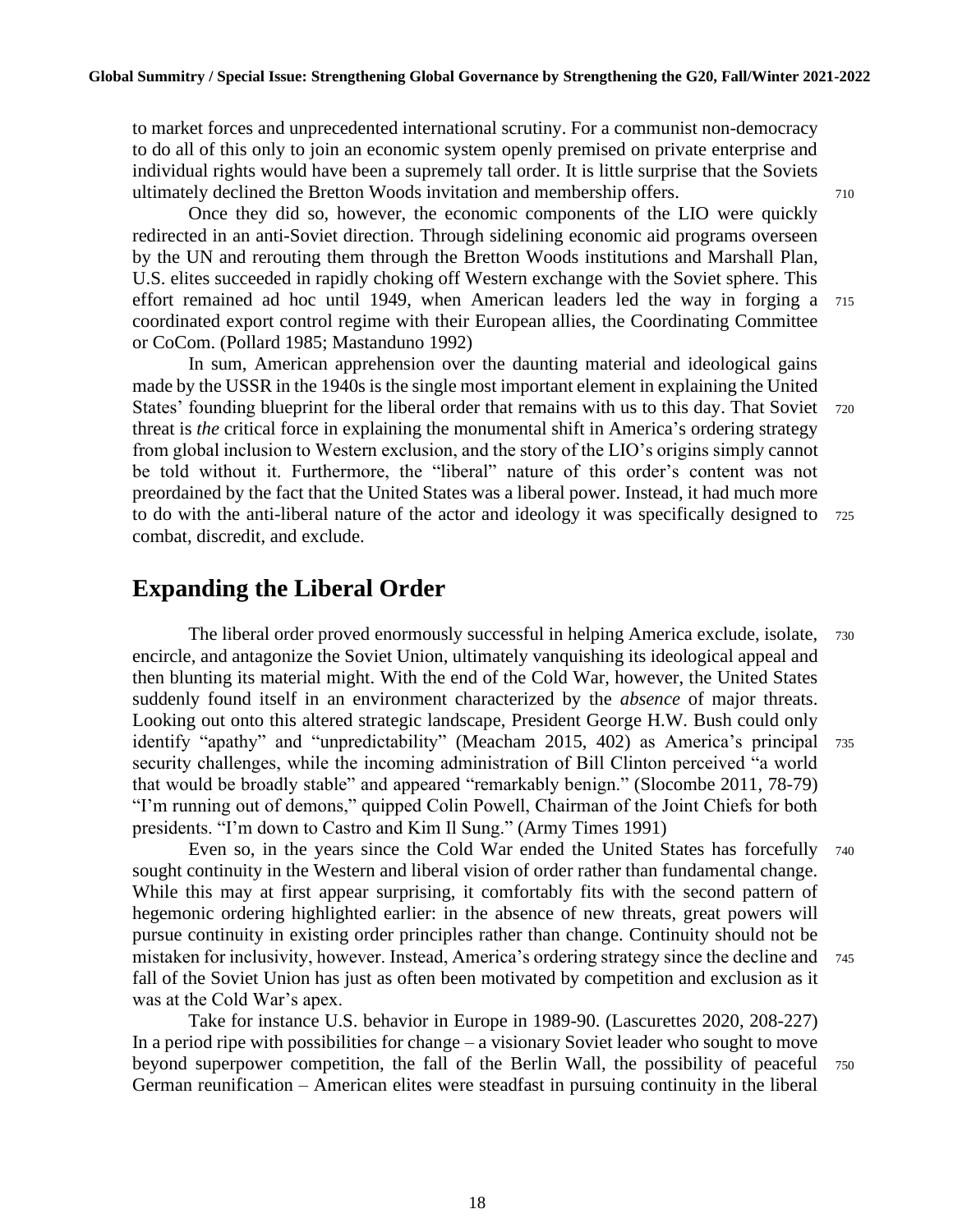security order rather than even entertaining the possibility for transformative change. This meant that even as Mikhail Gorbachev called for the superpowers to scrap their Cold War alliances and build something fundamentally new, the Bush administration remained adamant that the United States would accept nothing less than a fully reunified Germany <sup>755</sup> fully integrated into a NATO that would remain the premier security institution of Europe. (Sarotte 2009)

At each step along the way in those fateful months, the Bush team used America's advantages in the LIO to discredit the transformative plans of other actors while disadvantaging or shutting out the Soviets in the negotiations over Germany and NATO. 760 Through diplomatic skill as well as outright deception, they ultimately succeeded in pressuring their former adversaries into accepting the continuation of NATO even as the Warsaw Pact disbanded, the reunification of Germany on Western terms, and, most dramatically, full NATO membership for this reunified actor. Evidence simply does not support the oft-made contention that "U.S. foreign policy at the end of the Cold War was 765 generous and inclusionary." Instead, concludes the historian Mary Sarotte, "shielding that status quo in an era of dramatic change became the United States' highest priority." (2010, 135-136)

Continuity in and expansion of the LIO remained the overriding goal of American grand strategy even after the USSR's dissolution. On the economic front, at America's urging <sup>770</sup> the IMF welcomed 20 former communist countries into its ranks practically overnight, while American leaders of both parties led the way in transforming the GATT into a full-fledged World Trade Organization (WTO) in 1995. To be sure, these developments had inclusive elements for some. Yet as with the initial Bretton Woods invitation, post-Soviet Russia in particular soon found that promises of inclusivity would occur only on American terms.<sup>7</sup> 775 (Mazower 2012, 355-356)

Furthermore, while U.S. leaders spoke frequently about wanting to integrate outsiders like Russia and China into the LIO as partners, American behavior in the security sphere often contradicted their rhetoric. The leaked Defense Planning Guidance (DPG) document in 1992 revealed U.S. opposition to multipolarity in favor of enhancing U.S. <sup>780</sup> primacy. The means for achieving this would involve not only maintaining military superiority but also broadening the reach of the liberal order. Though the Clinton administration repudiated the language of the DPG upon entering office, they essentially followed through on its prescriptions for extending the LIO's principles to as much of the world as possible. (Leffler 2017, 261-272) They couldn't have been much clearer about this 785 objective than in declaring that "the successor to a doctrine of containment must be a strategy of enlargement – enlargement of the world's free community of market democracies." (Edelman 2011, 79)

These plans culminated in the fateful American decisions, first, to offer NATO membership to the states of the former Soviet sphere; and second, to begin sidelining the UN  $\frac{790}{ }$ Security Council (UNSC) in favor of the more exclusive NATO as the premier institution for legitimizing the use of force abroad. The former decision is today bitterly resented in Russia. The latter decision – the earliest manifestation of which was NATO's humanitarian war in Serbia in 1999 that commenced without UNSC authorization – remains a deeply

 $<sup>7</sup>$  There was no new Marshall Plan for the former Soviet bloc, for instance. And despite Western promises</sup> associated with economic "shock therapy," it became clear to Russia by the late 1990s that the amount of tangible aid necessary for fulfilling those promises would not be forthcoming from the United States.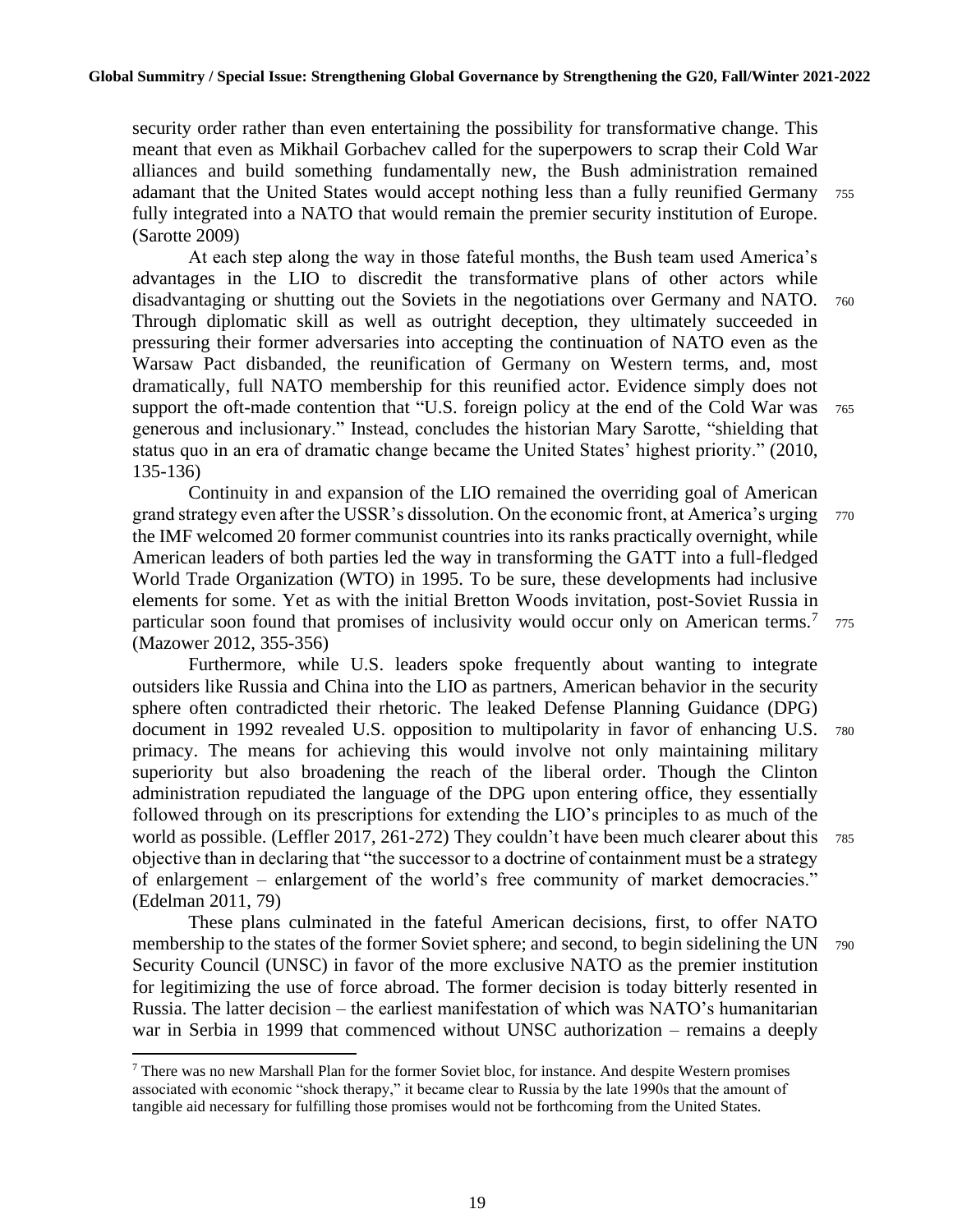troubling development for both Russia and China. Whether or not U.S. elites anticipated <sup>795</sup> these reactions, they were choices that sprouted from an overriding desire to expand the scope and influence of the LIO at any cost. (Ikenberry 2020, 233-246; Mearsheimer 2018, Chapter 5)

#### **The Future of The Liberal Order** 800

Stepping back, this brief chronicle of the LIO's life and times reveals that hegemonic international orders – even liberal ones – are typically more a product of power politics than an escape from them. Unfortunately for many of its advocates, the United States and the liberal order it created and then expanded in the  $20<sup>th</sup>$  century are wholly unexceptional in this  $805$ regard.

These findings can help us shed light onto an uncertain future of hegemonic ordering. And two questions about present and potential future hegemonic orderers loom above all others. First, what changes to the liberal order might the United States advocate as it declines in relative power yet remains an influential orderer? Second, what might its projected <sup>810</sup> hegemonic successor, China, do with the LIO once it too becomes a hegemonic actor capable of shaping order on a regional or even global scale? Addressing these questions will help illuminate why the prospects of Sino-American cooperation on order-level issues are currently so bleak.

#### America and the LIO in the Near Term

Assuming the United States remains motivated by the same competitive impulses that have fueled the liberal order project thus far, we can expect leaders to continue assessing the LIO's utility by its ability to combat America's greatest perceived rivals and challengers. <sup>820</sup> And, at least for the moment, no threat appears to loom larger to American statesmen of both political parties than that of a rising China. It follows that the United States will judge the continuing usefulness of the LIO by whether it can be used to target and weaken China.

This observation yields two more specific predictions about American ordering behavior in the coming years. First, as China continues to gain on the United States in <sup>825</sup> aggregate power, American leaders will increasingly attempt to redirect LIO principles against China. Their focus will at least initially be on targeting the types of international behaviors that they believe most benefit Chinese power and influence. But second, if China continues to rise without significant changes in its domestic political makeup at home, we can expect U.S. elites to redirect the principles of order to counter not only China's behavior 830 but also the Chinese ideological model itself, sometimes referred to as "authoritarian capitalism." (Gat 2009; Halper 2010; Milanovic 2020)

On this second point in particular, predicting American advocacy of even deeper and more far-reaching changes to the LIO in the near future might at first sound farfetched. After all, many observers see the recently departed Trump administration's apparent disdain for <sup>835</sup> the liberal order as an aberration. More specifically, they characterize his as the first and only of the postwar administrations that failed to recognize the LIO's inherent value and at the same time view (with relief) Joe Biden's victory as a fundamental repudiation of the Trumpian disdain for the LIO. (Patrick 2017; Ikenberry 2017; Miller 2017; Posen 2018;

20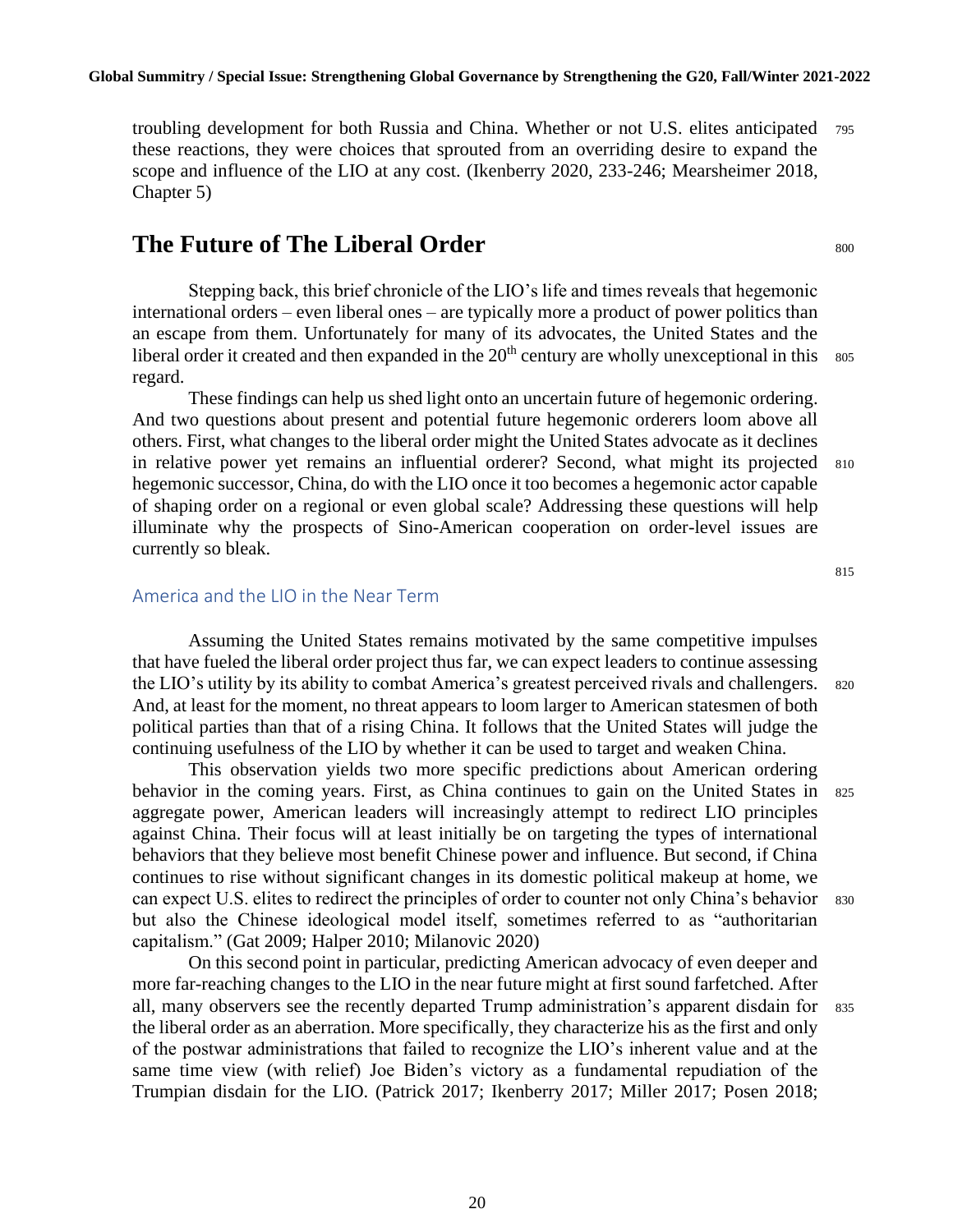Stokes 2018; Daalder and Lindsay 2018; Haass 2020) Yet this set of assumptions belies the 840 fact that both Republican *and* Democrat presidents had begun signaling their discontent with important aspects of the LIO well before Trump took office. More specifically, while the overall trajectory of America's post-Cold War order strategy has been one of continuity amidst its global expansion, a case can be made that a package of subtle but significant LIO modifications has had bipartisan buy-in as far back as the 1990s. (Chan 2021) <sup>845</sup>

Most striking in this regard has been a movement to incorporate an additional criterion into the liberal conception of order membership: a baseline respect for the "human rights" of all peoples under a regime's purview (potential LIO rule 6). In the past, human rights abuses were typically treated as domestic matters walled off from international scrutiny. In the post-Cold War era, by contrast, the United States has increasingly led the 850 way in reconceptualizing such abuses as *international* dangers as much as domestic ones. "The sovereignty of individual governments is not absolute," argued Strobe Talbott, Clinton's Deputy Secretary of State, in giving voice to this shift in thinking. "A national government that systematically and massively abuses its own citizens" risks "being put out of business" by the international community.<sup>8</sup> (Chollet and Goldgeier 2008, 216) If the 855 meaning of "put out of business" isn't clear here, one need only ask for an adequate translation from the regimes of Milošević, Hussein, or Gaddafi.

Hand in hand with this has been U.S. advocacy for a related but additional order principle of behavior, one that would further weaken state sovereignty while legitimizing more frequent military interventions undertaken to advance liberal ends (potential LIO rule 860) 7). (Finnemore 2003, Chapters 3-4; Legro 2005, 168-169, 178; Barma, Ratner and Weber 2013, 61; Christensen 2015, 59-62; Cooley and Nexon 2020, 58; Ashford and Denison 2020) Only time will tell if this rule change continues to gain traction, both in the international community as well as within the United States itself. But it is not hyperbole to say that its consecration would represent the most significant revision of the liberal order since its 865 inception.<sup>9</sup> Not coincidentally, it is also the liberal order dynamic that most antagonizes America's potential hegemonic successor China today. (Rolland 2020)

#### China and the LIO in the Long Term

LIO advocates continue to argue that China mostly supports the liberal order, predicting that even in an unknowable future Chinese leaders are likely to ultimately keep its foundational principles in place. After all, they posit, why would China seek to fundamentally overturn a system of rules that allowed for its own meteoric rise in power and prosperity in the first place? (Ikenberry 2008) 875

This view once again belies past patterns of hegemonic ordering, however. Rather

21

<sup>8</sup> On NATO's 1999 Serbia campaign in particular as an exemplar of this approach, see Chollet and Goldgeier 2008, 211-234.

<sup>9</sup> Another major LIO rule change—the move from embedded liberalism to neoliberalism (or cosmopolitan liberalism)—is interesting and important but beyond the scope of this essay. See Jeff D. Colgan and Robert O. Keohane, "The Liberal Order is Rigged: Fix It Now or Watch It Wither," *Foreign Affairs* 96, No. 3 (2017); G. John Ikenberry, "The End of Liberal International Order?" *International Affairs* 94, No. 1 (2018), 21-23; John J. Mearsheimer, "Bound to Fail: The Rise and Fall of the Liberal International Order," *International Security* 43, No. 4 (2019), 38-42; and John M. Owen, 'To Make the World Select for Democracy, *Hedgehog Review*  22, No. 3 (2020).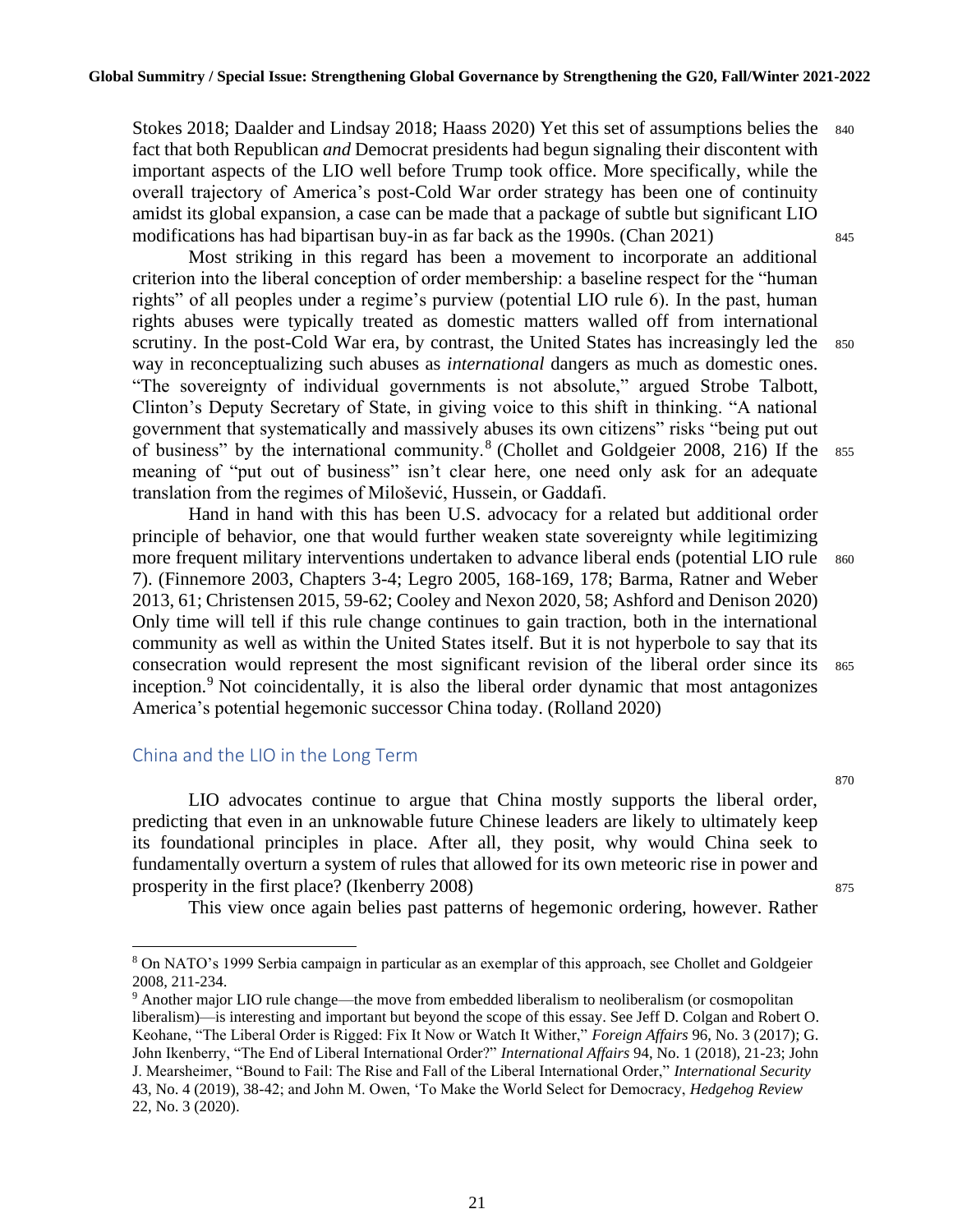than sticking with the liberal order, history suggests that China will eventually seek to advance a new vision of order designed to target its own perceived threats. And if current Sino-American tensions are any indication of what's to come, possibilities are ripe for China to use its future dominance to enact an order premised on targeting the United States and <sup>880</sup> whatever remains of the American-led LIO. To put it even more plainly, the most likely outcome is one where China designs its own hegemonic order to compete with rather than complement the contemporary liberal order.

If this is the future that ultimately comes to pass, what form might China's alternative order vision take? Rather than a total rejection of all elements of the liberal order, history 885 suggests that China will engage in selective and strategic revisions to it. Chinese leaders after all accept and even embrace important components of the LIO's behavior rules today, namely its commitments to global economic stability and openness that keep China's colossal export-oriented economy churning and growing. What they strongly reject are Western attempts to use the LIO's principles to dig down and meddle into members' 890 domestic politics, passing judgment on human rights practices or even attempting to alter regime types. Indeed, China's greatest concerns about the LIO today involve not that order's behavior rules but its principles of membership.

The optimism that LIO advocates express about China's propensity to stick with the liberal order's existing rules comes in large part from the assumption that "there is simply 895" no grand ideological alternative to a liberal international order," as John Ikenberry puts it. "China does not have a model that the rest of the world finds appealing." (Ikenberry 2018, 23) What Ikenberry is referring to here is the seeming lack of appeal for China's "authoritarian capitalist" ideological model outside of its own borders. Yet such optimism mistakenly assumes that a Chinese-led alternative to the LIO would have to contain an <sup>900</sup> ideological component in the first place. There is a more plausible possibility, however. Rather than continuing on with an unchanged LIO or totally rejecting it in favor of an authoritarian capitalist one, China could choose to advance what we might call an "agnostic capitalist" order instead.<sup>10</sup>

An agnostic capitalist order would carry forward *some* of the LIO's principles, <sup>905</sup> namely its rules of behavior promoting economic multilateralism and openness and perhaps also some basic form of collective security. The big distinction from the contemporary LIO would be the absence of *any* form of domestic conditionality for various regimes around the world via membership rules.  $11$  In other words, the order would be capitalist in its commitment to *international* free trade as well as at least rudimentary coordination over 910 keeping the global economy afloat. Yet it would remain agnostic on the internal nature and issues of its member states, establishing a strict differentiation between the international and domestic and walling the latter off from external scrutiny.<sup>12</sup> As Chinese President Xi Jinping put it at the inaugural Belt and Road Forum in 2017, "we are ready to share practices of

<sup>&</sup>lt;sup>10</sup> Mearsheimer also discusses "agnostic" orders in his "Bound to Fail" essay, but uses the concept differently than I do here.

<sup>&</sup>lt;sup>11</sup> Other recent accounts that at least partially align with my analysis of Chinese order preferences include Shiping Tang, "China and the Future International Order(s)," *Ethics & International Affairs* 32, No. 1 (2018); and Johnston, "China in a World of Orders."

 $12$  But for an alternative prediction whereby China promotes an order vision that incentives autocratic membership, see John M. Owen, "Two Emerging International Orders? China and the United States," *International Affairs* 97, No. 5 (2021).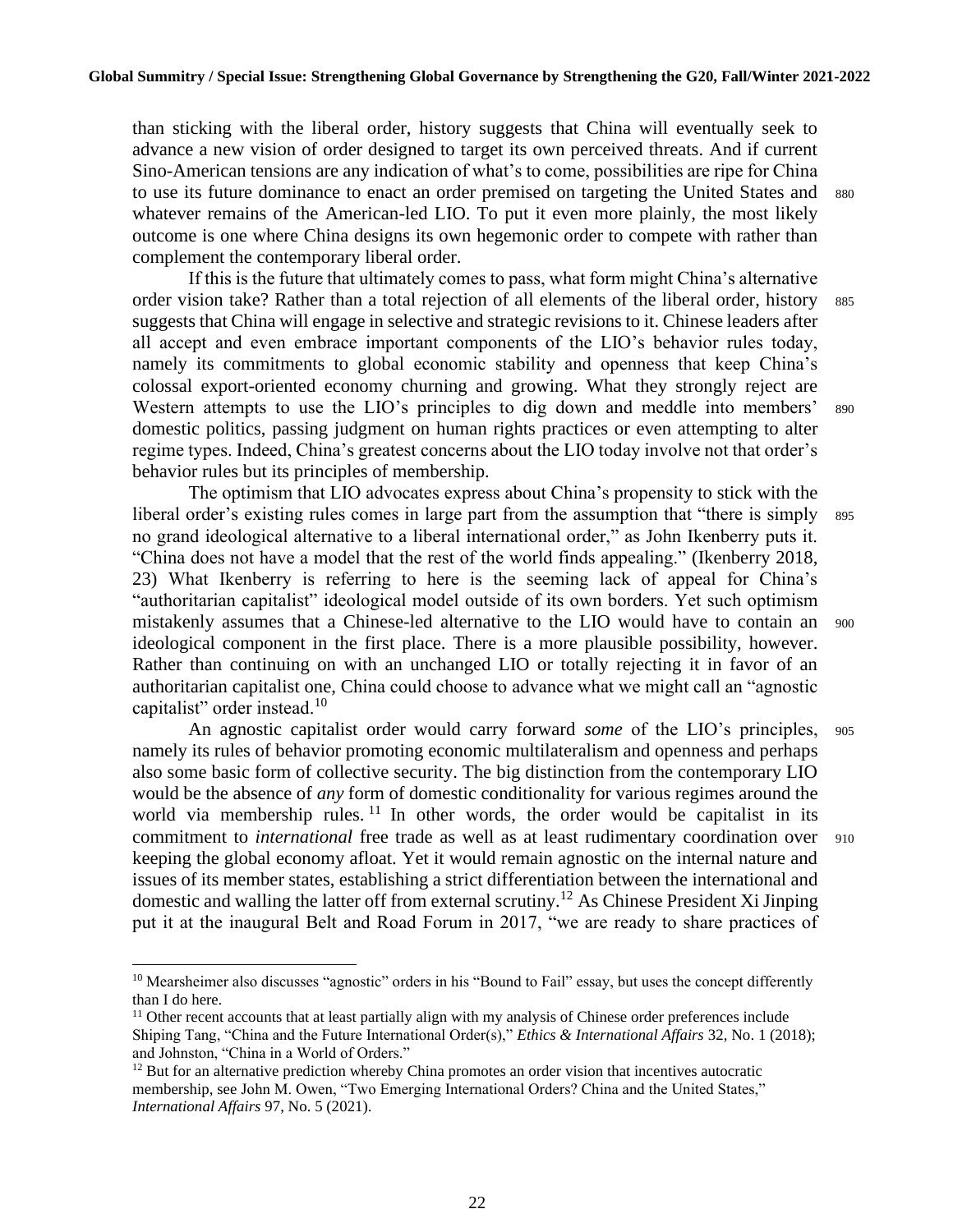development with other countries, but we have no intention to interfere in other countries' 915 internal affairs, export our own social system and model of development, or impose our own will on others." (Benabdallah 2018, 10)

Erecting such an order would help Chinese leaders advance their *defensive* objective of blocking the perceived expansion of Western-led liberal interventionism that has so agitated nondemocratic regimes in the post-Cold War era, China foremost among them. Yet <sup>920</sup> it would also serve an *offensive* objective of enacting an alternative set of Chinese-led order rules more appealing to a broad swath of new members. Most promising here would be those developing states of the Global South that perceive increasing pressure under the principles and purview of the American-led LIO to rapidly and substantially liberalize major aspects of their domestic societies. (Adler-Nissen and Zarakol 2021) <sup>925</sup>

If this vision of an agnostic capitalist order comes to pass, the fundamental choice thus wouldn't be between hegemonic orders containing either democratic or authoritarian principles of membership. Instead, it would involve developing states choosing between an American-led liberal order often seen as imposing ever-increasing domestic burdens on its least capable members and a Chinese-led agnostic order offering such states the promise of <sup>930</sup> freedom to forge their own domestic paths. (Stephen and Skidmore 2019, 87) From China's perspective, this would represent the kind of favorable contrast that could finally make the prospect of its hegemony more palatable – or even attractive – to much of the rest of the world. (Broz, Zhang and Wang 2020) And in a future characterized by competing superpower visions of international order, it is a proposition that could ultimately prove to 935 be the winning one.

#### Sino-American Relations, the G20, and the Future of the LIO

None of the above should be taken to suggest that there will be outright military 940 conflict between the world's two foremost superpowers. Yet it does portend slim prospects for meaningful cooperation between China and the United States on issues of order-level importance. Moreover, it represents the kind of fraught scenario that reforms to existing global governance institutions like the G20 – as comprehensive and well-intentioned as such reforms may be – are nonetheless unlikely to fix.  $945$ 

The LIO's advocates and optimists might note that even in the seemingly bleak analysis of the previous section, the fact that China's advocacy of an agnostic capitalist order does not represent a *total* rejection of the LIO suggests there is still room for compromise with the United States. The problem with such optimism, however, is that the LIO principle China remains most enthusiastic about – unfettered economic openness at the international 950 level – is precisely the rule America has most strikingly soured on in recent years. This is no coincidence, as China favors this principle for the same reason the United States now questions its utility: both actors perceive it as a rule that currently helps rather than hinders China's ability to amass relative power and influence at others' expense. By the same logic that China sees it as advantageous, the United States increasingly views it as a Cold War <sup>955</sup> relic no longer capable of contributing to a liberal-ordering-against-threats strategy that worked so well against the Soviet Union but now appears unsuited for combating America's competitors in the  $21<sup>st</sup>$  century. Likewise, the LIO principles American elites continue to most enthusiastically champion today – those emphasizing liberal membership via the simultaneous delegitimization of sovereign barriers against intervention and the promotion 960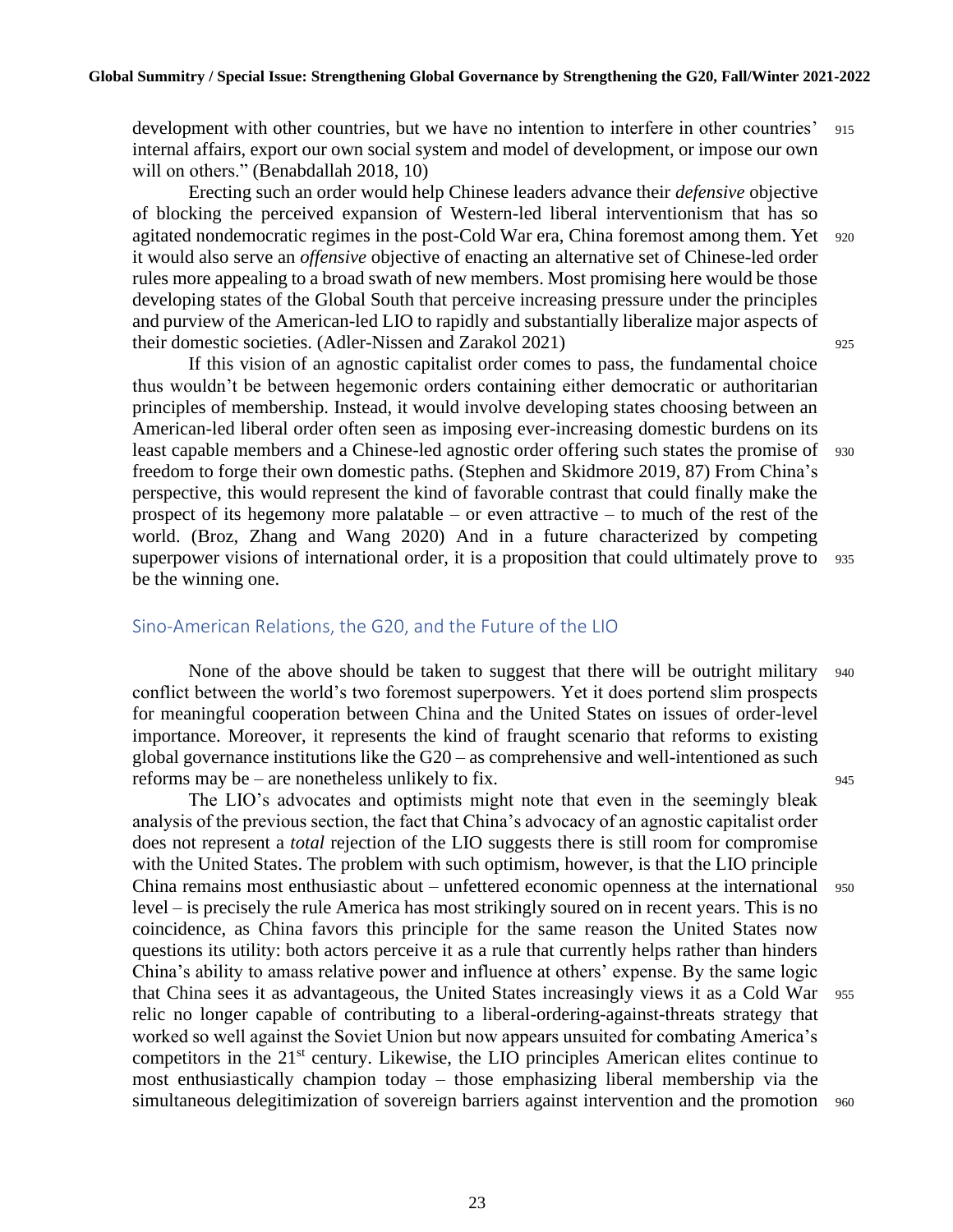of human rights protections and democratic norms of governance (LIO rules 4 and 5 and proposed rules 6 and 7) – are precisely the elements China views as most objectionable and threatening.

These incompatibilities are unfortunate but not coincidental. So long as it remains a competitive and exclusionary process, great power order building between anticipated <sup>965</sup> hegemonic rivals will necessarily remain a zero-sum endeavor. The implication that follows is that shifting gears to focus on "repairing international order" cannot serve as a lifeboat for fixing the relationship between China and the United States. Rather than a repudiation of *realpolitik*, throughout history hegemonic powers have in fact built and shaped orders to serve as *realpolitik*'s very instruments. Perhaps counterintuitively, the path forward for <sup>970</sup> breaking such a cycle is for the powers to set aside rather than highlight order-related issues and focus instead on directly attempting to mend their own bilateral relationship. The only escape from the spiral of adversarial order building, in other words, is overcoming the adversarial relationship at its core.

This last point illustrates one of the shortcomings of reforming and re-empowering 975 existing global governance institutions as a solution to fundamental problems today. Advocates of elevating an organization like the Group of Twenty (G20) believe that doing so would correct for the incongruity that exists between states' relative influence in the traditional institutions of the LIO on the one hand and the actual distribution of power in the  $21^{st}$  century on the other.<sup>13</sup> (Cooper 2010; Drezner 2014, 142-144; Kirton 2016; Hajnal 2019) 980 That is certainly *a* problem, but it is not *the* fundamental problem this essay has argued is at the root of contemporary global governance woes.<sup>14</sup> So long as the United States and China view each other as their foremost competitor, no institution, organization, or order will prevent that competition from poisoning the well of sustained and meaningful cooperation at the global level. 985

It would be one thing if the G20 offered the promise of ameliorating core tensions in Sino-American relations. Yet operating through larger fora like the Group of Twenty often appears to only make these tensions worse; in such negotiations, each side works more to make the other look irresponsible or hostile and less to truly forge consensus over the most important and controversial issues.<sup>15</sup> Much as the liberal order failed to provide a magical  $990$ lifeboat away from history and the reality of international conflict, so too will efforts to simply repair or repackage existing institutions come up short so long as they do not fix the fundamental great power relationship that will make or break the  $21<sup>st</sup>$  century. A more formal and elevated G20 might be the *cause célèbre*, but an informal and flexible G2 is the only forum that stands a chance of moving the needle at the level of international order. 995

<sup>&</sup>lt;sup>13</sup> For a more skeptical view, see Robert H. Wade, "Emerging World Order? From Multipolarity to Multilateralism in the G20, the World Bank, and the IMF," *Politics & Society* 39, No. 3 (2011).

<sup>&</sup>lt;sup>14</sup> Indeed, recent analysis has found that at least in global financial institutions, representation concerns are not a primary driver of current grievances against American hegemony or the LIO. See Broz et al, "Explaining Foreign Support for China's Global Economic Leadership."

<sup>15</sup> For similar analysis, see Geoffrey Garrett, "G2 in G20: China, the United States and the World after the Global Financial Crisis," *Global Policy* 1, No. 1 (2010).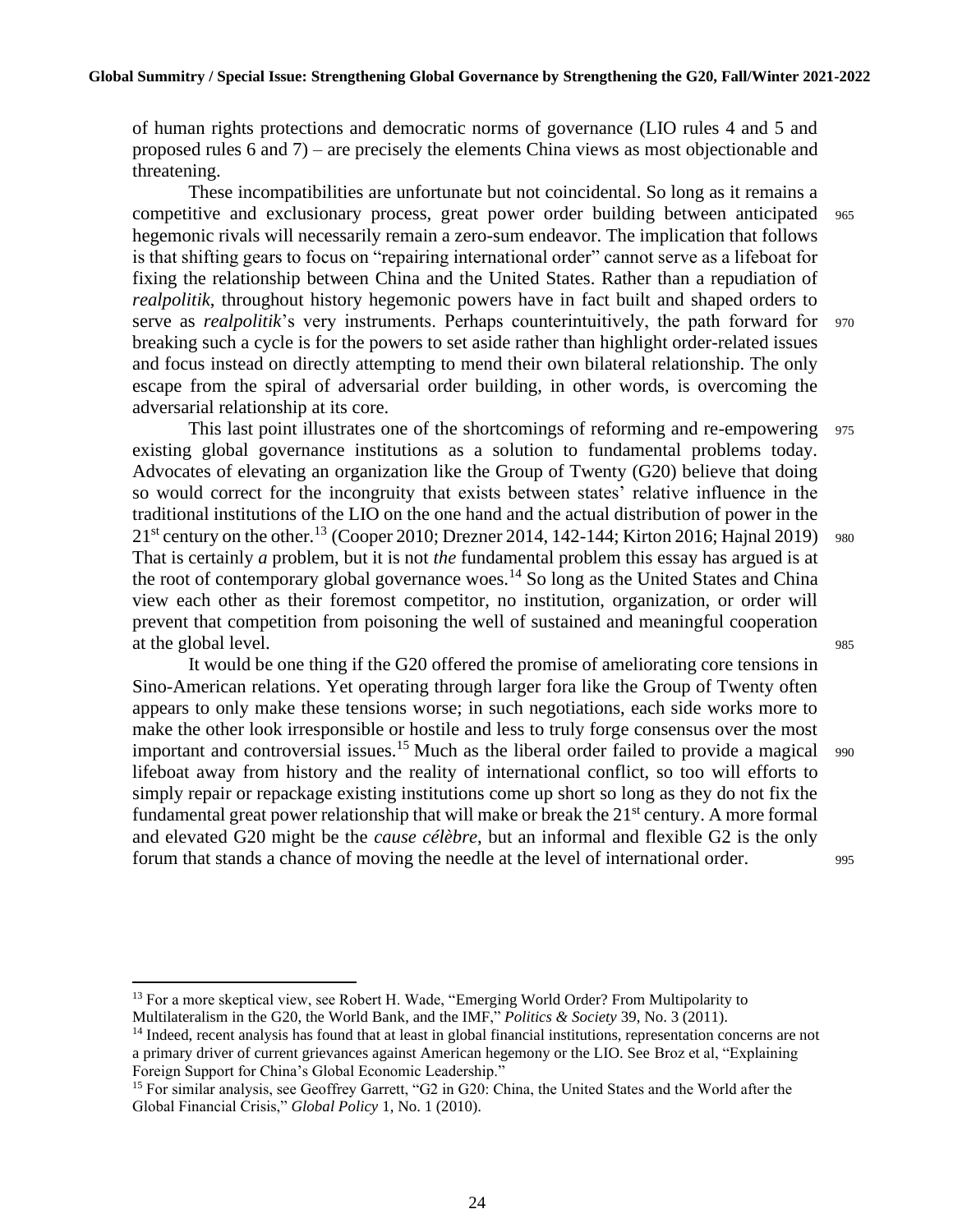# *Works Cited* 1000

- Adler-Nissen, Rebecca and Ayşe Zarakol. 2021. "Struggles for Recognition: The Liberal International Order and the Merger of its Discontents." *International Organization* 75, No. 2.
- Allison, Graham. 2018. "The Myth of the Liberal Order: From Historical Accident to Conventional Wisdom." *Foreign Affairs* 97, No. 4. 1005
- Army Times, The. April 5, 1991. *The Army Times*.
- Ashford, Emma and Benjamin Denison. May 2020. "Seeds of Its Own Destruction: Primacy, Regime Change, and the Liberal International Order." Article Manuscript.
- Barma, Naazneen, Ely Ratner and Steven Weber. 2013. "The Mythical Liberal Order." *Center for the National Interest*, No. 124. 1010
- Benabdallah, Lina. 2018. "Contesting the International Order by Integrating It: The Case of China's Belt and Road Initiative." *Third World Quarterly*.
- Broz, J. Lawrence, Zhiwen Zhang and Gaoyang Wang. 2020. "Explaining Foreign Support for China's Global Economic Leadership." *International Organization* 74.
- Bull, Hedley. 1977. *The Anarchical Society: A Study of Order in World Politics*. New York: 1015 Columbia University Press.
- Chan, Steve. 2021. "Challenging the Liberal Order: The US Hegemon as a Revisionist Power." *International Affairs* 97, No. 5.
- Chollet, Derek and James Goldgeier. 2008. *America between the Wars, from 11/9 to 9/11: The Misunderstood Years between the Fall of the Berlin Wall and the Start of the War* <sup>1020</sup> *on Terror.* New York: Public Affairs Press.
- Christensen, Thomas J. 2015. *The China Challenge: Shaping the Choices of a Rising Power*. New York: W. W. Norton & Company
- Clark, Ian. 2005. *Legitimacy in International Society.* New York: Oxford University Press.
- Cooley, Alexander and Daniel Nexon. 2020. *Exit from Hegemony: The Unravelling of the* <sup>1025</sup> *Global Order.* New York: Oxford University Press.
- Cooper, Andrew F. 2010. "The G20 as an Improvised Crisis Committee and/or a Contested 'Steering Committee' for the World." *International Affairs* 86, No. 3.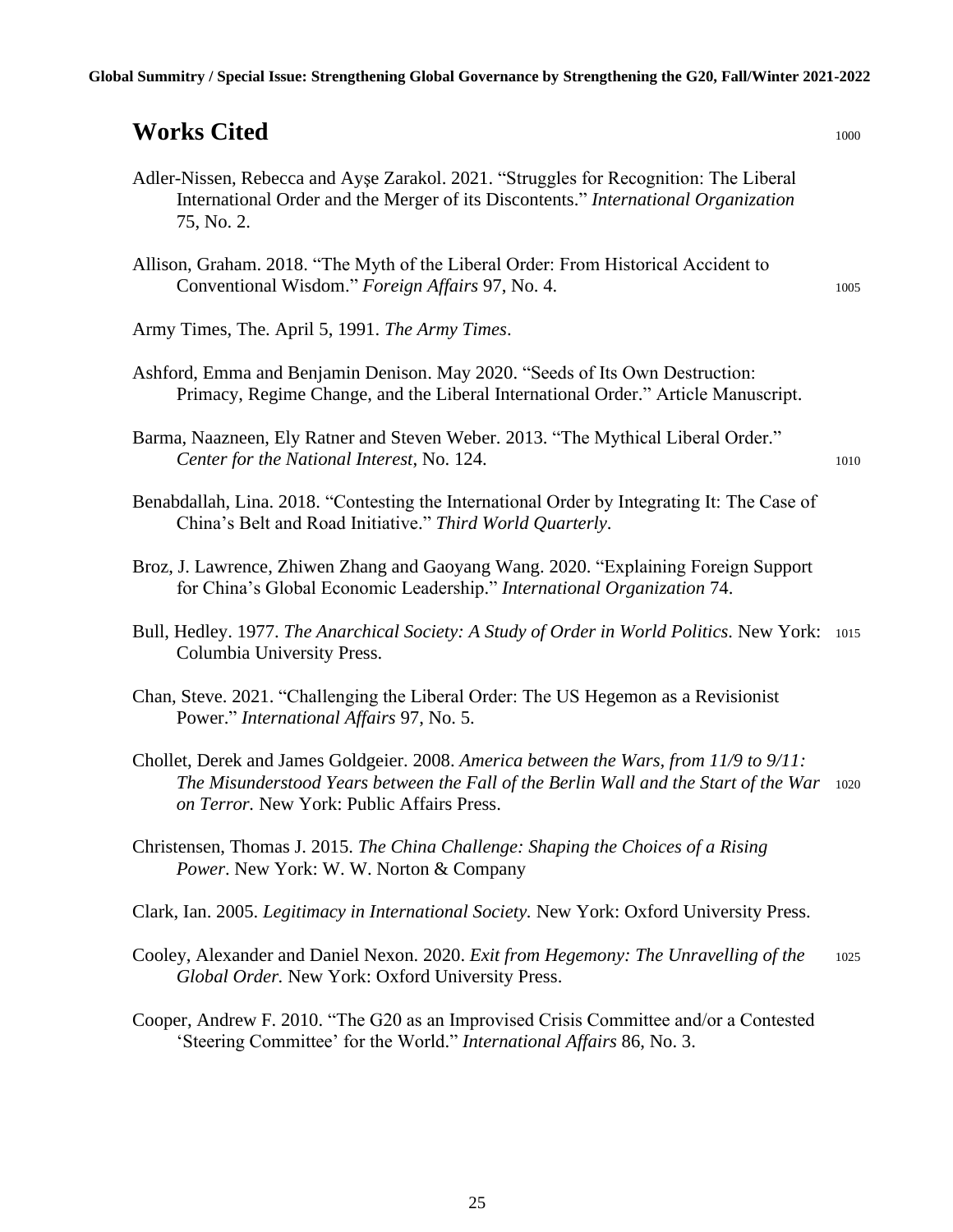#### **Global Summitry / Special Issue: Strengthening Global Governance by Strengthening the G20, Fall/Winter 2021-2022**

| Croxton, Derek. 2013. Westphalia: The Last Christian Peace. New York: Palgrave<br>Macmillan.                                                                                                                                                                                  | 1030 |
|-------------------------------------------------------------------------------------------------------------------------------------------------------------------------------------------------------------------------------------------------------------------------------|------|
| Daalder, Ivo H. and James M. Lindsay. 2018. "The Committee to Save World Order."<br>Foreign Affairs. https://www.foreignaffairs.com/articles/2018-09-30/committee-save-<br>world-order.                                                                                       |      |
| Drezner, Daniel W. 2014. "The System Worked: Global Economic Governance During the<br>Great Recession." World Politics 66, No. 1.                                                                                                                                             | 1035 |
| Edelman, Eric S. 2011. "The Strange Career of the 1992 Defense Planning Guidance." In<br>Uncertain Times: American Foreign Policy after the Berlin Wall and 9/11. ed.<br>Melvyn P. Leffler and Jeffrey W. Legro. Ithaca: Cornell University Press.                            |      |
| Finnemore, Martha. 2003. The Purpose of Intervention: Changing Beliefs about the Use of<br>Force. Ithaca: Cornell University Press.                                                                                                                                           | 1040 |
| FRUS Foreign Relations of the United States. May 29, 1947. "Summary of Discussion on<br>Problems of Relief, Rehabilitation and Reconstruction of Europe." Foreign Relations<br>of the United States [FRUS], 1947. Washington, DC: Government Printing Office,<br>Vol. 3, 235. |      |
| FRUS Foreign Relations of the United States. March 8, 1948a. "Hickerson to George<br>Marshall." Foreign Relations of the United States [FRUS], 1948. Washington, DC:<br>Government Printing Office, 40–41.                                                                    | 1045 |
| FRUS Foreign Relations of the United States. December 22, 1948b. "Tenth Meeting of the<br>Washington Exploratory Talks on Security." Foreign Relations of the United States<br>[FRUS], 1948. Washington, DC: Government Printing Office, Vol. 3, 325.                         | 1050 |
| Gat, Azar. 2009. "The Return of the Authoritarian Great Powers." Foreign Affairs 86, No.<br>4.                                                                                                                                                                                |      |
| Glaser, Charles L. 2019. "A Flawed Framework: Why the Liberal International Order<br>Concept Is Misguided." International Security 43, No. 4.                                                                                                                                 |      |
| Haas, Mark L. 2005. The Ideological Origins of Great Power Politics, 1789-1989. Ithaca:<br><b>Cornell University Press.</b>                                                                                                                                                   | 1055 |
| Haass, Richard. 2020. "Present at the Destruction: How Trump Unmade U.S. Foreign<br>Policy," Foreign Affairs 99, No. 5.                                                                                                                                                       |      |
| Hajnal, Peter I. 2019. The G20: Evolution, Interrelationships, Documentation. London:<br>Routledge.                                                                                                                                                                           | 1060 |
|                                                                                                                                                                                                                                                                               |      |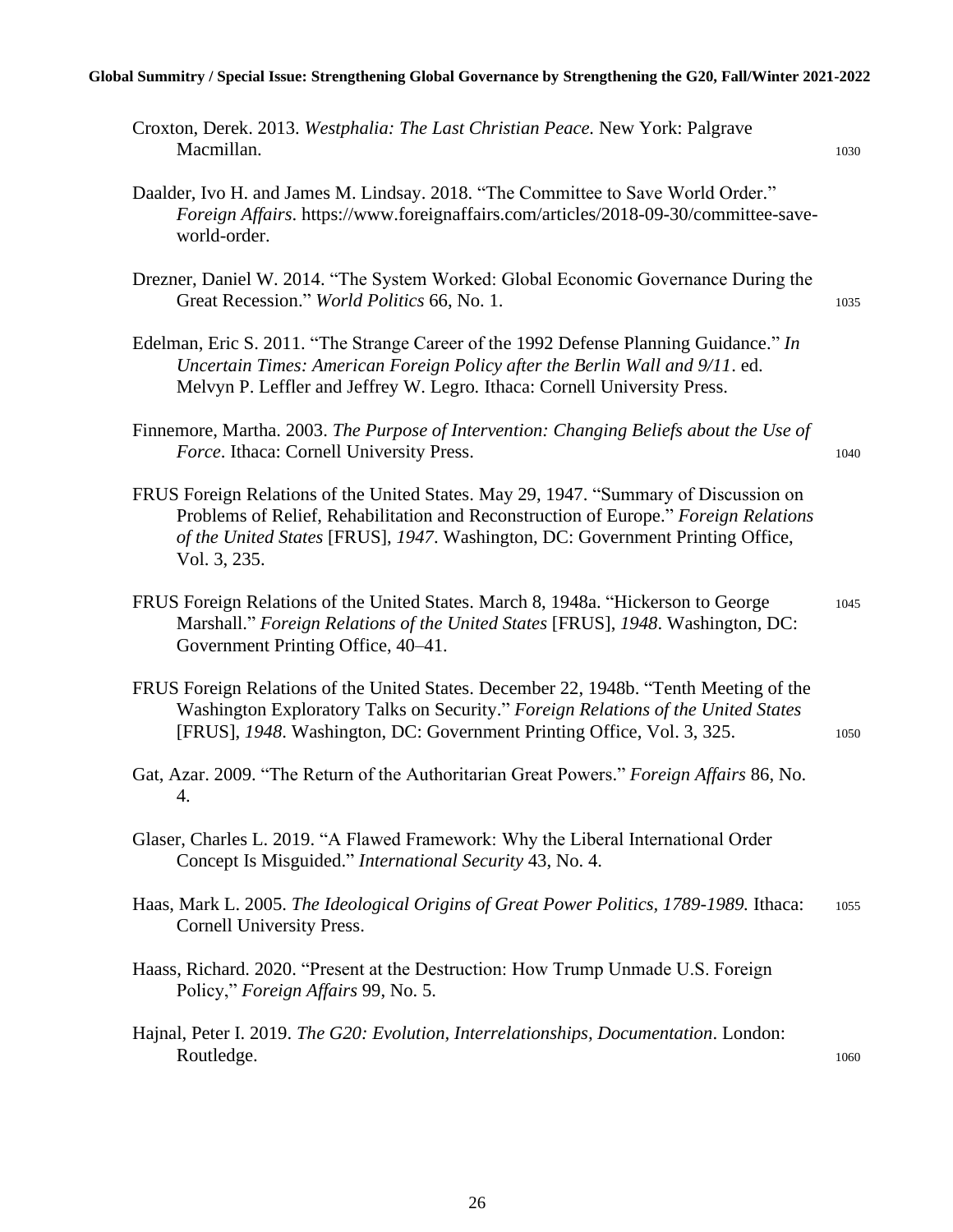Halper, Stefan. 2010. *The Beijing Consensus: How China's Authoritarian Model Will Dominate the Twenty-First Century.* New York: Basic Books.

Ikenberry, John. 2001. *After Victory*. Princeton University Press.

- Ikenberry, John. 2008. "The Rise of China and the Future of the West: Can the Liberal System Survive?" *Foreign Affairs* 87, No. 1.
- Ikenberry, John. 2011. *Liberal Leviathan: The Origins, Crisis, and Transformation of the American World Order.* Princeton University Press.
- Ikenberry, John. 2017. "The Plot Against American Foreign Policy: Can the Liberal Order Survive?" *Foreign Affairs* 96, No. 3.
- Ikenberry, John. 2018. "The End of Liberal International Order?" *International Affairs* 94, <sup>1070</sup> No. 1.
- Kirton, John J. 2016. *G20 Governance for a Globalized World*. Taylor & Francis
- Lascurettes, Kyle M. 2017. "The Concert of Europe and Great-Power Governance Today: What Can the Order of 19th-Century Europe Teach Policymakers About International Order in the 21st Century?" *RAND National Defense Research Institute/ISDP Report*. <sup>1075</sup>
- Lascurettes, Kyle M. 2020. *Orders of Exclusion: The Strategic Sources of Foundational Rules in International Relations.* New York: Oxford University Press.
- Lascurettes, Kyle M. and Michael Poznansky. August 31. 2021. "International Order in Theory and Practice." *Oxford Research Encyclopedia of International Studies*.
- Leffler, Melvyn P. 2017. *Safeguarding Democratic Capitalism: U.S. Foreign Policy and* <sup>1080</sup> *National Security, 1920-2015*. Princeton University Press.
- Legro, Jeffrey W. 2005. *Rethinking the World: Great Power Strategies and International Order.* Ithaca: Cornell University Press.
- Levin Jr., N. Gordon. 1968. *Woodrow Wilson and World Politics: America's Response to War and Revolution.* London: Oxford University Press. 1085
- Mastanduno, Michael. 1992. *Economic Containment: CoCom and the Politics of East-West Trade*. Ithaca: Cornell University Press.
- Mazower, Mark. 2009. *No Enchanted Palace: The End of Empire and the Ideological Origins of the United Nations*. Princeton: Princeton University Press.
- Mazower, Mark. 2012. *Governing the World: The History of an Idea, 1815 to the Present*. <sup>1090</sup> New York: Penguin Books.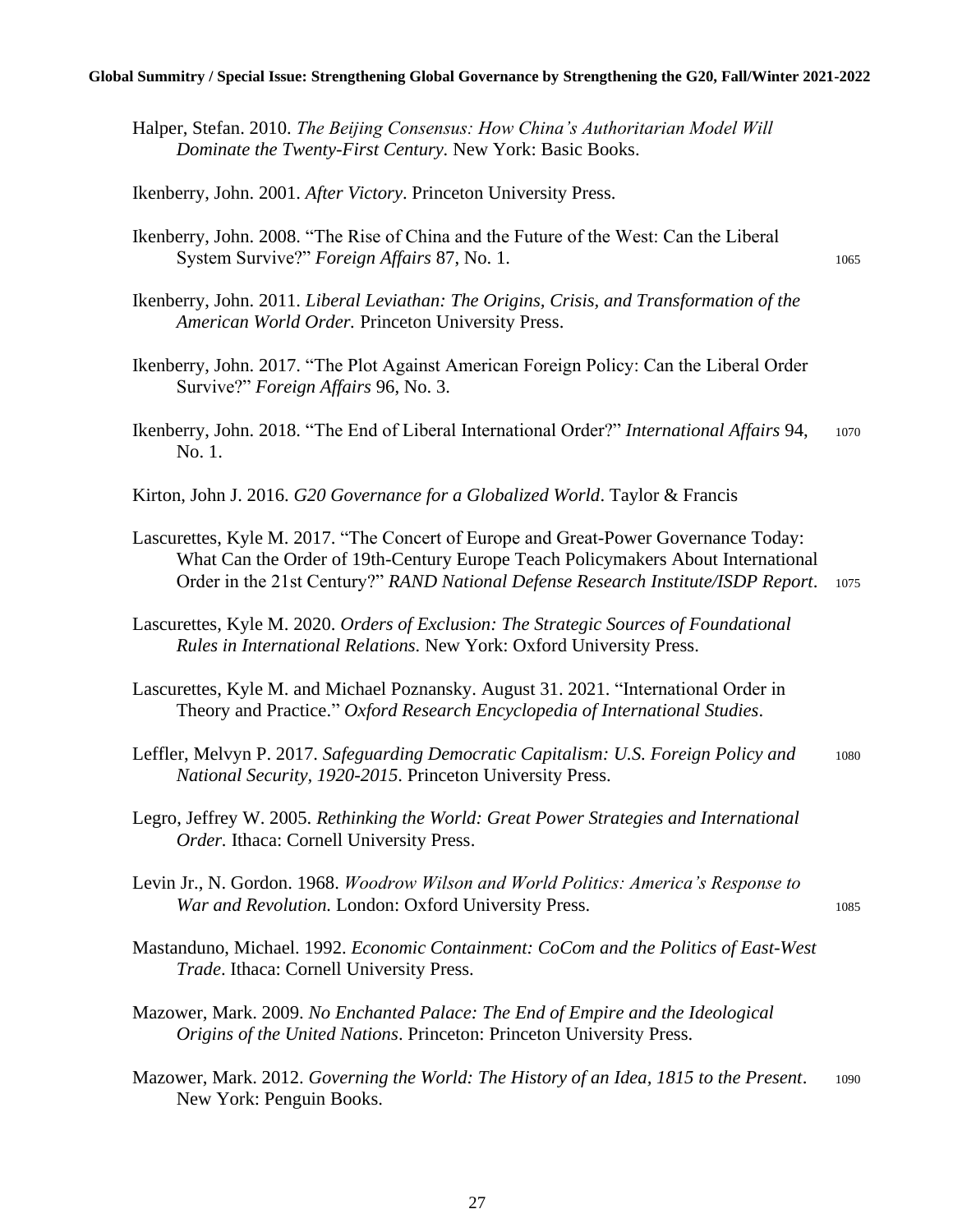#### **Global Summitry / Special Issue: Strengthening Global Governance by Strengthening the G20, Fall/Winter 2021-2022**

| Meacham, Jon. 2015. Destiny and Power: The American Odyssey of George Herbert<br>Walker Bush. New York: Random House.                                                    |      |
|--------------------------------------------------------------------------------------------------------------------------------------------------------------------------|------|
| Mearsheimer, John J. 2018. The Great Delusion: Liberal Dreams and International<br>Realities. New Haven: Yale University Press.                                          | 1095 |
| Milanovic, Branko. 2020. "The Clash of Capitalisms: The Real Fight for the Global<br>Economy's Future." Foreign Affairs 99, No. 1.                                       |      |
| Miller, Paul D. 2017. "Non-'Western' Liberalism and the Resilience of the Liberal<br>International Order." The Washington Quarterly 41, No. 2.                           |      |
| Osiander, Andreas. 1994. The States System of Europe, 1640-1990: Peacemaking and the<br>Conditions of International Stability. New York: Oxford University Press.        | 1100 |
| Owen IV, John M. 2010. The Clash of Ideas in World Politics: Transnational Networks,<br>States, and Regime Change, 1510-2010. Princeton: Princeton University Press.     |      |
| Patrick, Stewart M. 2017. "Trump and World Order: The Return of Self-Help." Foreign<br><i>Affairs</i> 96, No. 2.                                                         | 1105 |
| Pollard, Robert A. 1985. Economic Security and the Origins of the Cold War, 1945–1950.<br>New York: Columbia University Press.                                           |      |
| Porter, Patrick. 2020. The False Promise of the Liberal Order. Medford, MA: Polity Press.                                                                                |      |
| Posen, Barry R. 2018. "The Rise of Illiberal Hegemony: Trump's Surprising Grand<br>Strategy." Foreign Affairs 97, No. 2.                                                 | 1110 |
| Rappaport, Armin. 1981. "The United States and European Integration: The First Phase."<br>Diplomatic History 5, No. 2.                                                   |      |
| Rolland, Nadége. 2020. China's Vision for a New World Order. Washington DC: The<br>National Bureau of Asian Research.                                                    |      |
| Ruggie, John Gerard. 1982. "International Regimes, Transactions and Change: Embedded<br>Liberalism in the Postwar Economic Order." International Organization 36, No. 2. | 1115 |
| Sarotte, Mary Elise. 2009. 1989: The Struggle to Create Post-Cold War Europe. Princeton:<br>Princeton University Press.                                                  |      |
| Sarotte, Mary Elise. 2010. "Perpetuating U.S. Preeminence: The 1990 Deals to 'Bribe the<br>Soviets Out' and Move NATO In." International Security 35, No. 1.             | 1120 |
| Sayle, Timothy Andrews. 2019. Enduring Alliance: A History of NATO and the Postwar<br>Global Order. Ithaca: Cornell University Press.                                    |      |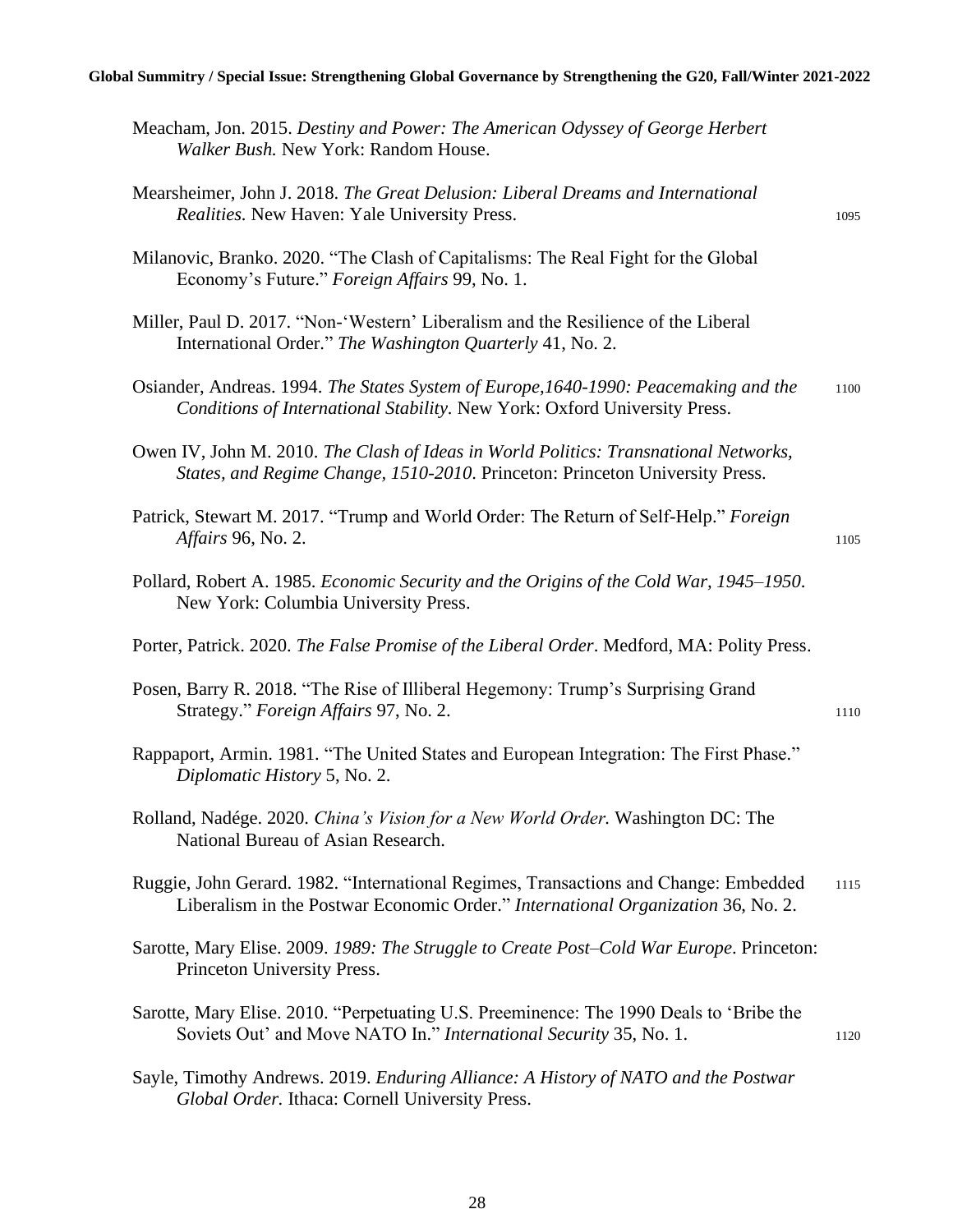#### **Global Summitry / Special Issue: Strengthening Global Governance by Strengthening the G20, Fall/Winter 2021-2022**

- Schweller, Randall L. 2001. "The Problem of International Order Revisited: A Review Essay." *International Security* 26, No. 1.
- Slocombe, Walter B. 2011. "A Crisis of Opportunity: The Clinton Administration and 1125 Russia." *In Uncertain Times: American Foreign Policy after the Berlin Wall and 9/11*. ed. Melvyn P. Leffler and Jeffrey W. Legro. Ithaca: Cornell University Press, 78-79.
- Staniland, Paul. July 29, 2018. "Misreading the 'Liberal Order': Why We Need New Thinking in American Foreign Policy." *Lawfare*. 1130 https://www.lawfareblog.com/misreading-liberal-order-why-we-need-new-thinkingamerican-foreign-policy
- Steil, Benn. 2018. *The Marshall Plan: Dawn of the Cold War*. New York: Simon & Schuster.
- Stephen, Matthew D. and David Skidmore. 2019. "The AIIB in the Liberal International 1135 Order." *The Chinese Journal of International Politics* 12, No. 1.
- Stokes, Doug. 2018. "Trump, American Hegemony and the Future of the Liberal International Order." *International Affairs* 94, No. 1.
- Tang, Shiping. 2016. "Order: A Conceptual Analysis." *Chinese Political Science Review* 1, No. 1. 1140

Tierney, Dominic. 2021. "Why Global Order Needs Disorder." *Survival* 63, No. 2.

Walt, Stephen M. 1996. *Revolution and War*. Ithaca: Cornell University Press.

# **Author biography**

Kyle M. Lascurettes [\(@kylelascurettes\)](https://twitter.com/kylelascurettes?ref_src=twsrc%5Egoogle%7Ctwcamp%5Eserp%7Ctwgr%5Eauthor) is Assistant Professor of International 1145 Affairs at Lewis & Clark College in Portland, Oregon, where he teaches courses in global order, international organizations, and international relations theory. He is the author of *Orders of Exclusion: Great Powers and the Strategic Sources of Foundational Rules in International Relations* (Oxford University Press 2020), winner of the 2021 APSA Jervis-Schroeder Prize for best book in international history and politics. 1150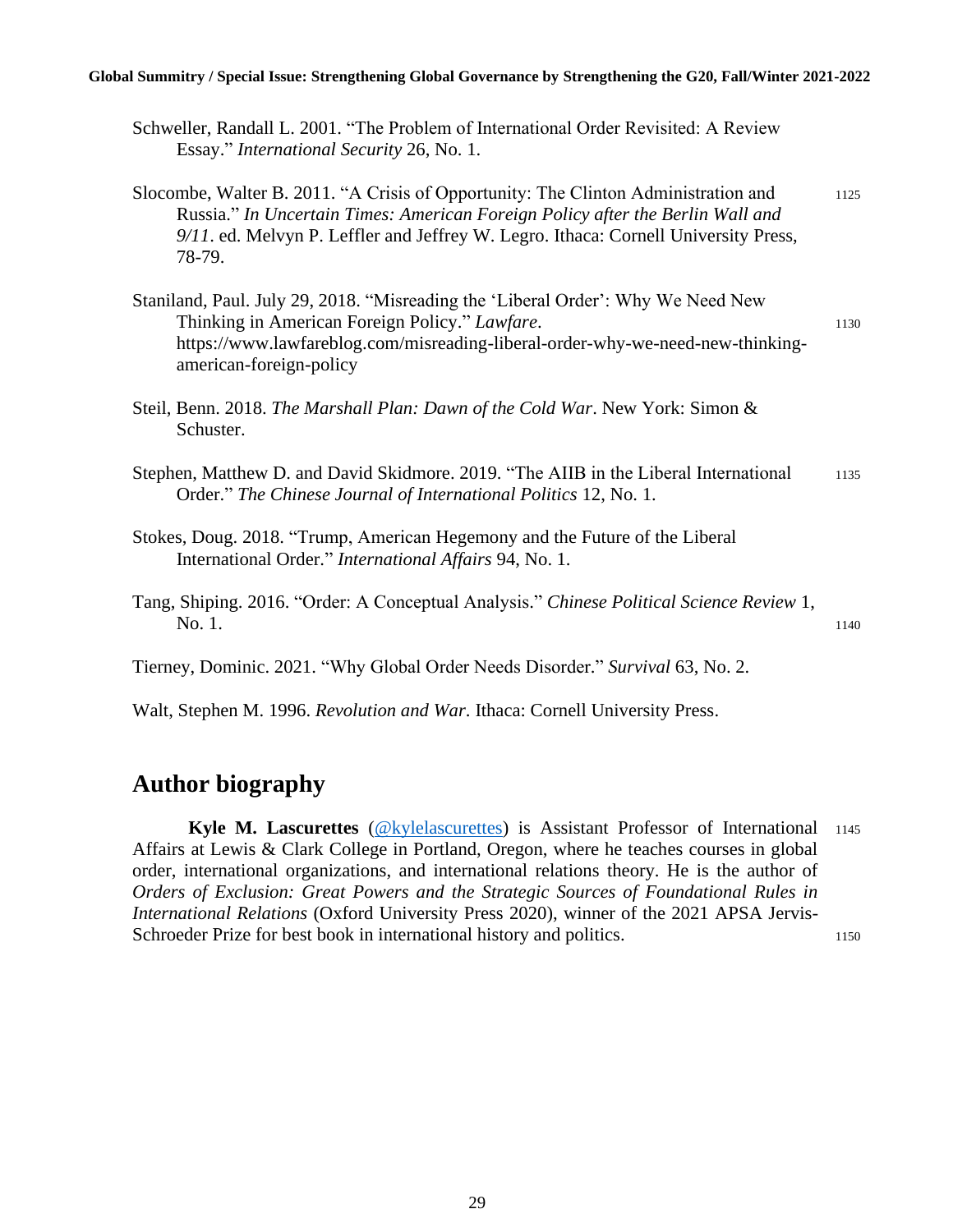# **Governance Transition from G7 to G20 and to**  Asia and the Global South: Coping with US-**China Relations in a Changing Global Summitry Context**

1160

## **Colin I. Bradford**

An overview of the recent history of G20 summits reveals that the presence of a small group of experienced international leaders makes a difference in generating ambitious outcomes, but also that domestic political constraints increased by social divides raise the stakes while increasing the resistance to transformational change leadership. The emergence of toxic 1165 confrontational narratives in the bilateral US-China relationship poses a grave threat: geopolitical tensions could result in a bifurcated global order that most countries want to avoid. As a result, there is a need for shifts in the political dynamics to pluralize bipolar relations and refocus attention on generating effective governance rather than debating regime types – 1170 democracy versus autocracy. As the Asia-Pacific becomes more important in global affairs, the Biden presidency needs to shift its focus from groupings like the G7, the Quad, and the Summit for Democracy in 2021 to the Indonesia-led multilateral G20 in 2022 and the India-led G20 in 2023. These settings provide opportunities to engage in global public 1175 discourses which mirror the diversity embodied in the G20. The G20 is the appropriate global forum in which to transition to more pluralistic forms of global governance that are inclusive and effective and can meet the growing challenges to global governance.

1180

#### **Strengthening global governance by 'Strengthening the G20'**

This Special Issue of the e-Journal Global Summitry, edited by the China-West Dialogue (CWD) co-chair, Alan Alexandroff, began with a focus on "strengthening global governance by strengthening the G20". This topic was drawn from several CWD virtual <sup>1185</sup> meetings in early 2021. From these virtual gatherings it appeared that the G20 is indeed a unique forum in which the increasing tensions between the United States and China could potentially be worked out in the G20 settings. That conclusion led me to write a Brookings paper which appeared in the "Order from Chaos" series (2021), "Strengthening the G20 in an era of great power geopolitical competition". That article contained multiple <sup>1190</sup> recommendations for strengthening the G20 as a means of strengthening global governance and easing, hopefully, geopolitical tensions between the United States and China.

A lot of global gatherings have come and gone. The G7 Summit in Cornwall in early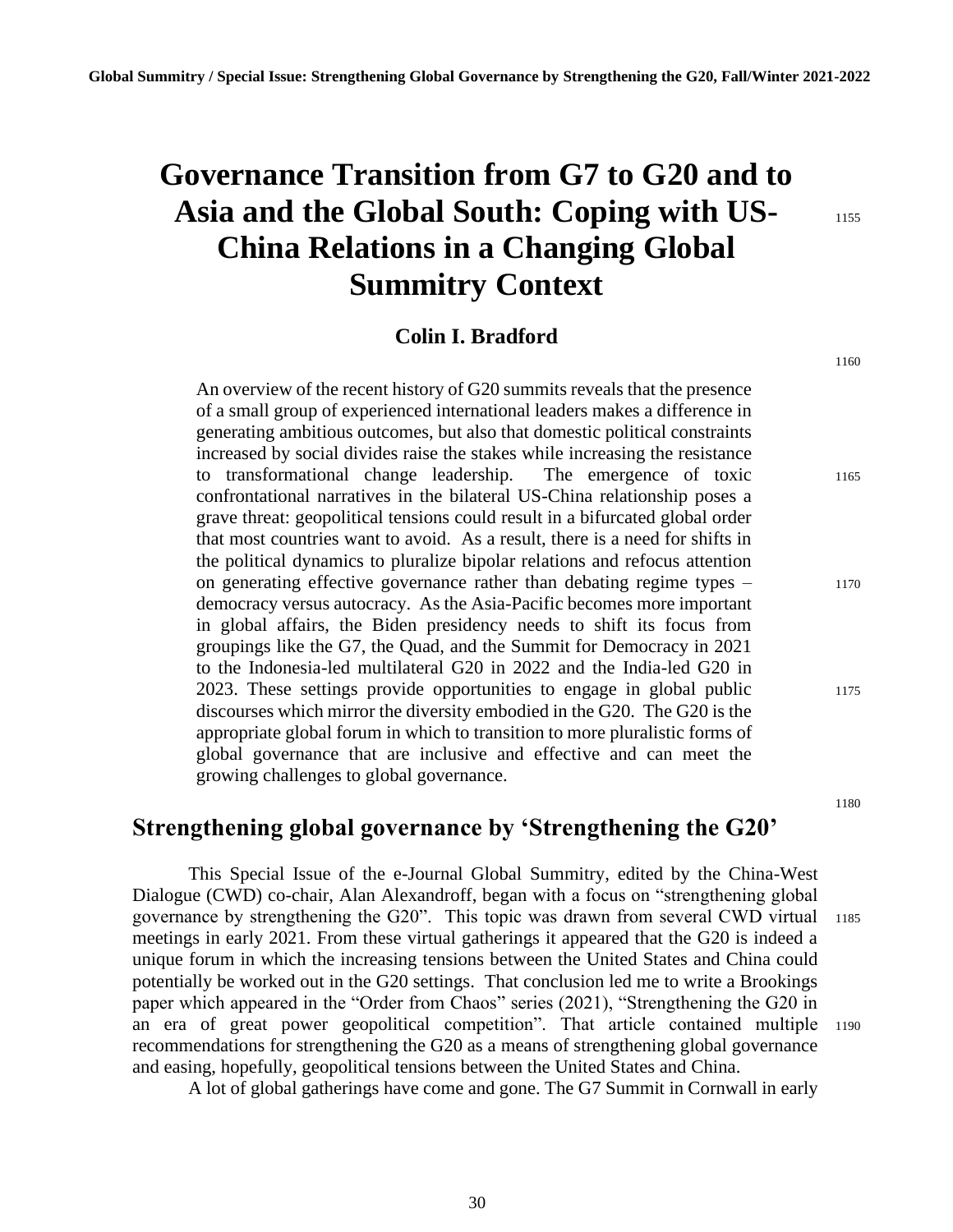June 2021 hosted by the UK's Prime Minister Boris Johnson was followed immediately by President Biden's meetings with EU and NATO leaders in Brussels which in turn was <sup>1195</sup> followed by a Biden-Putin summit in Geneva on June 16th. A pause on global summitry over the summer ended with President Biden's speech to the United Nations General Assembly (UNGA) on September 21, 2021. The Italian G20 Leaders' Summit then followed that, held in Rome from October 30-31st. That Summit was followed immediately by the Glasgow COP26 UN climate change summit that ran from November 1st to the 12th. The year in <sup>1200</sup> summitry ended with the Summit for Democracy, December 9th and 10th, convened by President Biden (2021b) to, as he expressed it, in his opening remarks:

This gathering has been on my mind for a long time for a simple reason: In the face of sustained and alarming challenges to democracy, universal human rights, and – all around the world, democracy needs champions. And 1205 I wanted to host this summit because here is the – here in the United States, we know as well as anyone that renewing our democracy and strengthening our democratic institutions requires constant effort.

There are a number of lingering questions that 'hang over' these summits and are quite likely to influence global summitry and global governance going forward. The first 1210 question is: are the domestic political dynamics, primarily national elections, likely to produce national leaders in G20 countries who are capable of "strengthening global governance" by virtue of their backgrounds, experience, and domestic political support? Additionally, can we imagine ways in which the highly competitive geopolitical dynamics could be shifted in the next while, in part by using the G20 as a forum for facilitating US- <sup>1215</sup> China relations? If that is possible, can we see significantly enhanced collaboration, cooperation, and coordination? Can such greater collaboration result in enhanced outcomes in such vital global governance areas as global health, climate change, digital governance, and critically, also possibly advance domestic social inclusion? More on that below.

1220

## **Domestic Political Dynamics and Global Leadership**

Ambitious global leadership, at the G20 and elsewhere, vitally depends on the capacities and proclivities of the leaders of major countries, which in turn depend on the political dynamics in those countries. It is hardly possible to expect ambitious results from <sup>1225</sup> global governance fora unless there are leaders with global leadership skills. It is very much the case that the early successes of the G20 summits in these early years, 2008 through 2011, were a product in part of a large cluster of influential leaders within the G20. These G20 leaders possessed strong domestic political support and they themselves possessed leadership skills that reinforced their global governance policies. 1230

In those early years, Barack Obama was in his first term as president of the United States; Angela Merkel was in the early years of her 16 year run as Chancellor of Germany; Nicolas Sarkozy, ambitious and feisty, was president of France; Kevin Rudd, a true multilateralist, was prime minister of Australia after being foreign minister; Manmohan Singh was prime minister of India after having been both foreign and finance minister; Lee 1235 Myung-bak was president of the Republic of Korea (Korea) for the Seoul G20 summit aided by Sakong Il, former finance minister who led as a super-minister for the Korea G20 year in 2010; Felipe Calderon was president of Mexico who played a significant role in 2009 in the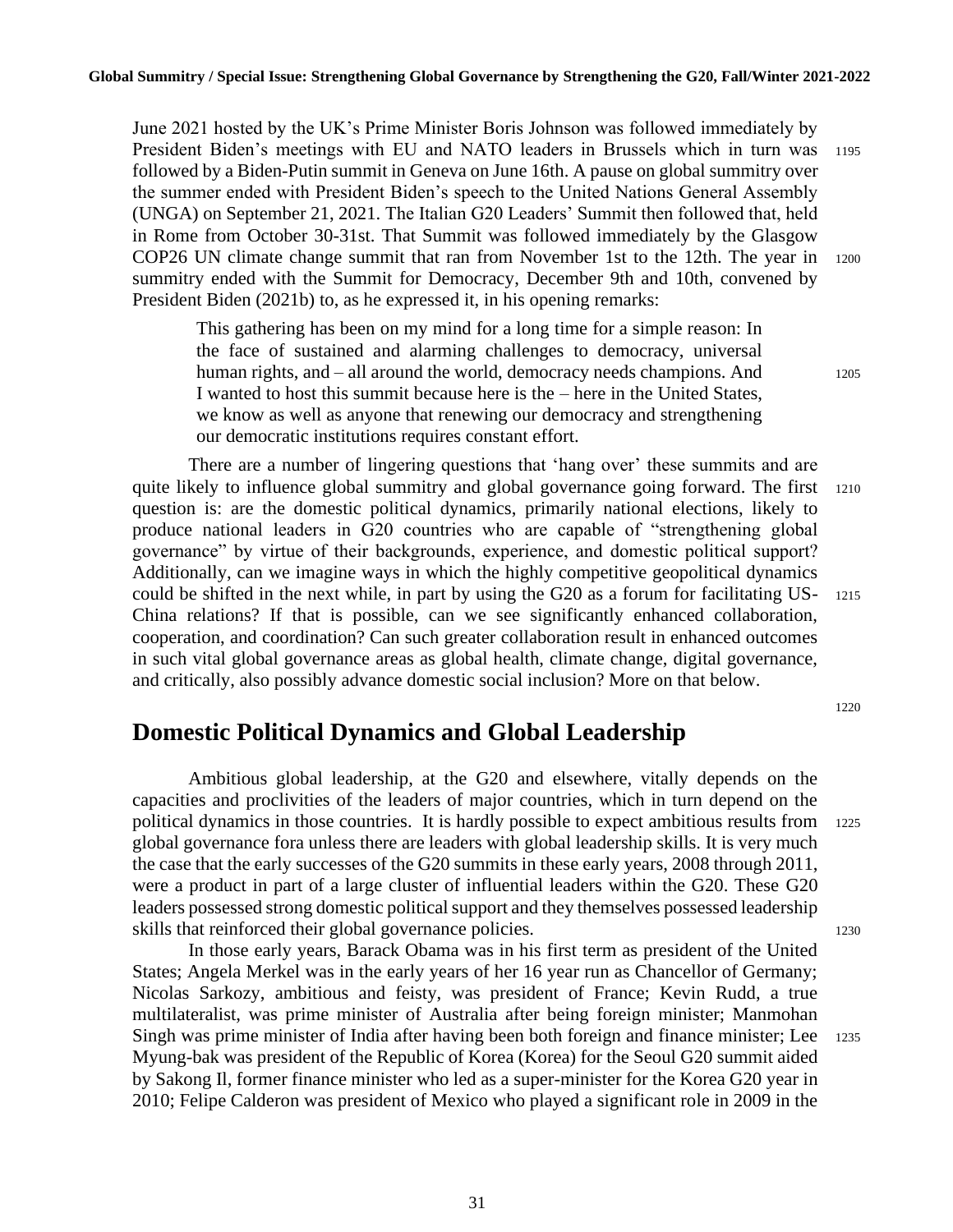Copenhagen climate change summit and followed that up at the Los Cabos Mexico G20 Leaders' Summit; and, finally, Gordon Brown was prime minister of the UK (until May of <sup>1240</sup> 2010) after being finance minister which enabled him to steer the perhaps most important economic summit ever at the London G20 in April 2009. Eight of the 19 G20 leaders were experienced global leaders who played significant roles in the early G20 years, complemented by three other leaders, namely Hu Jintao of China toward the end of his tenyear term, Jose Manuel Barroso, president of the EU Commission, the 20th leader, and <sup>1245</sup> former prime minister of Portugal and Luiz Inacio Lula, popular president of Brazil, and former labor union leader.

Today, there seems, regrettably, a rather leaner pool of G20 leaders to draw on for global leadership. Joe Biden, Xi Jinping, Angela Merkel, who remained Chancellor while the leader of the SPD Olaf Scholz negotiated a new coalition, Emmanuel Macron (France), <sup>1250</sup> Mario Draghi (Italy), Justin Trudeau (Canada) and Boris Johnson (UK), all currently qualify. Six of these seven are from the G7 which leaves the rest of the world on a 'weaker footing', but China must be included not only because of the weight of China but because Xi Jinping, at least on the global summitry front, has consistently been a strong supporter of the United Nations. Japan was absent from the G20 gathering with a legislative election underway. <sup>1255</sup> Previously, Shinzo Abe who had been prime minister of Japan from 2012 to 2020, the interval between the halcyon years and the current period, had stepped down and his successor, Yoshihide Suga, had left office after a very short stint as prime minister to be replaced by Fumio Kishida.

The leadership prospects, therefore, going forward seem rather more uncertain than <sup>1260</sup> the recent past. Bundestag elections in Germany in September 2021 brought to an end Angela Merkel's extraordinary Chancellorship of Germany; LDP leadership elections in Japan on September 29th were followed by national elections and Fumio Kishida claimed the prime ministership for the long-reigning LDP. Presidential elections in Korea are to take place on March 9, 2022; and national elections are planned in France for April 10, 2022. 1265 Congressional elections occur in the United States this coming November, and national presidential elections will follow in November 2024. The UK will hold national elections by May 2024; and Italy will have elections no later than June 1, 2023.

The domestic political dynamics today are worrisome in many of these G20 countries. These dynamics include untested leaders and leaders facing election contests many <sup>1270</sup> of which include nationalist, or populist contenders for national office. In this moment of conjuncture of systemic crises, many countries are suffering from what could be called a 'crisis of governance'. This crisis has arisen, in part I believe, due to political fragmentation, polarization, and paralysis which has created a loss of public confidence, a loss of trust in institutions, leaders, and in markets. 1275

But the difficulty in current national politics extends further. An "us versus them" narrative has engulfed public discourse. Politicians, political parties, governments, and politics more generally are increasingly viewed as not being able to deliver outcomes that meet public expectations. And the politics of discontent are feeding off the conflicting narratives over who is to blame. In the politics of many countries, this has promoted false 1280 choices between oversimplified opposing alternatives: markets versus the state, individualism versus solidarity, freedom versus order, and competition versus cooperation. In this fraught political context dominating politics in many countries, it is difficult for aspiring leaders to emerge and capture clear majorities in national elections. And political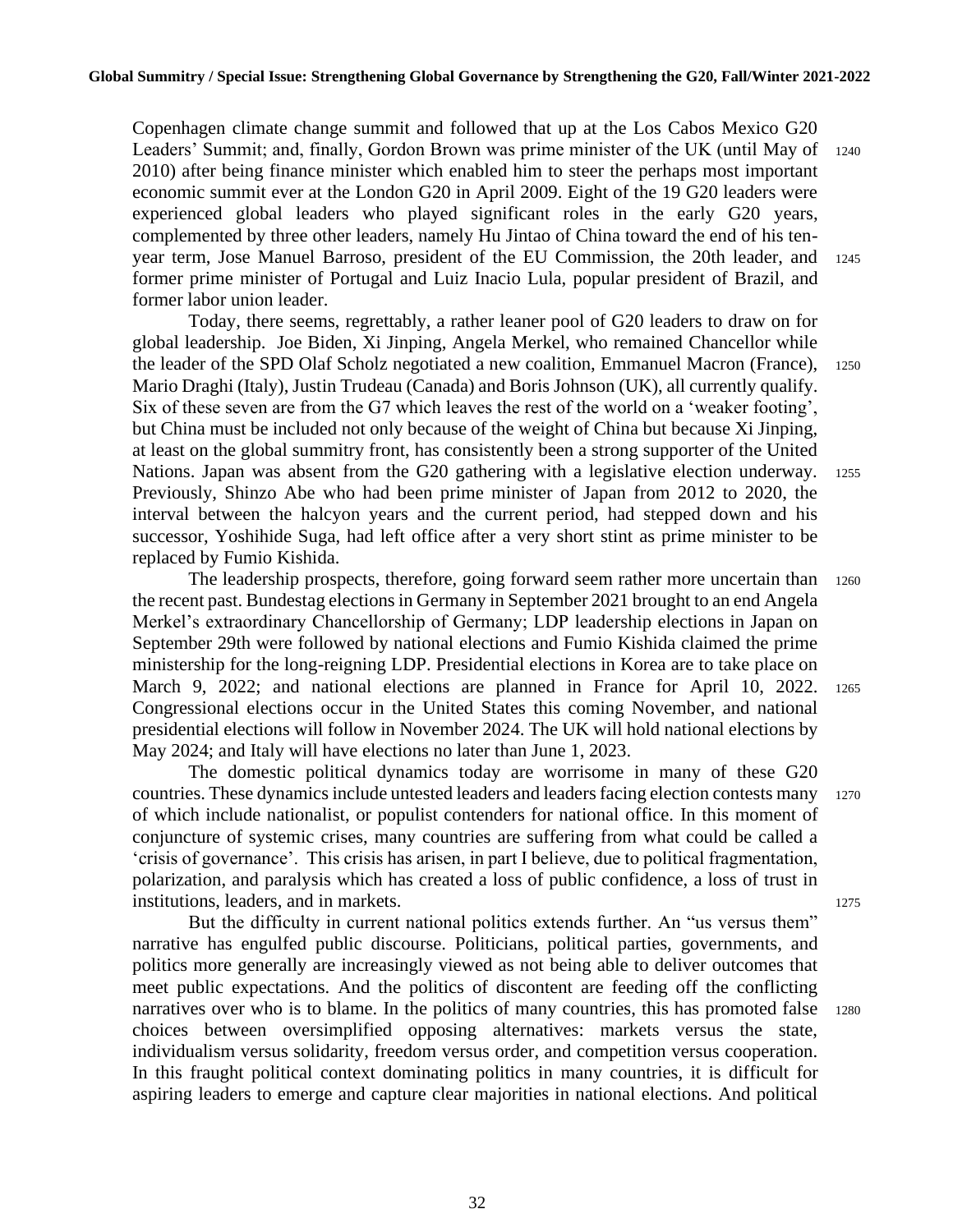fragmentation has meant that it is often the case that weak coalition governments are the <sup>1285</sup> product of this fraught political environment.

The resulting governing coalitions in many instances make it difficult to forge bold ambitious actions commensurate with the deep systemic challenges facing most nations. Germany may be an exception. Helmut Anheier of the Hertie School of Governance in Berlin (2021) writes pointedly of the toxic politics in advanced economies: <sup>1290</sup>

The current German Bundestag election campaign offers further evidence of how Germany has long been spared from the dysfunctional political party system found in other Western democracies. While the United States buckles under an increasingly scorched-earth two-party war of attrition, the United Kingdom is routinely subjected to the Tory party's deeply deceitful political 1295 strategies and Labour's disingenuous fence-sitting. And France and Italy have both witnessed rapid swings that suggest disintegrating party systems.

#### **The Social Order-Global Order Dynamics**

Examining the fraught politics in many of these key G20 countries, we realize that for global governance to be strong, there needs to be a significant group of national leaders who can act as strong global leaders. The domestic political dynamics in many of these critical global governance countries do not seem to favor bold leadership because of the polarized politics in some cases, fragmented politics in others, and the general temptation by <sup>1305</sup> many contemporary politicians to resort to nationalism as an easy means to vault to prominence. Unfortunately, this political approach is not helpful in easing geopolitical tensions or in governing. There is some hope, however, that a focus on social inclusion by a number of leaders and candidates might inject a fresh public discourse into policy making in key global governance countries. A determination to focus on social inclusion can reveal <sup>1310</sup> mediating processes between extreme formulations and generate 'sweet spots' where these social outcomes are politically sustainable. These possibilities suggest the prospect for improvements in the social order first. Additionally, it is hoped that such fresh political discourse could positively impact the global order by creating a politics and a basis for greater multilateral cooperation instead of nationalism exacerbating geopolitics. The social <sup>1315</sup> order-global order dynamics and their interaction suggest a far more positive direction for both domestic and international affairs.

The positive interaction of social order-global order politics can be seen in current politics. One example is the current politics in Germany. With an election victory, the SPD took the lead in forming a coalition government led by Olaf Scholz, the then current German 1320 finance minister. Earlier, Scholz was labor minister and he brought balance to German politics with his gaining leadership. Anheier (2021) points to Scholz's acknowledgement of the impact of globalization on the politics and economics of Germany and its consequent social impacts on the German people. Anheier writes:

Scholz contends that Germany, with its globalized economy, cannot isolate 1325 itself. Instead, it must try to manage globalization by modernizing its social market economy, so that it can mitigate the negative impact of open markets on vulnerable cohorts while ensuring future competitiveness through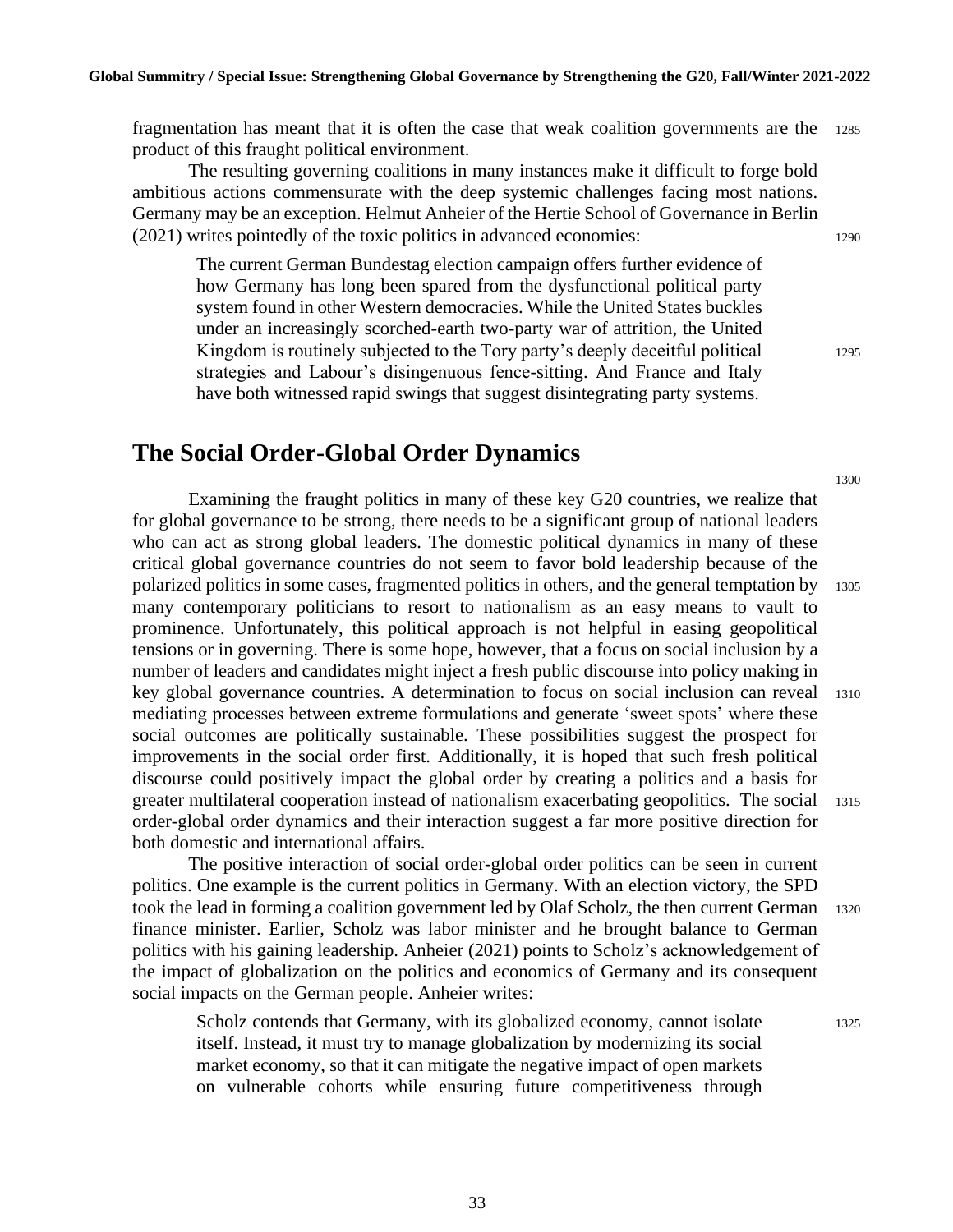proactive innovation policies.

Anheier proposes seven principled actions for securing Germany's place in a globalized <sup>1330</sup> future including: a significant increase in the minimum wage; ensuring high quality universal childcare and free education; investing in vocational training; expanding social housing; modernizing and expanding public infrastructure; and creating a fair taxation system. These are critical features to address social cohesion in Germany and possibly in Europe.

In fact, it turns out that as of the recent Norwegian elections, for the first time in  $25$  1335 years, all five Nordic governments now are led by social democratic parties – Denmark, Finland, Norway, Sweden, and Iceland. The Nordic model is often referred to as a way forward to greater social inclusion. The economic policies improve the prospects for effective governance. A recent study by Martela et al. (2021) on "the Nordic exceptionalism" concludes: 1340

The Nordic countries are characterized by a virtuous cycle in which various key institutional and cultural indicators of good society feed into each other including well-functioning democracy, generous and effective social welfare benefits, low levels of crime and corruption, and satisfied citizens who feel free and trust each other and governmental institutions. ... There seems to 1345 be no secret sauce specific to Nordic happiness that is unavailable to others. There is rather a more general recipe for creating highly satisfied citizens: Ensure that state institutions are of high quality, non-corrupt, able to deliver what they promise, and generous in taking care of citizens in various adversities." 1350

The new German government led by the SPD in coalition with the Green Party and the Free Democrats along with the extant social democratic governments in the five Nordic countries, at the very least, injects into the global public discourse examples of countries that are showing credible effective governance pathways and policies to greater social inclusion at just the moment when accelerating those efforts across the globe would seem to be one of <sup>1355</sup> the crucial transitions toward better futures that people are turning towards. The Sustainable Development Goals (SDGs) of Agenda 2030 (2015) provide, as UN Secretary General Antonio Guterres pointed out, an urgent "common agenda" for the 2020s. Given the need for developed countries to also adopt stronger social agendas, one wonders whether the SDGs would not better be called 'systemic transformation goals', to make clear these goals are not 1360 just for developing countries alone (as were the earlier IDGs (International Development Goals) and MDGs (Millennium Development Goals) before them). These goals are not for normal times but rather for turning point moments and inflection points. It is, in fact, a ready roadmap for all countries whether advanced, emerging or developing countries for effective governance.

To meet the conjuncture of systemic political crises and systemic transformation requires governments to be able to function effectively to deliver politically sustainable outcomes which reinforce the legitimacy of governments and markets in the public mind. To do that, a focus on effective governance is far more important than focusing on forms of governance and regime type. Effective governance, I surmise, will aid in developing the <sup>1370</sup> skills, strategies and support for programs that can provide systemic sustainability internally in countries and support multilateral cooperation externally among countries. The CWD Project, where I am co-chair, urged that G20 leaders at the G20 Summit in Rome support the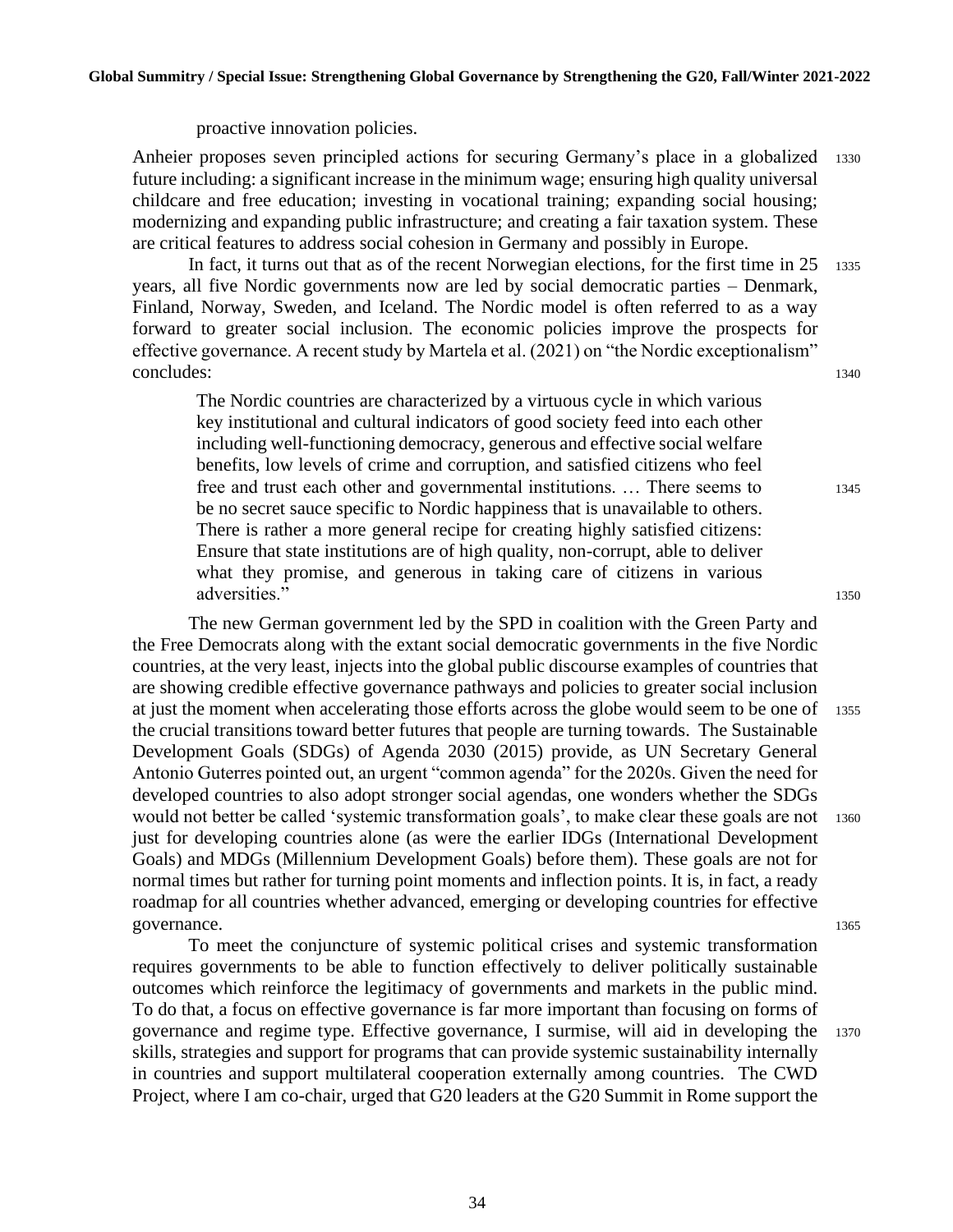establishment of a G20 working group on "effective governance" as a means of advancing the "common agenda" for the 2020s. Though the proposal was not taken up, the CWD urged 1375 more broadly that the G20 leaders target inclusive economic policies rather than focus on whether democratic or authoritarian governments provided better governance.

# **Transitioning from the G7 to the G20 – 'Shifting Coalitions of Consensus'** <sup>1380</sup>

The UN Secretary General Antonio Guterres in his remarks to the UN General Assembly (September 2021) called upon leaders "to avoid our world creeping towards two different sets of…rules, two divergent approaches… and ultimately two different military and geopolitical strategies". President Biden (2021a) made clear his commitment to <sup>1385</sup> democracy over autocracy in a clear message to China at the UN: "authoritarianism – the authoritarians of the world may seek to proclaim the end of the age of democracy, but they are wrong".

However, most countries do not want to choose between siding with China and its authoritarian model, or with the United States and its democratic model (Yeo 2021). "The <sup>1390</sup> current Moon Jae-in government [Korea], for example, has worked hard to avoid being pulled into the 'anti-China' coalition'". And, the apparent revitalization of the Quad, Quadrilateral Security Dialogue, with the first in-person leaders' gathering of the US, India, Australia, and Japan on September 24, 2021, appeared to raise concerns and disquiet for many countries in Southeast Asia including Indonesia and Malaysia, key members of the <sup>1395</sup> Association of Southeast Nations (ASEAN). As Jonathan Stromseth suggested in a Brookings post (2021):

The 'Indo-Pacific' discourse is viewed skeptically as a thinly-veiled containment strategy against China, with potentially destabilizing implications for the region. Although many Southeast Asians are deeply 1400 worried about China's growing influence and aggressive actions in the South China Sea, they largely prefer to manage China's rise by engaging and "enmeshing" Beijing in ASEAN institutions and mechanisms, rather than relying on a counter-coalition of major powers.

Latin American states wants an economic-business relationship with China but are not <sup>1405</sup> interested in political arrangements. Some members of the EU, France notably, have urged a stance of "strategic autonomy", vis-a-vis the US-China relationship, not wanting to line up with the US but rather deal with China on its own. Merkel's Germany pressed for the EU-China Comprehensive Agreement on Investment (CAI) which was agreed to at the end of 2020, though the EU failed to ratify the agreement after China imposed sanctions on, among <sup>1410</sup> others, Members of the European Parliament.

As Kerry Brown puts it in his article for this Special Issue:

In essence, European views on China are more complex, often more nuanced, and sometimes deeply ambiguous. That mindset frustrates the US clearly, but it may well be the more appropriate approach to a power that <sup>1415</sup> does not present the same stark security threat that the USSR did decades ago, but which is clearly deeply problematic in terms of its lack of alignment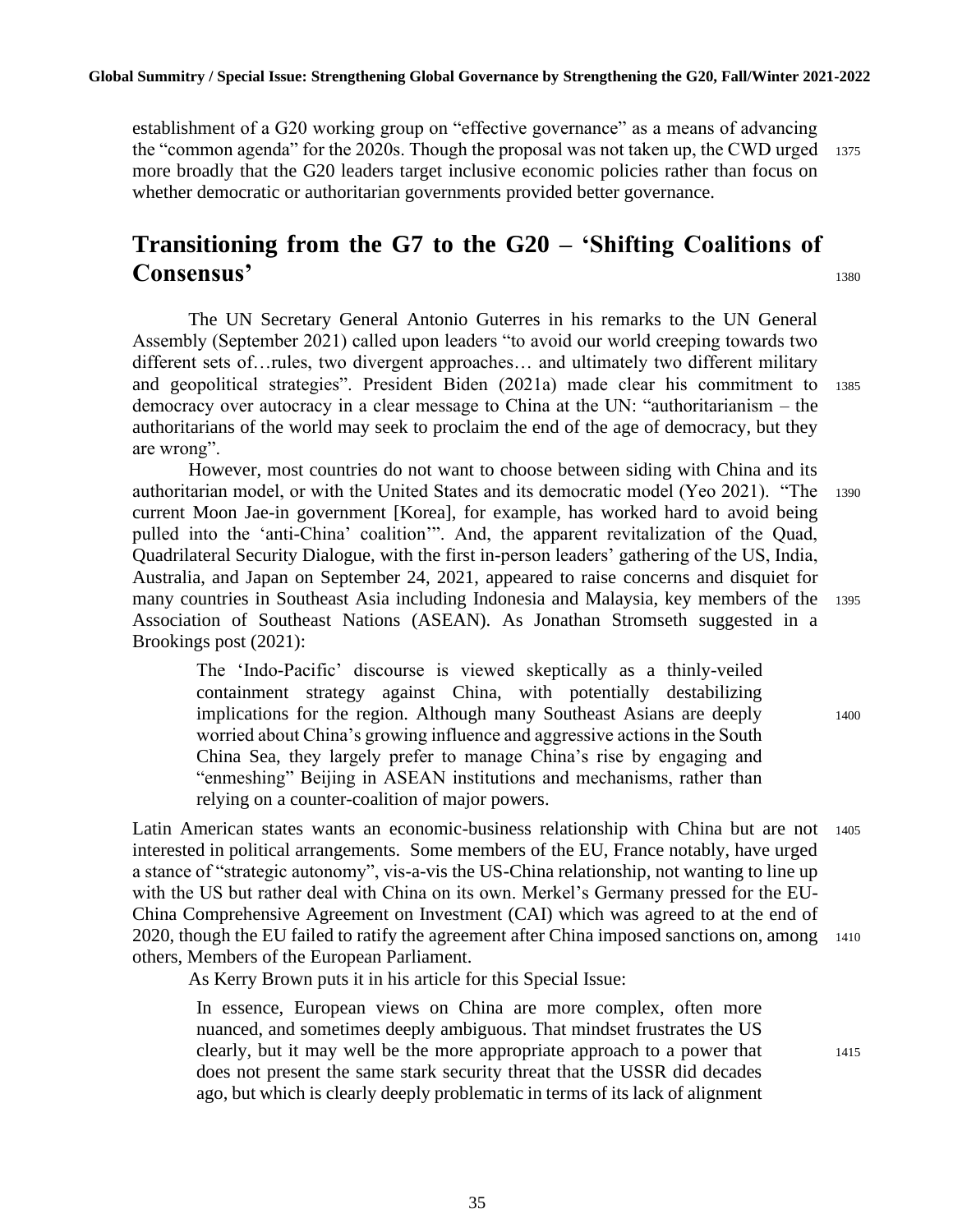of values with the West. Ironically, for once Europe's complexity might be an asset rather than an impediment.

The United States has every right to express its support for democratic values, <sup>1420</sup> processes, and practices. The Summit for Democracy that the Biden Administration held in December could turn out to be a positive moment if it succeeds in strengthening the capacities of democracies to deliver results. Democratic protection, that is strengthening democracy at home, are appropriate concerns for G7 leaders. It is evident that the G7 can be a caucus for democracy. The G20, however, provides the critical setting for global <sup>1425</sup> governance. As I suggested in the earlier Brookings article (2021): "The G-20 could become a vehicle for more ambitious concerted global actions and a platform for addressing and managing geopolitical tensions." As I suggested with my CWD colleague Alan Alexandroff in Foreign Affairs (2021), "The G-20 is informal and flexible enough to accommodate the ideological diversity that the authors believe is necessary to manage contemporary great- <sup>1430</sup> power competition. The right players are at the table. Plurilateral leadership within the larger G20 – including China as a vital member – would bring multiple interests, perspectives, and pressures to bear on the issues at hand." The G20 is where "effective multilateralism" is required.

In this context, the United States needs to lead with others in sober, serious, focused, <sup>1435</sup> results-oriented negotiation modalities which enable progress rather than scoring points for domestic political purposes back home. China needs to be treated as a peer, key player, and potential partner and rule-maker in these fora to encourage professionalism necessary for progress. Treating China as a serious competitor is different than treating China as an adversary. And engaging in efforts to use negotiations on state behaviors as opportunities to <sup>1440</sup> press for systemic internal change in the economic system or political processes of China is reverting to the mistakes of the past. Until recently, it was assumed by many in the West that the liberalization of China's economy would lead to liberalization of the political system, which turns out now to be a fallacious line of reasoning. Furthermore, it is lecturing to a 'learning civilization'. Whether in fact it was true that policymakers believed that such a <sup>1445</sup> result would occur, and there is room to question that (Johnston 2019), we should know better by now.

Moreover, given the dramatic structural transformations underway, collaboration between China and the US is a must. As Michael Spence (2021) points out, there are at least four transformations underway: the multi-dimensional digital revolution; the push for clean 1450 energy and environmental sustainability; major breakthroughs in biomedical science and biology; and the rise of Asia. While these structural transformations can bolster global welfare, they likely involve disruptive transitions that require "major adaptations to existing global institutions and frameworks." Collaboration is thus a must. As Spence urges:

Under these circumstances, we don't really have the luxury of focusing 1455 exclusively on competition or picking fights for domestic political gain. The risks to global health and prosperity are too high. Escaping the dangerous path of competition without cooperation will require sustained leadership on both sides and from all sectors of society. There is no guarantee of success, but there is no alternative to trying. 1460

And it seems that such an altered course of action is highly necessary.

The challenge for the US is to move itself from excessive reliance on individualist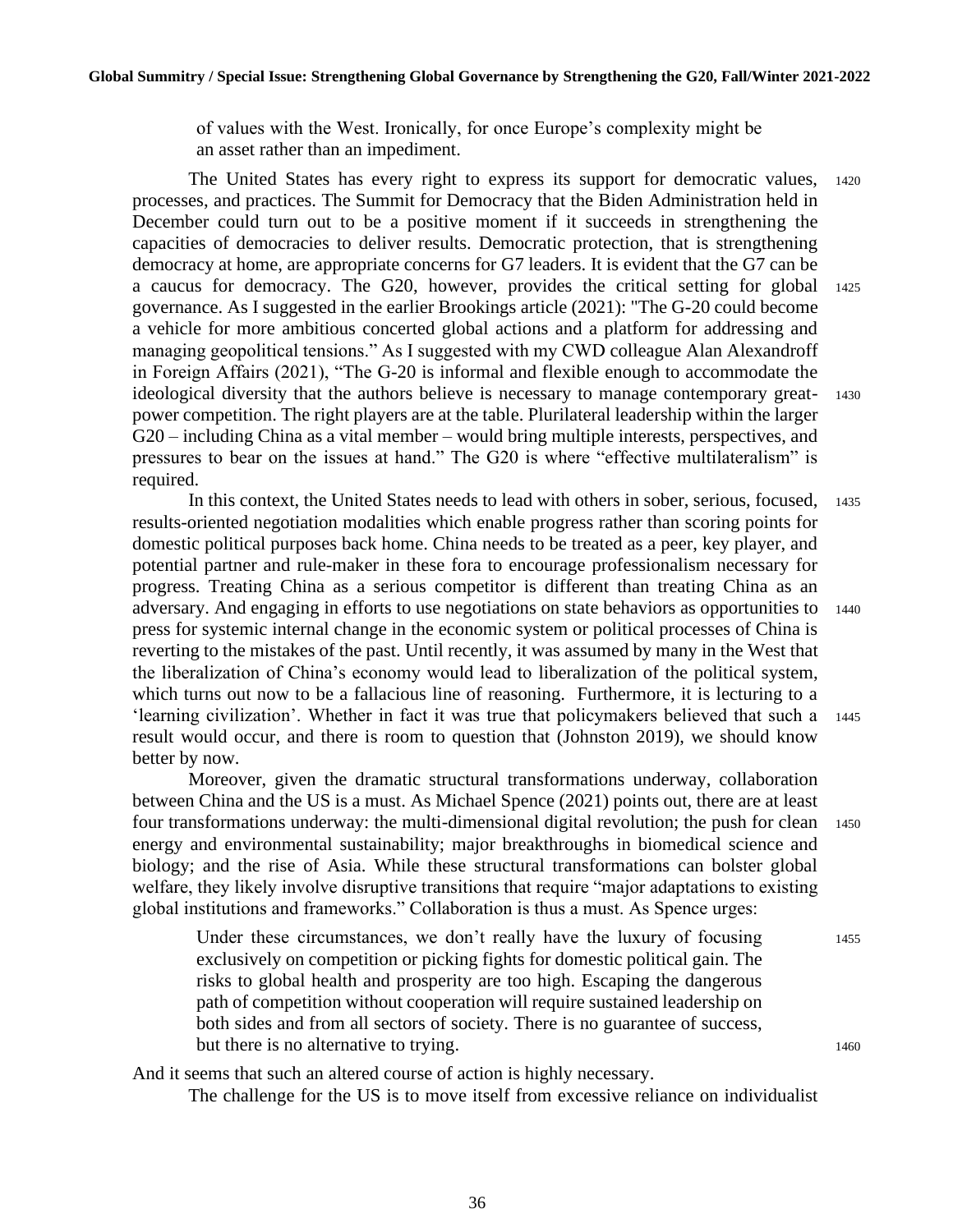values – liberty, property rights, freedom, and sovereignty – which were foundational for the market economy, a competitive society, democracy, and the nation-state, to include social values of respect, fairness, trust, and responsibility which can facilitate actions to achieve 1465 social cohesion, public access, economic security, and sustainability. An inclusive America by all, for all, which invests in people, communities, and the planet can shape a common future for America at home and abroad. And it can shape a rebalanced approach to geopolitical relations, especially approaches to China, which can be more nuanced, complex, and inclusive. Such an approach would enhance its effectiveness not only vis-a-vis China <sup>1470</sup> but with the rest of the world as well.

The CWD process was founded on the concept that pluralizing the toxic US-China bilateral relationship would create more complexity, maneuvering room and policy space by providing varieties of perspectives and potential outcomes. Plurilateral leadership would enlarge the negotiating and political processes, thereby easing geopolitical tensions. Rather 1475 than a US-China bilateral focus, a China-West framing would improve global governance relations and improve the prospects for collaborative actions. Additionally, the CWD concluded that in the G20 experience a handful of countries could provide essential 'shifting coalitions of consensus' to drive closure and global governance results, rather than a fully universal multilateral consensus driven process. <sup>1480</sup>

We see this plurilateral leadership dynamic that is embedded in the much larger G20 process to open opportunities for rotation in and out of the G20 leadership depending on the issues and the occasions. Plurilateral dynamics have already included China in G20 leadership roles in 2010 and 2016, if not also in other years, and reveals avenues for China's more formative integration into global governance. And we have seen already in the G20, 1485 and we presume hopefully for the future, that such shifting coalitions of consensus, this plurilateral dynamic can arise and carry forward without initially the requirement of either leading power – that is without the US or China. CWD participants have proposed encouraging "plurilateral" leadership within the G20 by nurturing the role of powers beyond just China and the US within the G20. Plurilateral leadership manifests itself in G20 summit <sup>1490</sup> history where a few significant players beyond just the US and China play key roles in developing ambition and outcomes in the more successful G20 years. CWD has identified this dynamic as 'effective multilateralism'. This does require an acceptance of G20 leaders that such policy coalitions can be formed without requiring China or the US leading. As we said earlier, it takes, dynamic G20 leadership. 1495

Furthermore, we have concluded that one of the most powerful ways to strengthen global governance is to strengthen the G20. Strengthening the G20 can be undertaken by member governments in ways that are feasible and relatively uncomplicated. Johannes Linn in his article for this Special Issue makes clear that there are always obstacles and impediments and some reforms proposed may not pass muster. But the 'asks' are not great, <sup>1500</sup> and the pain is relatively small. The resource in short supply is ambition and forceful G20 leaders. If G20 leaders want Leaders' Summit to work and have greater impact, that is the most crucial ingredient for strengthening global governance – strengthening the G20 itself. These dynamics suggest that the G20 provides a key multilateral forum in which to try to shift the nature of global order politics from confrontation to professional exchange. The UN 1505 is too big, the World Bank and IMF are too technical, the G7 is too limited in its member representation, and APEC is too limited in its mandate. The G20 of all global summits is evidently the most nimble, flexible, porous, open-ended, informal, and multiple in its form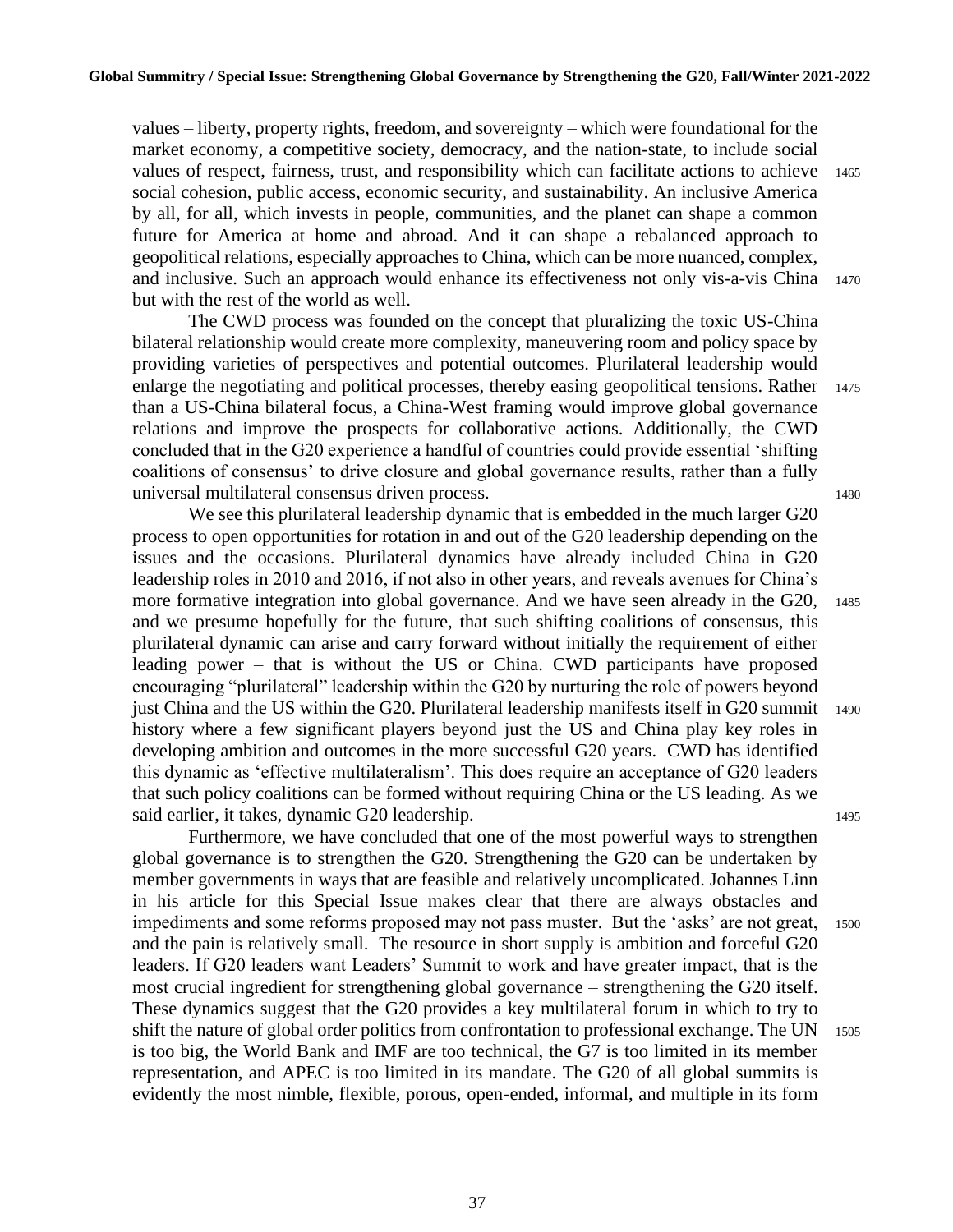and processes. And it is leader-led. What matters is what attitudes countries bring to it, and how urgent and inclusive their agendas are. 1510

The issue is whether there is sufficient ambition, convergence, and leadership to put the world on sustainable trajectories for the rest of the decade of the 2020s. Values are not the issue. Scale, scope, depth, endurance of the commitments made at the G20 summits are the criteria by which G20 actions will be judged. The challenge is great. Leadership in the G20 has passed from Europe to Asia. The next host for 2022 is Indonesia and in turn in 2023 1515 hosting of the G20 passes to India. This is a new era of leadership.

The Biden focus on the G7, the Quad, and the Summit for Democracy in 2021 has to be replaced by the G20 in 2022. Ten non-western countries are there, with different perspectives, cultures, and vantage points. What resonated at the G7 at Cornwall or EU gatherings will not fly at the G20 Leaders' Summit in Indonesia, or in India. The fact that <sup>1520</sup> there are a variety of views and viewpoints with the West is actually an asset, if only the United States officials would recognize it. A growing strategic competition and rivalry with China diverts US leadership from the global governance challenges that must be tackled. Use difference to enhance, enlarge and strengthen outcomes. There is plenty of literature on business and organizational behavior which makes clear that diversity of viewpoints, dissent, <sup>1525</sup> out-of-the-box thinking, curiosity, and innovation are drivers of better outcomes for business. The G20 is a large and varied space. Going into the G20 setting requires imagination, thoughtfulness, listening, and sensitivity to difference rather than single-mindedness.

In sum, these themes work together. Effective multilateralism in the G20 can be a significant means for generating effective governance in key countries by drawing on diverse 1530 country experiences and extracting practical policy ideas from others. In turn, collective global governance action and strengthening the G20 benefit from promoting effective governance domestically by reducing social pressures for populist nationalism. Effective multilateralism leads to effective governance; and so effective governance leads to effective multilateralism. <sup>1535</sup>

### **Works Cited**

- Alexandroff, Alan and Colin Bradford. 2021. "Don't reinvent the wheel". Foreign Affairs. May 11, 2021. https://www.foreignaffairs.com/articles/united-states/2021-05-11/caseagainst-new-concert-powers 1540
- Anheier, Helmut K. 2021. "The Calm heat of German politics". Project Syndicate. September 22, 2021. https://www.project-syndicate.org/onpoint/german-chancellorrace-2021-federal-election-by-helmut-k-anheier-2021-09
- Biden, Joseph R. Jr. 2021a. "Remarks by President Biden before the 76th session of the United Nations General Assembly. The White House: Briefing Room. September 21, <sup>1545</sup> 2021. https://www.whitehouse.gov/briefing-room/speechesremarks/2021/09/21/remarks-by-president-biden-before-the-76th-session-of-theunited-nations-general-assembly/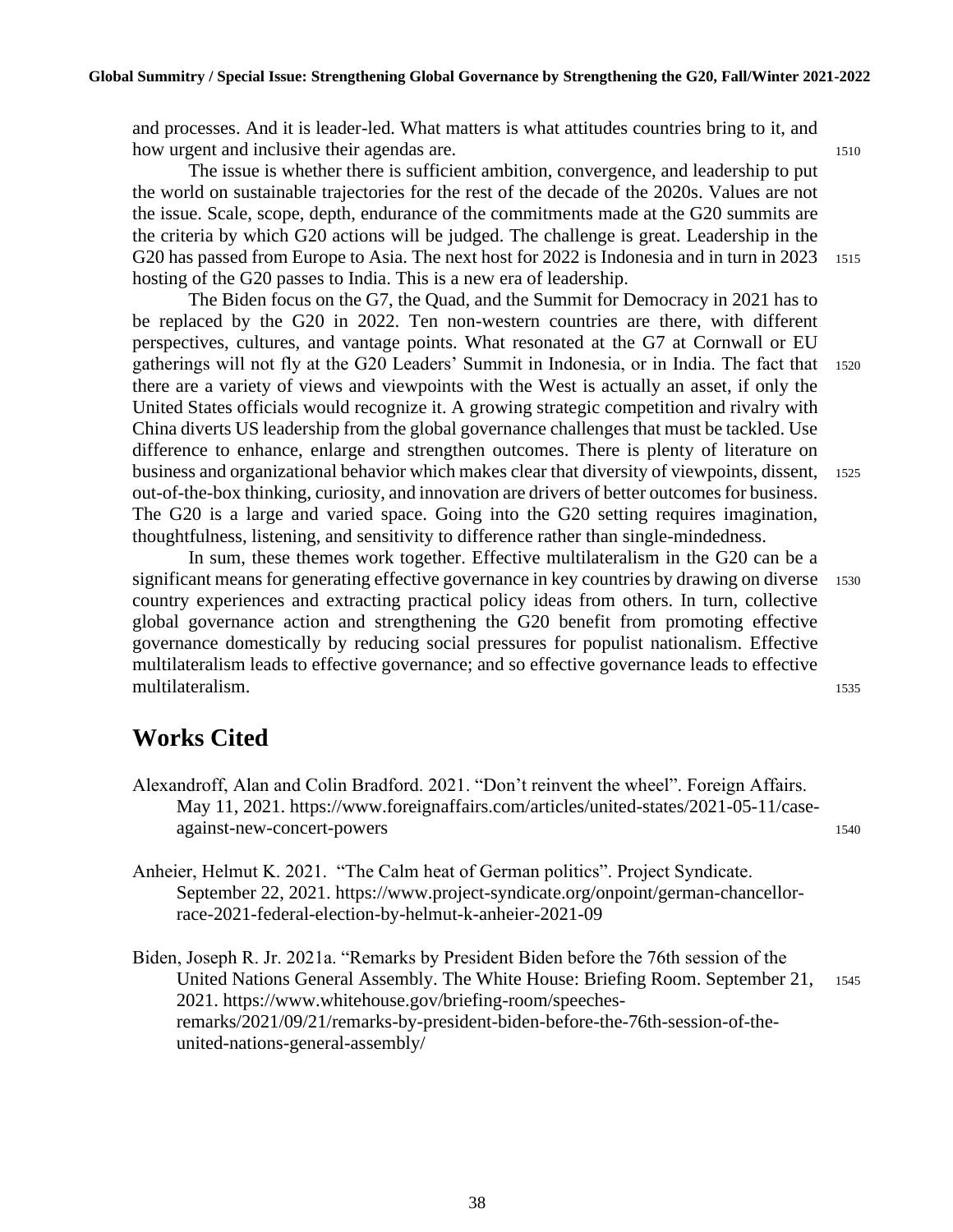#### **Global Summitry / Special Issue: Strengthening Global Governance by Strengthening the G20, Fall/Winter 2021-2022**

| Biden, Joseph R, Jr. 2021b. "Remarks by President Biden at the Summit for Democracy<br>opening session". The White House: Briefing Room. December 9, 2021.<br>https://www.whitehouse.gov/briefing-room/speeches-remarks/2021/12/09/remarks-<br>by-president-biden-at-the-summit-for-democracy-opening-session/                                                                         | 1550 |
|----------------------------------------------------------------------------------------------------------------------------------------------------------------------------------------------------------------------------------------------------------------------------------------------------------------------------------------------------------------------------------------|------|
| Brown, Kerry. 2021. "The EU, US and China: Hybrid multilateralism and the limits of<br>prioritizing values", Global Summitry e-Journal, Special Issue: Strengthening the<br>G20. September 22, 2021. https://globalsummitryproject.com/the-global-summitry-e-<br>journal-special-issue-fall-2021-the-eu-us-and-china-hybrid-multilateralism-and-the-<br>limits-of-prioritizing-values/ | 1555 |
| Bradford, Colin I. 2020. "2021: The crucial year for social order-global order<br>transformational changes", Brookings Global Working Paper Number 143. October<br>12, 2020. https://www.brookings.edu/wp-content/uploads/2020/10/WP143_final.pdf                                                                                                                                      | 1560 |
| Bradford, Colin I. 2021. "Strengthening the G20 in an era of great power geopolitical<br>competition". Brookings. April 27, 2021. https://www.brookings.edu/blog/order-<br>from-chaos/2021/04/27/strengthening-the-g-20-in-an-era-of-great-power-geopolitical-<br>competition/                                                                                                         |      |
| Chhabra, Tarun, Rush Doshi, Ryan Hass and Emilie Kimball. eds. 2021. Global China:<br>Assessing China's growing role in the world. Washington: Brookings Institution<br>Press.                                                                                                                                                                                                         | 1565 |
| Guterres, Antonio. 2021. "Secretary-General addresses to 76th session of the UN General<br>Assembly". September 21, 2021. https://www.un.org/sg/en/node/259283                                                                                                                                                                                                                         |      |
| Hass, Ryan. 2021. Stronger: Adapting America's China strategy in an age of competitive<br>interdependence. New Haven: Yale University Press.                                                                                                                                                                                                                                           | 1570 |
| Johnston, Alastair Iain. 2019. "The Failure of the failure of engagement:" The Washington<br>Quarterly. 2019. 42(2): 99-114.<br>https://www.tandfonline.com/doi/abs/10.1080/0163660X.2019.1626688                                                                                                                                                                                      |      |
| Linn, Johannes F. 2021. "Can the G20 reform itself? Should it and can it?". Global<br>Summitry e-Journal, Special Issue: Strengthening the G20. Fall 2021.<br>https://globalsummitryproject.com/global-summitry-e-journal-special-issue-fall-2021-<br>can-the-g20-reform-itself-should-it-and-can-it/                                                                                  | 1575 |
| Martela, Frank, Bent Greve, Bo Rothstein, and Juho Saari. 2020. The Nordic<br>exceptionalism: What explains why the Nordic countries are constantly among the<br>happiest in the world. New York: World Happiness Report. March 20, 2020.                                                                                                                                              | 1580 |
| Obama, Barack.2020. A Promised land, New York: Crown Random House. pp 325-327 and<br>334 -339. The London G20 Summit April 2009; pp. 503-516, the Copenhagen<br>Summit on climate change, December 2009.                                                                                                                                                                               |      |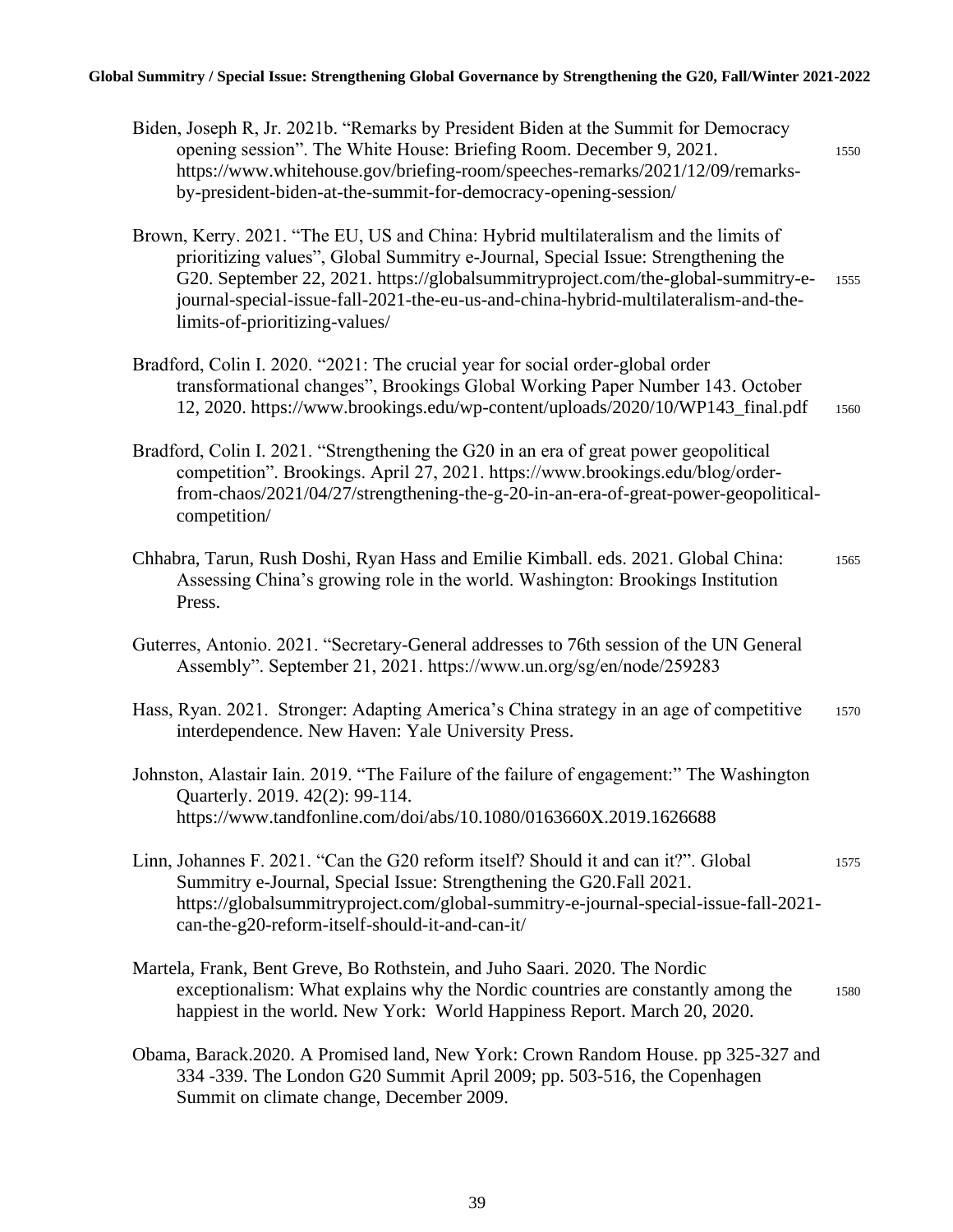#### **Global Summitry / Special Issue: Strengthening Global Governance by Strengthening the G20, Fall/Winter 2021-2022**

- Spence, Michael. 2021. "Is strategic cooperation with China possible?". Project Syndicate. 1585 December 29, 2021. https://www.project-syndicate.org/commentary/us-chinacompetition-hurdles-to-recovery-future-prosperity-by-michael-spence-2021-12
- Stromseth, John. 2021. "ASEAN and the Quad: Strategic impasse or avenue for cooperation?". Brookings: Order from Chaos. September 23,2021. https://www.brookings.edu/blog/order-from-chaos/2021/09/23/asean-and-the-quad- <sup>1590</sup> strategic-impasse-or-avenue-for-cooperation/
- UN General Assembly. 2015. "Resolution adopted by the General Assembly". A/Res/701. September 2015. https://sdgs.un.org/2030agenda
- Yeo, Andrew. 2021. "From Kabul airlift to BTS at the UN: South Korea's middle power role", Brookings: Order from Chaos. September 21, 2021. https://www.brookings.edu/blog/order-from-chaos/2021/09/21/from-the-kabul-airliftto-bts-at-the-un-south-koreas-middle-power-role/

### **Author biography**

**Colin Bradford** is a non-resident Senior Fellow of the Global Economy and Development Program, Brookings Institution. He is a specialist in global governance and 1600 global summitry including research and writing on the G7 and the G20. He edited Global Leadership in Transition (2010); and Global Governance Reform (2007). As a co-chair of Vision20 (V20) since 2016, he has convened annual events with Brookings to encourage longer term strategic thinking for future global governance. He also co-founded the China-West Dialogue (CWD) that has brought together thought leaders from around the globe for 1605 the last several years to focus on geopolitical and global governance issues.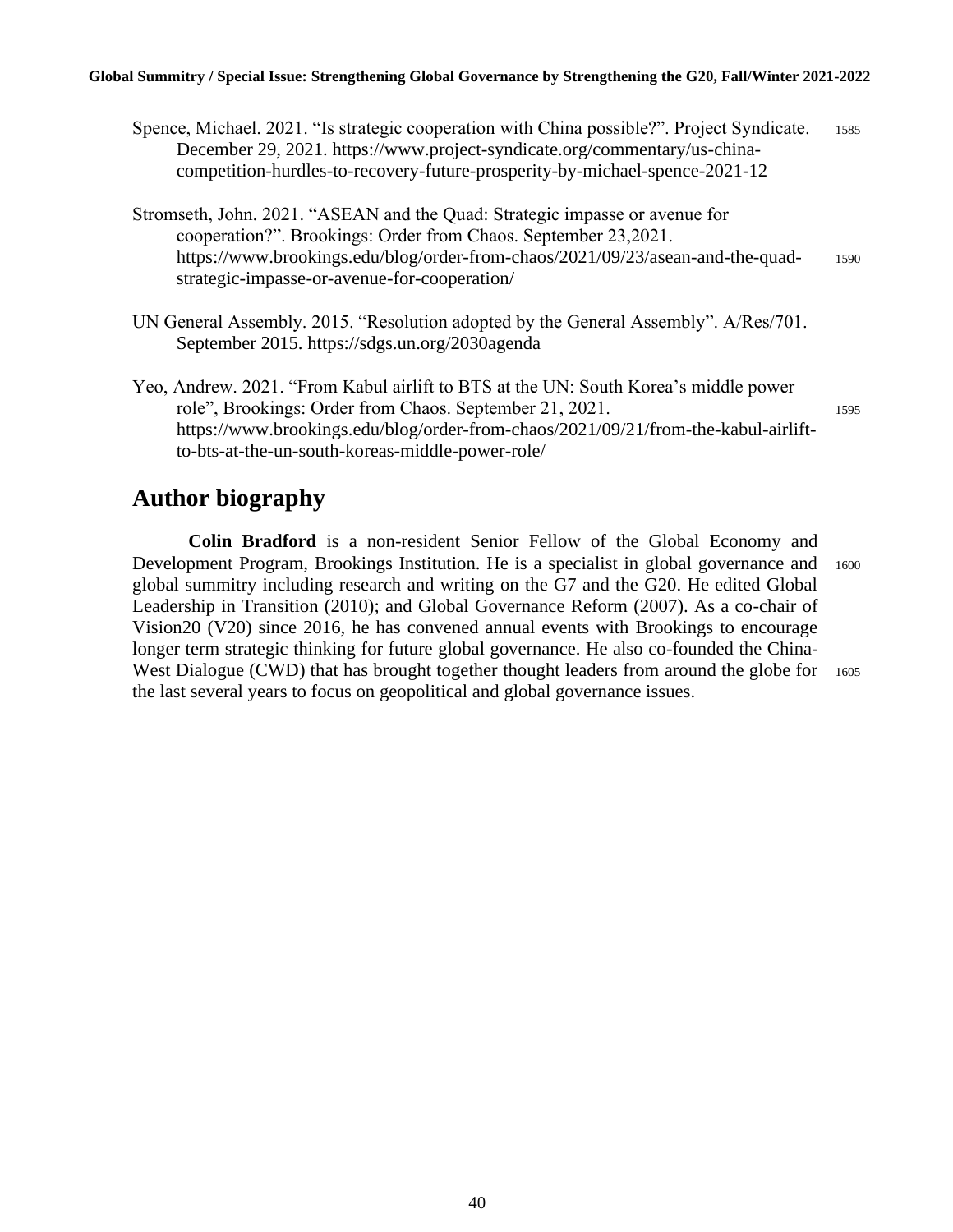# **Can the G20 reform itself? Should it and can it?**

#### **Johannes F. Linn<sup>16</sup> 1610**

This article briefly surveys the achievements and limitations of the G20 since its inception as a Leaders' Summit in 2008 and notes that it has not lived up to the expectations of its supporters. It then assesses a recent proposal to reform and strengthen the G20 by Co-Chair of the China-West Dialogue 1615 (CWD) Colin Bradford and considers the rationale and impact of the implementation of specific recommendations designed to turn the G20 into a more effective global governance institution. While the recommendations generally point in the right direction, Linn concludes that the chances for significant progress are currently slim. 1620

#### **The track record of the G20 to date – in a nutshell**

In October 2007 Colin Bradford<sup>17</sup> and I took stock of the urgent needs for global governance reform, including the need to move beyond the G8 and create the G20. We noted that it might take a global crisis to bring about serious change (Bradford and Linn 2007b). <sup>1625</sup> Shortly after the outbreak of the 2008 global financial crisis, then US President Bush invited global leaders to join him for what was to become the first of many G20 summits (Bradford and Linn 2008). In the immediate aftermath of the crisis, the G20 showed welcome coherence in its global response, raising our confidence that our long-standing arguments in favor of the creation of the G20 Leaders' Summit had been well-founded (Bradford and Linn <sup>1630</sup> 2009).

During the subsequent years, the G20 met some of the expectations of its promoters. It provided a forum for leaders of the systemically most important economies to meet at regular intervals face-to-face. The troika system of rotating and overlapping leadership became well-established and provided some degree of continuity for the G20 agenda. Also, <sup>1635</sup> the yearly agendas included items of global significance including such important matters as: the commitment not to increase trade protection, reform of financial regulation, support for concerted climate action, and some progress in steering increased resources towards the multilateral financial institutions with an improved balance in voice and vote for the rising economic powers of the Global South, especially China. Most recently, the G20 supported <sup>1640</sup> the agreement for a minimum corporate tax rate and for the largest ever allocation of IMF Special Drawing Rights (Louis 2021).

However, the G20 also disappointed those who had hoped it would address global

<sup>&</sup>lt;sup>16</sup> The author gratefully acknowledges Alan Alexandroff's helpful comments on an earlier draft.

<sup>&</sup>lt;sup>17</sup> Colin Bradford, non-resident Senior Fellow, The Brookings Institution is the Co-Chair of the China-West Dialogue (CWD) Project. He had long been an observer and advocate for a G20 Leaders' Summit well before the initiation of the G20 Leaders' Summit along with Canada's former Prime Minister, the Right Honorable Paul Martin.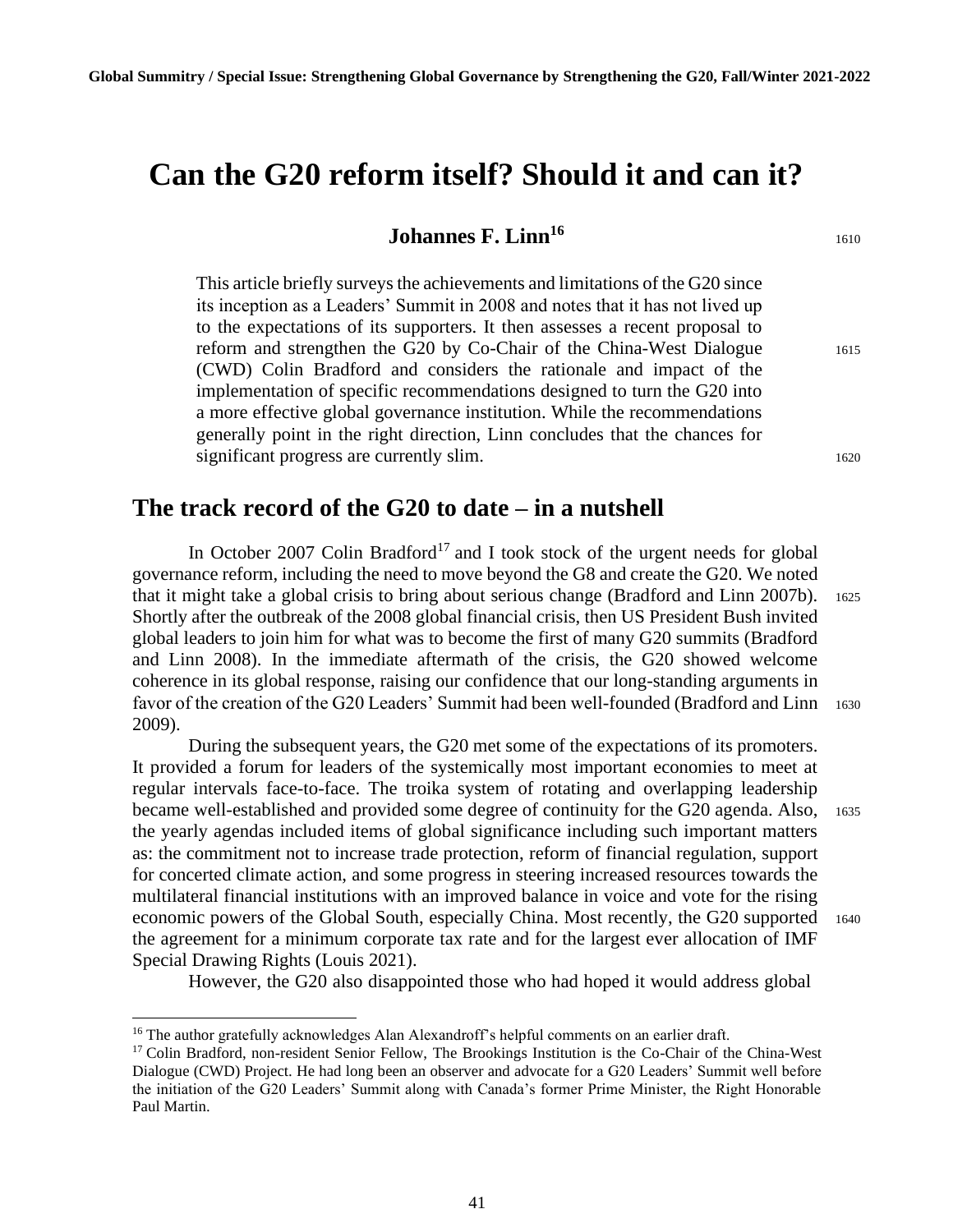challenges in an effective and sustained manner by acting in effect as a "Global Steering Committee" (Linn and Bradford 2006): 1645

- The G20 summits provided opportunities for G20 leaders to meet in person and listen to each other's views both in plenary sessions and in side meetings; but this did not prevent some leaders from abusing these opportunities to go and sulk, as Mr. Putin did at the G20 Summit hosted by Australia in 2014 in the wake of the Russian takeover of Crimea (Wintour and Doherty 2014), or literally to push fellow leaders 1650 around as Mr. Trump did during his years in office (ABC News 2017).
- With some exceptions, communiqués were long in words and covered many topics, but implementation of effective action in most areas has been slow. With each G20 presidency imposing its own pet priority on the group's agenda, many items were added over the years – often the result of pressure from interested stakeholders to <sup>1655</sup> see their priority reflected – with attention shifting from year to year, resulting in a diffuse compilation of manifold themes and action items that too often didn't reflect the true ownership of most of the leaders.
- Despite its stated support for the UN's Sustainable Development Goals at the 2016 Beijing summit, the G20 leaders did not focus effectively on the world's continuing 1660 poverty and growing income inequality problems (Bradford and Alexandroff 2020), two key goals among the 17 Sustainable Development Goals, even as many engagement groups around the G20 pushed hard to have these issues take center stage at summits.
- Reform of the multilateral system took center stage at the 2010 G20 summit in 1665 Korea (G20 Seoul Summit 2010) yet stalled with little progress in strengthening the United Nations, the Bretton Woods Institutions, the World Trade Organization, and the World Health Organization. What occurred instead threatened to reverse thetrend towards multilateralism of previous decades (Linn 2017).
- Increasingly deep divisions in the domestic politics of some of the G20 countries 1670 (especially in the US and Europe), the UK's break-away from the European Union, rising authoritarianism in and aggression towards their neighbors by others (Russia, China, Turkey), and the resurgence of geopolitical tension between the US and China made effective dialogue and negotiation at the G20 summits increasingly more difficult. At the same time, the G20 summits were apparently unable to slow  $1675$ or limit these negative trends, let alone reverse them.
- And most significantly, as FT's Martin Wolf's (2021) sharp critique of the 2021 G20 summit in Venice points out, the G20 failed to effectively address the two greatest global threats to humanity – pandemics and climate change.

When COVID-19 triggered the most recent global economic crisis during 2020, one might have hoped for swift and forceful collective action by the G20 and an intensive effort to reinforce its ability to act in a concerted manner. In effect, however, the G20 reacted only weakly under the presidency of Saudi Arabia and was unable to take a lead in mounting a concerted global health response together with the WHO. Rather than strengthening the 1685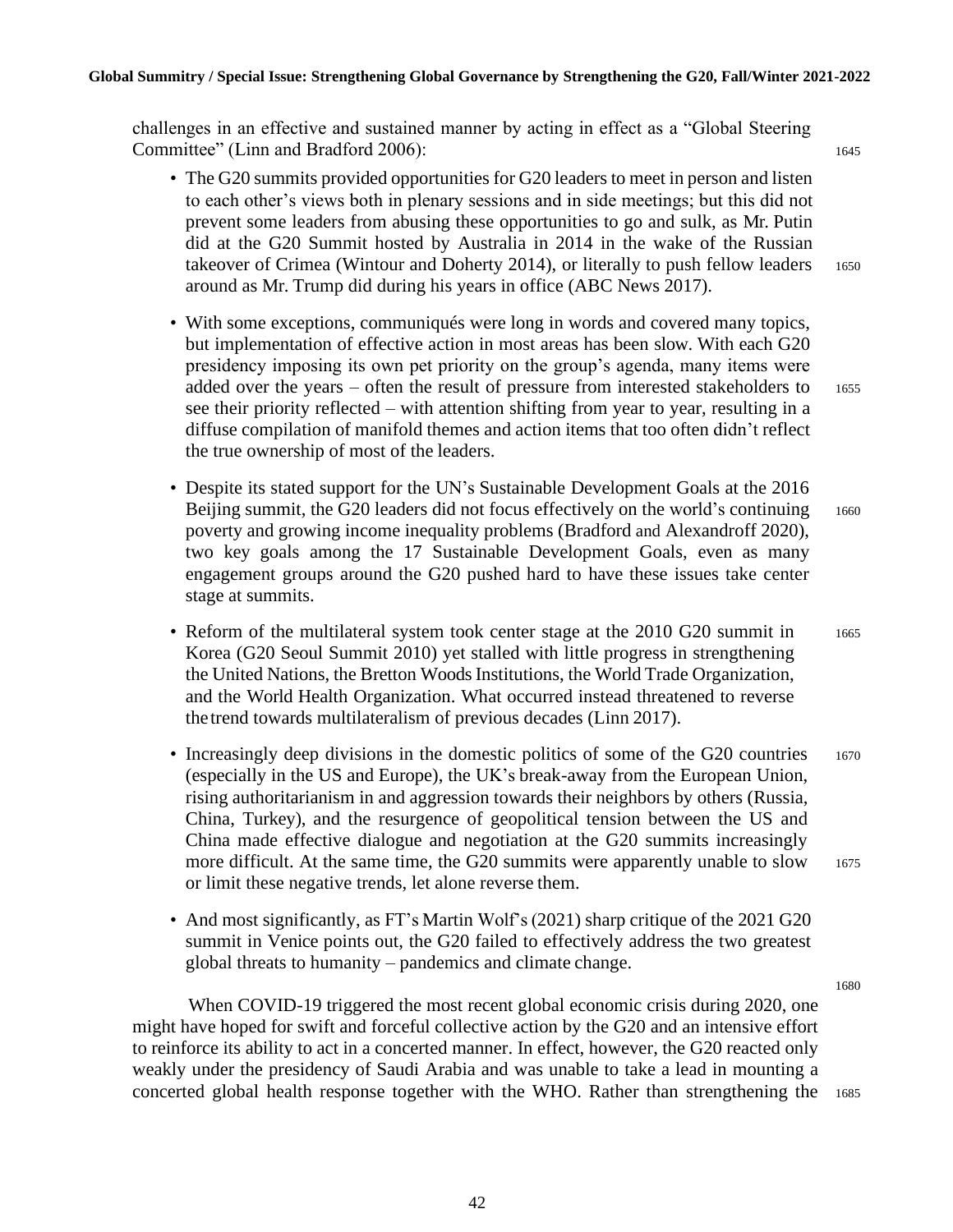WHO, actions by China and the US – respectively, by undercutting efforts to investigate the origin of the pandemic (China), and by withdrawing from this crucial multilateral organization (the US) – weakened the global COVID response, with other countries unable to do much about it. Nor was the G20 able to coordinate a global economic stimulus. Historic stimulus programs were introduced in some of the bigger economies, but were based on 1690 individual rather than concerted action, and the less developed economies were largely left to fend for themselves with limited capacity to create stimulus programs. And despite – or perhaps because of – its weak response, no major initiative has been under discussion, let alone executed, to bring reform to the G20 in a way that would strengthen the G20's ability to deal with major global crises or to make it more effective in addressing chronic global <sup>1695</sup> challenges. In short, the last crisis left the G20 appearing divided, weak, and irrelevant, even as the G7 reappeared as a forum for concerted action among the Western democracies, rejuvenated by the active engagement by President Biden and key officials of his administration.

**The proposal for G20 reform**

In reaction to these cumulative developments, a proposal by Colin Bradford (2021a) to strengthen the G20 was put forward to a gathering of the China-West Dialogue (CWD) (Global Development Policy Center 2020), a group of international experts, thought leaders and former officials aiming to find constructive ways to bridge the growing US-China <sup>1705</sup> tensions and the undermining of multilateral action. In the statement on how to reform the G20, Bradford postulated that "[i]n the contemporary global order, the G20 is the only global forum currently available that is inclusive of global systemic diversity. It is the only forum capable of being a political platform for China-US relations to be addressed and adjudicated in the context of the interests and perspectives of other significant powers which have stakes 1710 in the outcomes and can facilitate the work by having influence on the process." Recognizing the need to strengthen the G20, the proposal examined the following eight steps, which were further developed by Colin Bradford (2021b) in a Brookings post:

- deliberately stimulating 'plurilateral leadership' on specific issues to increase ambition; 1715
- including China in G20 plurilateral leadership as a strategic move to ease geopolitical tensions;
- encouraging flexibility and fluidity through 'shifting coalitions of consensus' driving different issues and replacing the 'dynamic' of pre-arranged alliances and fixed blocs: 1720
- selectively including international security issues and officials in G20 processes to directly address sensitive issues;
- empowering G20 ministers to lead on advancing G20 actions in their portfolios throughout the year, informing leaders but not waiting for them;
- strengthening and creating international institutions to have capacities 1725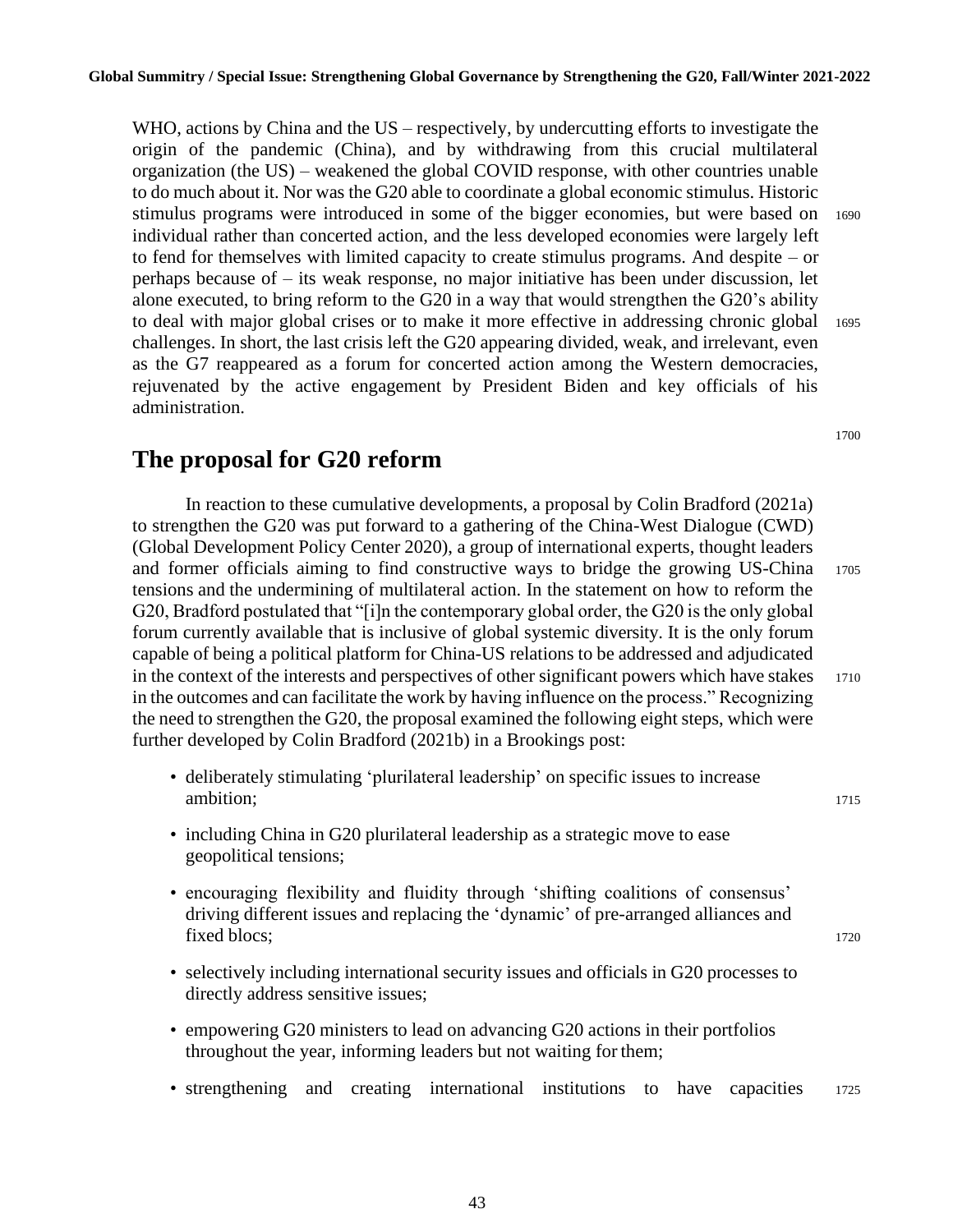commensurate with global systemic challenges;

- charging senior political advisers and Sherpas of G20 countries to connect G20 agendas and leaders to public concerns and prioritize G20 communications for ordinary citizens; and
- assuring consistency and follow-through from year-to-year by creating a G20 1730 secretariat to ensure that G20 commitments are fulfilled, and plans implemented.

#### **A skeptic's assessment of the CWD proposals**

I can readily agree with Bradford that there is currently no other global leadership platform aside from the G20 that would inspire a realistic hope of effectively leading <sup>1735</sup> concerted multilateral action on growing global challenges. But after 13 years of experience with the G20, it is important that we assess the chances for reform with a sense of realism. So, what are the chances that the G20 will take action in the areas identified by Bradford and that, if commitments were to be made to their effect, they would actually be implemented with meaningful results? Unfortunately, I believe skepticism is justified. Let us take a look 1740 at the eight action areas in terms of whether they are clear in content, likely to be enacted, and/or likely to bring forth significant changes for the better.

Starting with the first three interrelated proposed actions, the idea of "plurilateralism", apparently, is to steer the G20 away from falling into the trap of fragmenting into fixed geopolitical rival blocks. Instead, the proposal is to foster the <sup>1745</sup> development of issue-specific interest coalitions in the G20, with varying membership across different issues, and explicitly including China in this process of ad hoc coalition formation. This is a clear proposition and, if pursued, holds the promise of less confrontational, more flexible, and constructive engagement by the major players. To some extent the G20 has already functioned along these lines, but it is not clear how and by whom this process would 1750 be further reinforced. The biggest obstacle is likely that the two principal powers around the G20 table – China and the US – appear to have taken up increasingly confrontational positions, driven by their domestic politics, by the inevitable competition between an established and a newly rising power, and by their fundamentally different social and political cultures and systems. One might hope that the G20 members – in particular, the 1755 European Union members, the UK, Canada, Korea, India and Japan – could act in ways that loosen up the hardening fronts. However, at this point it appears that the other G20 members either side with one or the other great power (Russia with China; Canada, the Europeans and Japan generally with the US), while the remaining emerging economy member nations do not see it in their interest to jump into the fray, lest they offend one or the other of the two 1760 top powers. So, the idea of "plurilateralism" for the G20 is a worthwhile aim, but it is doubtful there will be much progress towards it in the foreseeable future.

The next proposal is to add selected security issues to the agenda of the G20. The idea behind this proposal presumably is to find ways to reduce tensions and find common ground over issues that, if unattended, could reinforce geopolitical tensions. Much will <sup>1765</sup> depend on what issues are to be considered. Some might be readily tabled for exploration, if they do not involve critical national interests of particular G20 members (e.g., the current civil war in Ethiopia or even perhaps the Israel-Palestine conflict). Other security issues,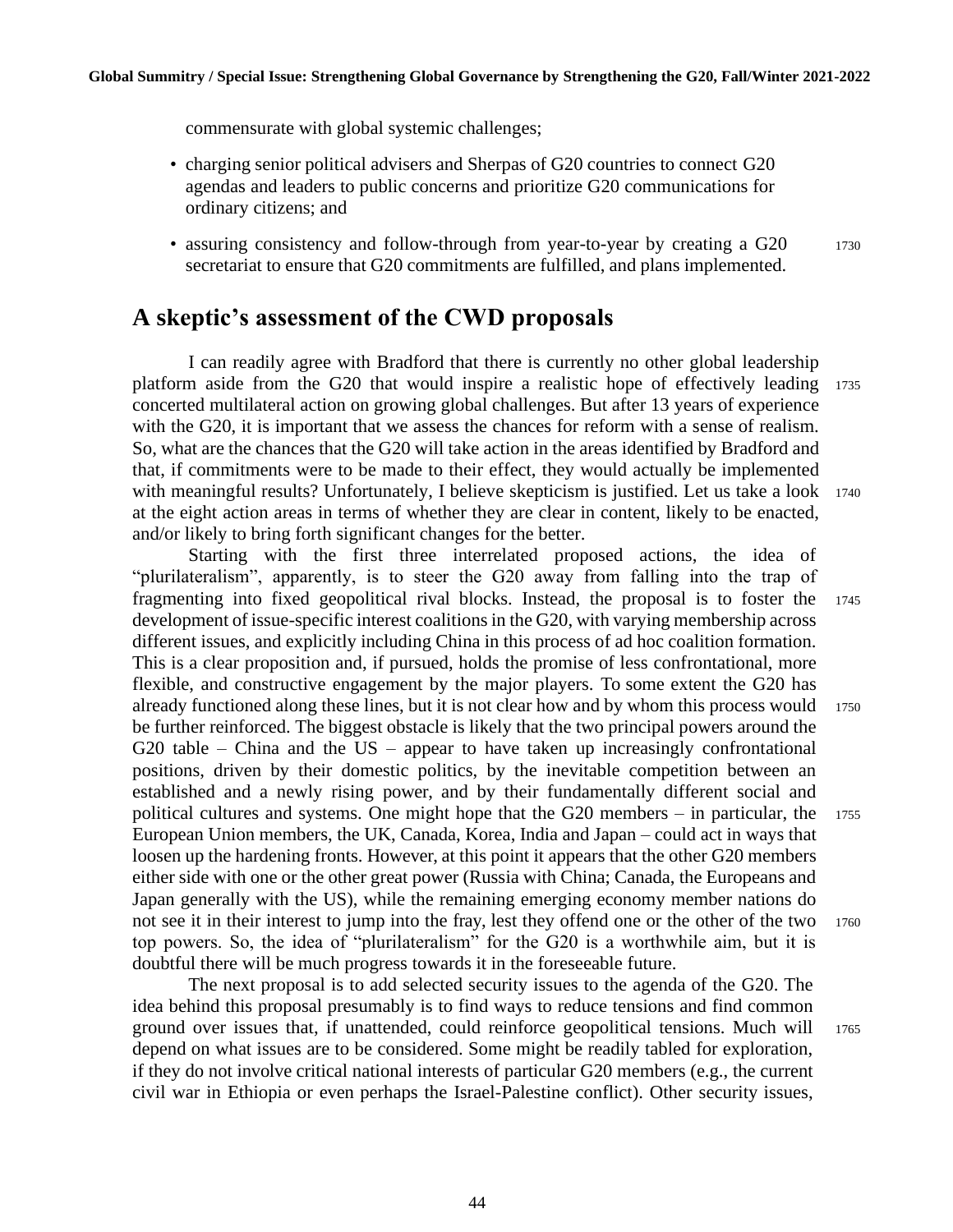however, for example China's expansionary moves in the South China Sea or the current expansion of its nuclear force, Russia's engagement in Ukraine and Syria, or any potential 1770 US strikes against possible terrorist cells abroad, would likely not be accepted as agenda items for discussion by some of the G20 members. Nonetheless, even if some progress could be made with the more limited security issues by elevating them to the G20 agenda, that would already be worthwhile. And if progress is made in a few of these areas, this might raise confidence and trust among the members, enabling them also to take up some of the 1775 more difficult security topics.

The next proposal – to empower ministers to lead G20 dialogues in their areas of responsibility – builds on the positive experience with the G20 of finance ministers, which preceded the creation of the G20 summit. Currently selected G20 ministers already meet with their counterparts to exchange views in preparation for the G20 summits. 1780

Broadening their remit to delve into details and make decisions on issues that can be resolved without elevating them to the leader level until the policy has been hammered out makes sense and appears doable. It is in accordance with what is already in practice in many other international forums, where ministers meet to agree on actions to be taken (such as the IMF's Interim Committee). However, it will be important that these G20 ministerial <sup>1785</sup> agreements reinforce, rather than undermine, other more inclusive processes already in existence, such as the UNFCCC negotiations on climate action, or bypass and disempower the governance structures of multilateral organizations, such as the WHO, other UN agencies and the multilateral development banks.

The next proposal by Bradford, regarding strengthening multilateral agencies, is 1790 welcome as a statement of general support for multilateral approaches to global problems but remains very high-level. It does not specify which agencies are to be strengthened and in what way the strengthening is to occur. Of course, a detailed list of reforms could be drawn up, as former Canadian Prime Minister Paul Martin (2015) did in 2015. If the G20 were to express unequivocal support, say, for a well-defined reform of the World Trade <sup>1795</sup> Organization, for major capital increases for the MDBs, or for the competitive selection of

which these days is characterized by democracies riven by internal divisions on the one hand, that the G20 could embrace? The idea of "communication with ordinary citizens" is therefore also fraught with difficulties. G20 communications will, by necessity, be filtered through the communications strategies of individual governments and serve their national

heads of international agencies, that would be welcome. But it is not clear why the G20 would reach agreement on any of these specific ideas or, if it did, push for action, if the governance structures of organizations – in which G20 members also play a major role – currently do not allow these decisions to be taken. The hope that, if these issues are raised <sup>1800</sup> to the leaders' level, they are more readily resolved than in the boards of directors of the organizations, is not borne out by the experience with the G20 so far. The proposal to align G20 summit agendas more closely with "public concerns" and reaching out more effectively to the general public is laudable in principle. However, defining what are the public concerns is already difficult in a national political context – <sup>1805</sup> and increasingly repressive authoritarian regimes on the other. In the multinational context of the G20, how is one to define "public concerns" in a meaningful way? Is it possible to identify common public concerns for all Chinese people, Indians, Indonesians, Japanese, Russians, Europeans, North Americans, Mexicans, Brazilians, and Argentinians? This could <sup>1810</sup> be an interesting research question for experts studying public opinion, but is it something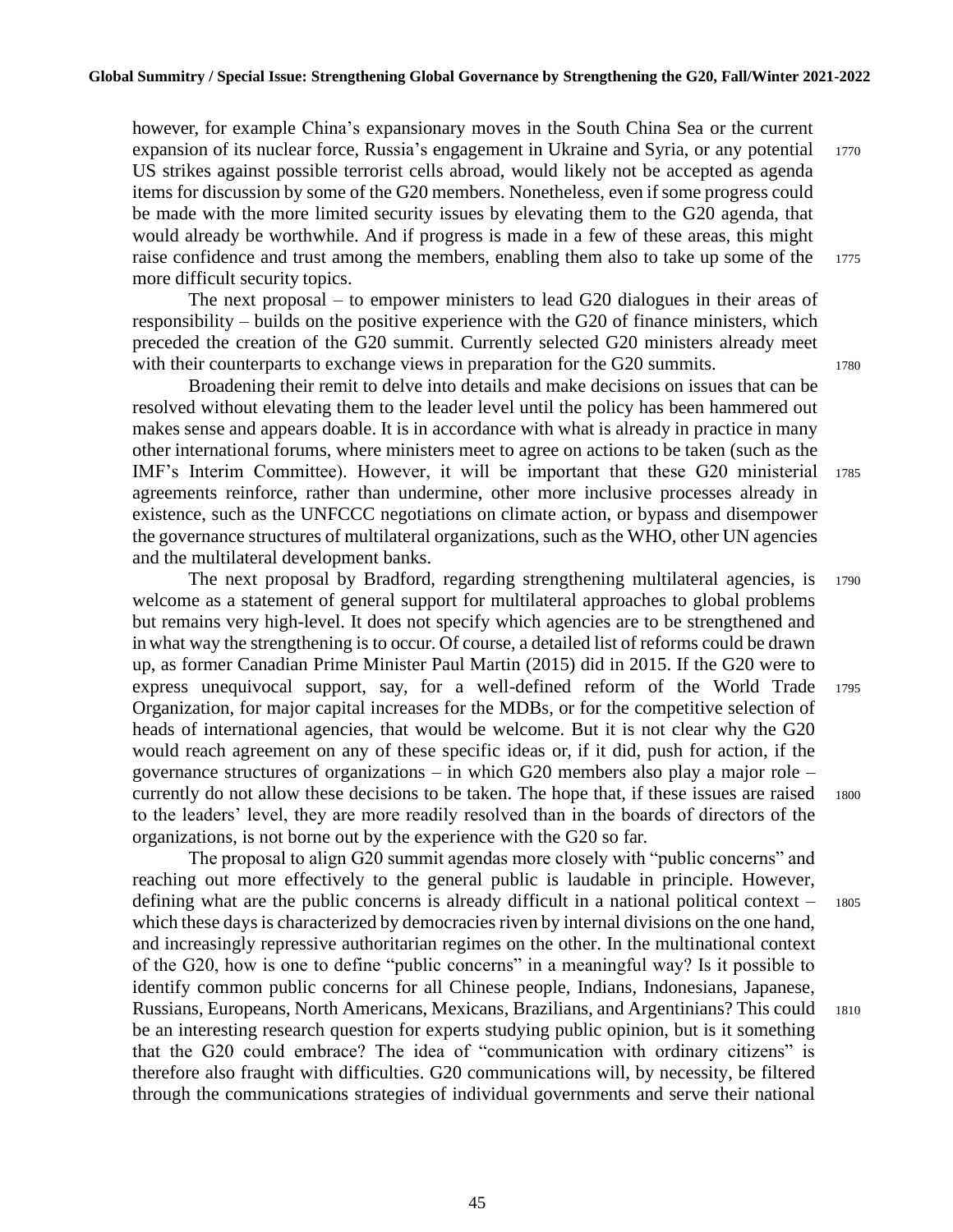political purposes. Past efforts to reach out to G20 stakeholder groups and organize inputs, <sup>1815</sup> such as think tanks (T20), youth (Y20), and others, have been well intended and perhaps useful in limited ways, but it is not clear whether a new G20 outreach and communications strategy can achieve more than that and more importantly significantly reshape the impact, or the image, of the G20.

The last of the proposals is to set up a permanent secretariat for the G20. This is an 1820 idea that has long been debated (Bradford and Linn 2007a), but that so far has not been taken up by the G20. The pros and cons are well understood, with the advantages of relatively informal exchanges, members' ownership of the process, and avoidance of a new international bureaucracy with its own agenda so far seem to be outweighing the potential benefits that might accrue from "assuring consistency and follow through" as far as the G20 1825 members are concerned. Assuming one agrees with the judgment that the benefits of a secretariat outweigh those of the current informal structure, one must ask oneself what will convince G20 members to follow that advice. So far, no clear answer has emerged to that question.

#### **Is there a way forward for G20 reform?**

Where does this leave me as a skeptic? One may well sympathize with the Bradford objectives that underly his recommendations for reshaping the G20 to become more impactful in addressing critical global challenges, and one may agree that the eight areas of action are broadly the right streetlamps under which to look for the lost keys to G20 <sup>1835</sup> effectiveness. However, this can only be the very beginning of a dialogue with those who make decisions about the future of the G20 – in the first instance with the Sherpas of the 20 member governments, and ultimately with the 20 country leaders. These leaders will need to focus on the question of whether reform of the G20 is needed, and whether and which of the eight areas proposed by CWD are to be pursued. 1840

Judging by past performance, including and especially during the most recent global crisis, there appears to exist little interest in G20 capitals to tinker seriously with the way the G20 operates. One will therefore have to recognize that incremental change is probably the best to hope for and combine the generic recommendations with a few specific action items, perhaps one each in each of the eight areas, that offer concrete ideas for the Sherpas and <sup>1845</sup> ultimately Leaders to consider. The less theoretical or esoteric sounding and the more concrete the actions identified, the easier it will likely be to engage with the G20 members in exploring options for reform.

Critically, one will have to explore how each of the generic and specific recommendations will be interpreted in the capitals of the G20 member countries and how <sup>1850</sup> to best argue the case for why it is in the national interest of a particular member to pursue the proposed actions. Bradford's proposals are acknowledged and broadly supported by influential experts of the China-West Dialogue who hail from some of the principal G20 countries. They are well-placed to explore the different national perspectives on G20 reform and – to the extent possible – engage in a dialogue with the Sherpas and their staffs to 1855 determine what is the subset of potential actions that might offer the chance for agreement on incremental change. Even as one might feel that more fundamental G20 reform is needed, it will be appropriate to scale expectations to more modest targets, lest one be disappointed by the lack of quick and far-reaching change once again.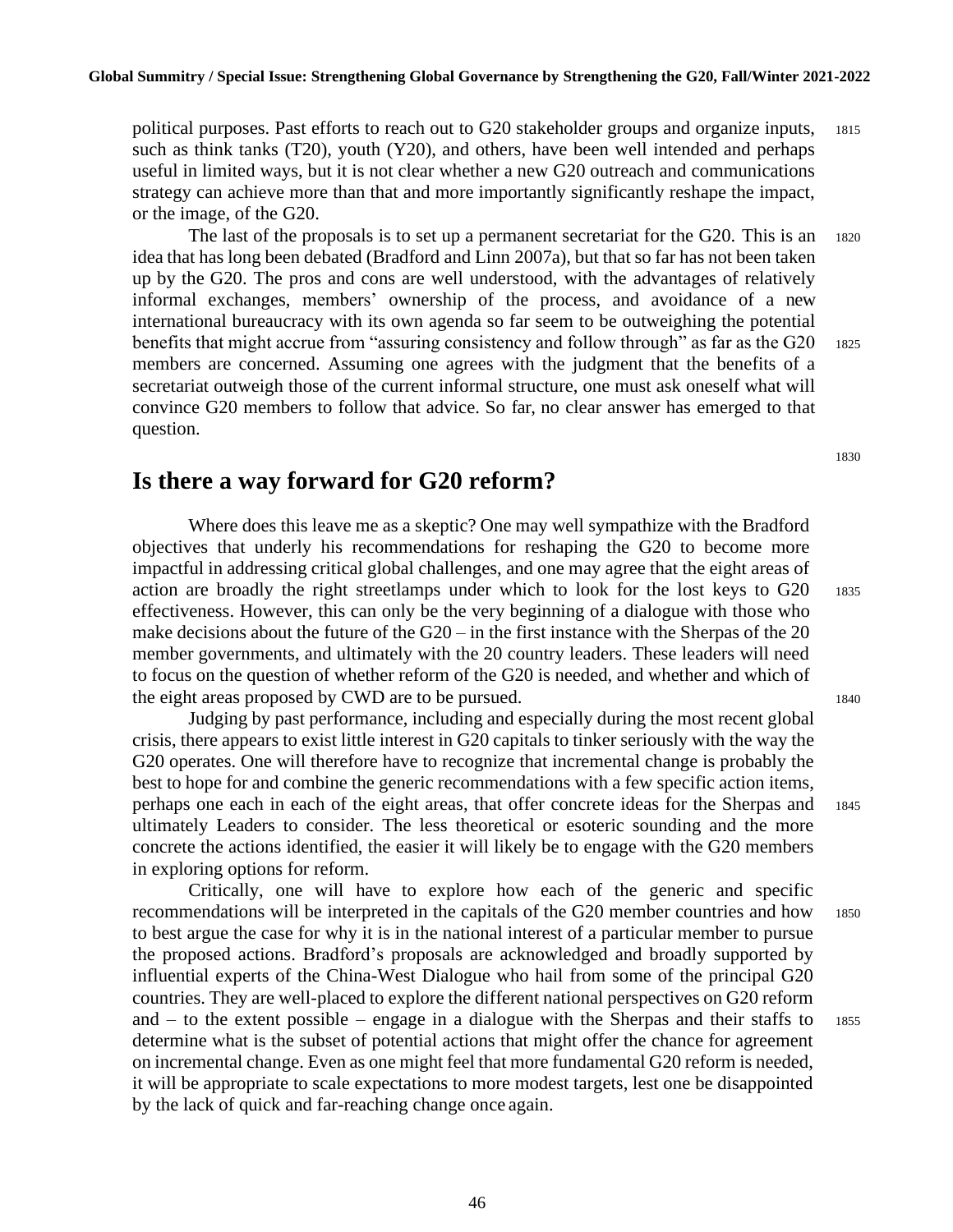| <b>Works Cited</b>                                                                                                                                                                                                                                  | 1860 |
|-----------------------------------------------------------------------------------------------------------------------------------------------------------------------------------------------------------------------------------------------------|------|
| ABC News. 2017. "Trump appears to push NATO leader aside".<br>https://abcnews.go.com/Politics/video/trump-appears-push-nato-leader-47640283                                                                                                         |      |
| Bradford, Colin. 2021a. "After the Cornwall G7 Summit: Time to pivot from the G7 to G20<br>geopolitical dynamics". https://globalsummitryproject.com/global-<br>engagement/strengthening-the-g20/                                                   | 1865 |
| Bradford, Colin. 2021b. "Strengthening the G-20 in an era of great power geopolitical<br>competition". https://www.brookings.edu/blog/order-from-<br>chaos/2021/04/27/strengthening-the-g-20-in-an-era-of-great-power-geopolitical-<br>competition/ | 1870 |
| Bradford, Colin, Alan Alexandroff. 2020. "Origins of the G20 with Colin Bradford".<br>https://globalsummitryproject.com/video/origins-of-the-g20-with-colin-bradford/                                                                               |      |
| Bradford, Colin, Johannes Linn. 2007a. Global Governance Reform: Breaking the<br>Stalemate. Brookings Institution Press: Washington, D.C., https://epdf.pub/global-<br>governance-reform-breaking-the-stalemate.html                                | 1875 |
| Bradford, Colin, Johannes Linn. October 2007b. "Policy Brief #163 Reform of Global<br>Governance: Priorities for Action". https://www.brookings.edu/wp-<br>content/uploads/2016/06/pb163.pdf                                                        |      |
| Bradford, Colin, Johannes Linn. 2008. "The G-20 Summit: Could the Financial Crisis Push<br>Global Governance Reform?" https://www.brookings.edu/opinions/the-g-20-summit-<br>could-the-financial-crisis-push-global-governance-reform/              | 1880 |
| Bradford, Colin, Johannes Linn. 2009. "Mobilize the G-20 to respond to the global<br>economic crisis". https://www.brookings.edu/wp-<br>content/uploads/2016/07/0326_g20_summit_bradford_linn.pdf                                                   |      |
| G20 Seoul Summit, November 11–12, 2010, Seoul, South Korea. "The G20 Seoul<br>Leaders'<br>Declaration".<br>Summit<br>https://www.fsb.org/wp-<br>content/uploads/g20_leaders_declaration_seoul_summit_2010.pdf                                       | 1885 |
| Global Development Policy Center, Boston University (n.d.) "China-West Dialogue".<br>https://www.bu.edu/gdp/cwd/                                                                                                                                    |      |
| Linn, Johannes. 2017. "Recent Threats to Multilateralism." Global Journal of Emerging<br>Market Economies 9 (1-3): 86-113. https://doi.org/10.1177/0972063417747765;<br>https://journals.sagepub.com/doi/abs/10.1177/0972063417747765               | 1890 |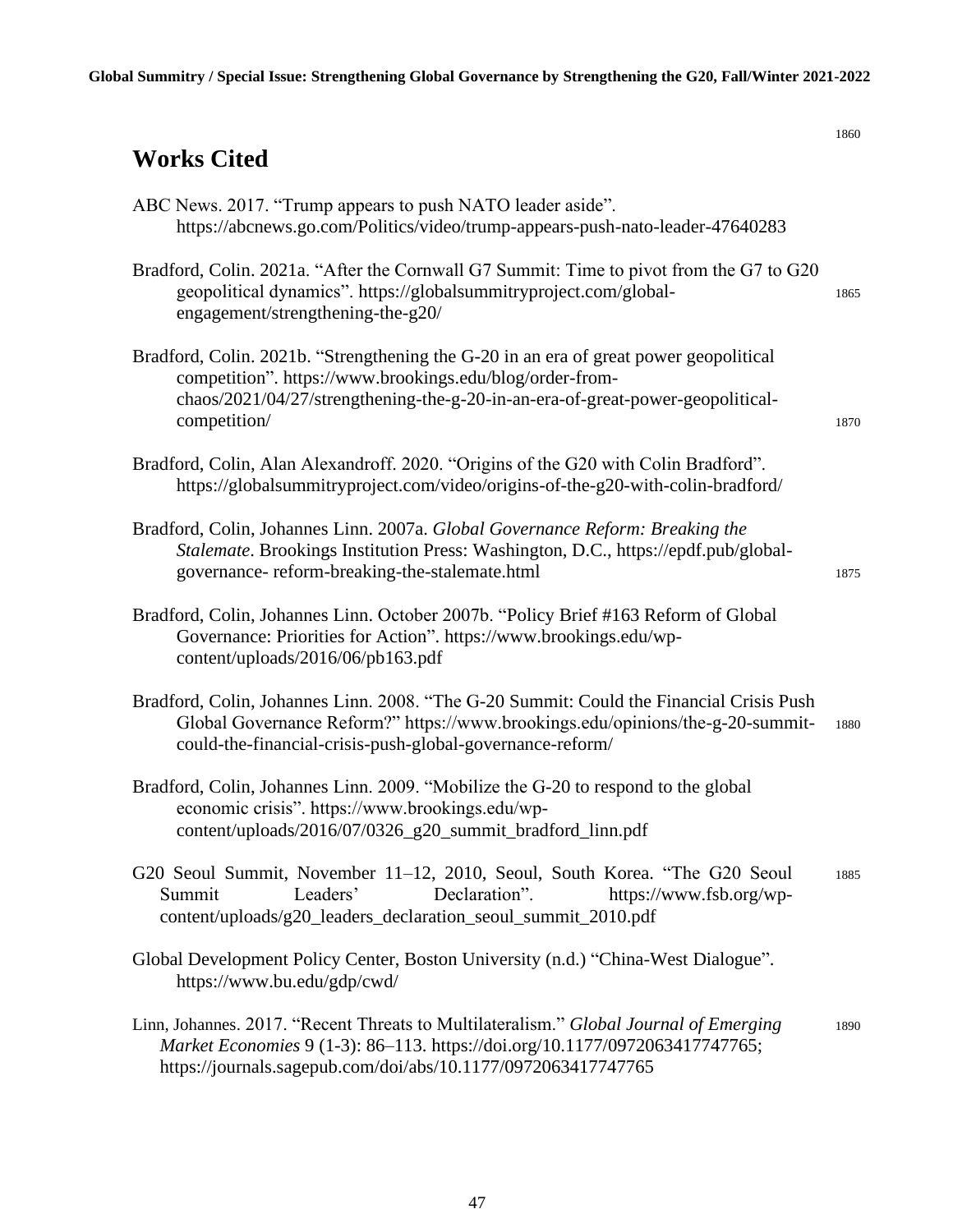**Global Summitry / Special Issue: Strengthening Global Governance by Strengthening the G20, Fall/Winter 2021-2022**

| Linn, Johannes, Colin Bradford. April 2006. "Policy Brief #152 Pragmatic Reform of<br>Creating<br>L20<br>Governance:<br>Summit<br>Forum".<br>Global<br>an<br>https://www.brookings.edu/wp-content/uploads/2016/06/pb152.pdf                                                             | 1895 |
|-----------------------------------------------------------------------------------------------------------------------------------------------------------------------------------------------------------------------------------------------------------------------------------------|------|
| Louis, Meera. July 10, 2021. "Press Release No. 21/211 IMF Managing Director<br>Kristalina Georgieva Urges Continued Action to Address Two-Track Recovery".<br>https://www.imf.org/en/News/Articles/2021/07/10/pr21211-g20-md-statement                                                 |      |
| Martin, Paul. November 2, 2015. "Strengthening the Multilateral Institutions: A G20<br>https://www.cigionline.org/publications/strengthening-multilateral-<br>Priority".<br>institutions-g20-priority- $0/$                                                                             | 1900 |
| Wintour, Patrick, Ben Doherty. November 16, 2014. "Vladimir Putin leaves G20 after<br>up to browbeat him over Ukraine," The Guardian.<br>leaders line<br>https://www.theguardian.com/world/2014/nov/16/vladimir-putin-leaves-g20-after-<br>leaders-line-up-to-browbeat-him-over-ukraine | 1905 |
| Wolf, Martin. July 13, 2021. "The G20 has failed to meet its challenges," <i>Financial</i><br>Times. https://www.ft.com/content/c9448d15-8410-47d3-8f41-cd7ed41d8116                                                                                                                    |      |

# **Author biography**

**Johannes F. Linn** is a nonresident Senior Fellow at the Brookings Institution. A 1910 former Vice President at the World Bank, Linn has worked in recent years on issues of global governance reform and strengthening multilateral institutions.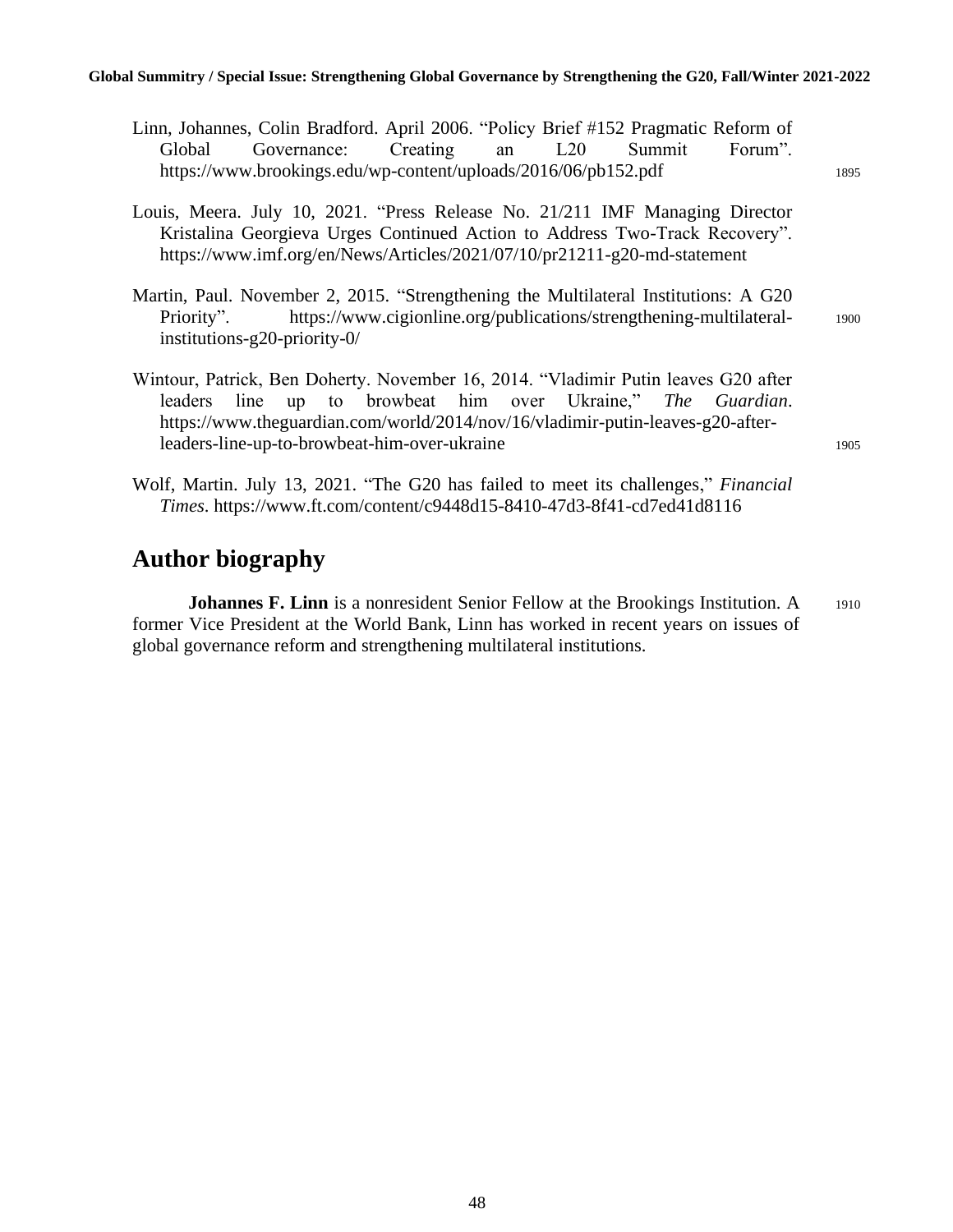# **The EU, US and China: Hybrid Multilateralism** <sup>1915</sup> **and the Limits of Prioritizing Values**

#### **Kerry Brown**

Europe feels that it has a different relationship with China, a different 1920 history, and different drivers. But in the last few years, at least since 2016, political dynamics in the US and China have made the role of Europeans more uncomfortable and contested, with pressures applied from both sides of their allegiance. This article looks at the kind of structural drivers of US, China, and European relations, and where there is commonality and <sup>1925</sup> difference. In particular, the article looks at generic issues like environmentalism and economic sustainability for the Europeans and the EU, and how these provide a common narrative in working with and between China and the US.

The Europeans can be extended a little sympathy in their geopolitical travails in 2021. From 2008 to 2011, the greatest threat they faced was from potential economic implosion, as the Euro Crisis unraveled, spreading contagiously through Italy into Greece, creating high levels of anxiety that the whole European Union (EU) project and its (at that time) 28 member states would break up. 1935

A decade on, and the main impact of this era for the Union itself was the decision by the United Kingdom to exit after a referendum in 2016. Most commentators agree that while there were complex reasons for this decision, one of the most important was the sense that the UK's economy had been unfairly exposed to risks arising in Europe over this time that it could not control but ended up paying a price for in terms of austerity measures. That event, <sup>1940</sup> despite gloomy predictions at the time that it would lead to others following Britain to the exit, in fact led to only deeper commitment. Even a former Euro-skeptic, extreme right wing politician Marie LePen of France, is likely to stand on a more pro-EU platform in the French presidential elections due next year in 2022. In many ways, the huge complications the UK went through as it finally formally left the EU in January 2020 have put everyone else of  $\frac{1945}{2}$ doing the same thing.

After the COVID-19 pandemic impact in early 2020, the main challenge for the Europeans (both those who are part of the EU, and those who are in the continent) have reverted to economic ones, and, in this context, trying to navigate a way between the US and China as their relationship becomes far more fraught. After the 'shock therapy' of the Trump <sup>1950</sup> presidency, when it seemed that the US was about to upend its multilateral commitments, and expect the Europeans, either through NATO, or the EU, or simply as a continent, to play a bigger role in global affairs, the Biden presidency has at least returned things to a more even-keeled state. Even so, Europeans remain nervous, and shouldbe.

The chancellorship of Angela Merkel in Germany, perhaps Europe's most powerful <sup>1955</sup> position, is coming to an end in 2021. She has typified the pragmatic side of Europe's foreign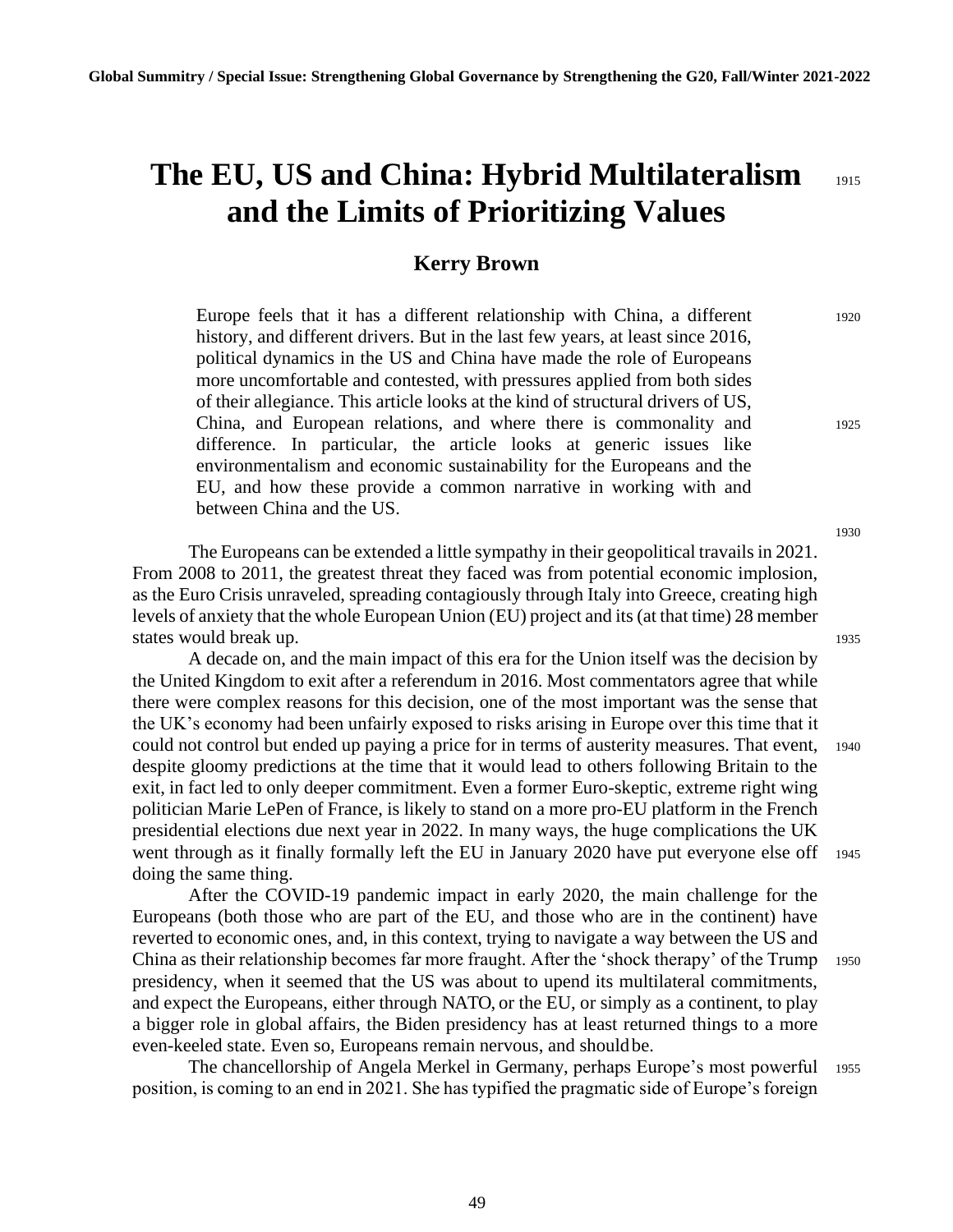policy, trying to balance economic self-interest with an acknowledgement that in terms of technology, security and political alignment, China is increasingly problematic. Her replacements, whoever they might be, are unlikely to be able to exercise the sort of cautiousness that she did. This article will look firstly at the European position on China; <sup>1960</sup> then it will look at the ways in which there is alignment and differences with the US and their position on the same issue; finally, it will look at the ways in which multilateralism between these two, both specifically about China, and then on broader issues, is indicating a new, harsh reality. It is apparent that the costs of prioritizing values in relation to China are increasingly having to be set against the brute fact that in order to face issues effectively that matter to 1965 everyone from climate change to sustainability, the only option is co-operation. Here, the EU and Europe may be better able to compromise than the US.

#### **The European Attitude to China**

One of the first things to acknowledge is that even after COVID-19, the issue with European attitudes towards China in mid-2021 is that there is no easy consensus. Across the different states, whether they are members of the EU or not, on the questions of what people might think about China under its current political system, and the way it relates to the rest of the world, things are clear enough. Surveys have shown that public attitudes towards <sup>1975</sup> China in Europe, partly as a result of the pandemic, but also from other causes such as issues around human rights abuses in Xinjiang, and the tightening grip of Beijing in Hong Kong, have become largely negative. The fundamental issue is however just what sort of significance and permanence to give to these public attitudes. Should they be regarded as permanent shifts, and therefore decisive in crafting policy, meaning that in a raft of areas <sup>1980</sup> from economic co-operation to partnership on facing climate change or other public health challenges, work with China should be either kept of a minimum, or simply stopped. Or should they simply be treated as something that might be shallowly rooted and more subject to the vagaries of temporary fluctuations of public mood, and therefore not of huge importance to policy decisions where to not work with China, simply through self-interest, <sup>1985</sup> would be harmful and self-defeating. Settling on either of these postures, and making long term decisions based on them, would impact directly both on relations with China, and with the US, and on the role that Europe could play between them. They may end up creating a whole new reality, but from something that in the beginning was perhaps not as deeply rooted as was assumed at the time. 1990

As a good case study of how this assumption about the hardening of public mood by political figures works out in practice, one can look at the story of the Comprehensive Agreement on Investment (CAI) negotiated between the EU and China over seven years and finalized on the last day of 2020. This sought to open several important sectors to European companies that they had been keen to see become available to them for a number of years. <sup>1995</sup> For healthcare providers, finance companies, and high-tech companies, the CAI opens up China, and allows clarity about what China can do in the EU, as never before. On the whole, it was perhaps the first major deal between the two which worked well for Europe and avoided the asymmetry in China's favor of deals from the past, simply because it played to Europe's strengths in the services sectors and allowed a new kind of access to the emerging <sup>2000</sup> middle class in the People's Republic of China (PRC). This could be seen as a clear victory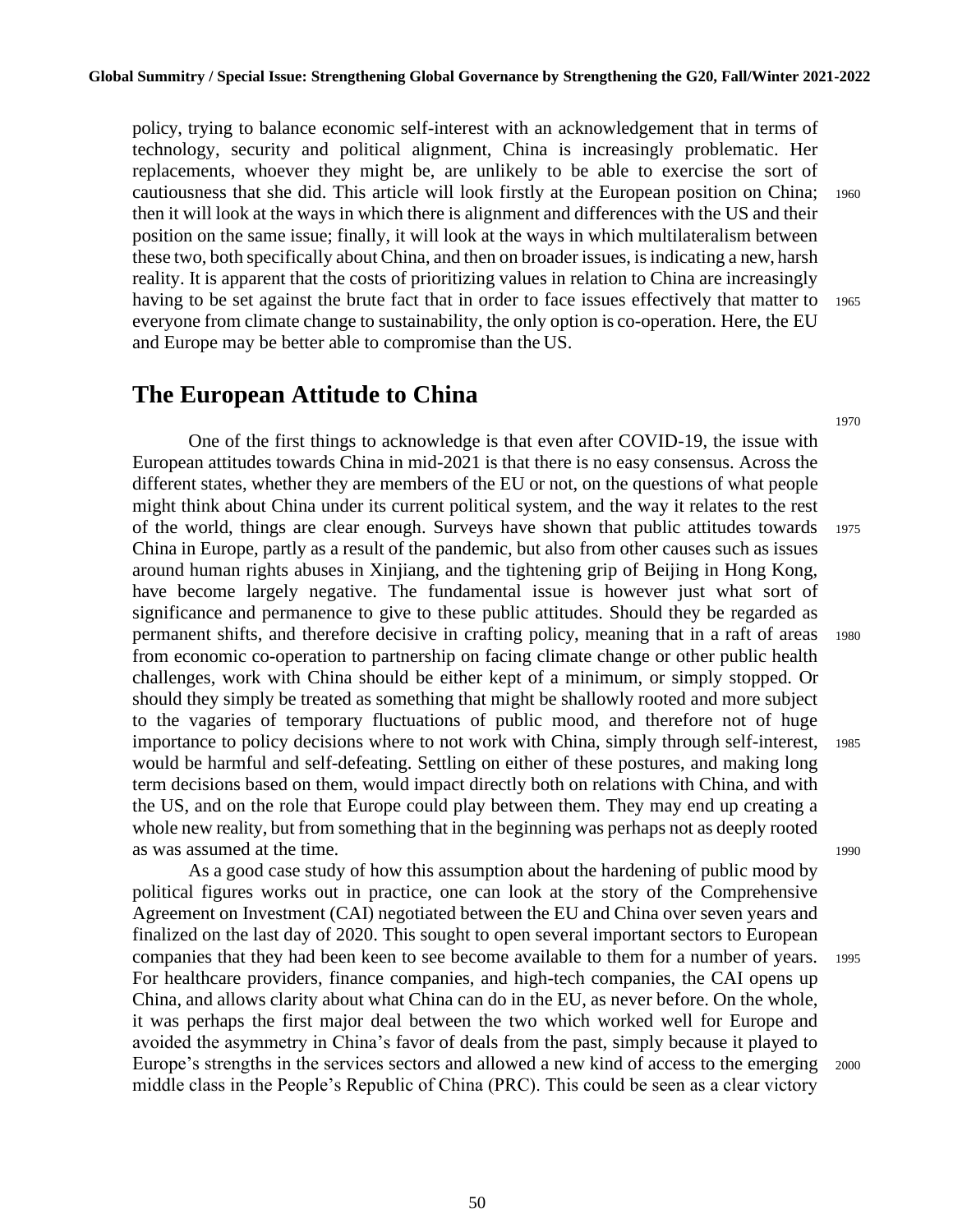for the pragmatists, of whom Germany's Merkel is the most prominent. However, the European Parliament, who needs to ratify the deal to allow it to be implemented, refused to do so on the  $20<sup>th</sup>$  of May. This was due to the imposition of sanctions on European parties and members of the parliament by China a few weeks before in response to European and <sup>2005</sup> American sanctioning of Chinese officials directly linked to Xinjiang, and the ongoing human rights situation in that region – along with a raft of other concerns. Of the 705 members of the European parliament, 599 voted not to ratify the CAI. This strong rejection showed the strength of this feeling.

Europe in mid-2021 is certainly in a period of rising antagonism towards China. The 2010 question is more about how long term this will prove. For evidence of the immediate deterioration, one did not have to look very far. Italy, once enthusiastic about the Belt and Road Initiative (BRI), Xi Jinping's signature foreign policy idea, considered revoking the Memorandum of Understanding it had signed in 2019 supporting the BRI, despite criticism from their fellow Europeans and the Americans. The Czech Republic, despite having a <sup>2015</sup> president seen as largely pro-Beijing, saw an accelerating slump in bilateral relations after the city of Prague engaged in relations with Taipei, much to the ire of Beijing. French president Macron delivered harsh words towards China in an interview with the Financial Times in April 2020 when he said it was time to rethink Europe's relations with its main trading partner. Tellingly though, these were not, however, followed up by major actions, <sup>2020</sup> and he subsequently kept a lower profile on this issue.

In terms of the longer-term structural basis of Sino-European relations, their 'Strategic Outlook' on China issued by the European Commission in March 2019, which predated COVID-19, the Union had already adopted a position which at least on the surface accepted the complexity of what it was facing in its relations with China. Nothing that <sup>2025</sup> happened over 2020 into 2021 fundamentally changed this posture. China in that document was seen as a 'systemic rival' in some areas, but also a partner in others, and a competitor in some. The durability of this division was proved by the way that it prefigured similar language used by the then newly appointed US Secretary of State Anthony Blinken in March 2021 when he also acknowledged that relations with China divided into competitive, <sup>2030</sup> collaborative, and adversarial. To some extent, this was also articulated, implicitly rather than explicitly, in the British government "Integrated Review of Security, Defence, Development and Foreign Policy" issued in April (Government of UK Cabinet Office 2021). These, issuing from separate foreign policy actors, at least showed some degree of alignment which might be taken as having longer term meaning. The underlying reality all 2035 acknowledged was that working with China was unavoidable, something even the Trump Presidency implicitly accepted with its desire to do new style trade deals with the country rather than simply jettisoning co-operation altogether. The question going forward therefore is not whether there should be a relationship with China, nor that that relationship was not hugely important, but more about where exactly in this trilateral division specific issues are 2040 actually placed, and whether the Europeans and the Americans agree with each other on how they have divided things.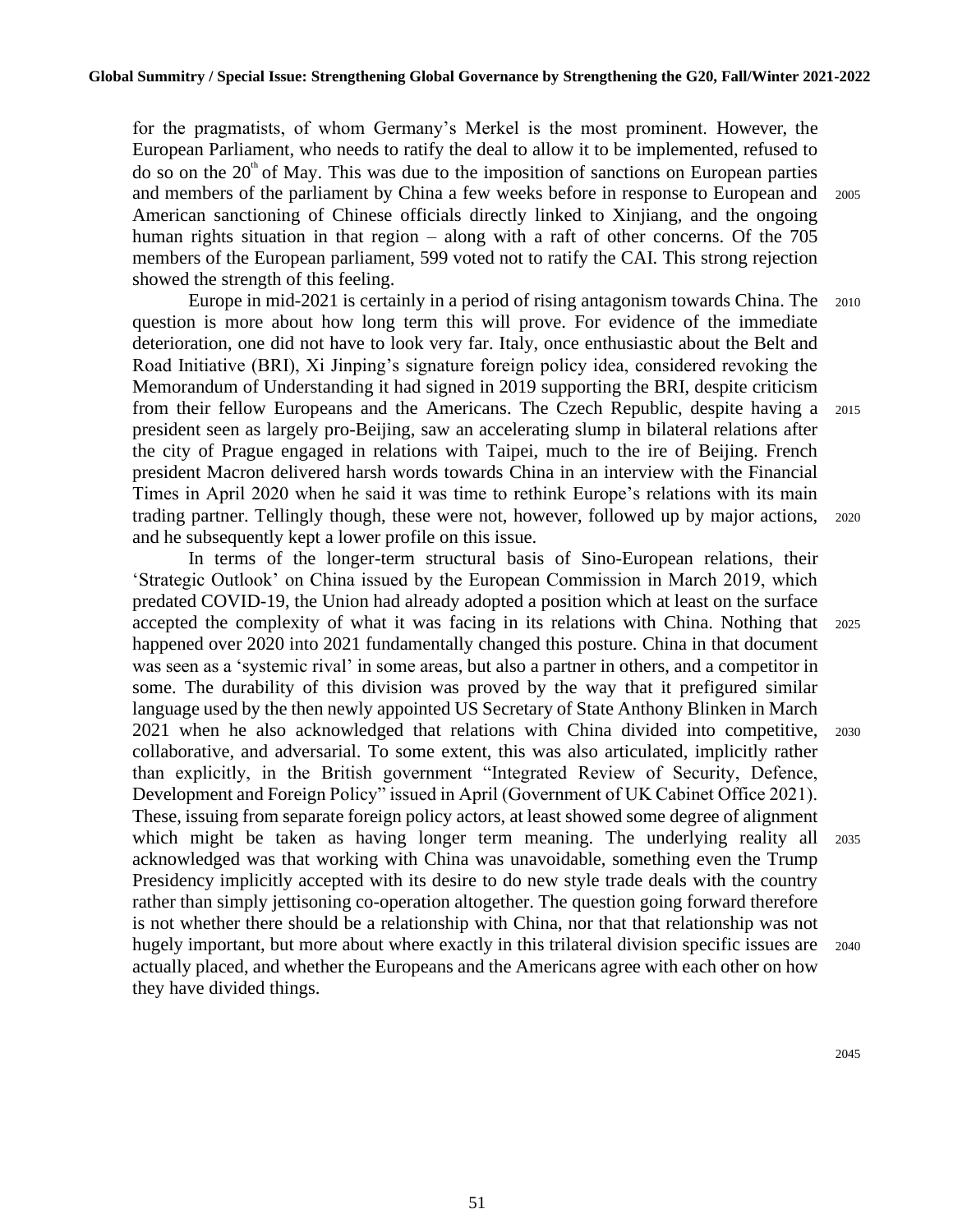#### **The Hundred Flowers, European Style**

Europe's position is complicated because of course, policy towards China resides in many different places, not just in the Union itself, but also across member states. Being an <sup>2050</sup> entity that is inherently pluralistic and embraces pluralistic values has always been part of the EU's identity. The downside is that this diversity internally has been a perennial problem for the last two decades. As China has become an increasingly important actor, different views about how to understand this in Europe, and what, if anything, to do about it have often meant that inactivity has been the final result, arising from the inability to agree on <sup>2055</sup> what to do. Around the time of China's entry to the World Trade Organization (WTO) in 2001, the default for the Union and for its members, and the rest of Europe, was that China was a major economic opportunity that needed the right framework to be optimized. The Union in many ways offered the perfect screen for managing to deal with the thornier issues around China's human rights differences, because while member states could forge ahead <sup>2060</sup> trying to get investment and improve trade with Beijing, things WTO entry helped facilitate, the less positive, more complex issues could always be fielded through the EU. It was at this level that, for instance, most contentious matters around ethnic minority rights, or political rights, were fed. As a coalition of nations, this meant when things did get turbulent, Beijing could only aim its ire at Brussels rather than take action against individual states. <sup>2065</sup>

Moving down to more granular detail, the main European states have a spectrum of policy attitudes towards China, arising from their specific histories with China, and their own assessments of their needs and strengths, which impacts how they regard the current global role of the country, and what sort of relationship to have with it. For Germany, under Merkel, the attitude has been pragmatic, framed by the success that the country has enjoyed as an <sup>2070</sup> exporter and manufacturer. For many years Germany uniquely had a trade surplus with the PRC. It's companies like Siemens and Volkswagen found huge and lucrative markets there. In protecting this, Germany has often been called an appeaser, even though over 2019 more strident voices started to appear, looking for harder push back. The Green Party, enjoying rising political influence, has adopted a tougher attitude since 2020, though it is a legitimate <sup>2075</sup> question about how much that attitude can be maintained if and when they come to national power once Merkel retires and new elections in late 2021 and early 2022.

For France, investment and trade are far less developed. Historically, their relations with China have tended to be far less politicized and revolve more around issues such as culture and communication. France's soft power is well recognized amongst Chinese middle 2080 class, who constituted until 2019 its largest suppliers of tourists. It is hard to spell out a welldefined French policy towards China – it has tended to veer from antagonism to pragmatism in recent years, framed more by Paris's issues with the US, Germany, or the rest of the EU, rather than on overtly bilateral matters. Somewhat tellingly, the official China France page of the French Ministry of Foreign Affairs, at least as of the 20*th* July 2021, had not been <sup>2085</sup> updated since mid-2019, despite all the changes over that period, and spelled out two key strategic aims – to rebalance trade, and to engage in science and technology. (Ministry for Europe and Foreign Affairs 2019)

Beyond these larger countries, approaches to China split, sometimes starkly. Some like Greece have enjoyed good levels of investment and rising trade with the PRC, even <sup>2090</sup> allowing the Chinese state company, China Ocean Shipping Company (COSCO), to own Piraeus Port, and vetoing criticism of human rights issues coming from the EU during the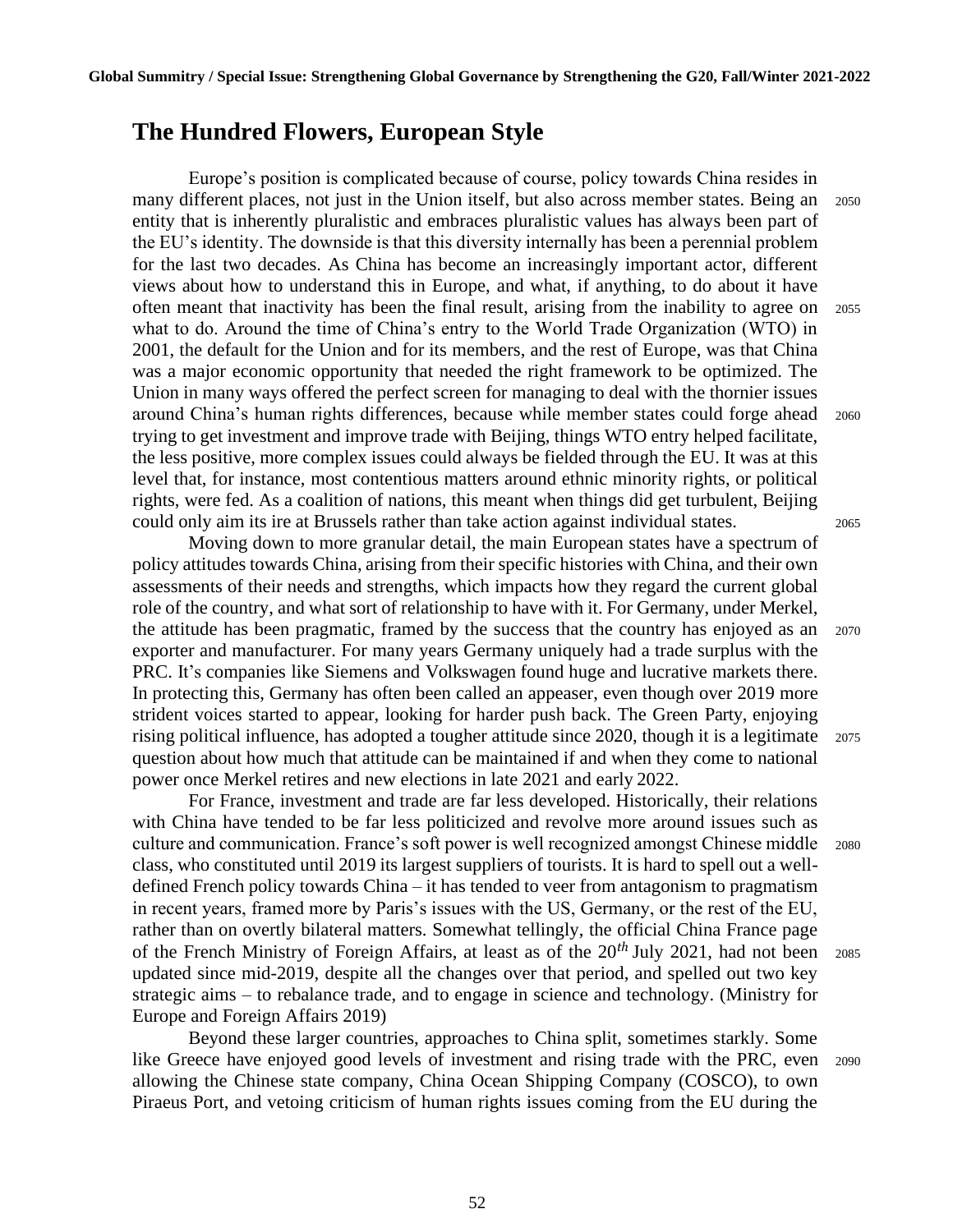2017 UN Human Rights Council meeting. Others, like Poland have figured as part of the 16 (subsequently increased to 17 when Greece joined in 2019, before returning to its former number after Lithuania dropped out in 2021) plus one gathering of countries in Central and 2095 Eastern Europe, which China instigated from 2012 (much to the irritation of Brussels because of the involvement of 11 EU members). For Eastern Europe, the memory of many of the countries there once having been under Communist rule meant they at least on the surface understood the political system of China better. But, despite this, their main priority has been to ensure higher levels of Chinese investment and economic support. Some, like Hungary, <sup>2100</sup> have in recent years even become enthusiastic and vocal supporters of more involvement and closer relations. Non-EU members like Serbia have also tried to engage more with economic opportunities from China.

Across all these different countries, and their different perspectives and attitudes, if there is one thing that unites them it is a sense that up to 2021 the opportunity from China <sup>2105</sup> has so far not met with expectations. Countries like Germany and Greece are those that have done best in terms of investment and trade. The members of the 16 plus one (apart from Greece), however, started off expecting the most and have not seen their original projections a decade ago met. On top of this, they have had to balance the political costs of risking alienating their chief security relationships – which mostly means the US. In that sense, there 2110 is therefore a European quandary, one that is shared across different places – and that is how to craft a more hybrid, nuanced approach to China when what was expected to be the most compelling element of relations with it, economic benefits, are either not yet at a level to justify the security and political risks these carry or look like they might not ever fulfil the high expectations once held. Were these economic links stronger, then perhaps there would 2115 be more European political figures willing to argue more strenuously for working with China and trying to shape public opinion. At the moment, however, that is not happening.

### **Solving the EU China US Riddle**

For a group that constitutes over half of global GDP, one of the anomalies of the last two decades has been the way in which the EU, China and the US have never sat down in a room and spoken to each other. The closest they have come to this is the G20, which the EU belongs to as a partner. But that, of course, has many others gathered around the table. This is despite the fact that the EU and China between them have a High-Level Strategic Dialogue, <sup>2125</sup> established in 2005, which held its tenth meeting in June 2020. The US and China also set up their own similar dialogue in 2009 – the US-China Economic and Strategic Dialogue, a body which grew from two entities from the George W Bush era, the Strategic Economic Dialogue, and the Senior Dialogue. In 2017, this became the Comprehensive Economic Dialogue. 2130

In the final months of the Trump Presidency in 2020, and for the first time, the EU and US decided to establish their own Bilateral Dialogue on China. This was, as the press release launching it in October that year declared, 'dedicated forum for EU and U.S. experts to discuss the full range of issues related to China.'<sup>18</sup>. The main significance of establishing such a body however was a tacit acknowledgement by the US (and to be fair, by the EU) that 2135 China was now a problem that was too big for either of them to deal with alone. Despite their

53

<sup>&</sup>lt;sup>18</sup> The launch of the U.S.-EU Dialogue on China was October 26, 2020.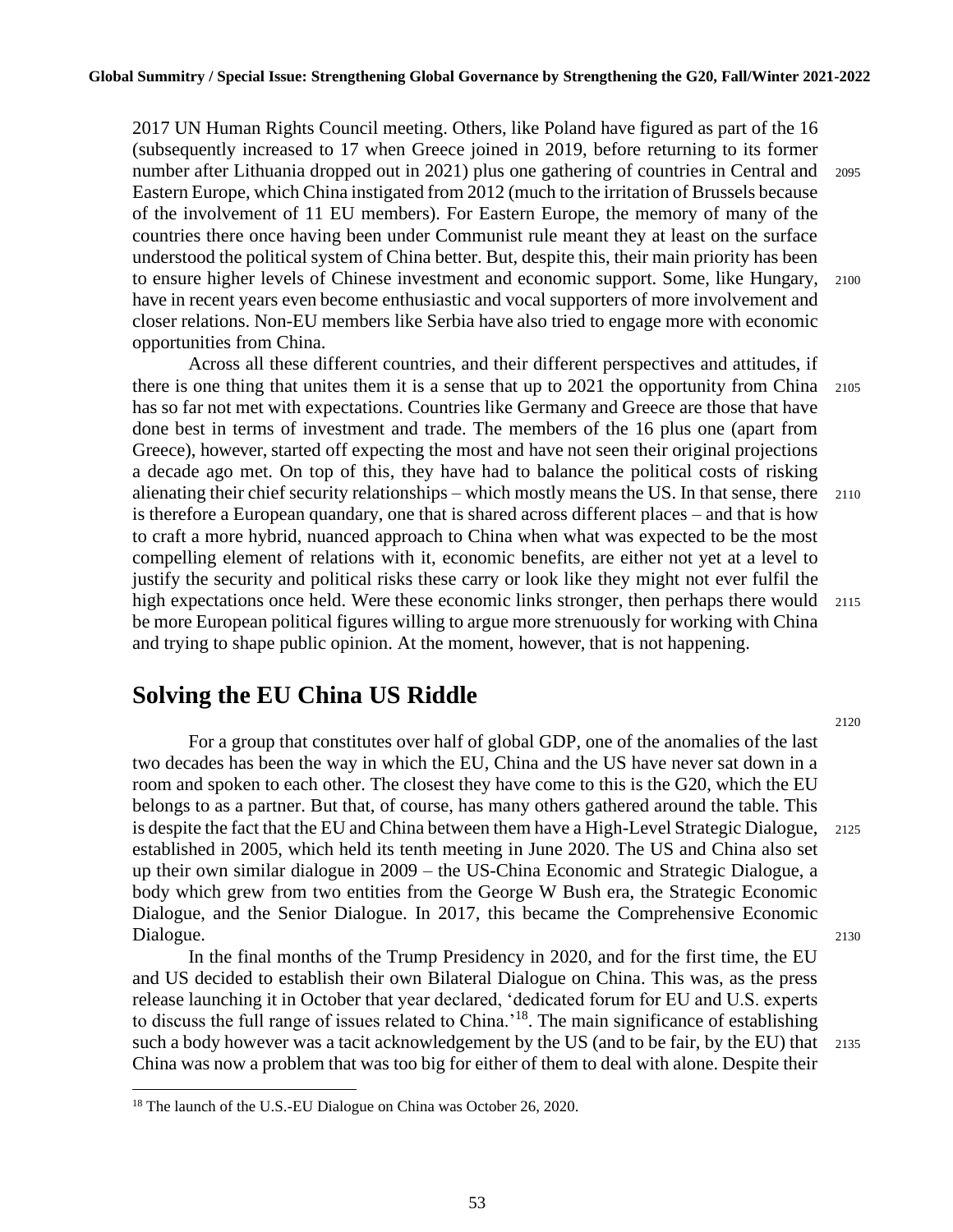trade arguments over the Trump era, there was an admission that with China, perhaps their common problems outweighed their differences.

The Dialogue has outlasted the transition between administrations. Biden has proved as keen as his predecessor to show he is tough on China. He has also tried to do this through <sup>2140</sup> commitment to multilateral partnerships. On March 24, 2021, his Secretary of State, Antony Blinken, met with the EU High Representative for Foreign Affairs and Security Policy Josep Borrell. In their joint statement after the meeting, the two declared that the bilateral China Dialogue would continue. Their statement (Joint Statement 2021) went on that "they acknowledged a shared understanding that relations with China are multifaceted, comprising <sup>2145</sup> elements of cooperation, competition, and systemic rivalry", using the language informed by "competitor, collaborator, adversary" found in key European and American documents of recent years about China referred to above. They continued that the dialogue would embrace economic issues; resilience; human rights; security; multilateralism; and areas for constructive engagement with China, such as climate change. <sup>2150</sup>

In participating in this Dialogue, the EU has already set out its broad position, which was to create its own space, but ensure that it kept close to the US. Borrell, speaking a year earlier, stated that "there is an increasing confrontation between China and the US. It is something that will frame tomorrow's world. The EU is not neutral in that confrontation. We share the same political system with the US, and we don't want to embrace the political <sup>2155</sup> system of China. We don't have to choose [between the US and China]," he said adding that "some people would like to push us to choose, but we don't have to choose – it has to be like Frank Sinatra's song, 'My way'". We have our own interests, and we should be able to defend them.' As the following year was to show, however, the challenges on trying to maintain a European balance on China became increasingly tough. On Hong Kong and the imposition 2160 of the National Security Law in June; on the claims of genocide in Xinjiang; on China's stance towards Taiwan; on claims that the coronavirus originally arose in a laboratory in China rather than a wet food market; and on issues around claims of widespread Chinese state sponsored cyber-attacks, Borrell had to issue different statements over 2020 into 2021 condemning China's behavior. Typical of these was one issued in Borrell's name on the  $19<sup>th</sup>$  2165 of July 2021, denouncing cyber-attacks on Microsoft. In the statement he said (Council of the EU 2021):

The EU and its member states reaffirm their strong commitment to responsible state behavior to ensure a global, open, free, stable, and secure cyberspace...The EU and its member states strongly denounce these 2170 malicious cyber activities, which are undertaken in contradiction with the norms of responsible state behavior as endorsed by all UN member states. We continue to urge the Chinese authorities to adhere to these norms and not allow its territory to be used for malicious cyber activities.

These kinds of events were similarly condemned by the US. This implied therefore 2175 that there was now, as never before, an alignment between the two on how to work with China. The US, once jealously guarding its freedom of autonomy and action with China, was now keen to find common cause with other like-minded powers to try to work out a way of facing down this immense new challenge. And despite Borrell's words about the EU needing to defend its own sovereignty of action, and its interests, it is highly telling that in this area <sup>2180</sup> too, the EU was increasingly using a similar language and similar approach about China as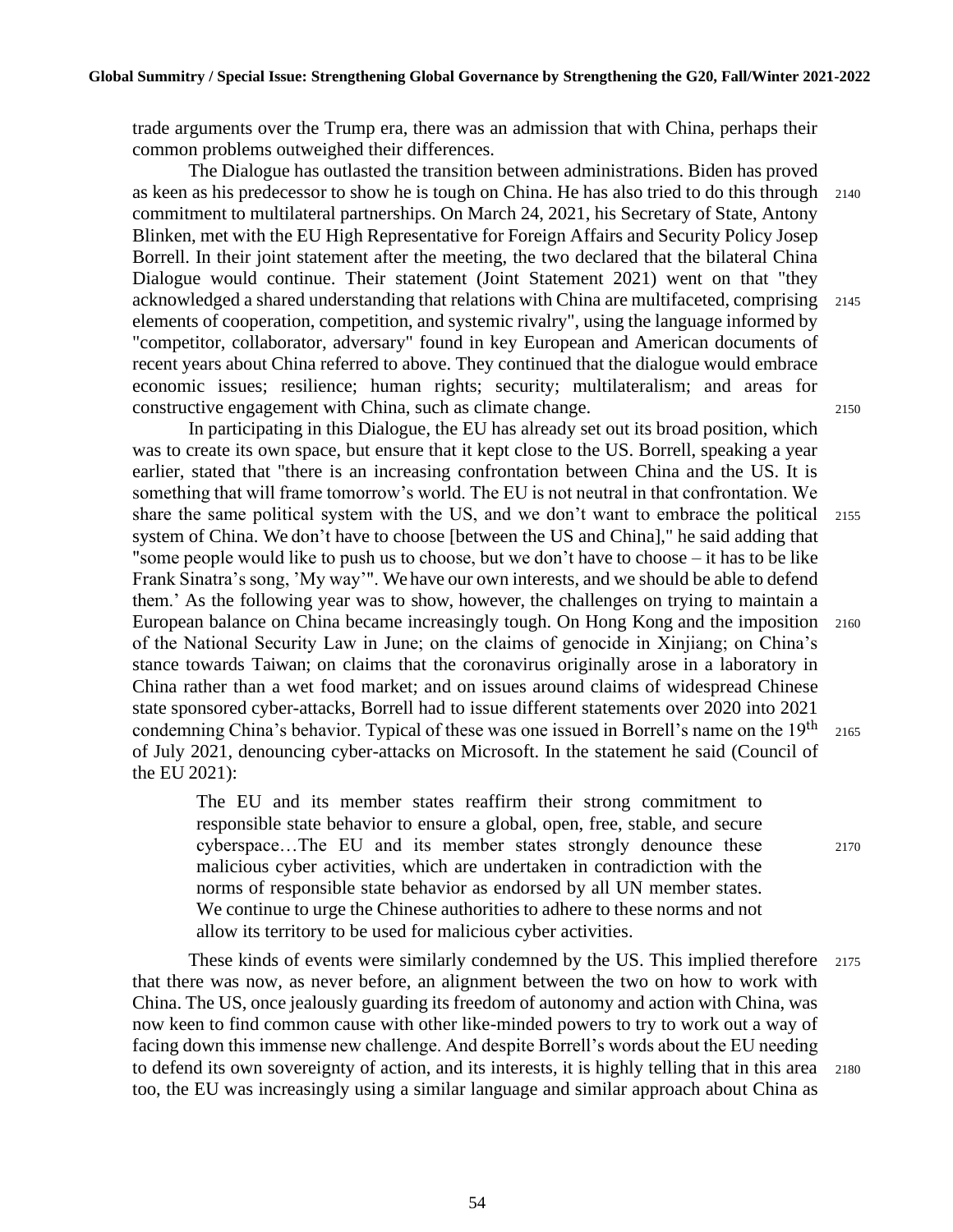the US. Such a fortuitous emerging and deepening alignment, with more consensus on themes, and how best to carry the dialogue forward, and much more appreciation of parity between the two, would have been impressive but for one thing – neither the EU nor the US separately nor together seemed to have worked out the magic solution of how to have <sup>2185</sup> relations with a partner where there was so much depth and collaboration in some areas (climate change, trade, tacking global public health being the most obvious) and yet such profound divergence in others. That they were working together was therefore perhaps more a sign of their drawing the line under their own efforts to find bilateral solutions and seeking some epiphany elsewhere. 2190

### **Multilateralism Comes into Play**

The US China EU/Europe bodies alluded to above were by no means the only action on the multilateral front, nor perhaps the most significant. We can broadly categorize other <sup>2195</sup> forms of multilateralism as those where China was involved and therefore directly able to influence the situation and outcomes, and those where it was absent but increasingly, and more profoundly, becoming the main focus of conversation. Of the former, if we are explicitly referring to bodies where Europe through the EU or member states have a strong specific voice, we can largely talk of the G20. Of the latter, these would be NATO and the 2200 G7. It is through these bodies that we can see clearly the emerging of the China dilemma, and how the US and EU/Europe have had to construct and then work in a bifurcated world despite their clear language about seeing common problems and issues with China.

To deal with the second group – those multilateral fora where China is absent – first, we must refer to recent history to give a bit of complicating context. From 2017 to 2021, 2205 meetings of the G7, and of the transatlantic security agreement – NATO, were, for non-Americans, nerve-racking affairs. US President Trump clearly regarded them dimly, generally opposing multilateral arrangements. For Trump his opposition highlighted his policy to pursue his own domestic agenda as the President who could show fellow Americans that foreign freeloading was becoming a thing of the past, or as an opportunity to berate <sup>2210</sup> fellow heads of government and state to contribute more to their own security, rather than relying on Washington. The US withdrawal from the Paris Agreement on Climate Change, along with similar action on the EU brokered nuclear proliferation deal with Iran, all helped to create the sense, perhaps for the first time in the current century, that the US was no longer an entirely reliable partner. And although Biden's presidency has brought about a return to <sup>2215</sup> multilateralism, how long this lasts and how enduring it will prove to be are questions yet impossible to currently answer. In any case, despite this, as was argued above, when discussing the EU-US Bilateral Dialogue on China, the Trump Administration towards its end seemed to agree that even in the era of Making America Great Again, China was an issue that they were not able to deal with on their own. 2220

Perhaps a clearer way to work out what will happen going forward is to look less at the very antagonistic and sometimes fractious language that now prevails from the EU and US towards China and focus instead on the areas where they have had to agree that China is a collaborative partner in ways which speak to their own self-interest. It is in the recent communiques of multilateral fora that one sees this come to the fore. The G7 held in <sup>2225</sup> Cornwall, UK in mid-June gives some sense of how this works. In the past, in the era of Hu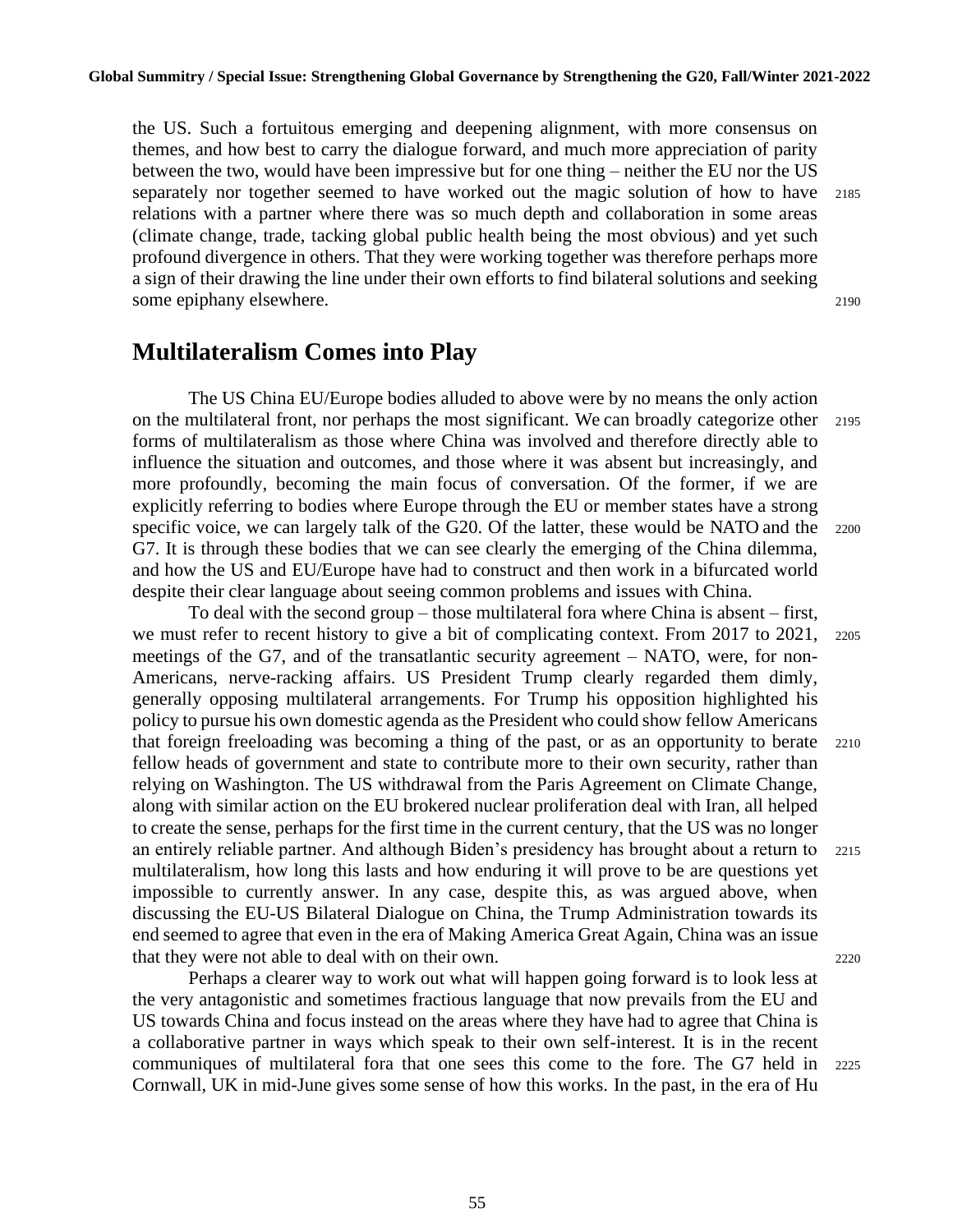Jintao, Xi Jinping's predecessor as president and Party head in the 2000s, China was from time to time present as an observer at what was then the G8 (while Russia was still a partner, before Russia was suspended because of the annexation of the Crimea in 2010).

Under Xi, China has not been involved in the G7 work at all, even as an observer. In 2230 the last few years, it has grown progressively more suspicious and skeptical of the grouping. For the 2021 gathering, an official from the Chinese government said curtly that "The days when global decisions were dictated by a small group of countries are long gone. We always believe that countries, big or small, strong or weak, poor or rich, are equals, and that world affairs should be handled through consultation by all countries" (BBC News 2021). <sup>2235</sup>

The optics of the G7 in 2021, after the turbulence of the previous year with COVID-19, and the transition from Trump to Biden, do seem to fit a narrative from Beijing's viewpoint which has an air of containment about it. Even so, it is striking that the G7 Communique (2021), in its 25 pages, only mentions China directly twice. The first, deep into the document, occurs on page 19 (G7 Cornwall Communique 2021), after a discussion about 2240 commitment to supporting the current multilateral system. The communique continues:

We will cooperate where it is in our mutual interest on shared global challenges, in particular addressing climate change and biodiversity loss in the context of COP26 and other multilateral discussions. At the same time and in so doing, we will promote our values, including by calling on China <sup>2245</sup> to respect human rights and fundamental freedoms, especially in relation to Xinjiang and those rights, freedoms, and high degree of autonomy for Hong Kong enshrined in the Sino-British Joint Declaration and the Basic Law.

There is then a subsequent, very brief, reference to the need to preserve stability on the Taiwan Strait, and in the South China Sea. China however is not referred to explicitly <sup>2250</sup> here – it is the Indo-Pacific that takes full billing. While issues like Ethiopia, Russia, Myanmar and the DPRK get paragraph long treatments, China is passed over largely in discreet silence.

The quotation above is worth dwelling on because of the way that this single explicit mention of China is made. The acknowledgement of the generic, massive, shared challenges 2255 of climate change and sustainability takes precedence. Multilateralism figures as one of the main means by which to address these. The G7 partners assert that their shared values lie at the heart of this. In that context, China is figured as a problem  $-$  a partner in combatting the first set of issues, but also one that, in its management of Xinjiang and Hong Kong, has posed increasingly hard questions since 2019, and shows that its practice of multilateralism while 2260 deeply useful and important, is still problematic and untrustworthy.

The question of the China quandary and the divided, ambiguous responses it elicits from outsiders referred to above haunts the way the country appears in the G7 2021 communique. There, China figures as the thorny, and largely unresolved, question of how to balance the seemingly categorical insistence on shared, presumably liberal, democratic 2265 values amongst the G7 and their allies on the one hand, and the pragmatic acknowledgement on the other that for issues like the environment, or public health, or any one of the other challenges the G7 make statements about, China's partnership is key. It is an unavoidable partner, dealing with unavoidable problems. Some commentators make the argument that in this situation, China's needs from combatting the degradation of its natural environment, and 2270 managing its carbon emissions, are greater than those of the US or Europe. The G7 feels that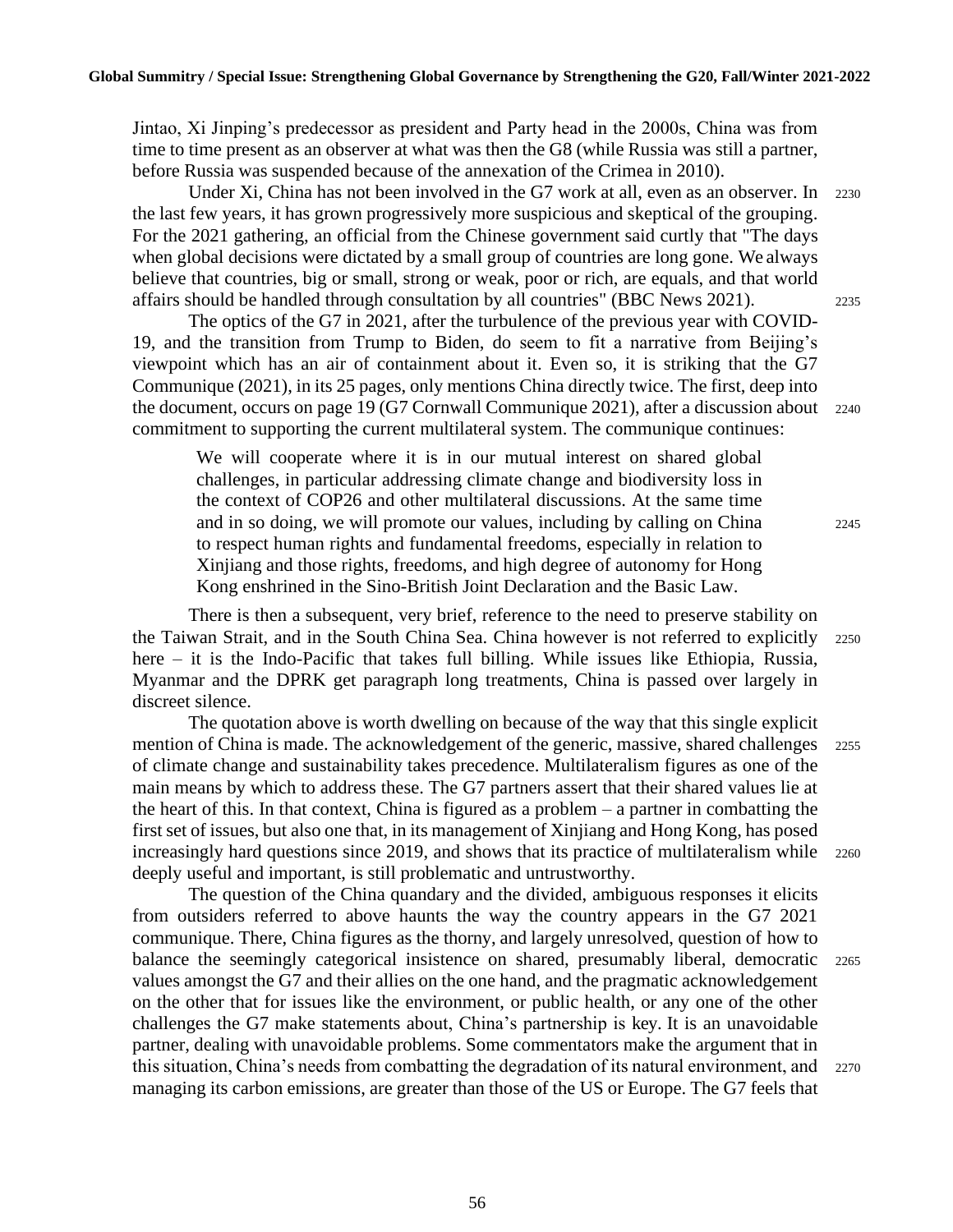in fact this situation means that China is, despite its current confidence and the power gained from its economy, in a more vulnerable position than it seems. As journalist Isaac Stone Fish (2021) writes:

Beijing is in greater need of the United States' cooperation on climate than <sup>2275</sup> the reverse. Climate action is necessary for China and, thus, for the party's legitimacy – and the United States weakens its own fight against climate change if it compromises to strike a deal with China on an issue that is more in the party's interest to address.

The logical fallacy of this argument is that somehow there is a China climate change 2280 issue, and a US one, and they can be easily segregated. In fact, it would be much more accurate to say that there is a common climate change issue – called the provision of global public goods – getting progressively worse by the day, and that China, the US, and everyone else needs to solve this. This is not something that one party can use as leverage over the other. Failure to address it will simply bring down everyone. Twenty or thirty years ago, <sup>2285</sup> perhaps, when the problem was not so grave, it might have been possible to play politics with it this way between contesting parties. But these days, the overwhelming evidence shows that the searing temperatures seen in the last couple of years in North America mean there is not much merit in talking about the Communist Party getting a better deal than the US if America decides to co-operate in this area. 2290

Prevaricating like this might expend a little of the precious time left to really deal with this issue. Everyone is in the same boat on this one – and the boat is taking on water.

#### **The Existential Issues**

The striking feature of the G7 communique therefore was how much of it even in a gathering like this where China was absent, was devoted to more generic issues like health, economic recovery and jobs, free and fair trade, climate and environment and gender equality. On each of these issues, China is not an opponent in terms of acknowledging their importance and accepting the challenges they pose. The main issue is more means to 2300 cooperation, rather than that cooperation needs to happen in the first place. Indeed, as with climate change above, it is hard to see how a country constituting a fifth of global GDP, and of the world's population, could be excluded from trying to find solutions in any of these areas. The whole COVID19 pandemic for all the generation of political anger and geopolitical spleen between different nations has underlined that some problems do not <sup>2305</sup> respect national boundaries. And even though the origination of the virus in Wuhan, central China, with the ongoing controversy over precisely how the first infections happened, created political bad blood between China and the outside world, it also powerfully showed that if these different parties didn't at some level have a way of cooperating, then the original problem would end up being close to insoluble. 2310

That makes the way in which China is presented as a central, all-encompassing threat by many political and administrative parties in Europe and the US particularly purblind, and contestable. The American Federal Bureau of Investigation (FBI) is a good illustration of this: 'The greatest long-term threat to our nation's information and intellectual property, and to our economic vitality, is the counterintelligence and economic espionage threat from <sup>2315</sup> China,' its director, Christopher Wray, is quoted as saying on its 'China Threat' website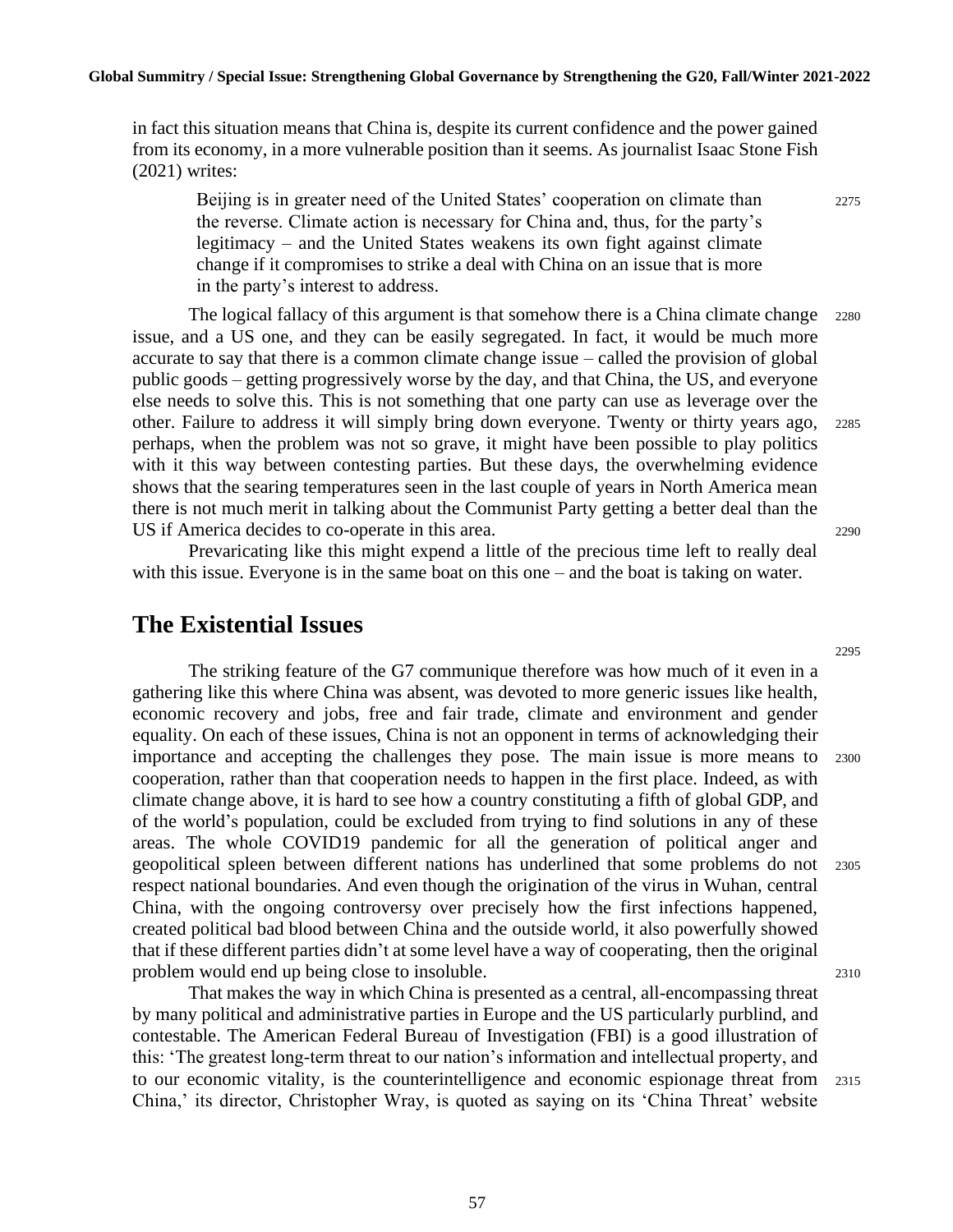(Federal Bureau of Investigation 2021). This is a powerful and dramatic statement, and there are some ways where it may well be true. But compared to the sorts of issues that Oxford University based futurologist Toby Ord (2020) outlines in his recent work on existential crisis that may, in the near to medium term future, destroy the human race, and which <sup>2320</sup> therefore will have vast economic consequences, China simply does not register.

On Ord's account, the impact of climate on sea levels, and through extreme weather events, stands a good chance of dramatically disrupting human life in the next century. A nuclear war might well, if it broke out, be so extreme in its impact that it makes all but tiny, remote pockets of the earth uninhabitable. A pandemic, as events over 2020 into 2021 <sup>2325</sup> dramatically showed, would also potentially cause widespread fatalities. Interestingly, of all the challenges that Ord writes about, artificial intelligence is the gravest. He envisages a chillingly plausible scenario where, quite soon, humans create entities that are intellectually superior to them, and, driven by their own desire for dominance and survival, start to turn on their creators. The Frankenstein dystopian vision of twocenturies before from the adolescent <sup>2330</sup> pen of Mary Shelley remains as potent and terrifying in terms of its possibility today. And this, even in the wilder imaginations of the most implacable of China's opponents, is not a country specific threat – it is a threat to humanity itself.

This issue of it mattering deeply where one stands is a crucial one to bear in mind in this context. If the world is to be seen purely through the prism of competition between nation <sup>2335</sup> states, and their differing value sets and visions, then China does loom large. Despite over four decades of economic partnership with North America, Europe and others, China has ended up creating a capitalist looking economy, but one run by, the Communist Party. This is a staggering place for history to end up – with the world's largest economic actor, at some point in the next decade, being one led by a ruling party and the government under it that, on 2340 their outside at least, bears the label of a Marxist-Leninist political movement.<sup>19</sup>. This is disruptive, in many ways inconvenient, and problematic for sure. Is it, however, an issue on the same level as any of those mentioned in the paragraph above? If one shifts the frame of the China challenge to the context of these problems of existential significance, then things look very different. That is for the very simple reason that all of Ord's problems are not the 2345 West's, or China's, but humanity's. And all their solutions, too, are ones that the global community will need to play a role in, no matter where they reside.

In this context, in fact, shifting the China and the West relationship more into the existential problems space sparks off radically new ways of seeing things, and marks a wholly new urgency to multilateralism that is almost blind to countries and only focused on 2350 issues. The artificial intelligence problem Ord refers to is one good place to think about this. China's vast investments into this area, and its deployment of some of this technology in areas like Xinjiang where there have been multiple, credible reports of systemic human rights abuses over the last few years, in particular, are indisputably profoundly troubling. It is right

<sup>&</sup>lt;sup>19</sup> Whether China, either currently or ever, has really practised Marxism-Leninism is a thorny question. A good recent treatment of this, in Tony Saich (2021). Saich shows just how torturous and complex the Communist movement in China's relations were from its foundation in 1921 onto its rise to power 28 years later. Chinese Marxists under Mao added the crucial qualifier that while they were working in accordance with a universal ideology, they were doing so in a way that suited China's unique conditions, meant that in many ways they were undercutting the pretensions of universality in their guiding, imported ideology. It remains a moot question to this day therefore just how Marxist, or Communist, China is. But in view of the collapse of the other major countries following the same ideology, the fact that China under its current system survives, and might in some respects even be said to prosper, speaks volumes.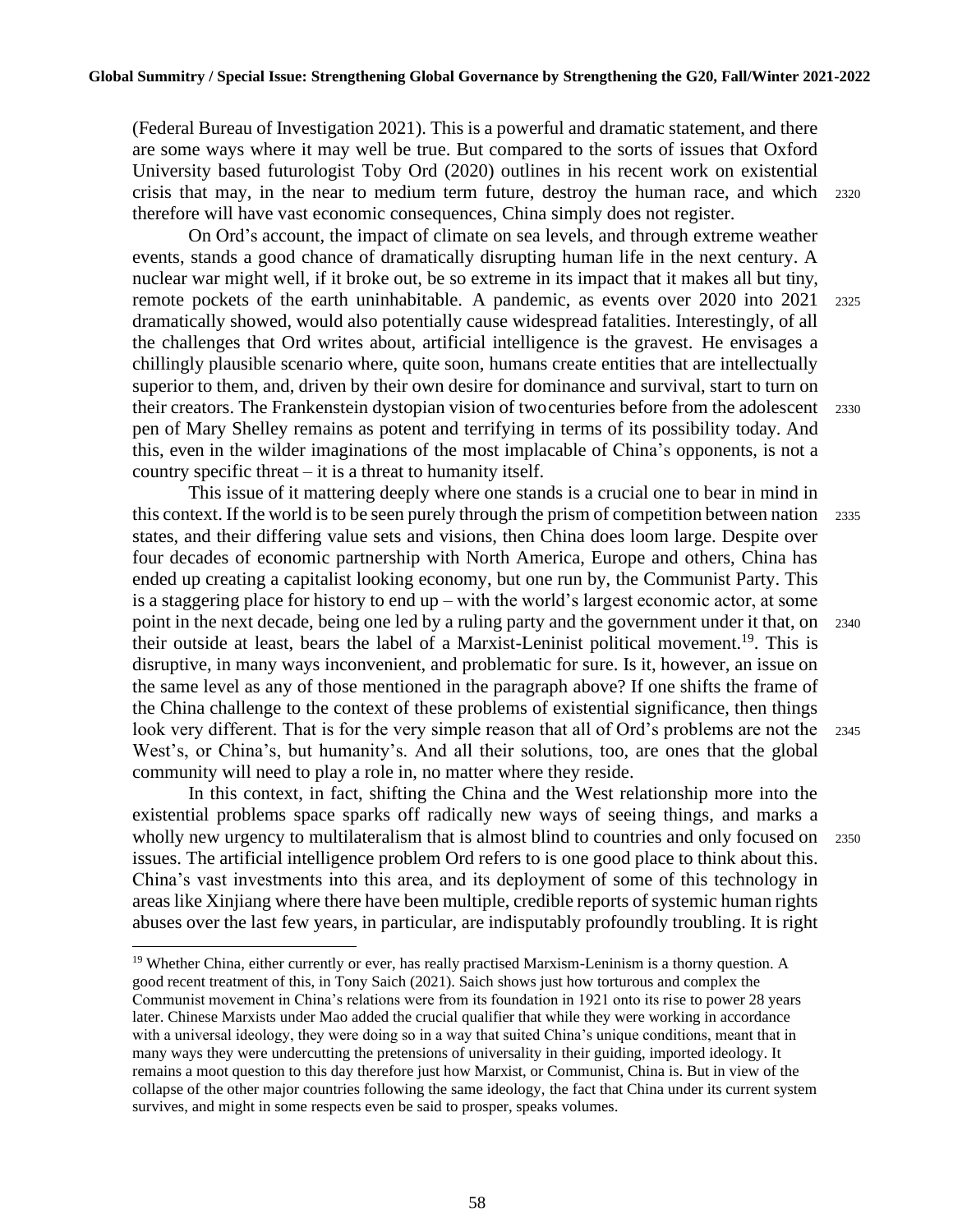that the outside world, as the G7 leaders did, continue to raise this issue and put what pressure 2355 they can on China. The challenge however is that simply declaring this a horrifying situation but not knowing how to do something about it risks ending up in the same old space of moralizing and berating China for the sake of it. An even sharper problem, and one laden by moral challenges, is just how one balances concerns about this issue with the need to continue to work positively on the generic issues outlined above? All that one can say here is that <sup>2360</sup> anyone who comes out with neat, easy answers is missing something hugely important.

This does not mean that Beijing can wage ahead unheeding and indifferent to criticisms made of it. It too is now a stakeholder in what everyone else is doing. To take one particular case at some point, if Ord is right, then even Beijing will need to think deeply about the dangers that he so lucidly describes in terms of AI getting out of hand and <sup>2365</sup> threatening its human creators. Already, researchers in Chinese laboratories have undertaken problematic gene editing experiments (something the Chinese authorities immediately condemned, showing they have some awareness of the dangers of unbridled experimentation). China has created some of the world's most powerful computers. It has committed seven per cent of GDP to research and development under the current national <sup>2370</sup> Five-Year Plan running from 2021. That comes to billions each year, to be spent on creating new innovations and pushing back the frontiers of knowledge. It is likely that the fateful day when humans see creations springing from their own ingenuity that are able to operate against them will occur in a Chinese laboratory rather than a western one. Artificial intelligence is a deadly serious problem for China as much as anyone else. <sup>2375</sup>

These grand existential questions, with all their gravity, and chilling massiveness, are at the same time also great geopolitical levelers. They put the other associated issue of lack of alignment in values, and economic imbalances between countries, into a new perspective. This is not to suggest that these issues are unimportant. But it is to make clear that this new context will mean that they need to be rethought – and that needs to happen with China <sup>2380</sup> involved.

### **Multilateralism Coming Back – getting the form right**

This means that despite the harsh response by China to the few words levelled at it <sup>2385</sup> in the G7 communique in 2021, the very fact that Italy, America, Canada, Britain, France, Germany, and Japan mentioned the country so briefly is testament to the fact that even these partners know their priorities mean that they have to speak, think and articulate positions on China that are nowhere near as starkly negative as much public language and discussion on China today. Politicians in Britain and the US can play for applause and plaudits before their 2390 respective domestic audience by adopting a hardline on China – but the reality is that a hardline on China also means jeopardizing job creating economic cooperation or technology alliances that might now be in the West's favor. Opportunity costs and risk management have become far more important. Ironically, the pandemic has made it clear that, like it or not, because of a borderless issue like this, a new era of multilateralism is at hand. The menu of 2395 other existential issues above reinforces that. These will need multilateral responses to be soluble. The question is what format this multilateralism takes.

It also has to be recognized here that in terms of framing the centrality of values, despite the EU presenting itself as the ultimate liberal norms-setter because of its history and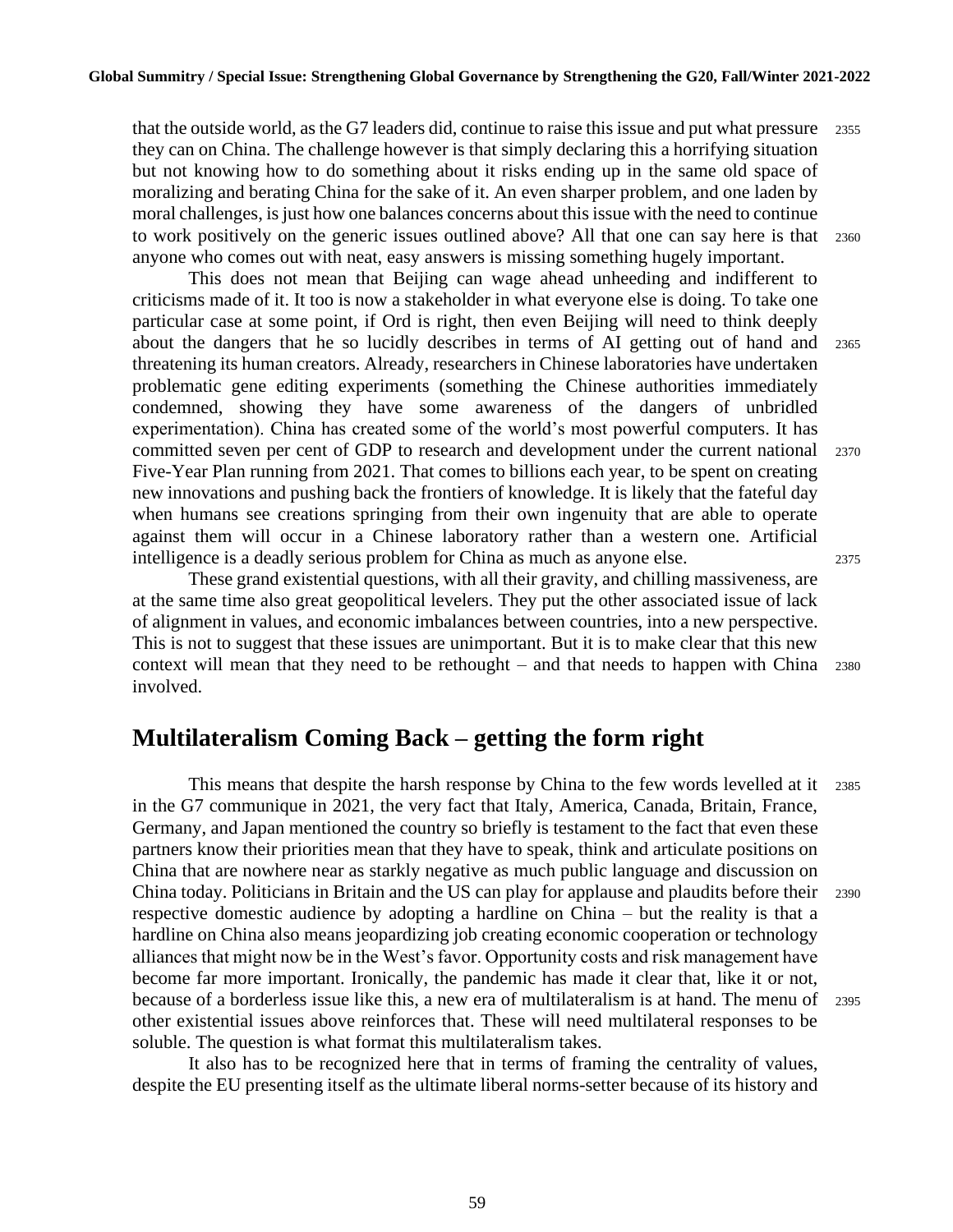the underpinning importance of European Enlightenment values, it has necessarily had to be 2400 a more pragmatic actor because of its internal diversity and complexity. It has constantly needed to broker compromise and consensus amongst its complex membership, and amongst its key partners in Europe who are neighbors but not formally part of the Union – of whom now the UK is one. America as a more unified political actor means that its discourse on China is far more unified, and starkly Manichean. In this China isthe ultimate home of <sup>2405</sup> tyranny, Communist repression and Atheism, a place that figures to many citizens and politicians in America as an almost existential threat. While there are some in Europe that might subscribe to this view, overall, the general impression, historically, and even in 2021, is not so starkly binary. In essence, European views onChina are more complex, often more nuanced, and sometimes deeply ambiguous. That mindset frustrates the US clearly, but it 2410 may well be the more appropriate approach to a power that does not present the same stark security threat that the USSR did decades ago, but which is clearly deeply problematic in terms of its lack of alignment of values with the West. Ironically, for once Europe's complexity might be an asset rather than an impediment.

More positively, for combatting issues of existential importance like climate change, 2415 COP26, and the Paris agreement at least offer some multilateral structures that seems, mostly, to work and which can complement the work of the G20. With other issues, there is less clarity – but that does not mean that these too cannot also have a similar architecture to work on. China certainly is not averse to multilateralism. Its own Asia Infrastructure Investment Bank (AIIB) and the more amorphous Belt and Road (BRI) prove this. The G20 perhaps <sup>2420</sup> offers the main hope to set a more diverse global structure to do this up. After all, this is the key multilateral body after the UN and its agencies where China is definitely in the room and part of the conversation. This means that the communiques that issue from the G20 do not, therefore, contain even the sentence or two of direct criticism and voicing of concern about China that the G7 2021 communique did. For Japan's G20 Leaders' Summit, Osaka 2019, <sup>2425</sup> for instance, the headings of the communique finally issued were all addressing generic issues: global finance and technology, anti-corruption, inequality, women's empowerment, public health, sustainability, and climate change. In essence, the G20 stands increasingly as the place where the inevitable, more realistic face of multilateralism figures – an acknowledgement that despite all the differences, the priority is to address existential issues <sup>2430</sup> like that of climate change and sustainability. Values in many ways, although this is not something that any key European leader would dare to say, have been slowly relegated. The harsh truth is that in 2021, after the ravages of the pandemic, and the increasing evidence across the planet of larger and larger numbers of serious extreme weather events, the world is moving into an era of profound crisis and emergency. <sup>2435</sup>

Much will depend on the economic situation. As the US and Europe emerge from the shock of COVID-19, there is a lot of uncertainty. The G7 2021 vision of 'Building back better' is a noble one. It may well prove to be impractical too. The quandary for Europeans may well end up being trying to work out ways of economically engaging with China at a time when its economy will be doing well, and it may well be granting wider access to outside 2440 partners. Asserting the primacy of values and principles over everything else gets more difficult for politicians when jobs are being lost, and economies are ailing. The great test for Europe will therefore almost certainly come at the point when its own economic challenges mean China, rather than the US, offers stronger prospects.

To be able to navigate the demands of both Washington and Beijing going forward 2445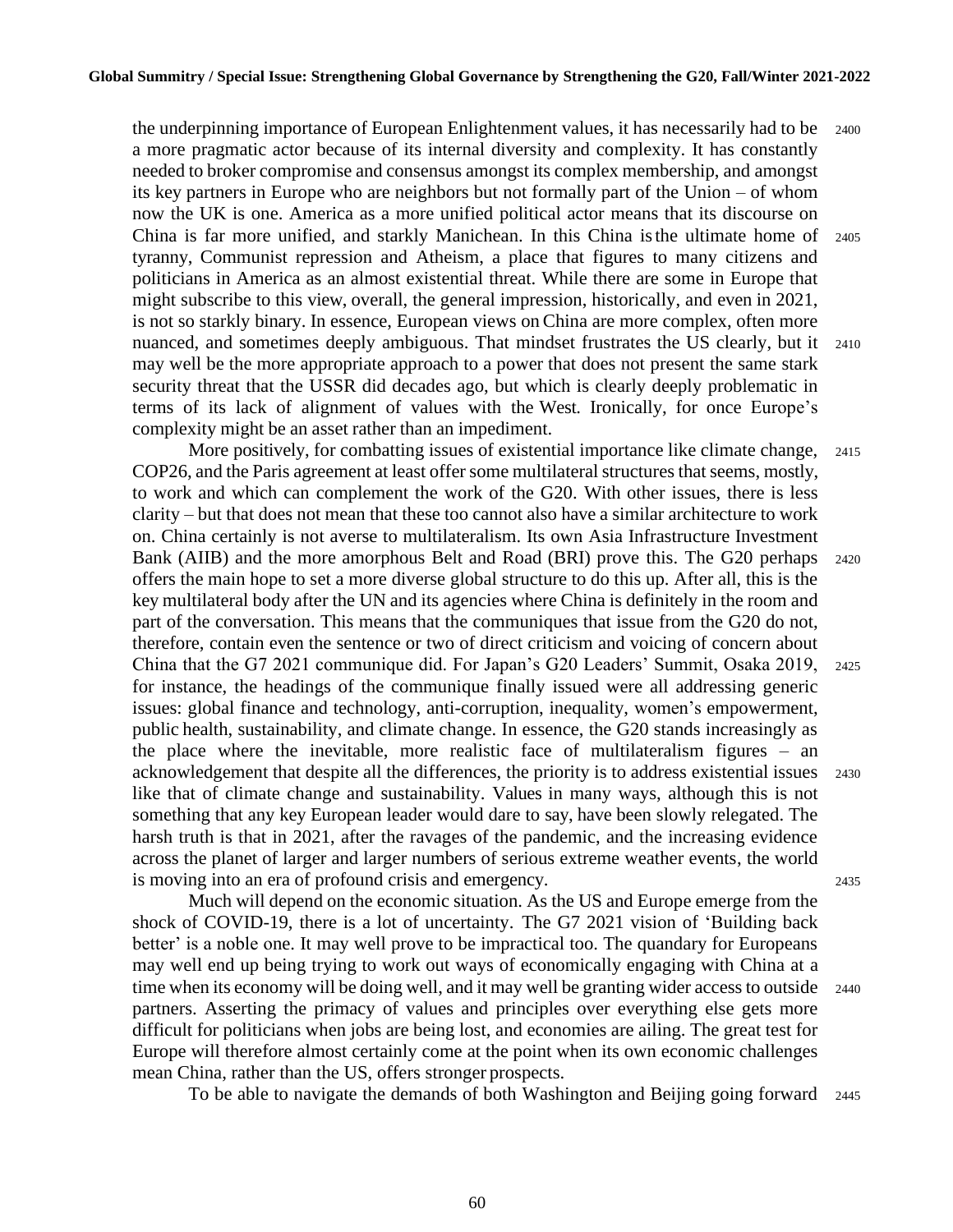will stretch the diplomatic skills of the Europeans as never before. Too often in the past they have tended to go with the flow, sometimes when the time seemed propitious getting closer to China, sometimes sharply drawing away when America expressed displeasure.

During a particularly difficult moment in the Trump presidency, German Chancellor Merkel stated that Europe would need to be more autonomous in its decision-making and <sup>2450</sup> security in the future. They were brave words, but ones that have much truth. To be able to work out a way to balance between China and the US will mean that Europe, despite its complexity, and the difficulty of the questions being posed for it by this issue, will have to hammer out a consensus about what it wants, and how it intends to achieve that. Ironically, it is possible that focusing on the existential issues first, and then moving backwards to <sup>2455</sup> spelling out what necessary role China plays in addressing these, might offer the most positive way forward.

## **Works Cited**

- BBC News. 2021. "G7 summit: China says small groups do not rule the world". *BBC*. June <sup>2460</sup> 13, 2021. https://www.bbc.co.uk/news/world-asia-china-57458822
- Council of the EU. July 19, 2021. "China: Declaration by the High Representative on behalf of the European Union urging Chinese authorities to take action against malicious cyber activities undertaken from its territory". *Council of the EU*. July 29, 2021. https://www.consilium.europa.eu/en/press/press-releases/2021/07/19/declaration-by- <sup>2465</sup> the-high-representative-on-behalf-of-the-eu-urging-china-to-take-action-againstmalicious-cyber-activities-undertaken-from-its-territory/
- Federal Bureau of Investigation. 2021. "The China Threat". *Federal Bureau of Investigation*. https://www.fbi.gov/investigate/counterintelligence/the-china-threat
- Fish, Issac Stone. 2021. "Dear progressives: You can't fight climate change by going soft 2470 on China," *The Washington Post*. July 10, 2021. https://www.washingtonpost.com/opinions/2021/07/10/pandering-to-china-isnt-theway-to-fight-climate-change/
- G7 Cornwall Communique. 2021. "Carbis Bay G7 Summit Communique: Our Shared Agenda for Global Action to Build Back Better". June 2021. 2475 https://www.consilium.europa.eu/media/50361/carbis-bay-g7-summitcommunique.pdf
- Government of UK Cabinet Office. 2021. "Global Britain in a Competitive Age: the Integrated Review of Security, Defence, Development and Foreign Policy". March 16, 2021. https://www.gov.uk/government/publications/global-britain-in-a- <sup>2480</sup> competitive-age-the-integrated-review-of-security-defence-development-and-foreignpolicy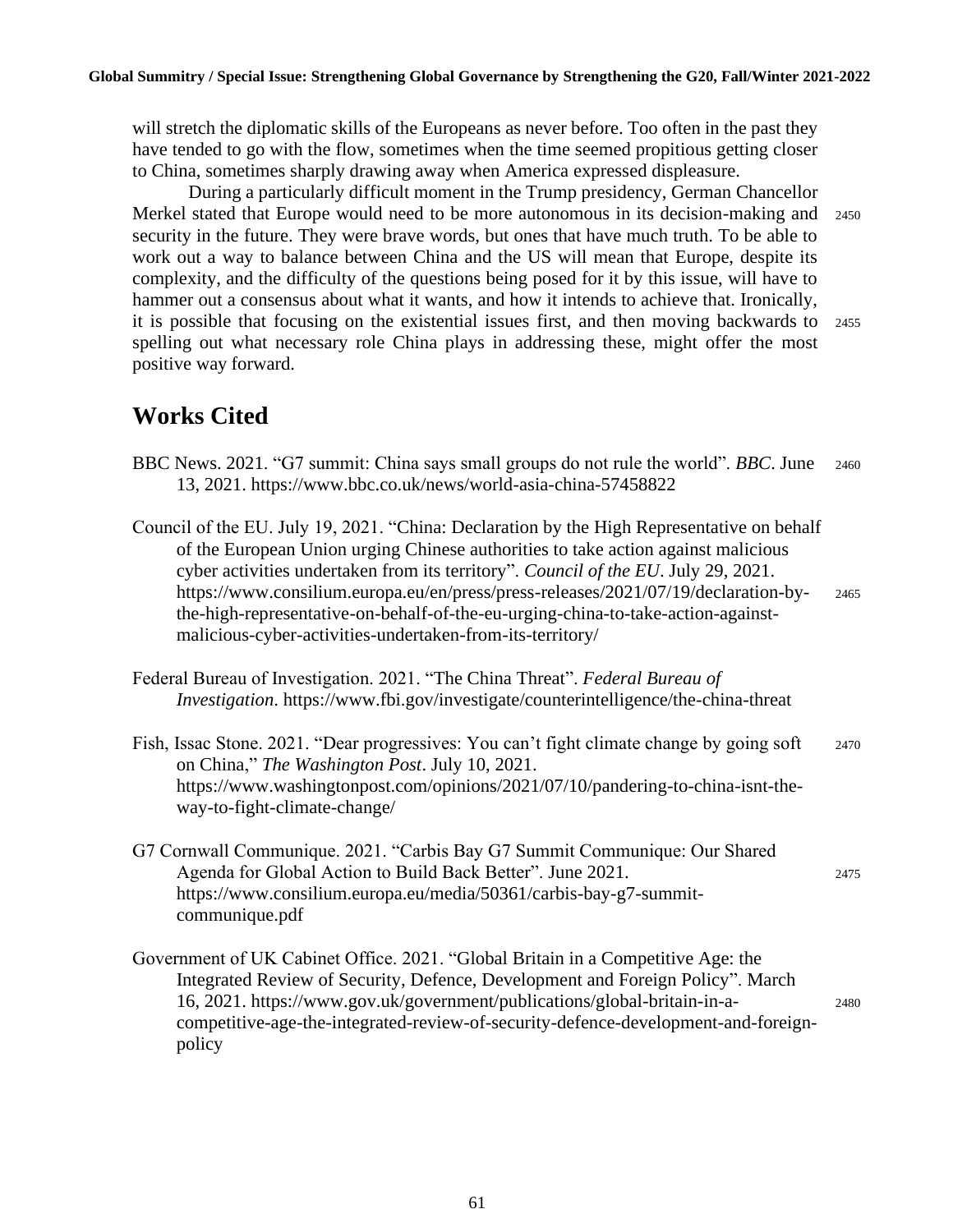#### **Global Summitry / Special Issue: Strengthening Global Governance by Strengthening the G20, Fall/Winter 2021-2022**

- Joint Statement. 2021. "Joint Statement by the Secretary of State of the United States of America and the EU High Representative for Foreign Affairs and the EU High Representative for Foreign Affairs and Security Policy/Vice President of the <sup>2485</sup> European Commission." March 24, 2021. https://www.state.gov/joint-statement-bythe-secretary-of-state-of-the-united-states-of-america-and-the-eu-high-representativefor-foreign-affairs-and-security-policy-vice-president-of-the-european-commission/
- Ministry for Europe and Foreign Affairs. 2019. "France and China". March 2019. https://www.diplomatie.gouv.fr/en/country-files/china/france-and-china/ <sup>2490</sup>
- Ord, Toby. 2020. *The Precipice: existential risk and the future of humanity*. March 2020. London and New York: Bloomsbury Publishing.
- Saich, Tony. 2021. *From Rebel to Ruler: One Hundred Years of the Chinese Communist Party*. Cambridge: MA: Harvard University Press.

### **Author biography**

**Kerry Brown** is Professor of Chinese Studies and Director of the Lau China Institute at King's College, London, and Associate Fellow on the Asia Pacific Program at Chatham House. He is the author of over 20 books on China, the most recent, "China Through European Eyes: 800 Years of Cultural and Intellectual Encounter" will be published by 2500 World Scientific, Singapore, in January 2022.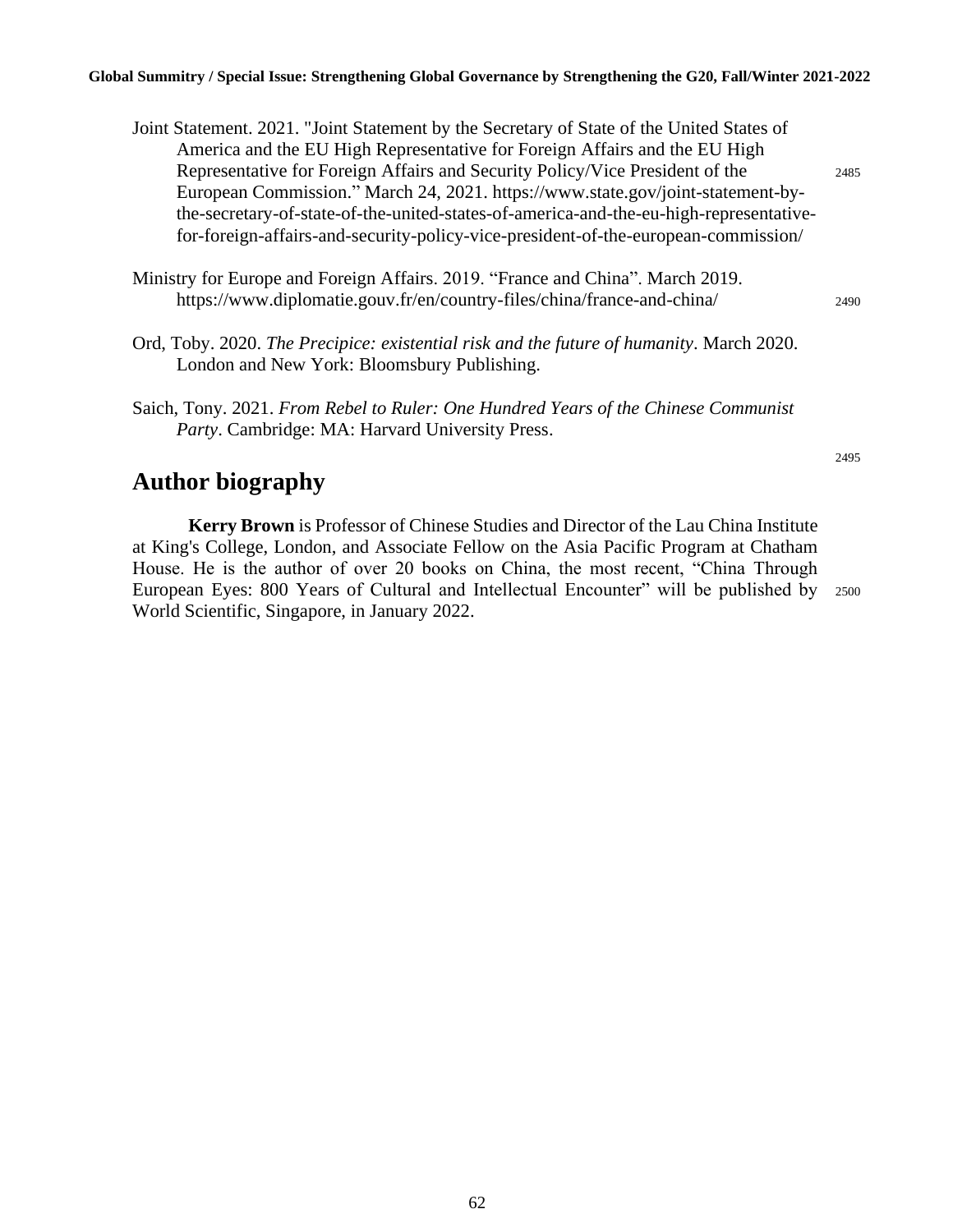# **Building A More Inclusive, People-Centered Multilateralism: The Role of Survey Research** <sup>2505</sup>

#### **Richard Wike**

Recent calls by scholars for more multi-stakeholder approaches to international cooperation are a welcome effort to make international <sup>2510</sup> politics more inclusive. Nevertheless, even these proposed approaches sometimes ignore or downplay one very important stakeholder: ordinary citizens. Public perception that multilateralism and global governance are dominated by elites, and therefore reflective of elite priorities, is one factor driving populism and political resentment around much of the globe. 2515 Unless this trend is reversed, international organizations will increasingly lose legitimacy, and people will increasingly lose faith that international cooperation can effectively address the problems they care about most.

To address this challenge, multilateral institutions need to make <sup>2520</sup> international cooperation more inclusive and people focused. As part of a more inclusive and consultative approach to decision making, these multilateral institutions should consider employing survey research. Scholars, researchers, and practitioners have demonstrated that studying public opinion can be an effective way to amplify and include public <sup>2525</sup> voices. Below I outline a proposal for multilateral institutions such as the UN and G20 to incorporate survey research into their annual cycles, providing ordinary citizens with a more robust voice in multilateral conversations about key international issues.<sup>20</sup>

### **The Democratic Deficit**

The coronavirus pandemic, climate change, a global economic crisis, cybersecurity and digital privacy, and many other challenges over the past few years have highlighted the need for stronger and more enduring multilateral solutions to the many global problems. <sup>2535</sup> Survey research generally shows that publics around the world broadly support the principles of international cooperation and believe in the values and objectives that guide multilateral institutions. However, these same surveys find that many ordinary citizens feel distant from multilateral organizations and uncertain about the ability of these organizations to deal effectively with global challenges. At a time when international cooperation is badly needed, <sup>2540</sup> publics often lack confidence that multilateral institutions can deliver such collaboration. If

<sup>&</sup>lt;sup>20</sup> A previous version of this article was included in the work of T20 Italy's Task Force on Multilateralism and Global Governance.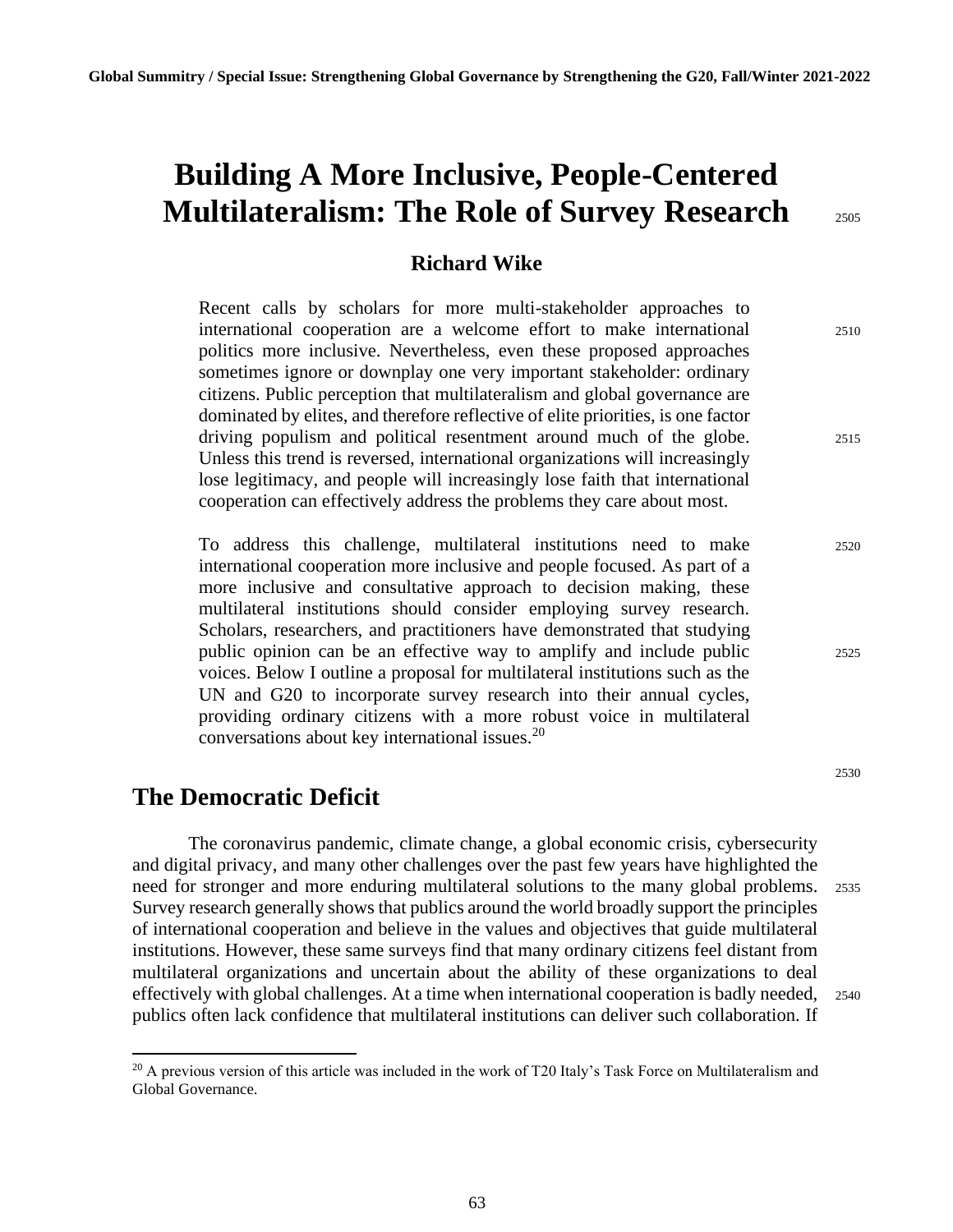leaders and organizations are going to successfully mobilize public opinion to back multilateral approaches, they will need to show that they are listening to citizen voices and that multilateral efforts can have a real impact on everyday lives.

Public opinion surveys by organizations such as the Pew Research Center, Edelman, <sup>2545</sup> and the Chicago Council on Global Affairs highlight the degree to which publics around the world broadly support the ideals of international cooperation (Wike and Poushter 2021). For example, across 34 nations surveyed by Pew Research in 2019, a median of 65 percent said nations should act as part of a global community to solve problems, with majorities or pluralities expressing this view in nearly every country surveyed across sub-Saharan Africa, <sup>2550</sup> the Asia-Pacific region, Europe, Latin America, and the Middle East, as well as the United States and Canada. A 2020 Pew Research survey among 14 of the top 20 donor countries to the United Nations found that a median of 58 percent across the nations polled said they believe nations should take other countries' interests into account when making foreign policy, even if that means making compromises, rather than acting purely in their own <sup>2555</sup> national interest (Bell et al. 2020).

Most of those surveyed in 2020 – in the early months of the COVID-19 outbreak – also believed more international cooperation could have mitigated the effects of the coronavirus pandemic. A median of 59 percent across the 14 nations believed cooperation with other countries would have reduced the number of infections in their own country, while 2560 only 36 percent said that no amount of cooperation would have reduced infections.

Survey research has also generally found that international publics have positive views about multilateral institutions. A 2021 Pew Research study found largely positive attitudes toward the United Nations in advanced economies. Across the 17 publics surveyed, a median of 67 percent expressed a favorable opinion of the UN. At least half of those polled 2565 in 15 of the 17 publics rated the organization favorably, and in Sweden, Italy, Germany, the Netherlands, Canada, and South Korea and Canada, seven-in-ten or more gave the UN a positive review (Fagan and Moncus 2021).

However, while people see multilateral organizations in a positive light, they often question whether those same organizations really listen to their needs or are effective in their <sup>2570</sup> actions. In the 2020 Pew survey, majorities in every country praised the UN's promotion of human rights and peace. But far fewer, and in some cases only minorities, said the UN cares about the needs of ordinary people or deals effectively with international problems.

Climate change is a good example of an issue where there are strong doubts about the effectiveness of international cooperation. A 2021 Pew Research Center survey, <sup>2575</sup> conducted a few months before the COP26 conference in Glasgow, found that a median of only 46 percent across the 17 publics polled said they are confident that actions taken by the international community will significantly reduce the effects of climate change (Bell et al. 2021). A median of 52 percent said they were not confident these actions will reduce the effects of climate change. 2580

Many also see multilateral organizations as part of an international system that does not serve their interests. For instance, a five-nation 2018 Bertelsmann survey highlighted the link between views about globalization and attitudes toward multilateral institutions (Tillman 2018). Bertelsmann found that respondents in Argentina, Germany, Russia, the United Kingdom, and the United States who believe they have not benefited from globalization were 2585 less likely to be supportive of international cooperation and organizations.

And of course, it is not just average citizens who voice these complaints – scholars,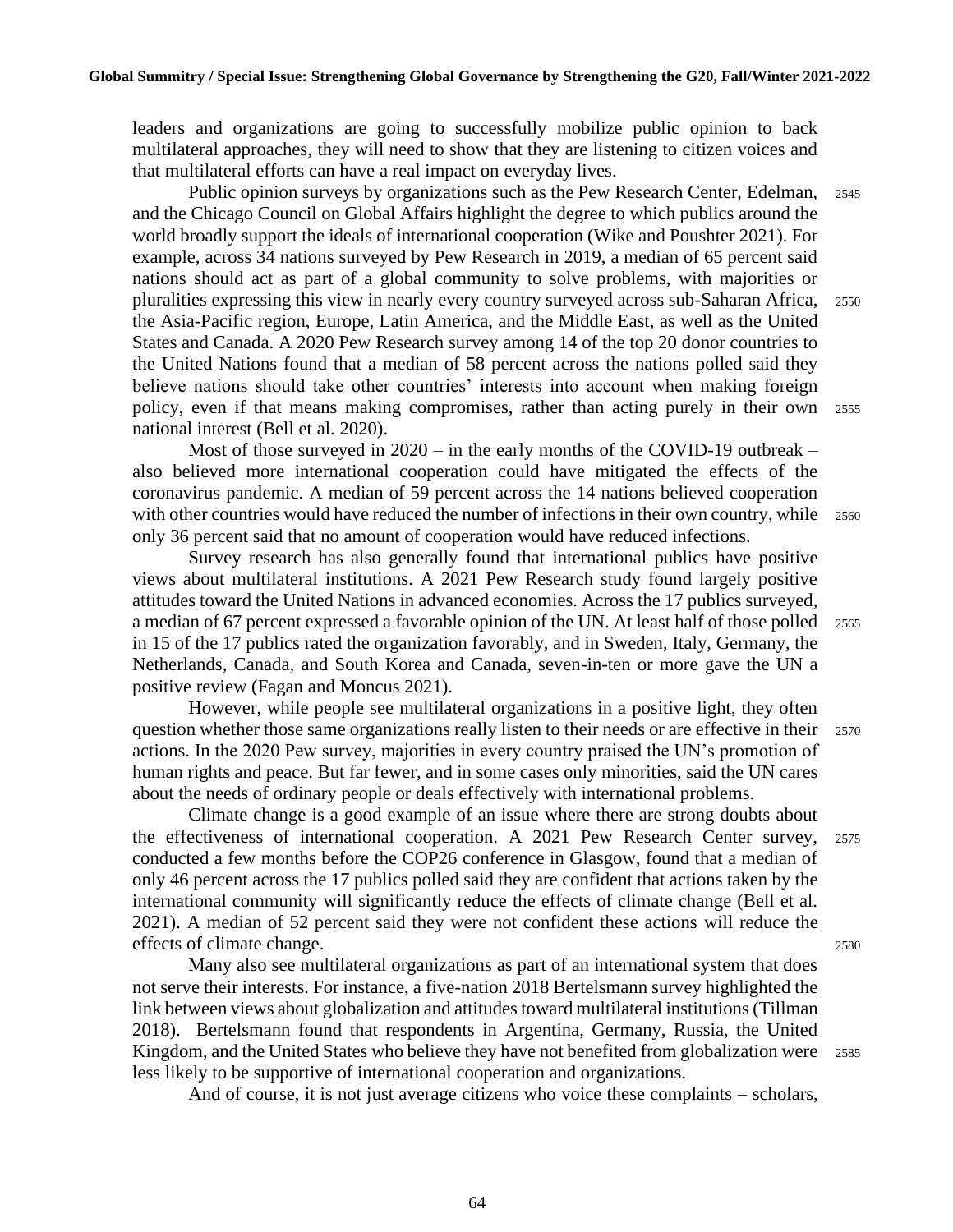writers, activists, and policymakers on both the right and left commonly criticize multilateral organizations for being unaccountable, unresponsive, and dominated by global elites. Critics contend that multilateral processes typically lack the transparent deliberation and <sup>2590</sup> mechanisms for consent that characterize well-functioning political systems.

More broadly, concerns about the health of multilateralism fit into a broader pattern of concern about the state of politics around the world, as frustrations with aspects of globalization have helped fuel a populist tide that has exacerbated a global "democratic recession" (Diamond 2015), as well as a decline in the health of the international order <sup>2595</sup> (Ikenberry 2020). Some scholars believe the roots of the populist wave are primarily economic (Gold 2020), while others emphasize a "cultural backlash" against demographic changes and increasing social liberalism (Norris and Inglehart 2019). While both economic and cultural factors surely play a role, researchers have also identified explicitly political factors, such as corruption and the perception that most politicians are disconnected from 2600 ordinary citizens (Wike and Fetterolf 2018; Wike and Fetterolf 2021; Foa 2021). Angry at out-of-touch political elites, many citizens have lost confidence in institutions and turned to populist leaders, parties, and movements.

These political dynamics often take place at the national level, but there are also clear implications for international politics and multilateral organizations. If anything, since these <sup>2605</sup> institutions lack direct accountability to voters and in many ways are more distant from ordinary citizens, multilateral institutions are more vulnerable to populist suspicions, and indeed such institutions are regularly the target of populist rhetoric. Unless these trends are reversed, international organizations will increasingly lose legitimacy, and people will increasingly lose faith that international cooperation can effectively address the problems <sup>2610</sup> they care about most.

To combat populists, nationalists, and isolationists, proponents of international cooperation must consider new ways to bolster the legitimacy of multilateral organizations. One path would be to build and institutionalize processes that are more inclusive and people centered. To help achieve this goal and address the trust gap between ordinary citizens and <sup>2615</sup> international policy elites, multilateral institutions should consider employing and institutionalizing survey research to better understand public opinion on key global issues. Scholars, researchers, and practitioners have demonstrated that survey research can be an effective approach for amplifying and including public voices. In his 1995 Presidential Address to the American Political Science Association, for instance, Sidney Verba (1996) 2620 argued that when survey respondents tell pollsters their views, they are engaging in a form of political participation, and that surveys can essentially provide an important tool for representation. When done well, surveys can help ensure that the beliefs and opinions of ordinary citizens are heard in debates about important political, economic, and social topics.

In the U.S. and other wealthy democracies, public polls have become an integral <sup>2625</sup> component of politics, and even in non-democratic countries, survey research is increasingly common. And, in addition to its role in domestic politics, polling has become a common feature of international affairs. Today, organizations like the Pew Research Center, the Gallup Organization, Ipsos, YouGov, and others routinely conduct cross-national surveys exploring public opinion on key issues around the world. These efforts are complemented 2630 by academic projects such as the World Values Survey and the various regional "barometer" polls, including the AmericasBarometer, Latinobarómetro, Afrobarometer, Arab Barometer, Asian Barometer, and others. The global growth and spread of market research – as well as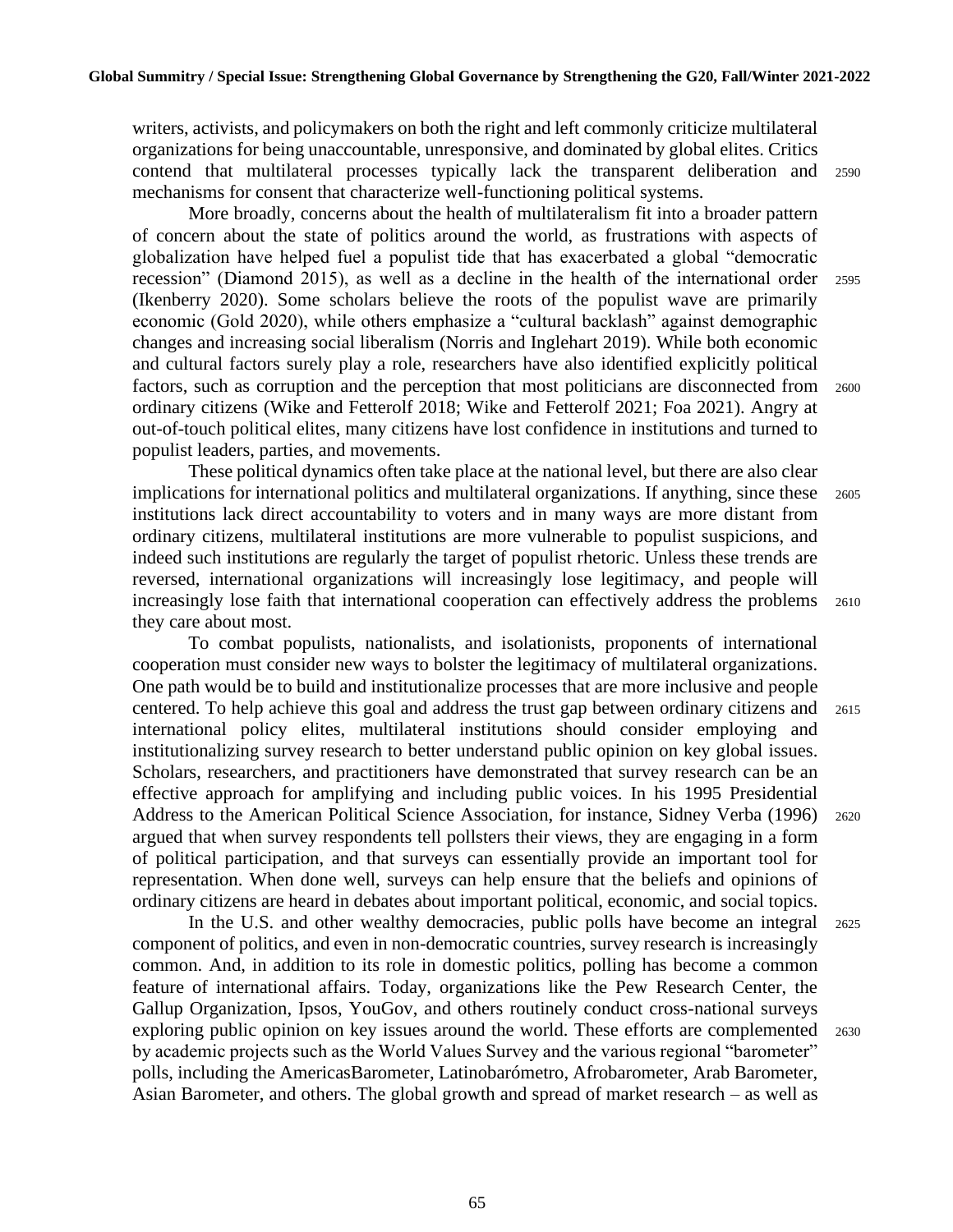political, economic, social, and health surveys, over the past two decades has enhanced the development of research infrastructure in nations around the world, including middle- and <sup>2635</sup> lower-income countries. In the vast majority of nations, there are now firms or institutions capable of conducting high-quality work. The Gallup World Poll, for instance, regularly conducts surveys in more than 160 countries.

Of course, authoritarian nations pose particular challenges for survey research. In such nations, there may be topics that respondents do not feel comfortable discussing or that 2640 research organizations do not feel comfortable exploring. And in some non-democratic nations, the legal and regulatory environment creates barriers that make survey research difficult. Despite these challenges, important survey projects are regularly conducted in nondemocracies, including the three G20 nations categorized as "authoritarian" in the Economist Intelligence Unit's 2021 Democracy Index: China, Russia, and Saudi Arabia (Economist <sup>2645</sup> Intelligence Unit 2022).

Today, the increasing availability of global and regional surveys allows researchers, journalists, activists, business leaders, policymakers, and the informed public to have a portrait of what people around the world think about major global challenges and the issues that affect their lives. These studies help fill the information gap about international politics <sup>2650</sup> in the same way domestic polling helps fill an information gap about domestic politics providing data on the opinions of everyday citizens. This kind of information is especially valuable in world affairs, where debates are often shaped by diplomats, business leaders, scholarly experts, journalists, and other elites. All of these groups have a lot to add to discussions about key global issues, but international conferences and elite conversations – <sup>2655</sup> and the international organizations that regularly convene them – can be out of touch with the priorities and opinions of the general public. Survey research can help ensure that ordinary citizens are not left out of these important conversations.

At the same time, it is important to remember that surveys have limitations, and that even the best studies will never fully uncover the depth, nuance, and complexity of public 2660 opinion, or the motivations and myriad factors that influence an individual's thinking about politics and society. And survey research is not a substitute for institutional processes that, when they work effectively, help ensure that public sentiment is represented in official deliberations at various levels of governance. However, survey research can inform key audiences about the views, priorities, and values of everyday citizens across the globe. <sup>2665</sup>

#### **Making the multilateralism organizations more inclusive**

Even many strong supporters of international cooperation believe current multilateral organizations need greater inclusivity and transparency. Former Organization for Economic <sup>2670</sup> Co-Operation and Development (OECD) Secretary General Angel Gurría has written about how multilateralism must become more inclusive, arguing that multilateral institutions should allow a wider range of stakeholders, including actors from civil society, to have influence over their decision making (Gurría 2019).

As Gurría notes, distrust of multilateralism is tied to distrust of globalization: <sup>2675</sup> "dissatisfaction with various aspects of globalization – tax avoidance and evasion, local blight associated with offshoring or foreign competition, surges in migration, increased market concentration and the emergence of globally dominant firms – has fed a suspicion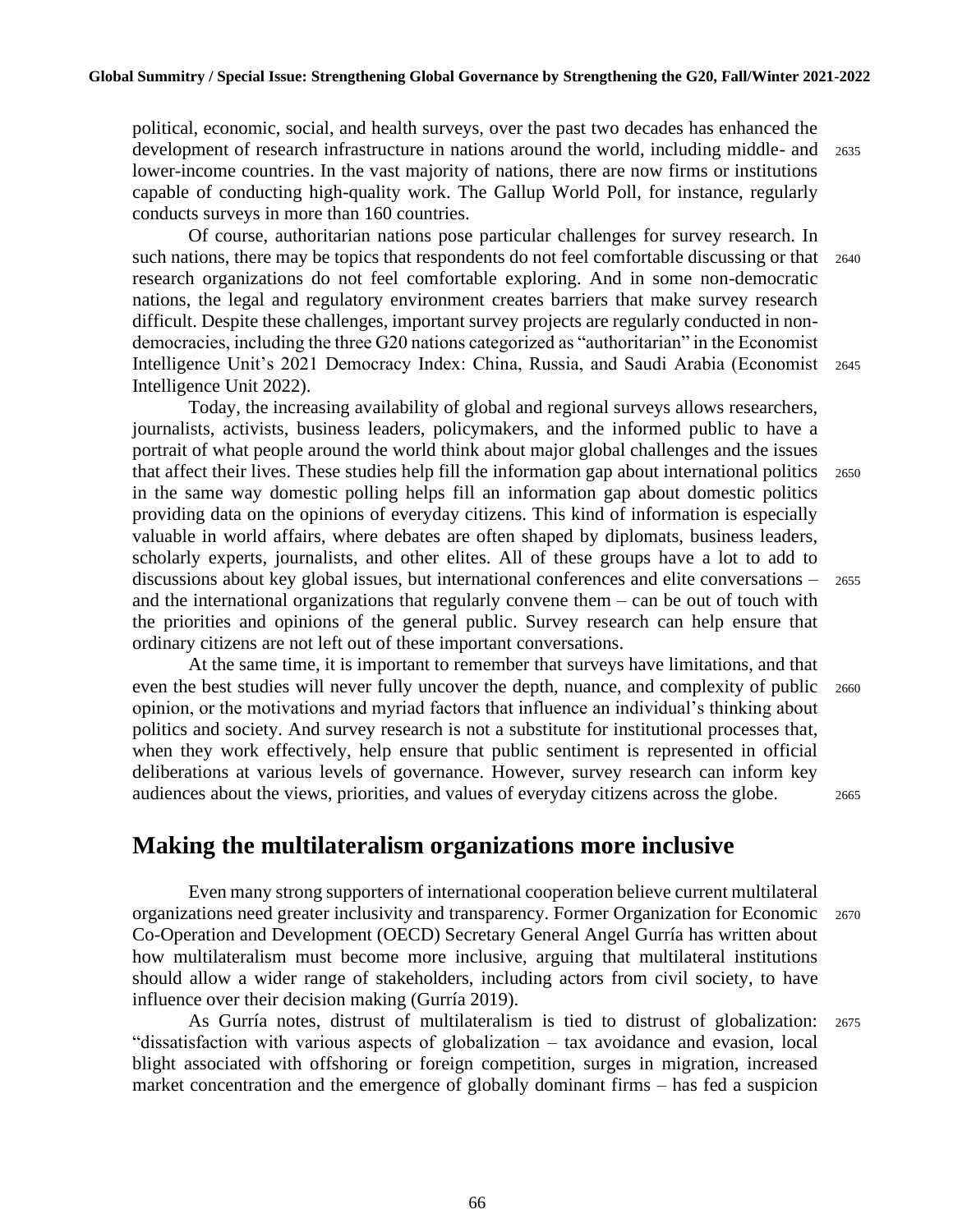that the system is rigged to favor the interests of those with money and power and contributed to an erosion of trust in governments in many parts of the world and fueled protectionism, <sup>2680</sup> populism and unilateralism."

In addition to policymakers like Gurría, many prominent researchers and scholars have called on multilateral institutions to become more inclusive. For instance, Homi Kharas, Dennis Snower, and Sebastian Strauss have called for multilateral agreements to be more clearly focused on the public interest, and to more clearly promote opportunities for <sup>2685</sup> empowered citizens to live "meaningful and prosperous lives in sustainable, inclusive and thriving communities" (Kharas et al. 2020).

In their vision of "effective multilateralism," Alan Alexandroff, Colin Bradford, and Yves Tiberghien have described how multilateral efforts need to involve a wide variety of sub-national actors, such as foundations and private and public corporations, as well as cities, 2690 regions, and provinces (Alexandroff et al. 2020).

Several writers have argued that civil society organizations (CSOs) deserve a stronger voice within multilateral organizations and efforts, including the G20. Helmut Anheier and Stefan Toepler have argued for the establishment of an international civil society task force that would help repair what they characterize as a "strained relationship" between <sup>2695</sup> civil society and the G20. The task force would, among other things, work to identify appropriate regulatory models of state-civil society relations and effective models for the role of CSOs in multilateral and intergovernmental systems (Anheier and Toepler 2019).

Ronja Scheler and Hugo Dobson describe the C20, a group of civil society organizations and leaders, one of several "engagements groups" that supports the G20, as <sup>2700</sup> the "worst resourced" G20 engagement group, placing it at the bottom of the group hierarchy (the Business 20, which has the most resources, sits atop the hierarchy, according to Scheler and Dobson) (Scheler and Dobson 2020).

Scheler and Dobson advance a multi-stakeholder approach to international cooperation that would place non-state actors such as CSOs and private companies at the <sup>2705</sup> center of cooperative efforts. "Multi-stakeholder governance," according to the authors, "assumes that an effective governance of global commons like climate, digitalization, and global health requires cooperation among various groups of stakeholders constituting state and non-state actors."

As Scheler and Dobson note, their multi-stakeholder approach has some similarities 2710 with Andrés Ortega, Aitor Pérez, and Ángel Saz-Carranza's idea of "inductive governance," which emphasizes a "bottom-up mode of organizing global collective action" (Ortega et al. 2018). To Ortega and his co-authors, inductive governance "responds to a change in the way governments interact, and to the new weight gained by IGOs, sub-state units, cities, hybrid organizations and entities, businesses such as multinational corporations, NGOs, trade <sup>2715</sup> unions, foundations and philanthropic organizations, and citizen movements, experts in academia and think tanks." Ortega, Pérez, and Saz-Carranza also believe international governance needs to be more responsive to public opinion, and one of the advantages they list for inductive government is that it would make governments more accountable to the public. 2720

While Ortega, Pérez, and Saz-Carranza and others emphasize the importance of public support for the legitimacy of multilateralism, there have been relatively few efforts to systematically integrate public opinion within multilateral decision making. However, embedding public opinion more thoroughly into multilateral processes – along with efforts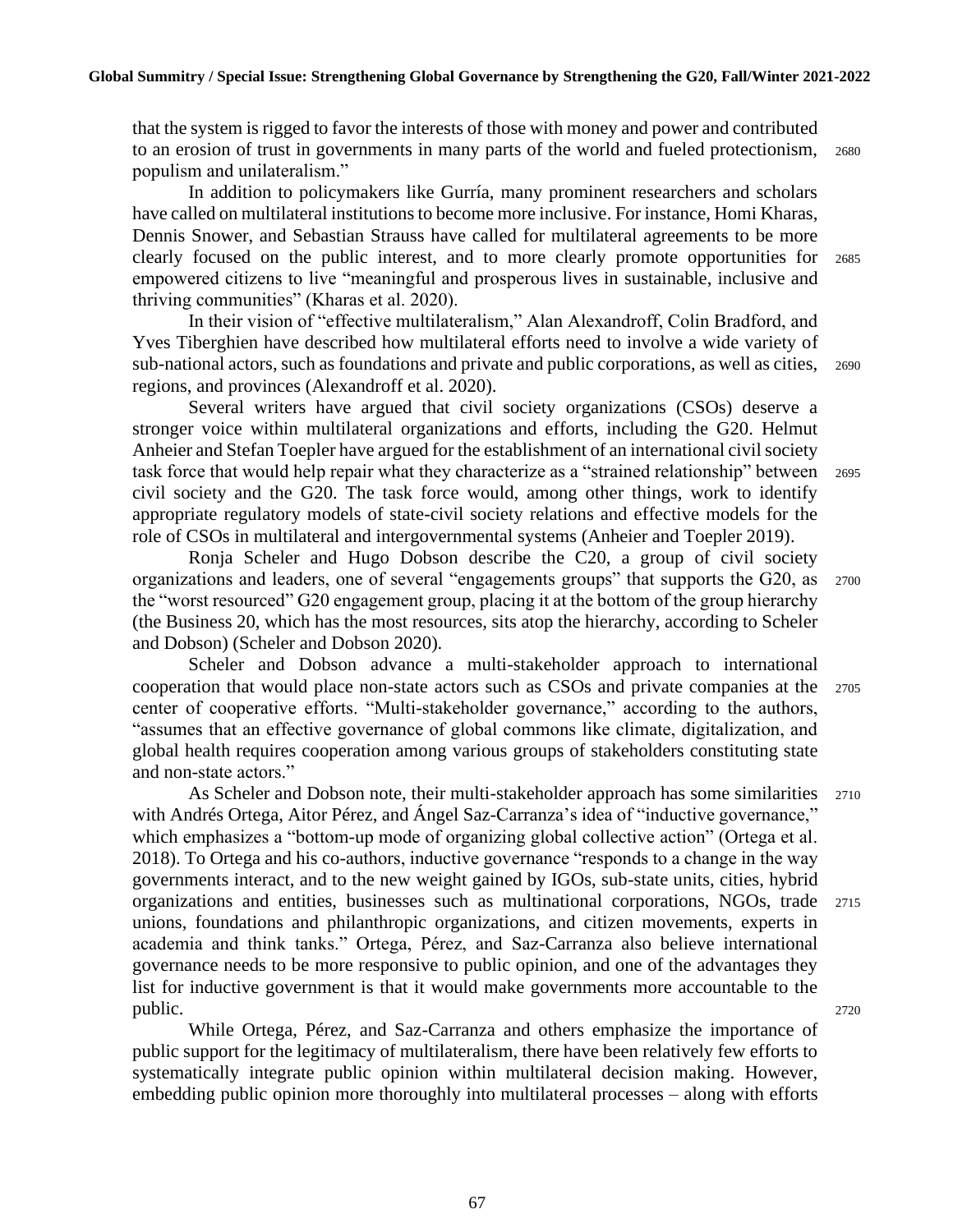to incorporate civil society and other non-state actors – could lead to more informed <sup>2725</sup> decisions and help boost the legitimacy of multilateral institutions.

There are many ways the public's voice could be more robustly represented in multilateral debates over key international issues. Below I outline an approach that would feature survey research, and I also address some practical issues associated with implementing this approach, including funding and the need for an effective communication <sup>2730</sup> strategy.

#### **Incorporating survey research**

NGOs, governments, private companies, and academic researchers regularly use <sup>2735</sup> surveys to explore public opinion on key international issues. Many of these surveys examine public opinion in a single nation, however a growing number of cross-national research projects also examine major international topics. Still, few are well-integrated into the timeline, agenda, and communication priorities of multilateral institutions.

One recent example of a multilateral institution incorporating survey research into its <sup>2740</sup> work is the UN75 campaign. To commemorate the organization's 75th anniversary, in January 2020 "the UN launched a yearlong, global initiative to listen to people's priorities and expectations of international cooperation" (UN 2021). The initiative included a variety of research streams, including public opinion surveys in 50 countries conducted by Pew Research Center and Edelman, and a voluntary one-minute survey which was available on <sup>2745</sup> the UN's website as well as various other platforms. The findings provided insights regarding attitudes toward the principles of multilateralism, as well as people's immediate and longterm issue priorities. The results were featured on a number of different platforms in advance of the UN General Assembly (UNGA) and a final report on the findings was released in January 2021. The UN75 initiative is a good example of a multilateral institution using <sup>2750</sup> survey research to help shape its agenda and outreach efforts.

The UN could consider ways to institutionalize this research process within the annual cycle leading up to UNGA. A relevant example is the Munich Security Conference, which in recent years has included survey research findings in its annual Munich Security Report (Bunde et al. 2022). The report is typically released a few days before its annual <sup>2755</sup> conference on global security issues, which consistently brings together a variety of highprofile policymakers and other influential figures in international affairs. Other multilateral organizations and institutions, including the G20, should consider similarly incorporating survey research. The G20, for example, could incorporate an annual survey of publics in G20 member states (plus some number of additional countries, depending on funding and <sup>2760</sup> feasibility), and the results could be released in advance of the G20 summit. High-quality cross-national surveys require a considerable amount of planning, which could be done in conjunction with the host nation, although this kind of effort could benefit from the establishment of a permanent G20 secretariat. Other organizations such as the OECD and the Paris Peace Forum could also consider institutionalizing survey research as a means for <sup>2765</sup> obtaining input from ordinary citizens about their priorities and concerns. The UN75 research had support from the highest levels of the organization, and to be truly successful, any effort to more formally institutionalize survey research would need similarly strong support from key leaders.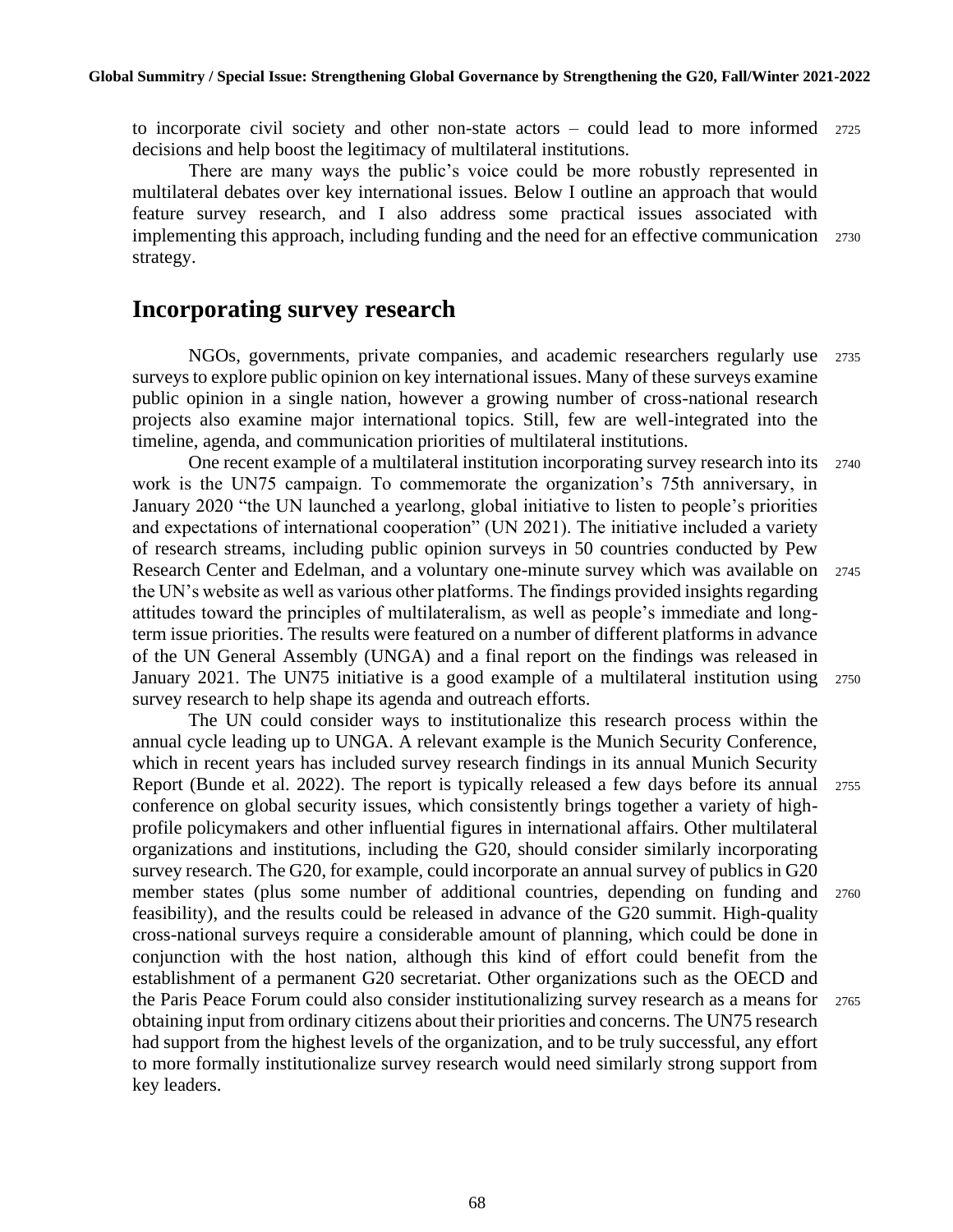In order to provide high-quality data for decision makers and to have credibility with <sup>2770</sup> key audiences, this type of cross-national survey should meet high methodological standards, including methodological transparency, a rigorous translation process, and probability-based nationally representative sample designs that will ensure that all demographic and ideological groups within society are accurately represented.

The topics for such a survey could vary depending on the focus of the multilateral 2775 convening. For instance, a survey tied to the G20 could explore issues related to the thematic priorities the host nation has identified for that year. However, certain issues related to major global challenges and international cooperation could be included each year, providing annual trends for tracking changes in public opinion on key global issues. Additionally, the research design should provide opportunities for respondents themselves to make clear their 2780 issue priorities, assuring that the issue framework reflects public sentiment rather than being determined in a purely top-down manner.

To complement the public opinion surveys, polls could also be conducted among elite groups to identify the priorities and viewpoints of important stakeholders in the policy making process, as well as to illuminate differences between policy elites and ordinary <sup>2785</sup> citizens. A current example of this type of survey is being conducted by the Brookings Institution's Global Economy and Development Program, which, as part of a project on the future of multilateralism, is polling experts around the world on the key challenges and potential reforms of the multilateral system (Dervis and Strauss 2021).

Another example is the Teaching, Research and International Policy program (TRIP) 2790 at William & Mary, which regularly surveys International Relations (IR) faculties about key international issues, as well as issues within the discipline of political science. TRIP has often coordinated with Pew Research Center to include questions on its surveys that are parallel to those included on Pew Research surveys in the United States and around the world, allowing for a comparison of public and scholarly opinion. Data from 2020, for instance, revealed that 2795 International Relations (IR) scholars were more concerned than ordinary citizens in 14 advanced economies about climate change, but relatively less concerned about terrorism (Poushter and Fagan 2020).

Similarly, Pew Research Center has collaborated with the OECD to survey attendees of the annual OECD Forum, asking them several questions that are also asked of general <sup>2800</sup> publics around the world, providing an opportunity to compare citizen views with those of a group highly engaged in policy making. A 2020 study found that both OECD Forum attendees and ordinary citizens in 14 advanced economies were supportive of multilateral approaches to foreign policy, although support was especially strong among Forum attendees (Wike et al. 2020). 2805

A regular program involving surveys of public and elite opinion could provide useful data and analytic insights that could inform decision making by political leaders and others involved in multilateral processes., The gaps between elites and the publics they claim to speak for will be difficult to close, but these types of research programs may help illuminate, and perhaps shrink, these gaps which have played role in fueling political frustration across <sup>2810</sup> the globe.

High-quality survey research can be expensive, of course, and identifying funding sources would be crucial to the success of this endeavor. While international organizations may be able to provide some support for these projects, much of the financial support would likely have to come from foundations, wealthy individuals, or corporations, or perhaps public 2815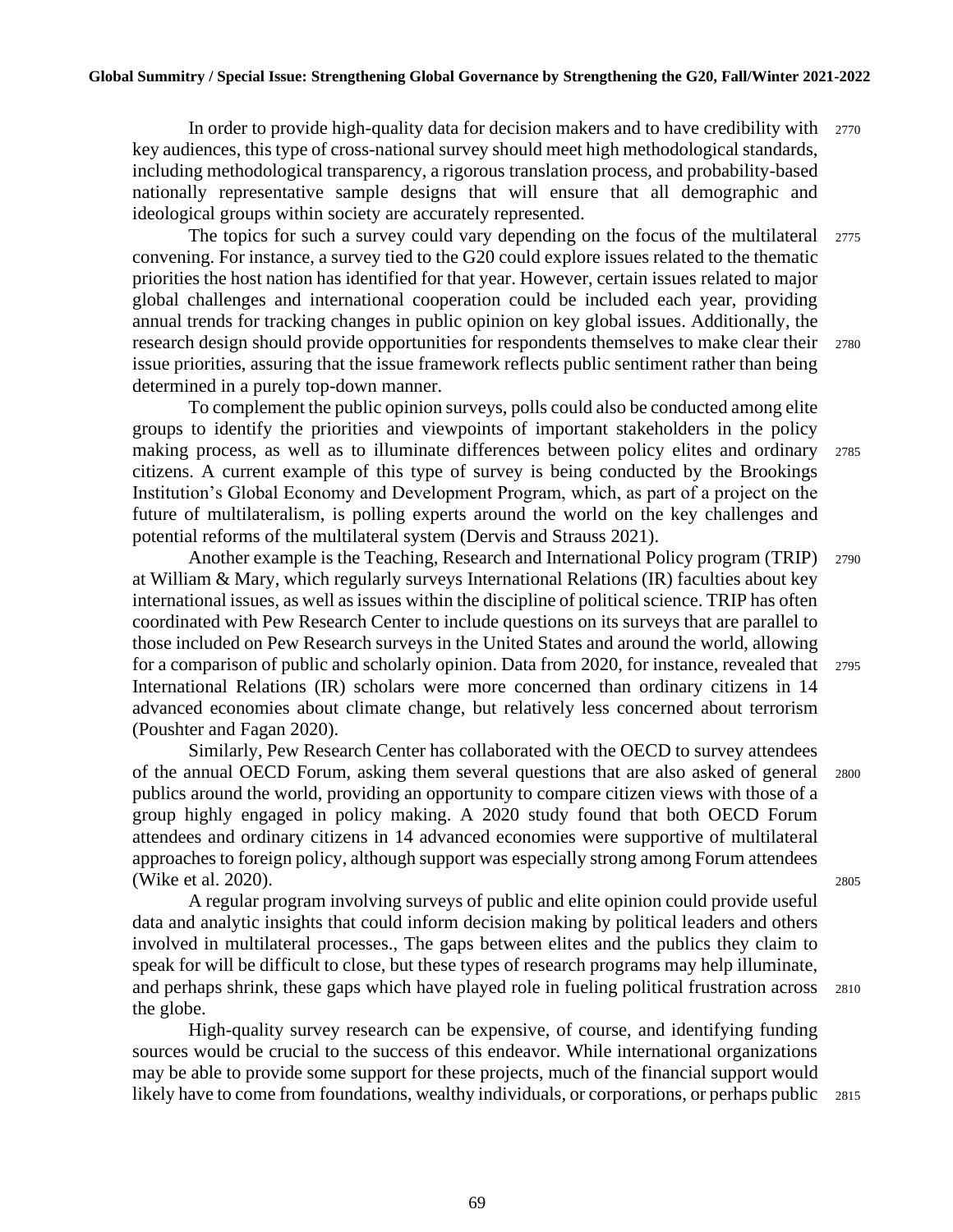sources such as national governments or the European Union. And to be effective, these approaches would need strong partnerships with the institutions in charge of multilateral convenings, such as the UN or a G20 host nation (or at some point potentially a G20 secretariat).

Conceivably, a single well-funded research project could establish partnerships with <sup>2820</sup> multiple multilateral institutions, providing an ongoing and evolving portrait of citizen sentiment to inform policy makers and others engaged in international cooperation on key issues.

A comprehensive communications and dissemination strategy for making multilateral processes more inclusive would be crucial for success. Again, the UN75 <sup>2825</sup> initiative offers a possible model – the results of the survey research, as well as other research efforts such as public dialogues, were important components of the UN's communications around the 75th anniversary of the organization, including outreach priorities such as publications and social media. The findings were also incorporated into the communications of key leaders, including the UNGA address of Secretary General António Guterres. For the <sup>2830</sup> G20, one possibility would be to feature the findings at the various engagement group summits, as well as the G20 leaders' summit.

Policymakers would be a key audience, but it would be equally important to reach journalists, think tank representatives, researchers, and the engaged public. The ultimate goal is to use the techniques of survey research to represent and amplify citizen voices in <sup>2835</sup> important international debates about the issues that affect their lives.

### **Works Cited**

- Alexandroff, Alan S., Colin Bradford, and Yves Tiberghien. 2020. "Toward 'effective multilateralism' in turbulent times." *Global Solutions Journal*, Global Solutions <sup>2840</sup> Summit 2020 Edition: 54-60.
- Anheier, Helmut, and Stefan Toepler. 2019. "Civil society and the G20: towards a review of regulatory models and approaches." T20 task force on social cohesion, global governance, and the future of politics.
- Bell, James, Jacob Poushter, Moira Fagan, Nicholas Kent, and J.J. Moncus. 2020. <sup>2845</sup> "International Cooperation Welcomed Across 14 Advanced Economies." *Pew Research Center*.
- Bell, James, Jacob Poushter, Moira Fagan, and Christine Huang. 2021. "In Response to climate change, citizens in advanced economies are willing to alter how they live and work." *Pew Research Center*. <sup>2850</sup>
- Bunde, Tobias, Sophie Eisentraut, Natalie Knapp, Randolf Carr, Julia Hammelehle, Isabell Kump, Luca Miehe, and Amadée Mundle-Mantz. 2022. "Turning the tide unlearning helplessness: Munich Security Report 2022." Munich Security Conference.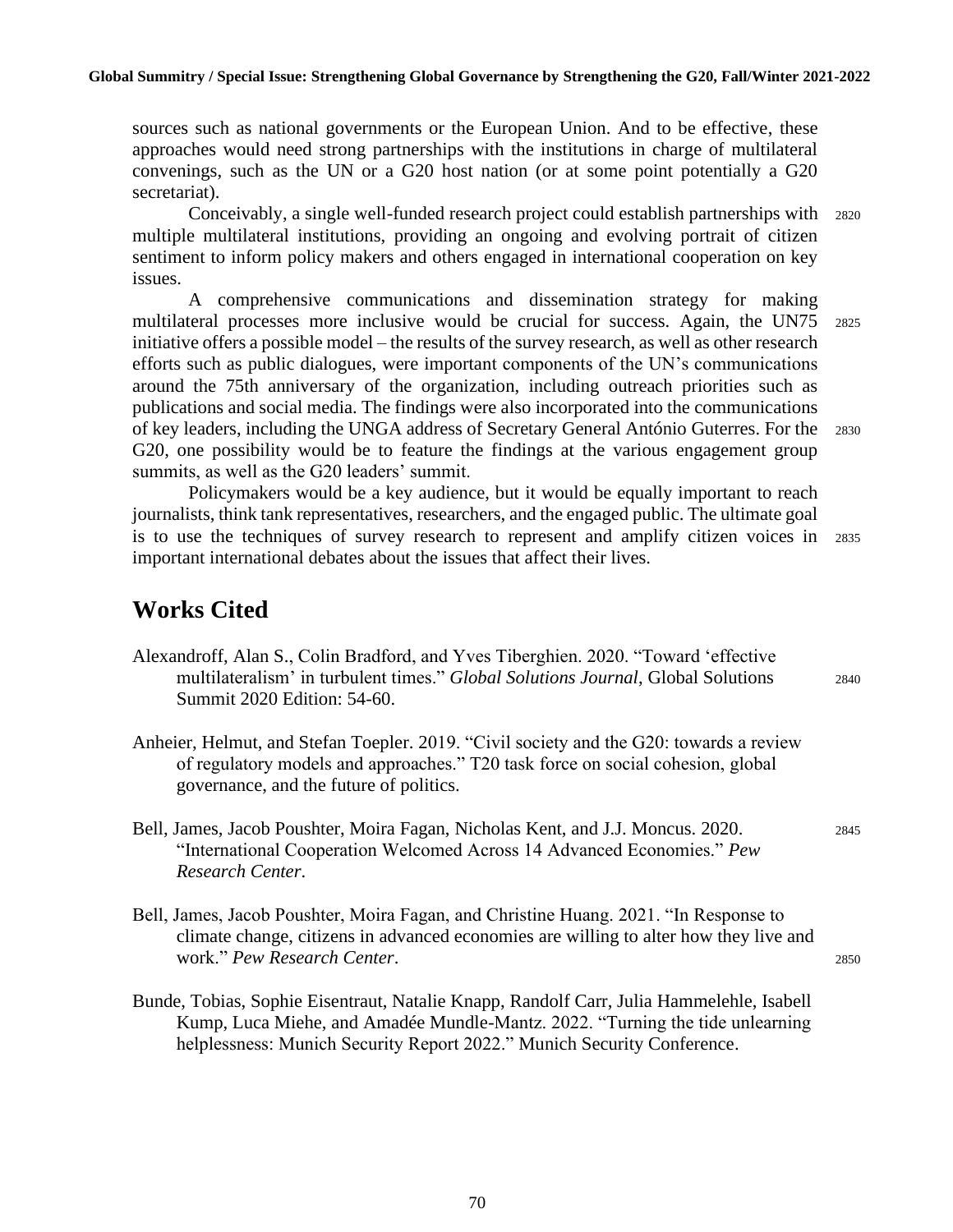#### **Global Summitry / Special Issue: Strengthening Global Governance by Strengthening the G20, Fall/Winter 2021-2022**

| Dervis, Kemal, Sebastian Strauss. 2021. "Global governance after covid-19: Survey report".<br>July 2021. Global Economy and Development at Brookings.<br>https://www.brookings.edu/research/global-governance-after-covid-19/                | 2855 |
|----------------------------------------------------------------------------------------------------------------------------------------------------------------------------------------------------------------------------------------------|------|
| Diamond, Larry. 2015. "Facing up to the democratic recession." Journal of Democracy,<br>$26(1): 141-155.$                                                                                                                                    |      |
| Economist Intelligence Unit. 2022. "Democracy Index 2021: The China challenge."                                                                                                                                                              |      |
| Fagan, Moira, and J.J. Moncus. 2021. "Many people globally see United Nations in a<br>positive light, including its handling of climate change." Pew Research Center.                                                                        | 2860 |
| Foa, Roberto Stefan. 2021. "Why strongmen win in weak states." Journal of Democracy,<br>$32(1)$ : 52-65.                                                                                                                                     |      |
| Gold, Robert. 2020. "The economic causes of populism." Global Solutions Journal, Global<br>Solutions Summit 2020 Edition: 72-78.                                                                                                             | 2865 |
| Gurría, Angel. 2019. "What we need is more (and better) multilateralism, not less." World<br>Economic Forum. January 23, 2019.                                                                                                               |      |
| Ikenberry, John. 2020. A World Safe for Democracy: Liberal Internationalism and the<br>Crises of Global Order. New Haven: Yale University Press.                                                                                             |      |
| Kharas, Homi, Dennis Snower, and Sebastian Strauss. 2020. "The future of<br>multilateralism." Global Solutions Journal. Global Solutions Summit 2020 Edition:<br>78-83.                                                                      | 2870 |
| Norris, Pippa, and Ronald Inglehart. 2019. Cultural backlash: Trump, Brexit, and<br>authoritarian populism. Cambridge, UK: Cambridge University Press.                                                                                       |      |
| Ortega, Andrés, Aitor Pérez, and Ángel Saz-Carranza. 2018. "Innovating global<br>governance: Bottom-up, the inductive approach". https://www.g20-insights.org/wp-<br>content/uploads/2018/07/TF8-8.4-Inductive-Governance-OrtegaPerezSa.pdf. | 2875 |
| Poushter, Jacob, and Moira Fagan. 2020. "Foreign policy experts in the U.S. have much<br>different views about threats to the country than the general public." Pew Research<br>Center.                                                      | 2880 |
| Scheler, Ronja, and Hugo Dobson. 2020. "Joining Forces: Reviving multilateralism though<br>multi-stakeholder cooperation." T20 Task Force 5: The future of multilateralism and<br>global governance.                                         |      |
| Tillmann, Christina. 2018. "The G20 is turning 20. Time to take stock of multilateralism."<br>Bertelsmann Stiftung.                                                                                                                          | 2885 |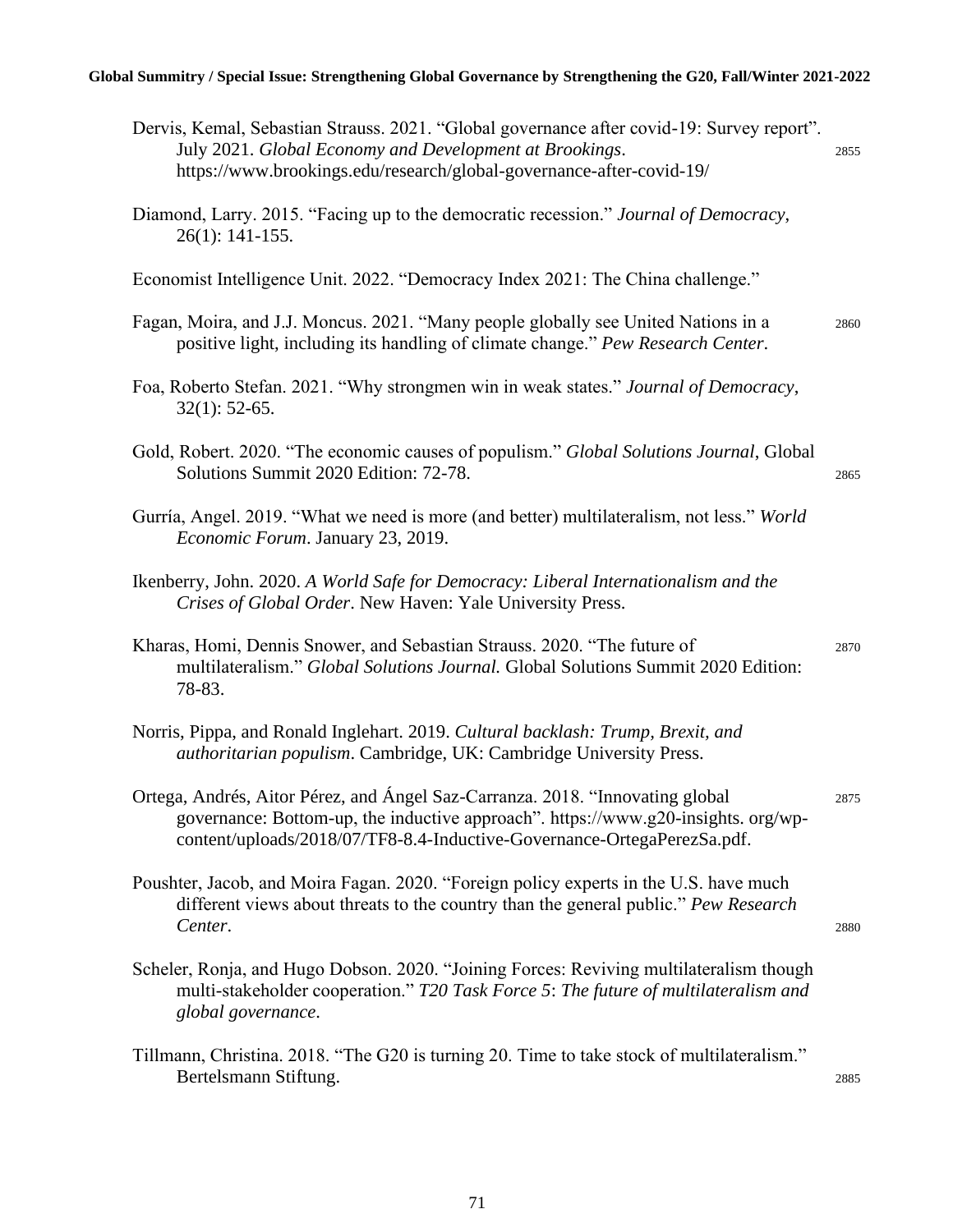#### **Global Summitry / Special Issue: Strengthening Global Governance by Strengthening the G20, Fall/Winter 2021-2022**

- United Nations. 2021. "Shaping our future together: listening to people's priorities for the future and their ideas for action."
- Verba, Sidney. 1996. "The Citizen as Respondent: Sample Surveys and American Democracy Presidential Address, American Political Science Association, 1995." *American Political Science Review*. 90(1): 1-7. <sup>2890</sup>
- Wike, Richard, Moira Fagan, Aidan Connaughton. 2020. "OECD Forum participants express concerns about the economy and climate change – and most want multilateral solutions to global problems." *OECD, The Forum Network*.

- Wike, Richard, and Janell Fetterolf. 2021. "Global Public Opinion in an Era of Democratic Anxiety." *Pew Research Center*.
- Wike, Richard, and Jacob Poushter. 2021. "Citizens want more multilateralism." *Global Solutions Journal*, G20/T20 Italy 2021 edition: 188-197.
- Wike, Richard, Laura Silver, Shannon Schumacher, and Aidan Connaughton. 2021. "Many <sup>2900</sup> in U.S., Western Europe say their political system needs major reform." *Pew Research Center*.

#### **Author biography**

**Richard Wike** is director of global attitudes research at Pew Research Center. He 2905 conducts research and writes about international public opinion on a variety of topics, such as America's global image, the rise of China, democracy, and globalization. He is an author of numerous Pew Research Center reports and has written pieces for The Atlantic, Foreign Affairs, Financial Times, the Guardian, Politico, Foreign Policy, CNN, BBC, CNBC, and other online and print publications. Wike received a doctorate in political science from <sup>2910</sup> Emory University.

Wike, Richard, and Janell Fetterolf. 2018. "Liberal democracy's crisis of confidence." *Journal of Democracy*, 29(4): 136-150. 2895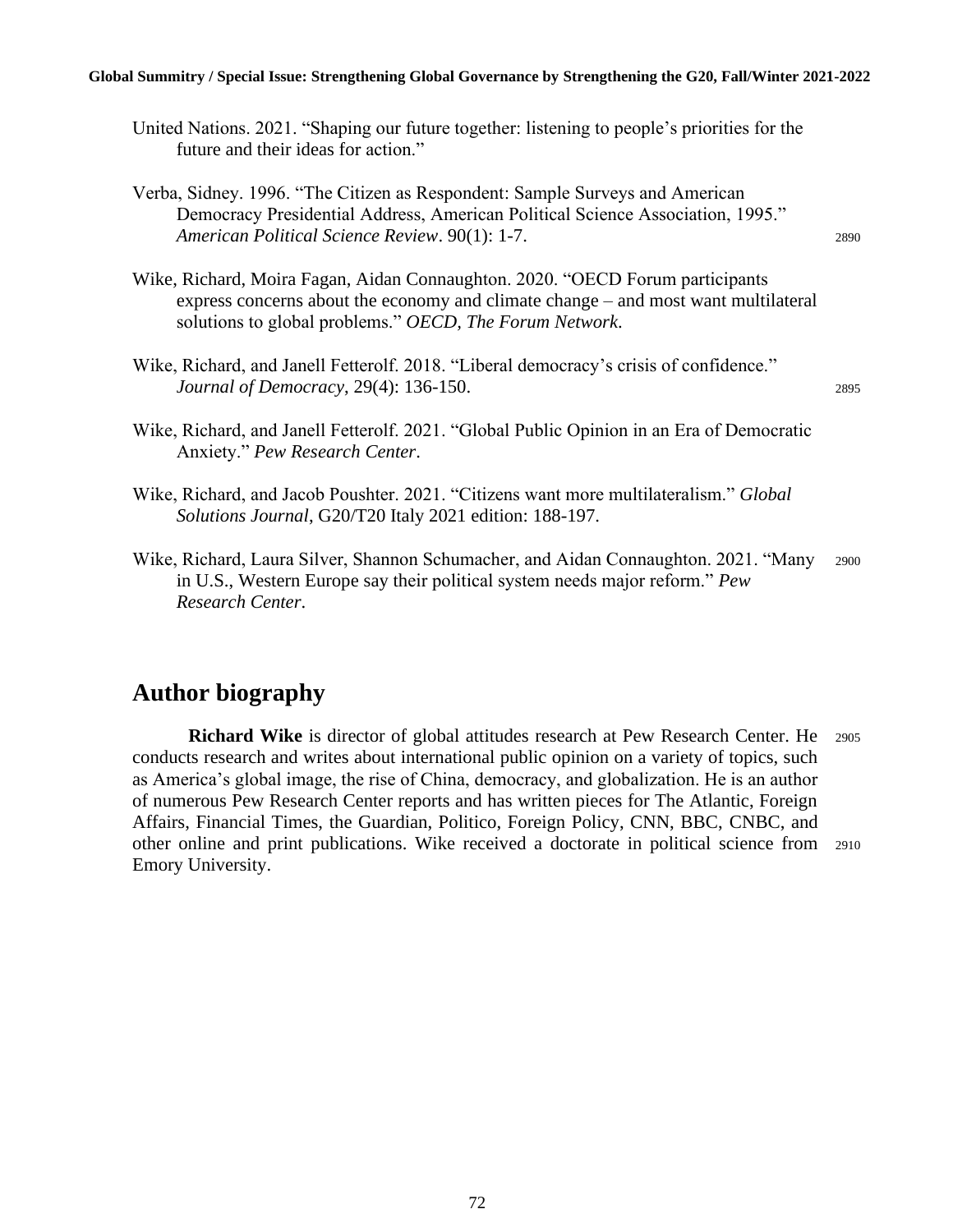# **Legislative Representation at the Global Level: Addressing the Democratic Failure in Global** <sup>2915</sup> **Governance**

2950

#### **Philipp Bien**

| As the process of globalization has yielded to a period of international<br>crises and challenges in many areas, global governance has increased in<br>scope. Despite current trends of nationalism, international cooperation<br>appears to remain the most promising way forward. Consequently,<br>ordinary citizens are, and will continue to be, impacted by global<br>governance outcomes more directly and profoundly than was true in the<br>past.    | 2920<br>2925 |
|--------------------------------------------------------------------------------------------------------------------------------------------------------------------------------------------------------------------------------------------------------------------------------------------------------------------------------------------------------------------------------------------------------------------------------------------------------------|--------------|
| At the same time, we can observe growing disenfranchisement among<br>segments of the public over the march of global governance and actions of<br>distant policy-making elites (Fleurbaey 2018). Globally, nationalist parties<br>have been able to tap into this frustration through "us-vs-them" narratives<br>invoking images of citizens taking back control from global elites.                                                                         | 2930         |
| Taking back control implies having lost control previously. What kind of<br>control has been lost? First, global mega-events and -crises have upended<br>the lives of millions of citizens. Second, decisions that are being made on<br>the global level evade democratic control. However, citizens in<br>democracies have high procedural (i.e., democratic) standards for the<br>processes that are governing them. Apart from disappointing outcomes, it | 2935         |
| is thus also its sub-par processes that are threatening global governance<br>legitimacy in the eyes of democratic publics globally.                                                                                                                                                                                                                                                                                                                          | 2940         |
| This article suggests a new institutional pathway for global governance to<br>improve legitimacy: include national legislatures (as direct representatives<br>of the people) in global governance processes. Such an approach, it is<br>hoped, will reduce the information asymmetry of governments vis-à-vis<br>legislators and the public and provide more accountability.                                                                                 | 2945         |
| The Consequences of Globalization                                                                                                                                                                                                                                                                                                                                                                                                                            |              |

As the pace of globalization has increased over the past decades, so has global governance become more important and central to global order relations. Despite recent and ongoing renationalization processes, the biggest challenges that societies across the world face today remain mostly global in nature. The current COVID-19 pandemic is but the latest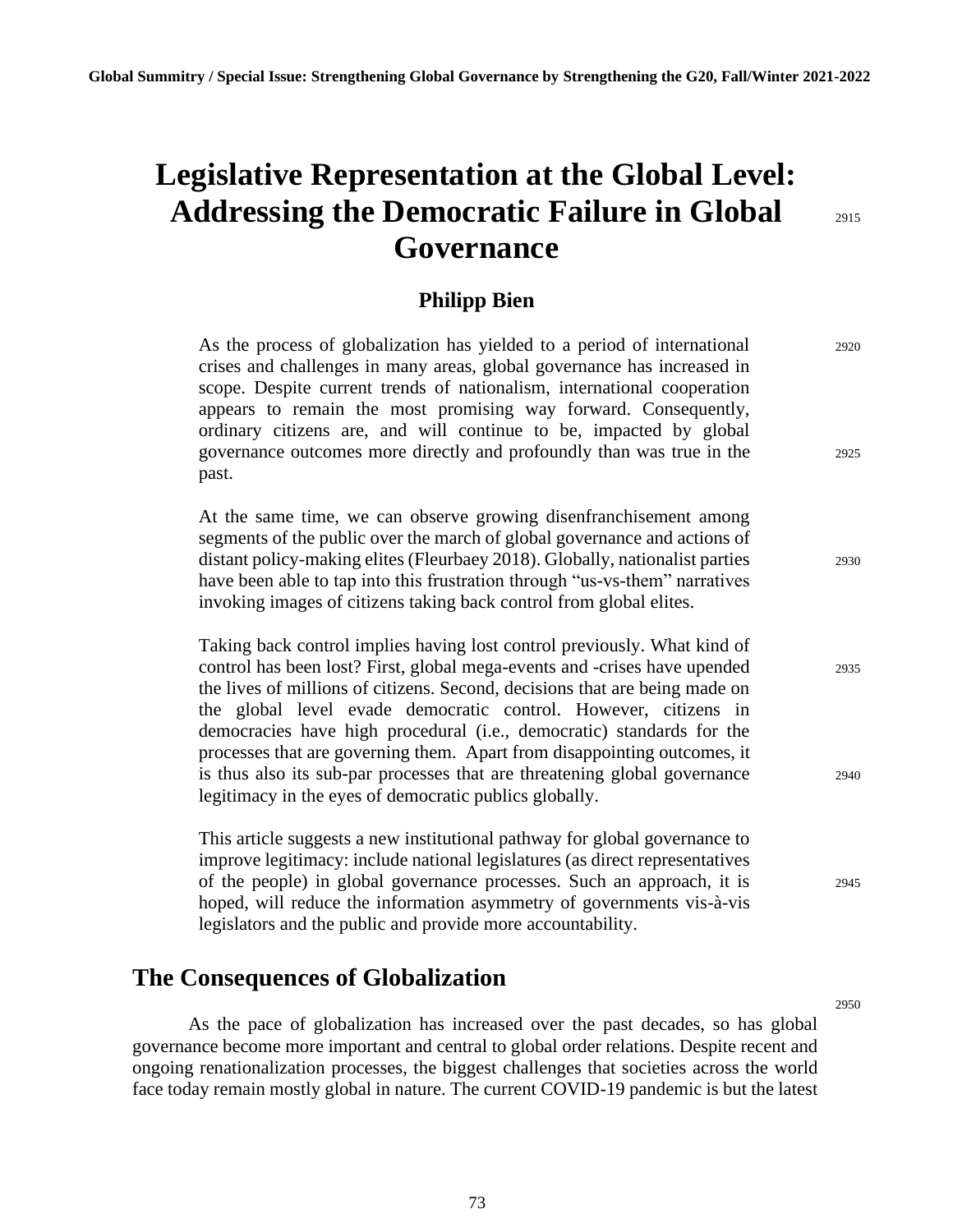instance of this reality. Other examples are close at hand. They include the global climate <sup>2955</sup> crisis, transnational refugee flows, international terrorism, tax fraud and evasion or international crises of financial and debt instability. Recognizing that they cannot deal with many of these issues sufficiently by themselves, national governments have increasingly accepted bi- and multilateral settings at international and global fora to find, if possible, a coordinated policy response to the various crises and challenges. As a result of this <sup>2960</sup> recognition, more and more policy areas are being deliberated over in international and global settings (Jang, McSparren and Rashchupkina 2016). In turn, this recognition has led to a growing body of international treaties and, in many instances, institutions that seek to govern areas as diverse as health, climate change, trade, migration, or fiscal policy. The sum of these treaties and international institutions that shape them is what we generally refer to <sup>2965</sup> as global governance. Global governance for the purposes here is defined as: "governing, without sovereign authority, relationships that transcend national frontiers. Global governance is doing internationally what governments do at home" (Finkelstein 1995, 369).

International affairs and foreign policy today have a much broader scope than before. In the past, international politics concerned managing bi- and multilateral relations with other <sup>2970</sup> states mostly pertaining to security and defense, diplomacy, and trade issues (Falk and Strauss 2001). These issues, while undoubtedly of great importance, had by and large rather more abstract consequences on the every-day lives of the vast majority of citizens. But in the current global order, international affairs and global governance outcomes touch upon almost every aspect of citizens' lives and, thus, have major impacts on citizens. To illustrate: <sup>2975</sup> whether the global community can agree to efficiently share COVID-19 vaccines and their raw materials such that citizens in, say, Australia can quickly receive their jabs is, arguably, more important to the average Australian than having secured nuclear submarines from the United States through the emerging security alliance AUKUS. In short, international affairs and global governance have become both more ubiquitous and more consequential for the <sup>2980</sup> day-to-day lives of people globally.

## **Waning Public Support for Global Cooperation**

With all of the above, it is immensely worrying that support for global governance 2985 and international cooperation by many citizens, particularly, but not exclusively, in Western democracies, has continued to wane for some time (Fleurbaey 2018). It is now a widely accepted fact that a substantial share of citizens in the Global North feel disenfranchised from the contemporary global order despite the international system generating increasing economic growth. This phenomenon is also referred to as "globalization backlash" (Walter <sup>2990</sup> 2021). Why do we see this backlash today? Several different arguments have emerged and both material (economic) and non-material (political and socio-cultural) causes have been identified that appear to be driving it (Walter 2021). Economically, research has pointed to the fact that higher aggregate GDP numbers for many rich countries have been accompanied by growing economic inequalities between well-educated, wealthy "elitist" winners and the <sup>2995</sup> more "ordinary" less well-educated losers (Dreher and Gaston 2008). In other words, globalization has only delivered actual economic and monetary gains for a select winners in national societies. Many governments have been unable, or unwilling, to effectively mitigate the emerging economic inequalities or soften the blow of global challenges for their citizens.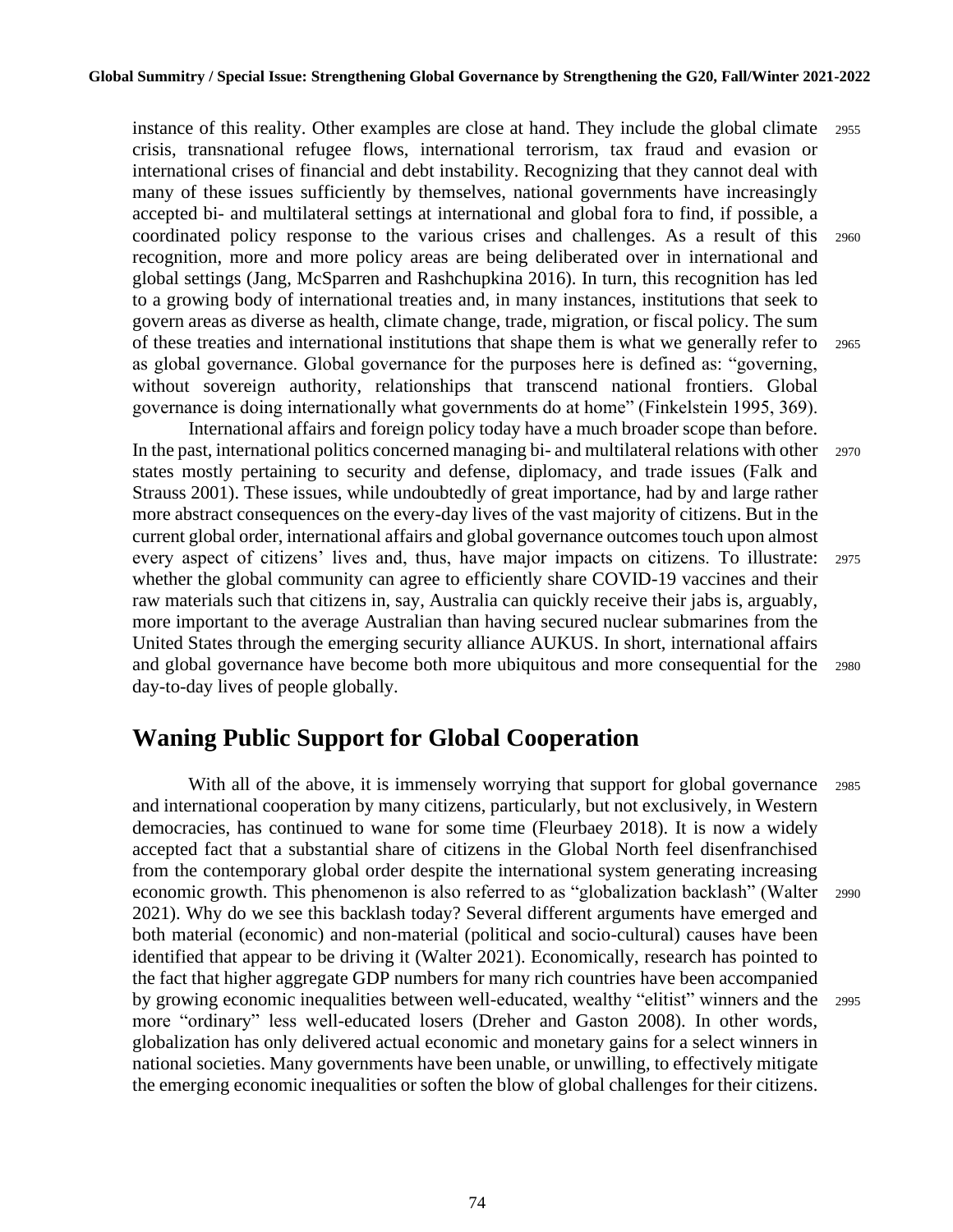In other words, international cooperation and global governance is marred by its yielding 3000 continuing unsatisfactory economic outcomes for too many of its citizens.

Politically, some populist and nationalist political parties and their leaders have successfully tapped into existing and, in some cases, rising anti-globalization sentiments by nurturing politically divisive "us-vs-them" narratives. Commonly, the line of argument raised suggests that distant elites in charge of global governance policymaking, particularly <sup>3005</sup> at the global level, do not have the interests of ordinary citizens at heart anymore (Berman 2016). Perceived strongmen, and authoritarian leaders across the world including the likes of former US President Donald Trump, Hungary's Viktor Orban, and Brazil's Jair Bolsonaro have won elections by presenting themselves as advocates for the common people, promising to halt globalism and to re-nationalize decision-making. In other countries parties and their 3010 leaders, while not necessarily having won elections (yet), have also employed such political messaging. For example, in Germany the far-right party, AfD or in France Marine Le Pen and her National Rally party have sought to urge dramatic re-nationalization of decision making (Golder 2016). In other words, politicization of existing anti-globalization attitudes has taken place across many countries and has, in many cases, proven to be politically 3015 successful.

Much has been written about why these narratives and their advocates and proclaimers have been so successful. It certainly appears that the underwhelming economic benefits of global governance for many individuals have contributed substantially to these narratives gaining such traction. It may then be reasonable to assume that if the economic 3020 gains of globalization would have been shared more broadly, it is plausible that countries would not have faced this dramatic rise of nationalist parties (Betz 1994). Thus, there remains the impetus to improve the economic outcomes of global governance nationally.

However, this is only part of the answer to the rising nationalist and populist politics. Unsatisfactory global governance outcomes are a necessary condition for the success of 'us- <sup>3025</sup> vs-them' narratives, but not in and of itself a sufficient answer. After all, widespread political discontent resulting from government underachievement is hardly a new phenomenon in democracies. Far-right parties have been promoting corrosive narratives and conspiracy theories for many years in many countries (van Prooijen et al. 2015). So, why did these narratives become so successful in contemporary national politics? 3030

Part of the answer, it seems reasonable, can be explained by the ever-increasing saliency of global issues to the lives of many as outlined above. However, a key to answering this question also lies in the 'taking-back-control' narrative itself. Taking back control over something from someone implies having lost control at some point. Hence, the widespread success of 'us-vs-them' narratives can be explained not only by poor global governance 3035 performance but also by a pervasive sense among citizens that they do not have control over the events and institutions shaping the policies that affect them so profoundly.

### **The Democratic Deficit of Global Governance**

This sense of loss of control is twofold. First, modern crises like the 2008/09 global financial crisis, persistent refugee crises in Europe and North America, or COVID-19 that have upended the reality of millions to billions around the globe were triggered by people and entities as far removed from the lives of ordinary citizens as they could have possibly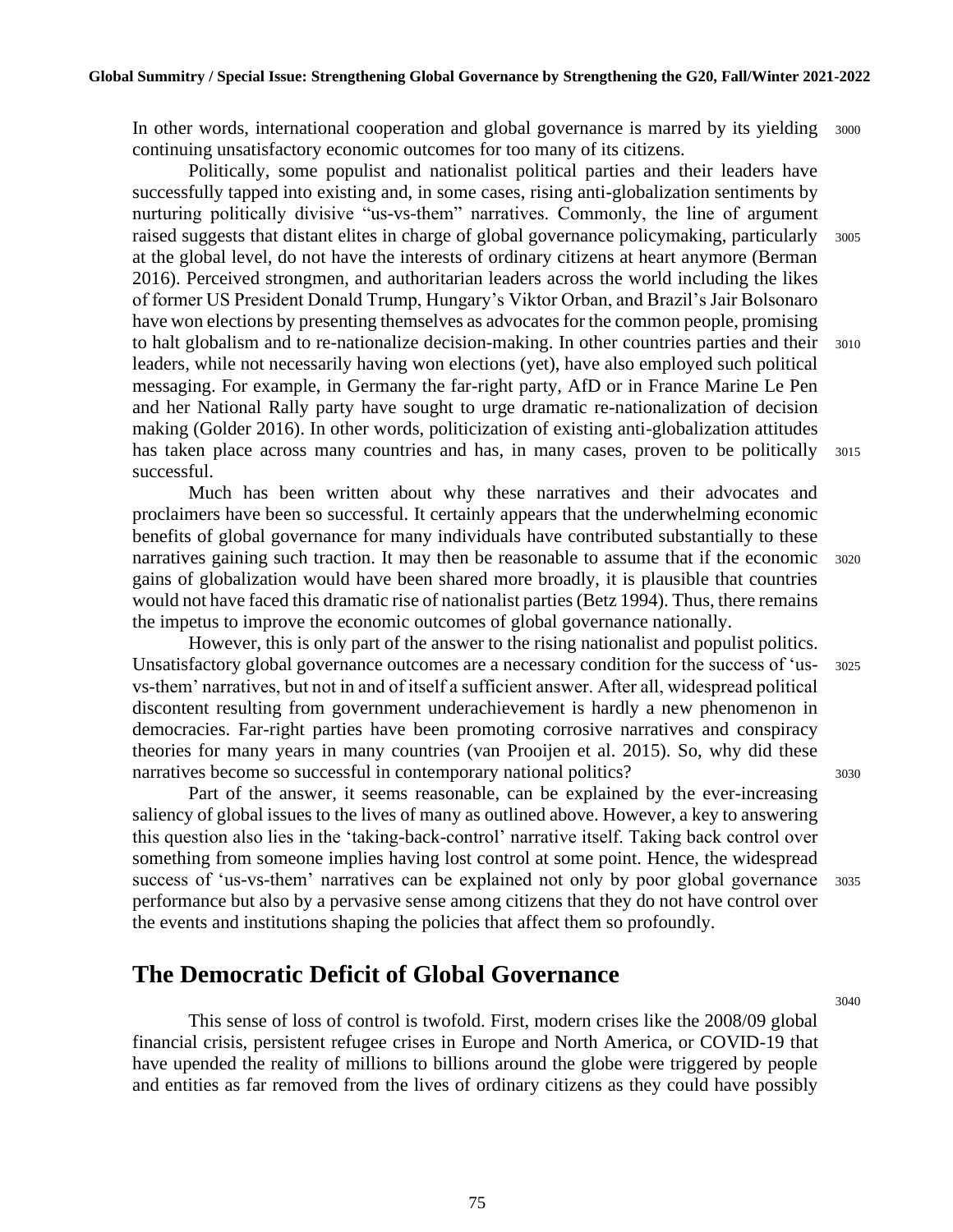been. Ordinary citizens neither had a role in bringing them about nor could any individual 3045 actions be conceived that would come close to mitigating the damage they have done or the threat they have posed. Worse, the entity that individuals usually look to for protection in cases like these, their national governments, seemed  $-$  and on many occasions were  $$ helpless. The global forces shaping these events were more powerful than any unilateral national policy could have been. 3050

Second, and closely related, there is a loss of democratic control over the decision and policymaking processes at the global level (Held 2004). This explanation, in part, illustrates why the narrative of a distant elite that does not care about ordinary people resonated so effectively with so many voters. As the outcomes of globalization have been unsatisfactory for many, public disaffection towards the institutions that were created to 3055 manage the globalization processes has grown as well. Usually, citizens in democratic societies can sanction sub-par outcomes of governance processes by way of voting incapable governments out of office. However, at the global level citizens lack these effective 'checks and balances' mechanisms to ensure that the actions of their governments at the international level represent citizen interests (Falk and Strauss 2001). The principal-agent chain of <sup>3060</sup> delegation has become longer through the addition of the global layer of governance (Jančić 2017), hence the success of narratives that proclaim the need to take back control from the elites. These narratives no longer end when the authority on decision-making is passed on from the voters to legislatures and further to governments. Instead, governments now pass on their authority, vested in them by democratic processes, to international organizations <sup>3065</sup> (IOs) of varying memberships, issue foci, or policy-making powers. This overlong delegation chain often has been described as problematic as it is making governance and decision-making processes extremely opaque, unresponsive, and unaccountable. This extended political chain becomes particularly problematic today as we observe a broadening of scope of the content of foreign affairs and a deepening of policy-making powers for <sup>3070</sup> international fora and organizations. Today, even classic state powers such as taxation are being deliberated on at the global stage as was evident by the G7 proposal on a global minimum corporate tax rate which subsequently was endorsed and adopted by the G20 and the OECD as well. While these decisions are of course still subject to ratification by national legislatures, no real debate around these issues emerge in many cases as governments pass  $3075$ these policies with their legislative majorities (Jančić 2017). There are a host of other examples mentioned above that today mainly play out internationally when they previously were dealt with domestically. The sum of these examples constitutes a diffusion and transfer of political competencies to levels beyond the nation-state (Jang, McSparren and Rashchupkina 2016). For democratic states, this should come with the imperative to uphold 3080 their own principles of democratic governance and overcome the current democratic deficit of global governance. Otherwise, democratically elected governments and the IOs that they are part of face the risk of continuing to lose legitimacy in the eyes of their voters. Citizens in democracies have grown used to being the sovereign and having their interests effectively represented in the political realm by their elected representatives. 3085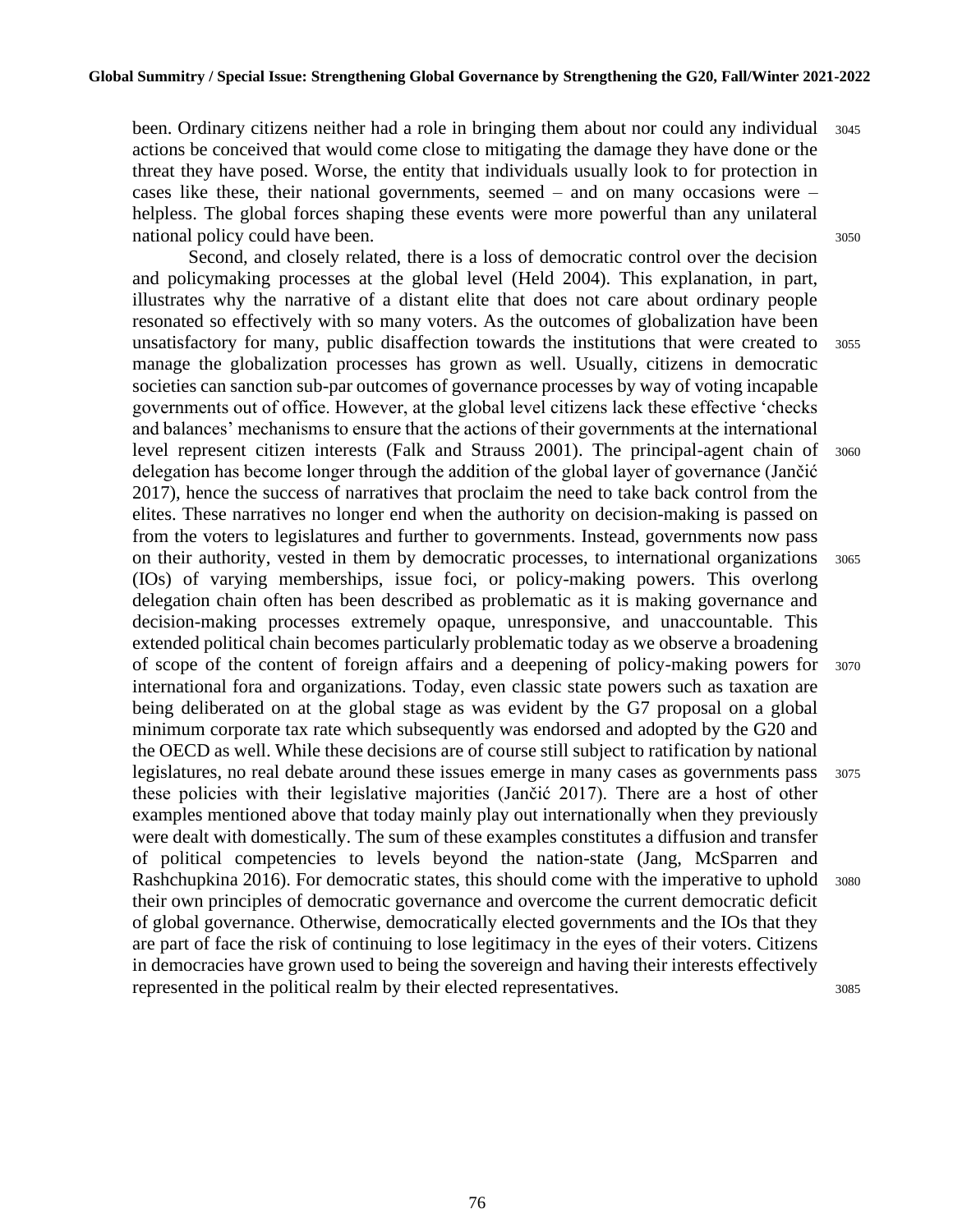## **Improving Global Governance Legitimacy through Legislative** <sup>3090</sup> **Representation**

This loss of legitimacy is precisely what we can already observe today. Thus, next to the ineffectiveness of global governance *outcomes*, the opacity and lack of responsiveness and accountability (i.e., the democratic deficit) marring global governance processes are an <sup>3095</sup> equally large challenge for global governance. To overcome the pervasive, "us-vs-them" narratives and, ultimately, the lack of acceptance and legitimacy of global governance, both need to be tackled equally urgently. In fact, one could also make the case that the improvement of processes could be a means through which outcomes could ultimately be enhanced as well. 3100

This begs the question, however: how can global governance processes become more transparent, responsive, and accountable to national citizenry? The current global order evidently lacks mechanisms and channels through which the public can engage and, ultimately, control and scrutinize their governments' behavior on the international and global stages (Jaeger 2007). Public debates on global governance issues play a minor role in the 3105 media and also in national legislatures which remain the main body of public deliberation of policy alternatives in democracies (Nanz and Steffek 2004). To date, national legislatures play a minor role in global affairs as legislative representation has traditionally been weak to non-existent at the global level (Follesdal and Hix 2006). This is reflected by a massive information asymmetry around the state of international negotiations on any given issue <sup>3110</sup> between government ministers and their bureaucracies on the one hand and the legislators and the larger public on the other. It is no coincidence that legislatures are widely regarded as the institutional losers of the globalization and internationalization of politics (Freyburg, Lavenex, and Schimmelfennig 2017). This decline in importance is a major component of the diagnosed democratic deficit of many intergovernmental organizations. In fact, political <sup>3115</sup> theory holds that the role of legislatures in democracies should and does stop at 'the water's edge' of foreign policy where an area of executive privileges and responsibilities begin (Raunio and Wagner 2017). In other words, there exist no checks and balances, as we know them from national democracies or in the case of Europe the European Union, on the global and international level. This has historical reasons. Foreign policy evolved as relationships 3120 between states and, thus, governments. Ensuring the security of the nation and managing diplomatic ties was an exclusive responsibility for governments, standing above the domestic politics of the nation-state. Crucially, effective security policy involves both secrecy and urgency, both of which legislatures cannot provide (Raunio and Wagner 2017). However, today, as stated above, foreign policy and international affairs is no longer just about security, 3125 diplomacy, and trade. Rather, over the past decades during which globalization has become ever more pronounced, few policy areas have remained exclusively domestic as many have at some point been the subject of international deliberations and, sometimes, regulations. In other words, the contemporary world is more integrated than ever before (Kahler 2009). This has resulted in foreign policy outcomes impacting the lives of average citizens much more 3130 directly and profoundly than ever before. Thus, the unfettered dominance of the executives and their bureaucracies on the international level looks increasingly outdated. The more issues that come on the global governance agenda, the more pressing is the need to overcome the democratic deficit of global governance processes. It requires governments to regain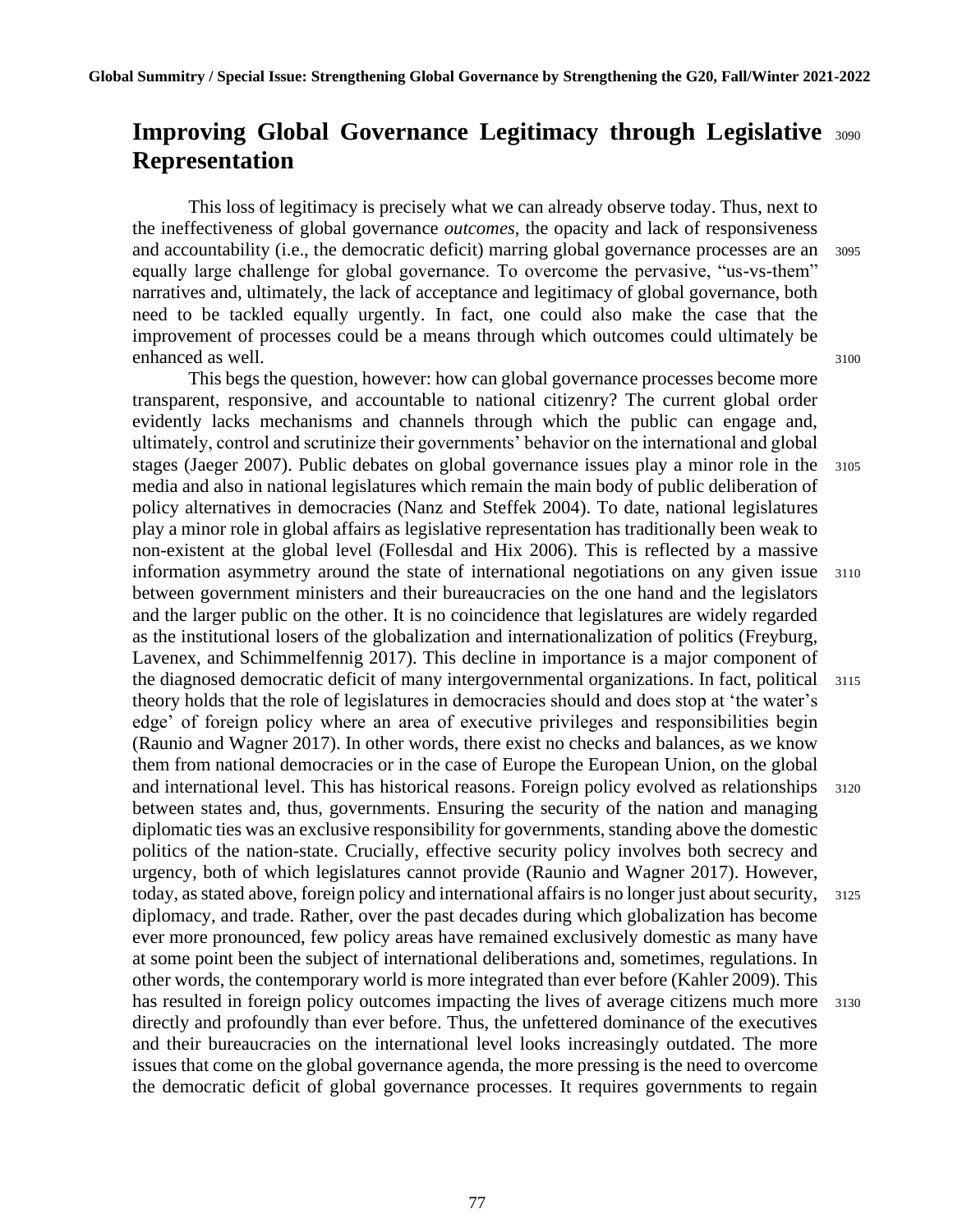public support in democratic societies, and in turn, diffuse nationalist narratives of distant, <sup>3135</sup> non-responsive and unaccountable policymaking elites.

From a domestic politics viewpoint, democratic legislatures are tasked with four primary functions: policymaking, linkage, representation, and control/oversight (Kreppel 2014). While legislatures are not able to perform any of these functions internationally, the absence of the latter two arguably harm the public support of contemporary global <sup>3140</sup> governance the most. Closer scrutiny and oversight of the executive on the global stage and the communication of such scrutiny could provide some much-needed context on global governance issues for national publics. By debating contextual questions around specific global summits and fora such as "What is being discussed?", "Why is it important to act on this issue by way of international cooperation?", "What is a given government's stance on <sup>3145</sup> the issue and why?", and "What are other available policy alternatives and approaches?" could reduce the prevailing sense of opaqueness surrounding global governance and how decisions are being made on the global level, especially, if these discussions and their outcomes find themselves broadcast prominently in public and private media outlets. In short, if domestic legislatures were given the chance to participate in international politics, <sup>3150</sup> it could help to improve transparency and accountability of global governance issues.

Turning to representation, including national legislatures also holds some promise. Undoubtedly, in many instances legislators, as directly elected representatives of the voters, are much closer to the citizens than government ministers or their bureaucracies. Hence, MPs could play a crucial role in fostering the understanding and acceptance for international <sup>3155</sup> negotiations and act as a transmission belt and two-way street between citizens and governments (Stavridis and Jančić 2016). On the one hand, MPs and their local offices could, through their constituency work, inform their electorates on current global and international deliberations that might have a direct impact on the lives of their voters. On the other hand, MPs, could fulfill their duty of representation more wholistically if their efforts extended not  $\frac{3160}{2160}$ only to domestic politics but also to international and global politics. In turn, citizens would be given the opportunity to punish or reward their MPs not just for their representation in domestic but also in international politics. Reinstating this more direct path between citizens and the loci of consequential decision- and policymaking would give back citizens their voice in international politics thereby counteracting the current sense of loss of control over the <sup>3165</sup> global powers that so profoundly influence their lives.

In the absence of global legislatures, domestic ones could be valuable in filling the void. But how could this work within the current institutional architecture of global governance? Generally, the organizations where international deliberations take place can be distinguished between so-called general-purpose IOs and task specific IOs (Rocabert, <sup>3170</sup> Schimmelfenning, Crasnic and Winzen 2019). As their names indicate, the former type of IO has no specific policy focus but rather debate a broad range of issues, whereas the latter IO form is concerned with more specific policy (sub-) areas (Rocabert, Schimmelfenning, Crasnic and Winzen 2019). As these organizations differ in what they are trying to achieve, they could benefit from a slightly different kind of legislative participation, respectively. In 3175 task specific IOs, it could be more fruitful to include the legislators with the relevant policy expertise in the respective fields. For instance, at summits of the World Health Organization (WHO), domestic MPs who are members of various health committees, and relevant subcommittees – crucially of both the opposition and government parties – could participate to ensure that the decisions that are being made rely on broad and deep expertise and, thus, 3180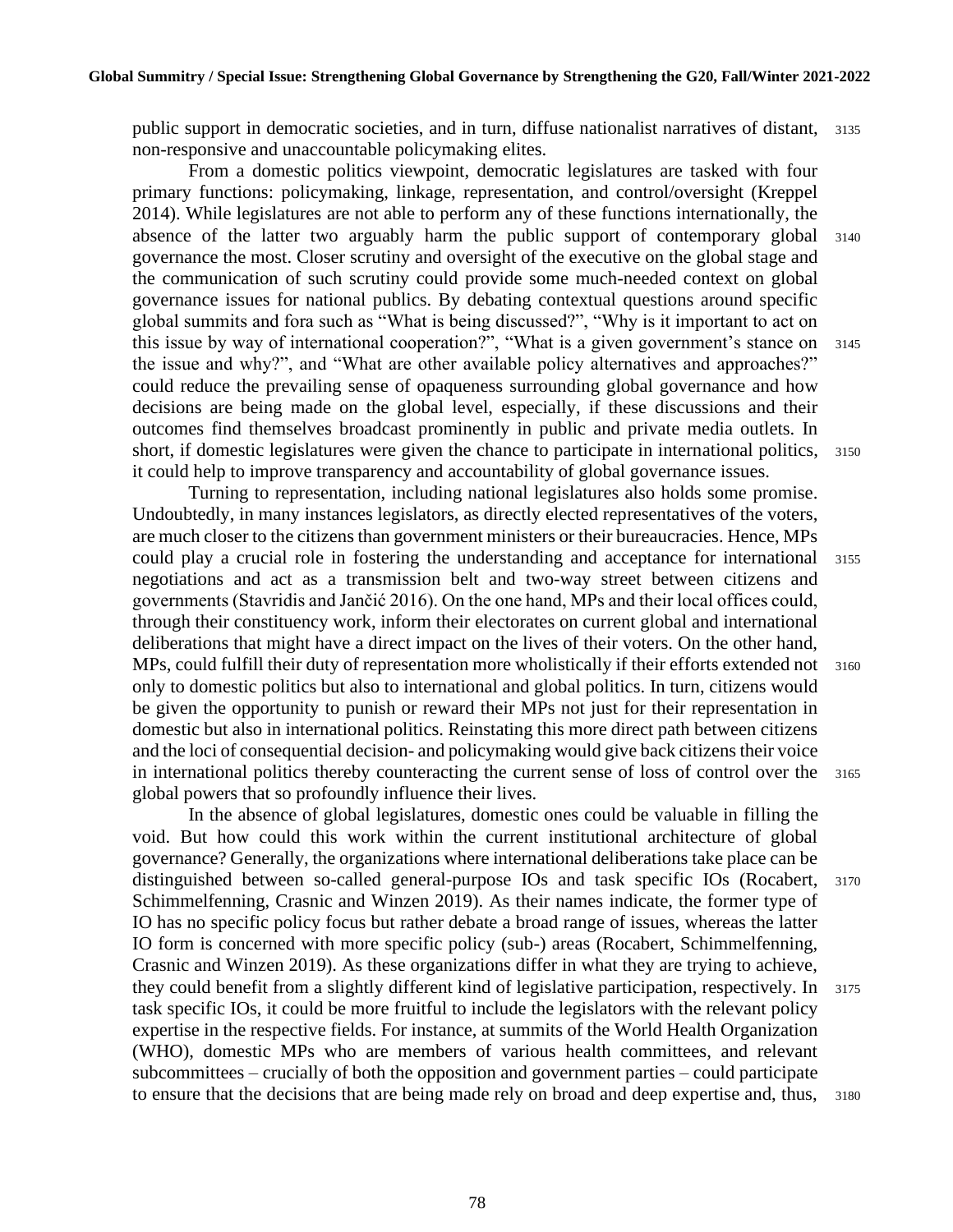are more likely to have beneficial outcomes for societies. As legislators become part of the international negotiations, this would help in bridging the information deficit between them and their governments. In turn, legislators can: (1) communicate this information to their constituencies; and (2) hold their governments to account more effectively. In other words, global governance would become both more transparent and accountable to the average <sup>3185</sup> citizen.

In contrast, where general-purpose IOs, or informal fora such as the G20 are concerned, government and opposition party members of the legislatures' financial or foreign affairs committees of the member states could be included in the deliberations, participate at the summits, and offer alternative policy pathways to what their respective <sup>3190</sup> governments are suggesting. For instance, a first step for the G20 towards the effective inclusion of national legislatures could be the establishment of a new engagement group – let us propose the Parliamentary20 (P20). Where government and opposition foreign policy, and perhaps other, experts, could come together in the P20 to debate which issues on the international agenda are the most crucial to their constituents at home. Much like other <sup>3195</sup> current engagement groups today, such as the B20, L20 and T20, the P20 could produce recommendations for the G20 governments on what should be on the agenda of the summit and which issues are most important to their constituents. Ultimately, however, the goal should be to achieve a more complete inclusion of MPs throughout the entire year-cycle of presidencies. To make legislators equal contributors to the various debates, the information <sup>3200</sup> deficit between governments vis-à-vis individual legislators should be minimized as much as possible to allow them and, in turn, the publics they represent, to gain a complete picture of other member states' positions on the deliberated issues and the considerations that are informing their own governments' position. If government and opposition legislators could be effectively included in both general-purpose IOs as well as task-specific ones, the <sup>3205</sup> representation of interests at the global level beyond the respective national majority could be improved significantly and contribute to a more accountable process. In national democracies, the role of representing interests of minorities is a task for legislatures. At the global level, this task is only filled, if at all, by civil society organizations which often have a narrow issue focus and cannot claim to legitimately speak for the citizenry as a whole (Falk <sup>3210</sup> and Strauss 2001). Protecting minority rights should, thus, be another impetus for including legislatures in global governance.

## **Conclusion**

In sum, in the face of the growing challenges that confront the global order, foreign policy and international political processes are only going to become more important for the everyday lives of citizens around the world, irrespective of some nationalist leaders' chanting that they will take back control. In other words, increasingly public policy will likely be foreign and international policy. Against this backdrop and to overcome contemporary 3220 divisive nationalist 'us-vs-them' narratives, global governance must live up to higher procedural standards if it is to protect its legitimacy in democratic societies. Over the past, citizens in democracies have developed minimum standards for the political processes that are governing their lives and, currently, global governance does not live up to these democratic procedural standards. This is particularly evident by the absence of legislatures 3225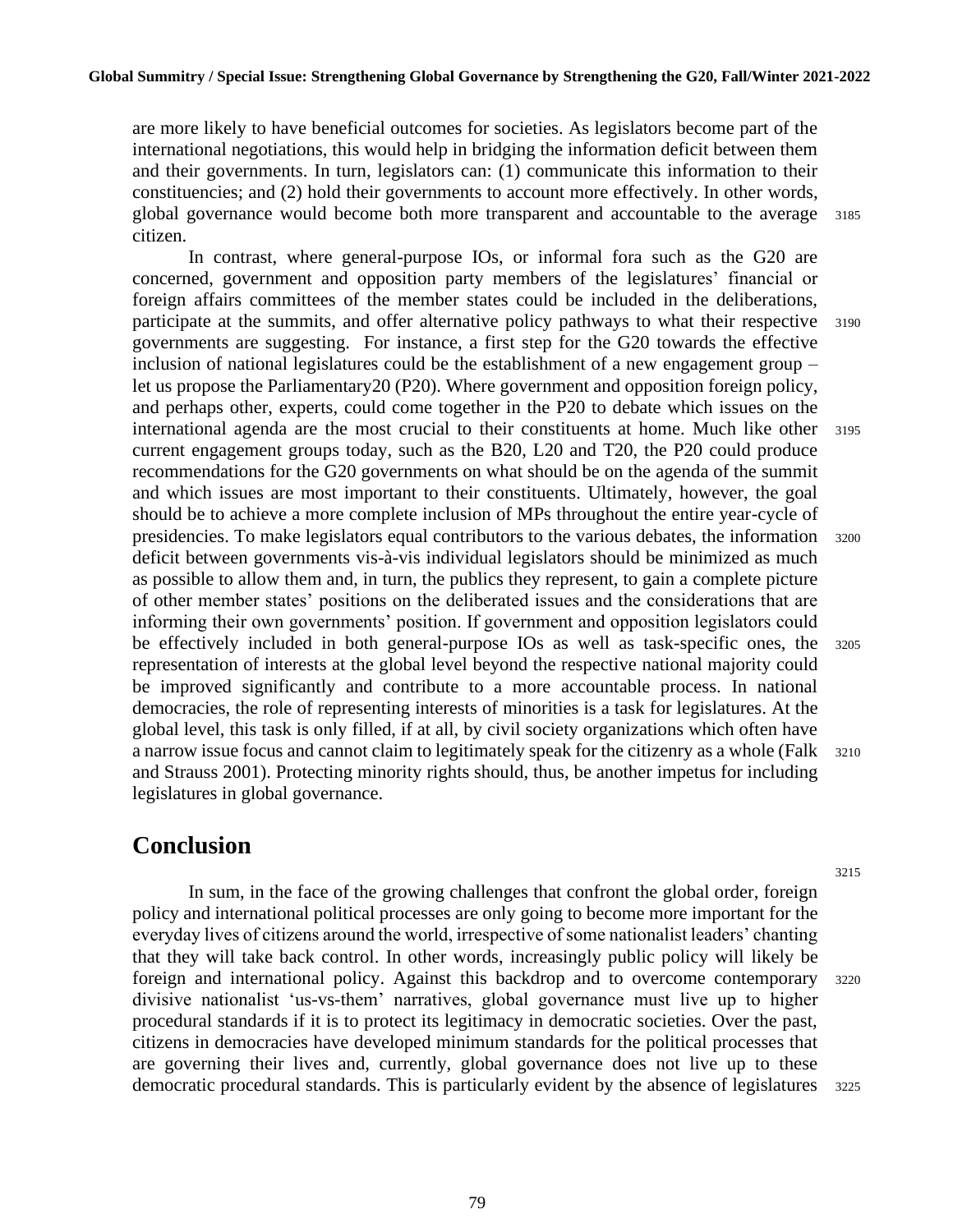in global governance. Legislators are currently not able to perform any of their democratic duties at the international and global levels. As a result, global governance suffers from a lack of separation of powers. No legislative oversight and scrutiny combined with the absence of citizen representation and poor disaggregated economic outcomes are driving popular discontent with global governance in modern democratic societies. In fact, it <sup>3230</sup> becomes all the more difficult for citizens to accept any global governance outcomes – particularly those they do not agree with or have detrimental outcomes for them individually – if the global decision-making progress has not been legitimized by democratic procedures. Depending on the institution or IO concerned, legislators could be included in different ways. Task-specific IOs could benefit from the inclusion of domestic government and opposition <sup>3235</sup> 'expert-legislators' of the respective policy area. General purpose IOs, discussing broader, high-level agendas for global cooperation might be better served by the inclusion of foreign policy committee members, again of both government and opposition parties. It is, in any case, time for reform agendas to move past the contemporary and, at times, exclusive focus on output legitimacy (i.e. the quality of global governance outcomes). Rather, we should take <sup>3240</sup> a hard look at input and throughput legitimacy and improve global governance procedures such that it can more fully regain acceptance and support of the global citizenry.

## **Works Cited**

- Berman, Sheri. 2017. "The pipe dream of undemocratic liberalism." *Journal of Democracy* <sup>3245</sup> 28, no. 3: 29-38.
- Betz, Hans-Georg. 1994. Radical right-wing populism in Western Europe. *Springer*.
- Dreher, Axel, and Noel Gaston. 2008. "Has globalization increased inequality?" *Review of International Economics* 16, no. 3: 516-536.
- Falk, Richard, and Andrew Strauss (2001). "Toward global parliament." *Foreign Affairs* 80 <sup>3250</sup> (2001): 212.
- Finkelstein, Lawrence S. 1995. "What is global governance." *Global governance* 1: 367.
- Fleurbaey, Marc. 2018. "Political innovation for a better governance." *T20 Argentina Taskforce Social Cohesion, Global Governance, and the Future of Politics*.
- Follesdal, Andreas, and Simon Hix. 2006. "Why there is a democratic deficit in the EU: A 3255 response to Majone and Moravcsik." *JCMS: Journal of Common Market Studies* 44, no. 3: 533-562.
- Freyburg, Tina, Sandra Lavenex, and Frank Schimmelfennig. 2017. "Just an Illusion? Democratization in the International Realm." *Schweizerische Zeitschrift für Politikwissenschaft* 23, no. 3: 246-252. 3260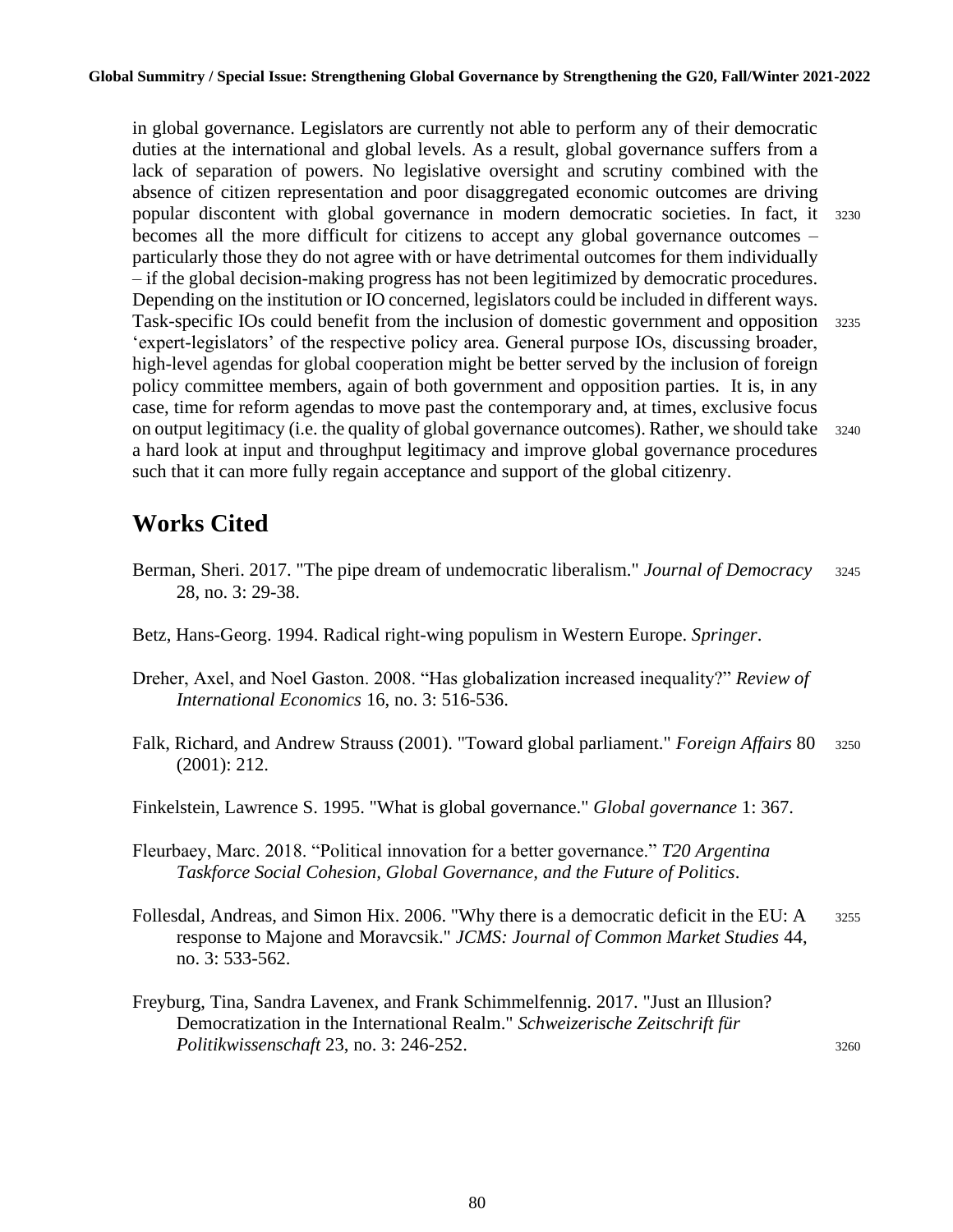#### **Global Summitry / Special Issue: Strengthening Global Governance by Strengthening the G20, Fall/Winter 2021-2022**

| Golder, Matt. 2016. "Far right parties in Europe." Annual Review of Political Science 19: |  |  |  |
|-------------------------------------------------------------------------------------------|--|--|--|
| 477-497.                                                                                  |  |  |  |

Kreppel, Amie. 2014. "Typologies and Classifications." *The Oxford handbook of legislative studies*: 82-100. <sup>3275</sup>

Nanz, Patrizia, and Jens Steffek. 2004. "Global governance, participation and the public sphere." *Government and opposition* 39, no. 2: 314-335.

- Raunio, Tapio, and Wolfgang Wagner. 2017. "Towards parliamentarisation of foreign and security policy?" *West European Politics* 40, no. 1: 1-19.
- Rocabert, Jofre, Frank Schimmelfennig, Loriana Crasnic, and Thomas Winzen. 2019. "The <sup>3280</sup> rise of international parliamentary institutions: Purpose and legitimation." *The Review of International Organizations* 14, no. 4: 607-631.
- Stavridis, Stelios, and Davor Jančić. 2016. "Introduction the rise of parliamentary Diplomacy in International politics." *The Hague Journal of Diplomacy* 11, no. 2-3: 105-120. <sup>3285</sup>
- Van Prooijen, Jan-Willem, André PM Krouwel, and Thomas V. Pollet. 2015. "Political extremism predicts belief in conspiracy theories." *Social Psychological and Personality Science* 6, no. 5: 570-578.
- Walter, Stefanie. 2021. "The backlash against globalization." *Annual Review of Political*  **Science 24: 421-442.** 3290

Held, David. 2004. "Democratic Accountability and Political Effectiveness from a Cosmopolitan Perspective." *Government and Opposition* 39, no. 2: 364–91. http://www.jstor.org/stable/44483074. 3265

Jaeger, Hans-Martin. 2007. "'Global civil society' and the political depoliticization of global governance." *International Political Sociology* 1, no. 3: 257-277.

Jančić, Davor. 2017. "TTIP and legislative‒executive relations in EU trade policy." *West European Politics* 40, no. 1: 202-221.

Jang, Jinseop, Jason McSparren, and Yuliya Rashchupkina. 2016. "Global governance: <sup>3270</sup> present and future." *Palgrave Communications* 2, no. 1: 1-5.

Kahler, Miles. 2009. "Global governance redefined." *Challenges of globalization: immigration, social welfare, global governance*: 174-198.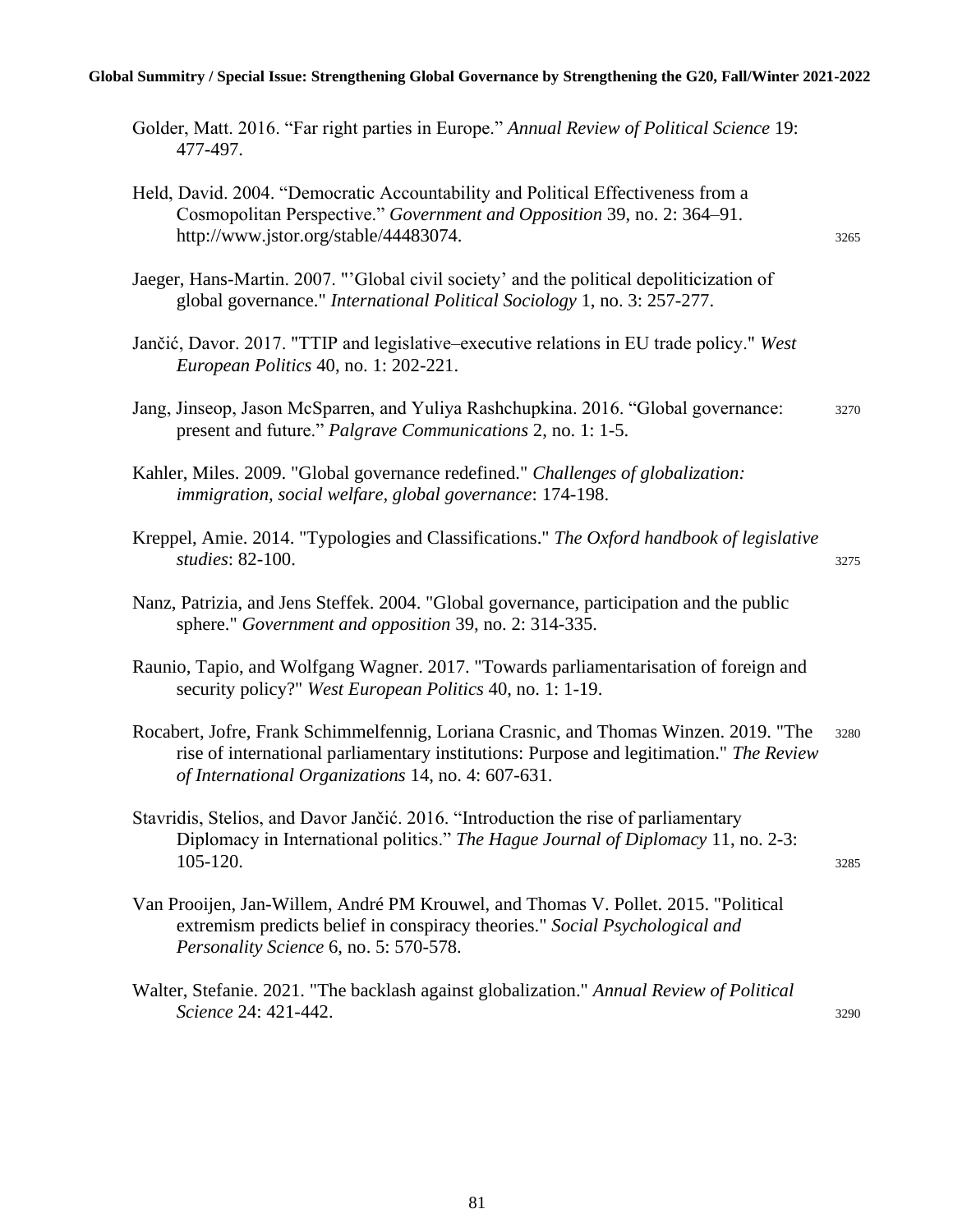## **Author biography**

**Philipp Bien** is a 2021 Master of Global Affairs Graduate from the Munk School of Global Affairs and Public Policy at the University of Toronto where he specialized in development policy. Since June 2021 he worked at the Global Summitry Project as a <sup>3295</sup> Research Assistant. In April he plans to begin his PhD in International Relations at the University of Konstanz focusing on the role of national legislatures in global politics.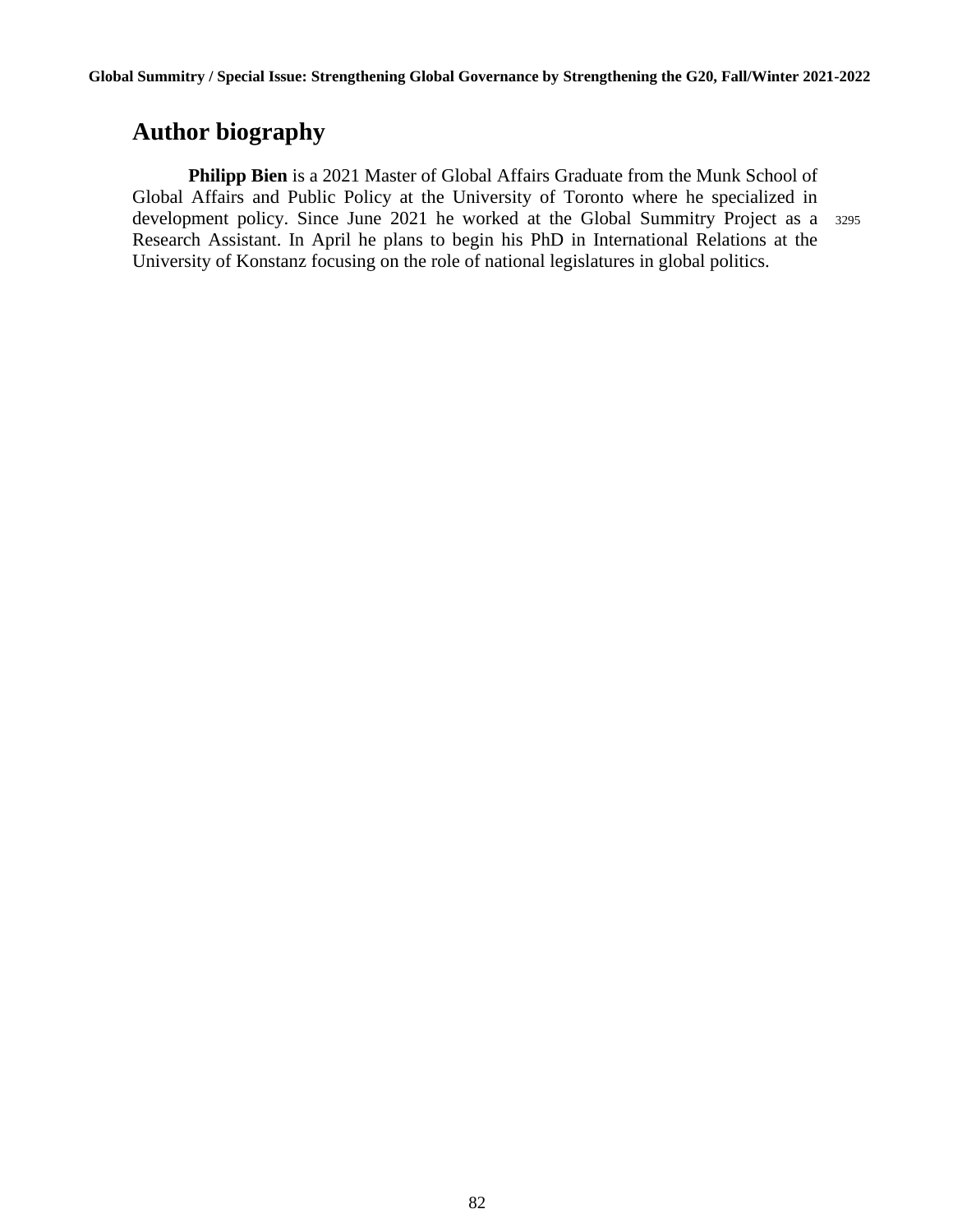# **Disrupted Order: G20 Global Governance at a** 3300 **Time of Geopolitical Crisis**

#### **Yves Tiberghien**

This article evaluates the outcomes of the Rome  $G20$  in October 2021 and  $3305$ the forces behind those outcomes. Overall, the results were meager and far below current needs for coordination in the context of major global disruptions. I argue that leaders of major countries have increasingly engaged in cognitive dissonance: there is a fast-growing gap between their continued official support for G20 procedures and their refusal to <sup>3310</sup> cooperate with each other. The G20 may have become a limited safety net of sorts, or a custodian of increasingly limited norms of cooperation. But the main action is elsewhere in the face of rising geopolitical tensions: the gradual weaponization of globalization, a growing rift between China and the West, and the outright rejection of the global order by Russia post 3315 February 24, 2022.

In this difficult context, the G20 managed to make progress in global environmental governance (climate and biodiversity) by setting clear goals for the first time. The G20 also made advances in global taxation and other <sup>3320</sup> second-tier issues. But the Rome G20 could not provide meaningful coordination or guidance on three most pressing global governance issues: the COVID-19 pandemic, the growing fragmentation of the trading order, and the cyber and AI revolution. And the absence of both Vladimir Putin and Xi Jinping may have been a portend of the massive crisis of early 2022. 3325 In the wake of the Ukraine invasion, the existence of the G20 model itself is at stake. $21$ 

#### **Introduction**

The Rome G20 Leaders' Summit met on October 30-31, 2021. It was the first inperson G20 Leaders' Summit since the COVID-19 pandemic started in December 2019. It was also the first full G20 Summit of the post-Trump era, and it featured the return of a US president committed to the global liberal order and to multilateralism for the first time since 2016. Additionally, the Rome G20 Summit benefitted from an experienced Chair, given that <sup>3335</sup> Italian Prime Minister Mario Draghi had attended many past G20 ministerial meetings in his capacity as President of the European Central Bank (ECB). This 'Draghi advantage' was somewhat 'blunted', however, by a change of the Italian Sherpa half-way through the year.

 $21$  This article incorporates elements from my article published with East Asia Forum on November 8, 2021,

<sup>&</sup>quot;The good, the bad and the incongruous at the Rome G20."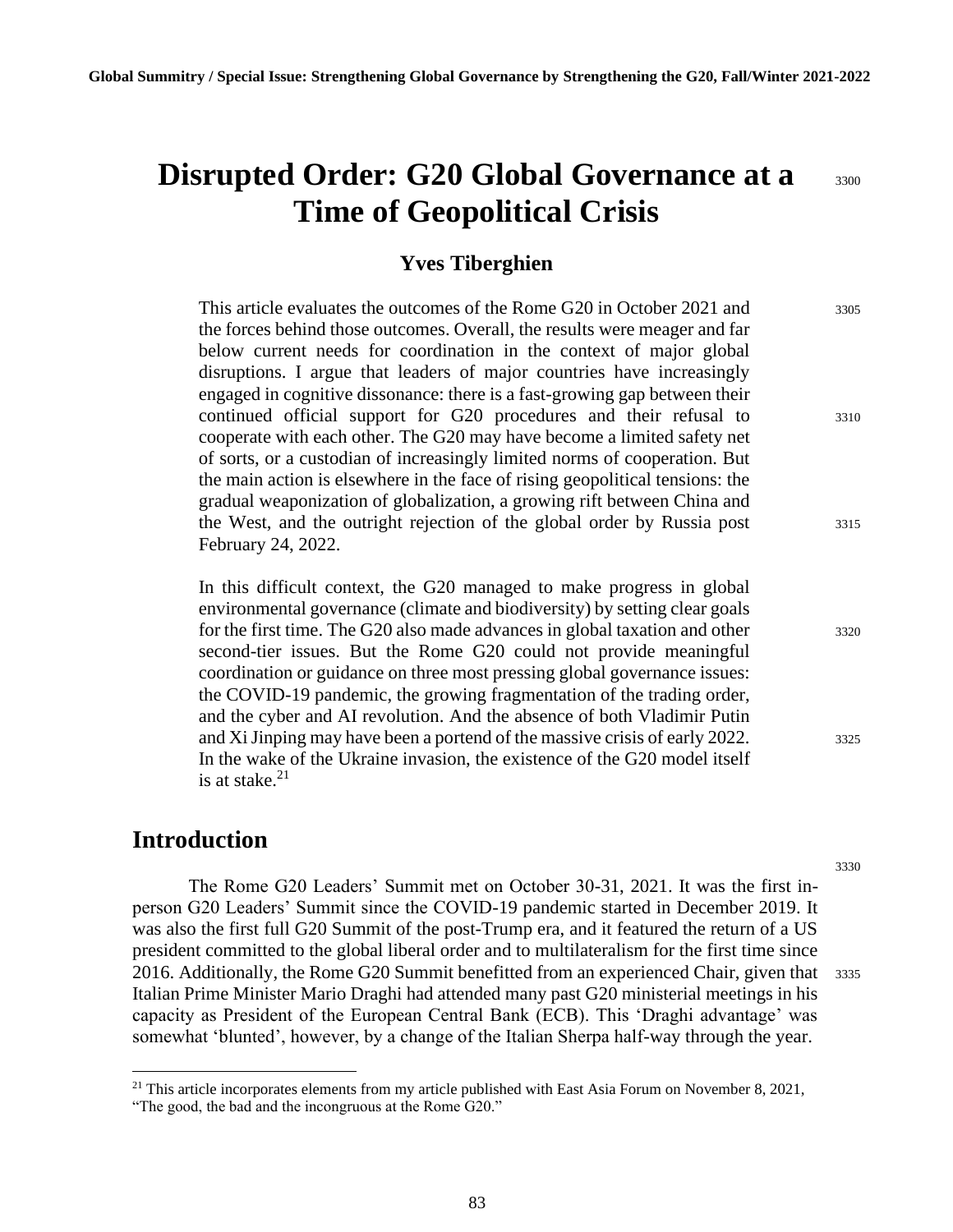Given the G20's self-assigned role as "the premier forum for international economic cooperation," (G20 Research Group 2021) the urgency of managing the post-pandemic <sup>3340</sup> world economy, and the worsening climate change situation, expectations toward the Rome Leaders' Summit were high. Indeed, the G20 summit process in late 2021 faced an extremely challenging mission: it was tasked with reconciling the enduring reality of economic and environmental interdependence with the other reality of serious ongoing disruptions. These disruptions included: the COVID-19 pandemic, climate change challenges, the digital and 3345 AI revolutions, social backlash against global capitalism in some countries, and a growing great power rivalry between China and the United States.

Would the leaders of the world's most powerful countries and international institutions gathering around the G20 table help forestall forces of fragmentation and foster effective collective responses to shared crises? Could the G20 process help mediate the <sup>3350</sup> growing tensions between key members, especially tensions between Western countries and China and Russia, as well as North-South tensions over climate and pandemic equity issues? Can the G20 serve as the line of defense for global connectivity and global cooperation under very tough geopolitical circumstances?

In terms of process and viability, the Rome G20 was hampered by the absence of six  $3355$ leaders out of 21 (the EU has two leaders, hence the number 21). Such an absence was unrepresentative of past leaders' summits. Mexico's President Andrés Manuel López Obrador has not appeared at any global summit and 'true to form' did not appear at the G20 Rome Summit. Saudi Arabia's leader, Crown Prince Mohammed bin Salman Al Saud was absent. And South Africa's President Cyril Ramaphosa was held up by elections at home. <sup>3360</sup> All three were represented by competent foreign ministers with experience in multilateralism. More serious for the G20 ability to advance collective compromise was the absence of three of the most powerful countries: China, Russia, and Japan. Japan's new Prime Minister Kishida Fumio was held up by crucial general elections in the wake of his nomination as Prime Minister on October 4, 2021. His absence and the relative 'green' nature 3365 of his Cabinet meant that Japan could not be an effective player in these leader-level discussions. Russia's Vladimir Putin skipped the summit due to the COVID-19 situation, but probably also because of his increasing isolation from global diplomacy and a dark inward turn – as later revealed by his brutal invasion of Ukraine on February 24, 2022.

China's leader, Xi Jinping, as it turns out, had not left the country since January 2020. <sup>3370</sup> It would appear that his unwillingness to travel is driven by his determination to fight a zero-COVID-19 strategy after the national trauma of the Wuhan COVID-19 explosion early in 2020. No summit abroad is important enough, it seems, at the moment, to break that pattern. Additionally, President Xi seems far more focused on the enormous domestic political maneuvers needed to secure a norm-breaking third term as Party Secretary of the Chinese 3375 Communist Party (CCP) at the 20th Party Congress in the fall of 2022. In that heavy domestic context and in the wake of increasingly ideological posturing toward outside rivals during the pandemic years, he was probably not ready to face a strong US-led pushback at the G20. President Xi did deliver a speech at the G20 by video conference and was represented by a large delegation of able officials headed by Foreign Minister Wang Yi. However, in the 3380 complex Chinese governing system, and given his lack of seat on the Politburo, Wang Yi's authority to craft any compromise with other countries is essentially nil. The Chinese lineup at the Rome G20 ensured that China would stick to agreements negotiated by Sherpas prior to the actual Leaders' Summit.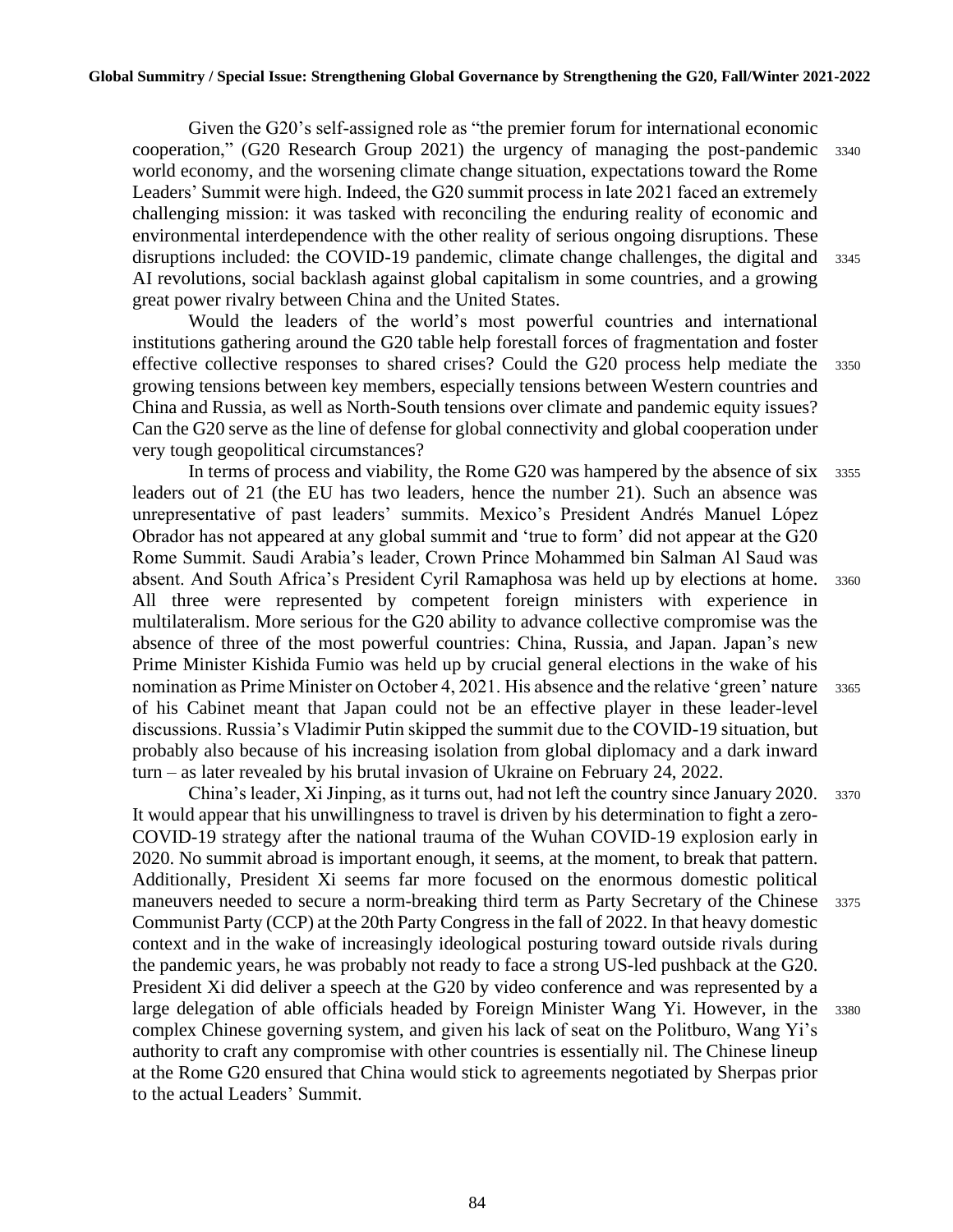## **The Rome G20 Leaders' Summit – A Failing Grade But There Is** <sup>3385</sup> **Some Hope**

The Rome G20 Summit produced a mixed, and in fact, limited outcome. The Leaders' Declaration (G20 Research Group 2021) is a rather 'stuffy' technical and overly aspirational document – unfortunately not that unusual for a leaders' declaration. In terms 3390 of managing critical systemic risks and forestalling the potential fragmentation of global interdependence, the results seem less than ideal. On the big three critical issues of pandemic management, global trade and inequality, and cyber and AI governance, the G20 appears to offer a 'failing grade'. There was simply no ability among leaders, it seems, to envision an effective outcome and the necessary compromises to reach it. However, there 3395 was limited but significant progress on the fourth critical systemic issue of our times: climate change and biodiversity preservation. And there was significant cooperation and delivery on a series of second tier issues – global taxation, support for the Sustainable Development Goals (SDGs), and on global debt relief for lower income economies. Most importantly, the G20 leaders all committed to a series of global norms and principles,  $3400$ including climate, sustainable development, health, education, and global cooperation. After two G20 Summits that ended up with 19+1 declarations forced by the US dissenting on issues of climate and trade, this Declaration and Summit indicated willingness again to share common goals.

In reviewing the Italian year, we seem to identify a growing dissonance in the <sup>3405</sup> behavior of key states in the G20. On the one hand, members increasingly refused to invest in the G20 process to address the systematically most important issues, given their current focus on competitive national dynamics. On the other hand, they continued to show attachment to the G20 process itself and to ensure some limited progress.

In addressing this G20 growing dissonance, it appears, the preferences of key states 3410 toward global governance and the G20 has fundamentally changed between 2008-2015 and the post 2017 period. Their evaluation of the necessity for global cooperation has been downgraded relative to domestic and security priorities, and the trust in each other and in global cooperation has decreased significantly. The 2008-2009 global financial crisis (GFC) did trigger an enormous though too rare global coordination through the G20. This <sup>3415</sup> coordination continued until around 2010. True, the crisis itself resulted from a failure of domestic financial regulation in the US and beyond and the frontline firefighters were the central banks, coordinated by the US Federal Reserve, as well as the US Treasury (authorized by Congress through The Troubled Asset Relief Program, or TARP). However, the G20 leaders' summits in 2008-2010 played a powerful supportive role by coordinating global <sup>3420</sup> efforts around fiscal stimulus packages, doubled funding for the IMF, and creation of the Financial Stability Board (FSB). These efforts were part of an emerging global financial monitoring and safety net, prevention of beggar-thy-neighbor currency dynamics similar to those of the 1930s, prevention of trade protectionism, and a series of other key regulatory efforts. As well, the G20 summits and the long series of Sherpa-level, ministerial level or <sup>3425</sup> informal summits between such summits provided crucial space for information sharing, trust building and diffusion of tensions. The fact is, the global institutional system enlivened by the G20 creation, did deliver an effective response (Drezner 2014; Tooze 2018).

From 2011 to 2016, G20 effectiveness gradually faded as the focal power of the crisis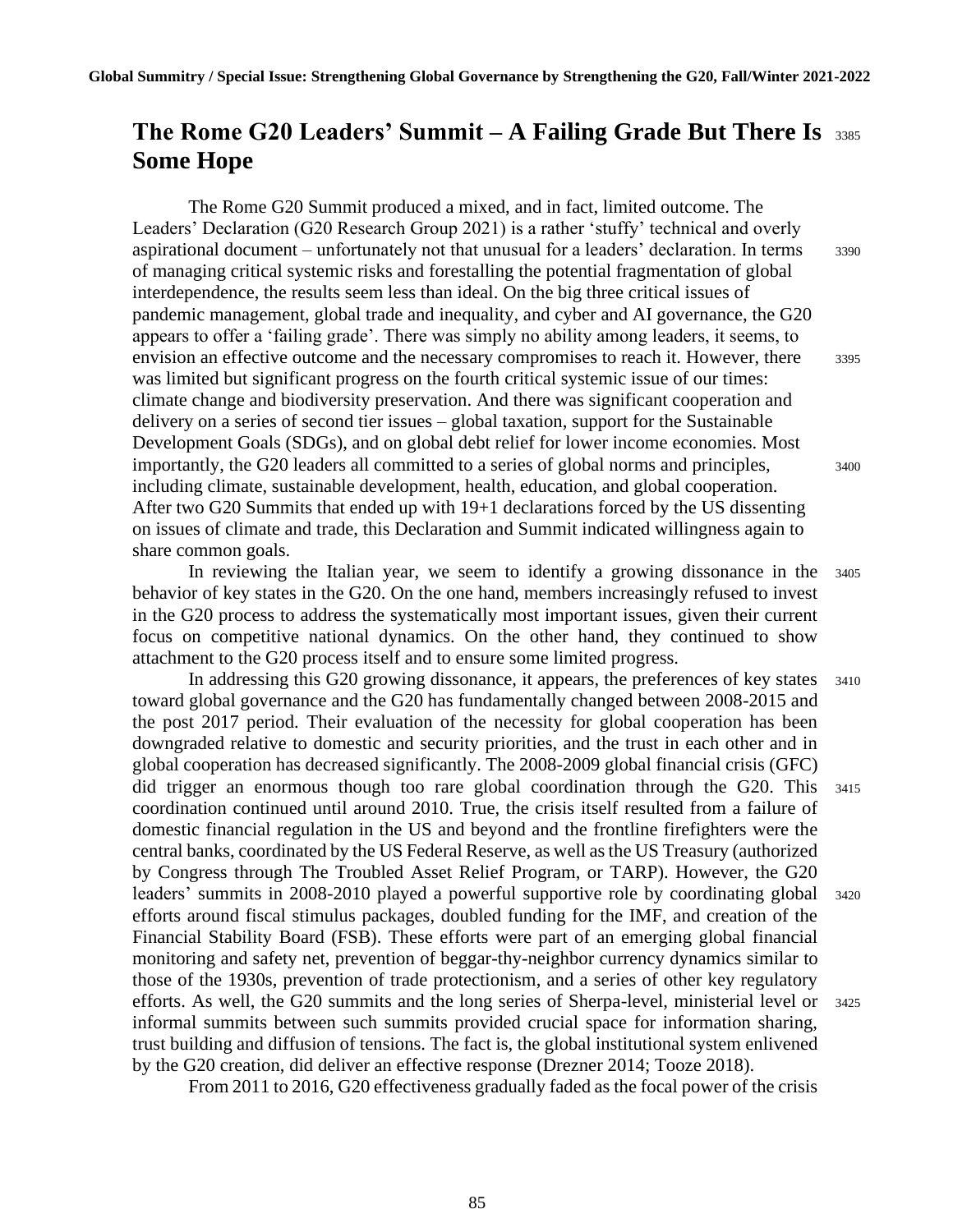slipped into the past and centrifugal tensions rose. Nevertheless, key players continued to 3430 have a stake in the G20 and to deliver occasional significant outcomes. In contrast, it seems to me that the period of 2017-2021 marked a change of dominant global governance paradigm for key players. The period moved from a minimal shared management of global interdependence to competitive disengagement with only limited coordination. The critical players in this process were the US under Donald Trump and China – as well as Russia, the <sup>3435</sup> UK after Brexit, Turkey, India, Brazil, and Saudi Arabia, but the dynamic has proved so far irreversible even under Joe Biden. The pandemic only accelerated this process. Interestingly, a few important players retain significant commitment to the global management of integration: the European Union, Canada, and Japan. But these actors don't have the collective heft to reverse the heavy momentum set by the great powers and their followers. <sup>3440</sup>

Regarding the curious continuous adhesion of most G20 players to the process itself and to a degree of deliverables on second-tier issues, it seems this attachment arises from three sources. First, G20 states are willing and eager to retain a safety net of sorts if their dominant national strategies fail. Second, global cooperation norms in support of global interdependence remain dominant, even though major players don't always maintain them <sup>3445</sup> in practice. This cooperation is due to the speed of the current transition of the global order and the lack of new dominant norms to replace old ones. As well, dominant players are not yet willing to publicly own their great power competitive behavior and find instead that it is convenient to hide it behind a continuing official commitment to shared global norms. Third, even the US and China still find the G20 platform useful as a forum for discussion, and a <sup>3450</sup> chance to convey messages, share information, learn about allies and rivals, and update their beliefs and preferences. Obviously, in the wake of the Ukraine invasion by Russia, this is no longer the case. It has become all but unthinkable to imagine a Russia under Putin present at the G20. This may have rather negative consequences for the G20. But we will have to see.

3455

## **I. Measuring Outcomes: Rome Summit Scorecards Relative to Governance Needs**

The rationale for having the G20 lies in the growing externalities, public good requirements and systemic risks generated by the acceleration of global integration since the <sup>3460</sup> early 1980s (Alexandroff et al. 2020; Alexandroff and Cooper 2010; Bradford and Linn 2007; Drezner 2014; Kaul et al. 1999; Kaul and United Nations Development Programme 2003; Kindleberger 1988; Kirton 2013; Sandler 2004; Tiberghien 2017; Tiberghien et al. 2019). Economic connectivity and interdependence already existed in the 19th and early 20th century in an earlier incarnation, albeit one shared by only 15 or so countries and with much <sup>3465</sup> simpler technology (Angell 1910; Berger 2003). The modern version of economic globalization really took off to new levels in terms of breadth, reach, intrusiveness, and speed after about 1980 (Garrett 2000; Keohane and Milner 1996; King 2017; Stiglitz 2002). This new high-speed economic integration has generated powerful global markets, global forces, global economic actors, and global risks that often reach beyond national governance. In this <sup>3470</sup> global context, the spillovers made it impossible for individual states to monitor and regulate markets, manage crises, generate public goods and deal with systemic risks on their own. Global markets require global rules, and global systemic risks require global cooperation. Markets and interchange require stability, information, trust, security, and other forms of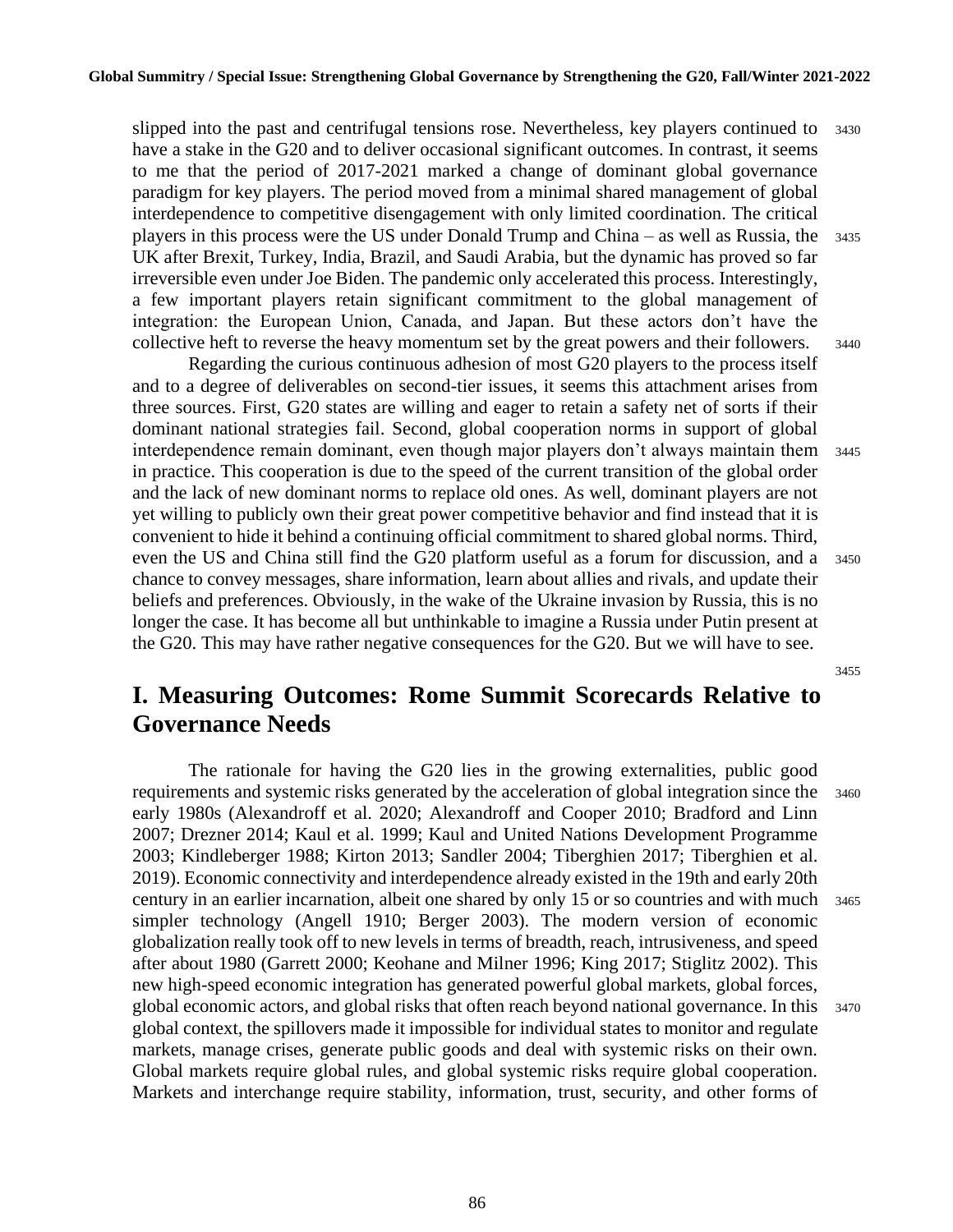governance to be able to survive over time (North 1990; Williamson 1985). And adequate <sup>3475</sup> governance must be provided at the global level. Yet, the basis for such provision is on thin ground, since power and sovereignty lie at the national level with states the dominant actors under today's Westphalian system. The answer to this conundrum became a US-led effort to add a layer of global institutions and cooperation among those states, which became part of the so-called Liberal International Order (Ikenberry 2011). <sup>3480</sup>

The initial post-war response to the need for order and coordination, as well as global stability, was to create new global political institutions (the United Nations) and economic institutions separate from the UN, the International Monetary Fund (IMF), the World Bank (WB), and the aborted International Trade Organization, the ITO, that became the General Agreement on Tariffs and Trade (GATT) and then later the World Trade Organization <sup>3485</sup> (WTO) through and alongside a power structure provided by US hegemony (Ikenberry 2011; Kissinger 2014). This system is often referred to as the rules-based international order by the likes of Canada, Australia, Japan, or Europe. But Ikenberry (2011) calls it a fused system combining elements of hierarchy (US power) and constitutionality (rules and institutions). On the economic and ecological front, the stability of this system lies in the balance between <sup>3490</sup> global forces or markets and the governing capacity of global institutions.

Post 1990, the functional demands on this governance structure expanded exponentially. With massive financial, trade, and investment deregulation and the addition of the advent of the Internet, global markets and global digital reality took a scale and impact never seen before. With growing opportunity costs of closure and effective pressures from <sup>3495</sup> the US and allies, the world joined in this globalization process, including China and India. Managing these markets and dealing with crashes such as the GFC became much more complex. Meanwhile, massive connectivity, population growth, technological sophistication, environmental destruction, and the removal of national circuit-breakers generated a level of systemic risks never seen before (Goldin and Mariathasan 2014). 3500

Given the inability of any power to manage such economic interdependence and the absence of mandate for the UN to manage the global economy, Paul Martin of Canada and Colin Bradford and Johannes Linn of Brookings called for the urgent addition of a Leaders 20 – an L20 (Bradford and Lin 2007). The G20 came into being in November 2008 at the height of the GFC, even though various proposals had been vetted prior to the crisis. 3505

The nominal demands on the G20 are actually huge. The task at hand is nothing less than to generate cooperative global institutions and policy convergence among systemically important countries in order to thwart the collapse of the global economy, generate rules and norms to manage global flows, deal with global public goods, and generate collective responses to systemic risks. When the G20 fails to act, there is no effective back up system, <sup>3510</sup> given that no country, however powerful, is up to the collective tasks of interdependence management and no regional or club grouping can do more than postpone major crises.

The current period sees the parallel emergence of several systemic risks: the potential collapse of the global trading or financial system, climate change and the collapse of ecological biodiversity, global pandemics, the existential risks of the digital and AI <sup>3515</sup> revolution, with the potential of making humanity redundant within decades (Bostrom 2015; Ord 2020; Tiberghien et al. 2021). We also witness the greatest power transition since 1850, with 21 percent of global GDP changing hands from developed to emerging economies between 2000 and 2020 (with two-thirds of that change driven by the rise of China). We observe that these trends are accompanied by increased great power competition and growing 3520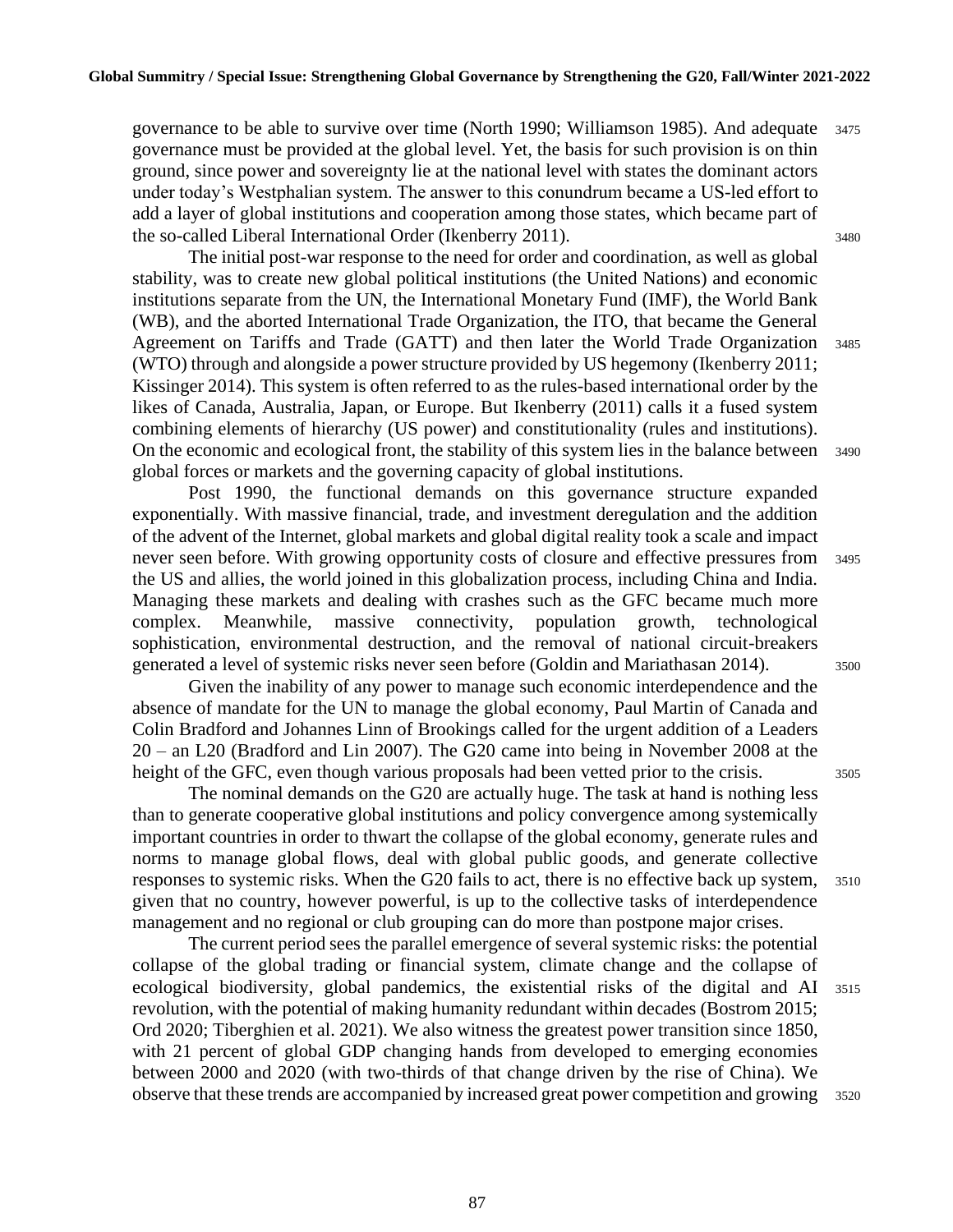struggles over global rules and institutions, possibly because of the erosion of the US hegemony and lack of consensus among states, alongside the resurgence of grievances and mutual suspicion. This, in turn, has led to growing conflicts and asymmetric exploitation of vulnerabilities in globalization itself (Drezner et al. 2021; Farrell and Newman 2019; Leonard 2021).  $3525$ 

In this context, we face high global cooperation requirements, namely finding collective cooperative responses to those risks and ensuring a stable and fair management of global connectivity without catastrophe. Some see this as the mission for the G20. Others, such as the US and possibly China see the G20 as only a limited part of the solution and prefer to mount partial coalitions or groups to provide elements of governance. The G20, <sup>3530</sup> however, should play some role as it draws together divergent interests between established and emerging powers despite security competition.

Relative to such needs and the urgency of current files, how do we evaluate the outcomes of the Rome G20? Table 1 offers my evaluation of the Rome Summit, including scorecards ranked from 1 (lowest) to 10 (highest) on systemic and secondary issues facing 3535 the G20. While the rankings are subjective, this evaluation is based on the close read of the G20 Rome Declaration and accompanying documents. A score of one (1) means that the issue is not addressed. A score of five (5) or more means some degree of meaningful global coordination. A score of two to four (2-4) means some normative progress, but a lack of concrete mechanisms and institutions to bring these norms to reality. A score of four (4) <sup>3540</sup> indicates the setting of a clear target, albeit without a concrete credible action plan.

|                                                                                                                                       | <b>Outcomes</b>                                                                                                 | <b>Governance Needs</b>                                                          | Score (1 lowest-<br>10 highest) |
|---------------------------------------------------------------------------------------------------------------------------------------|-----------------------------------------------------------------------------------------------------------------|----------------------------------------------------------------------------------|---------------------------------|
| TIER 1:<br><b>SYSTEMIC</b><br><b>ISSUES</b>                                                                                           |                                                                                                                 |                                                                                  |                                 |
| Pandemic                                                                                                                              | Support for private<br>sector vaccine<br>production deals for<br><b>WHO</b>                                     | Massive, coordinated<br>support of global<br>vaccines and drugs,<br>stronger WHO | $\overline{2}$                  |
| Digital and $AI - you$<br>might add China<br>proposal for legal<br>text on autonomous<br>robots. Rejected by<br>Japan, US, and others | Normative mention<br>of data free flow and<br>fair access                                                       | New global<br>governance capacity                                                | 1                               |
| Climate Change and<br>Ecological<br>Emergency<br>(Biodiversity,<br>Oceans)                                                            | First time normative<br>commitment to 1.5C<br>and 2030<br>biodiversity targets,<br>many pages in<br>declaration | Massive global<br>mobilization and new<br>technology<br>development              | $\overline{4}$                  |

Table 1. Scorecards of G20 Rome Outcomes Relative to Governance Needs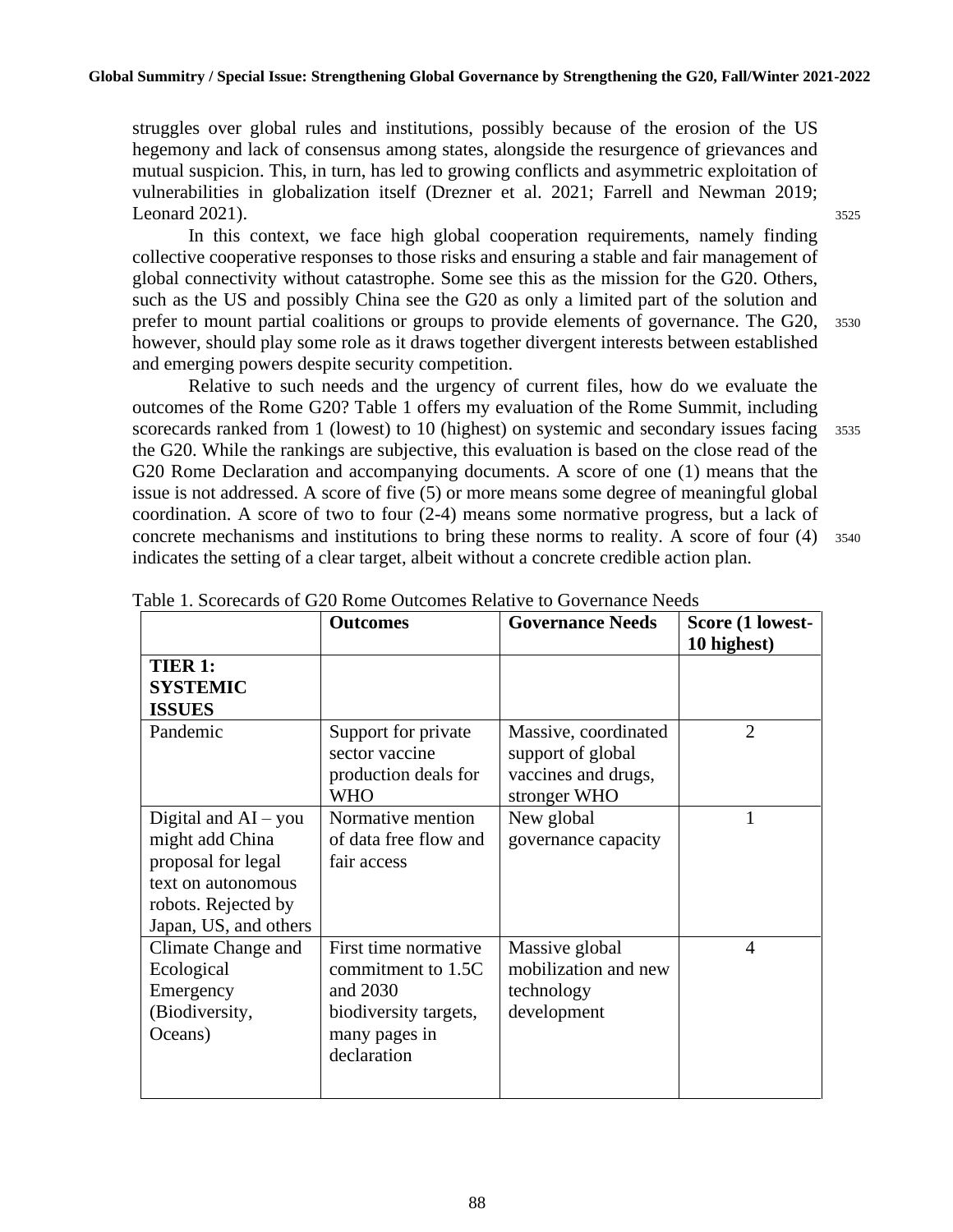| <b>TIER 1:</b><br><b>SYSTEMIC</b><br><b>ISSUES</b>    | <b>Outcomes</b>                                                          | <b>Governance Needs</b>                                                                                           | Score (1 lowest-<br>10 highest) |
|-------------------------------------------------------|--------------------------------------------------------------------------|-------------------------------------------------------------------------------------------------------------------|---------------------------------|
| Global Trade and<br>Inequality/Anger                  | Normative<br>commitment to<br>global trade, no<br>action                 | Agreements on<br>updated WTO rules<br>and Dispute<br>Settlement                                                   | $\overline{2}$                  |
| Global Financial<br>Crises Prevention &<br>Management | Normative<br>recommitment to<br>IMF reforms and<br>principles            | IMF quota reforms,<br>strong global safety<br>net and monitoring,<br>common regulations                           | $\overline{2}$                  |
| <b>Poverty Alleviation</b><br>and Global Justice      | Commitment to<br>SDGs, limited<br>commitment to SDR<br>use and DSSI      | Major commitment<br>of resources and<br>support for green<br>development through<br>global markets and<br>support | $\overline{2}$                  |
| TIER 2-<br><b>REGULATORY</b><br><b>ISSUES</b>         |                                                                          |                                                                                                                   |                                 |
| <b>Global Taxation</b>                                | Support for OECD-<br>negotiated 15 percent<br>minimal tax                | Global enforceable<br>rules and agreement                                                                         | 6                               |
| Anti-Corruption                                       | Continued support<br>for coordination and<br>norms                       | Global coordination<br>against enablers,<br>including tax havens                                                  | $\overline{4}$                  |
| Migration                                             | Support for global<br>norms                                              | Preparation of<br>massive resources<br>and institutions                                                           | $\overline{2}$                  |
| <b>Education and Youth</b>                            | Shared progressive<br>principles and good<br>practices                   | Institutions and<br>resources                                                                                     | 3                               |
| Global Agriculture<br>and Food Markets                | Normative mentions<br>but no actionable<br>items                         | Reform of global<br>markets to support<br>fair revenues                                                           | 1                               |
| Global Infrastructure                                 | Reaffirmation of<br>shared principles and<br>willingness to<br>cooperate | Global coordination<br>and cooperation on<br>quality green<br>infrastructure up to<br>scale                       | 3                               |
| Global Space<br>Commons                               | Nothing                                                                  | New global<br>governance capacity                                                                                 | 1                               |

The results are rather sobering. The G20 is not generating meaningful responses to 3545 nearly any systemically important issues beyond common normative statements that recognize the importance of these issues. Leaders are either lacking innovative capacity or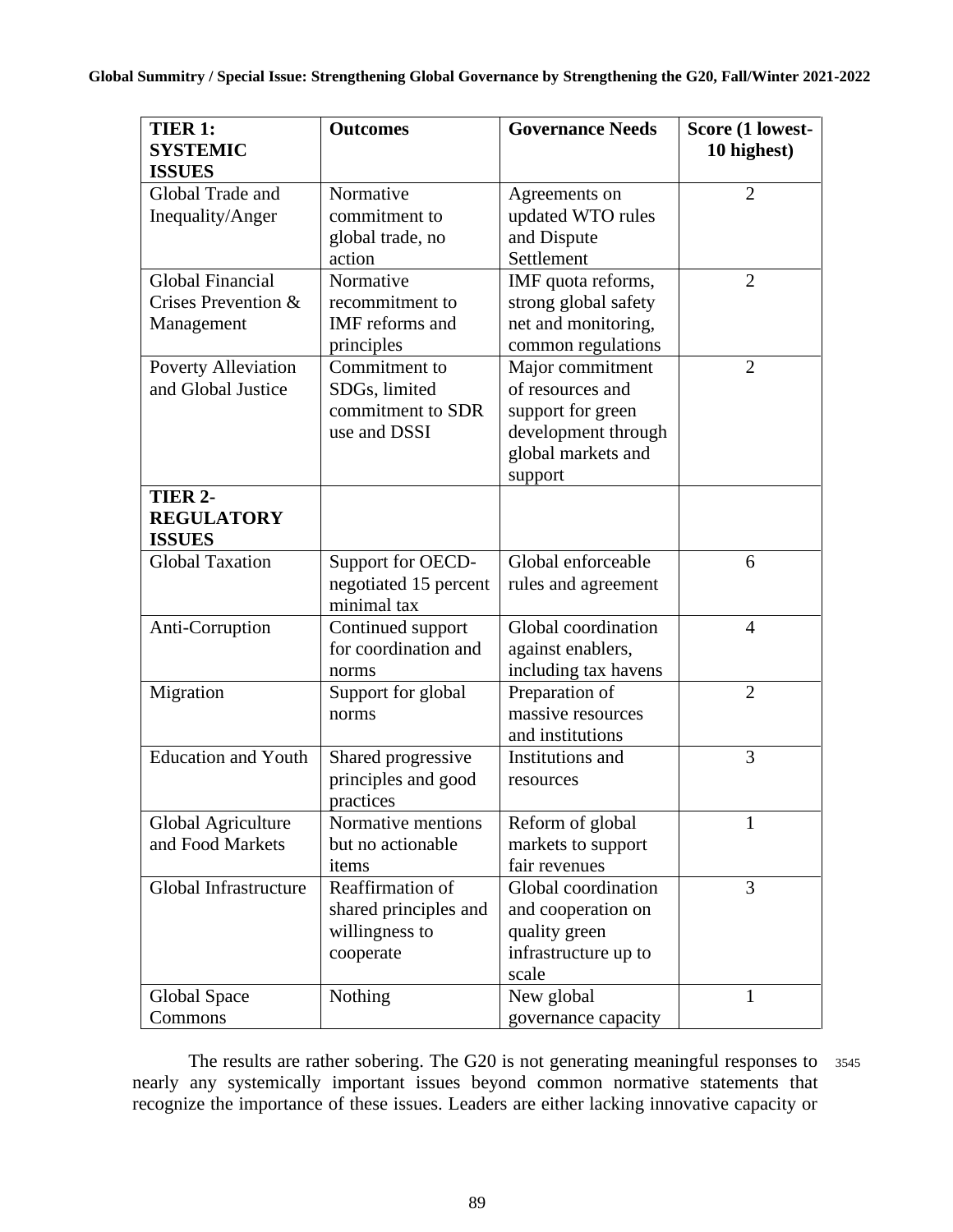are showing little interest to work collectively toward existential threats.

We do see some progress, however, on one systemic issue (climate change and biodiversity) and to a secondary degree on pandemic management. We also see some <sup>3550</sup> significant progress on a number of secondary issues, such as global taxation. And G20 leaders continue to be willing to collectively commit to solve most global issues after acknowledging them, but without investing in solutions. There is a remarkable resilience in global norms of collective cooperation, despite the absence of actual investment. It is also important to note that the G20 outputs remain an elite process and that leaders have gradually  $3555$ decreased their personal investment in explaining the outcomes to their citizenry. There remains some global media interest in the pageantry of the G20, but not much attention to the more essential presence or lack of outcomes on key files.

## **II. Stalemate on the Big Three Systemic Issues: Pandemic, Cyber** <sup>3560</sup> **And AI, and Trade and Inequality**

As pointed out by Adam Triggs (2021), the G20 was not able to accelerate COVID-19 vaccine distribution as it should. The G20 merely accompanied the growing mobilization of the private sector of the US and China, and others around the world to reach 70 percent <sup>3565</sup> vaccination by mid-2022. But this codification of global focal targets is still useful. The commitment to meaningful reforms and budget increase of the WHO and to reforms of the International Health Regulations is a key move in the right direction. Yet, there was no actual breakthrough in making such reforms a reality. In particular, it would require a credible commitment by the US to the long-term sustainability and financing of the WHO (or an <sup>3570</sup> alternative global surveillance agency). It would require, additionally, a credible commitment by China and other large countries (including the US) toward rapid acceptance of WHO teams of experts during pandemic outbreaks.

On global trade, the G20 declaration reaffirms principles, and a commitment to the WTO but offers no specific commitment to restart the dispute settlement mechanism or make 3575 an agreement on core disputed issues such as the role of subsidies, technology transfer, or digital and data governance. The US has blocked the appointment of judges to the WTO Appellate Body since 2019 and the gap between China and the US and its allies is very large on questions such as domestic subsidies and technology transfers. Additionally, the language on the crucial issue of inequality and exclusion does not begin to provide blueprints that can <sup>3580</sup> address the urgency and scale of the crisis.

The G20 is also totally behind the curve on the massive acceleration of the digital/AI economy or the space economy, where new corporate giants currently operate in a near governance vacuum. The few paragraphs focus on data free flows and access to technology. This is a complete lack of acknowledgement of the urgency of global cooperation and <sup>3585</sup> regulations in the cyber and AI space. Here too, we can note a large spectrum of governance proposals between players, some of whom are eager to move forward with regulation (led by the EU) and others that are opposed to any global rule-making beyond market opening (led by the US). Other countries, such as India, Indonesia, and others insist on some data localization requirements to enable the creation of infant digital industries. As for China, it 3590 sees digital governance as integral to the preservation of its authoritarian rule and is reluctant to accept global rules, beyond elements such as privacy and IP protection from corporations.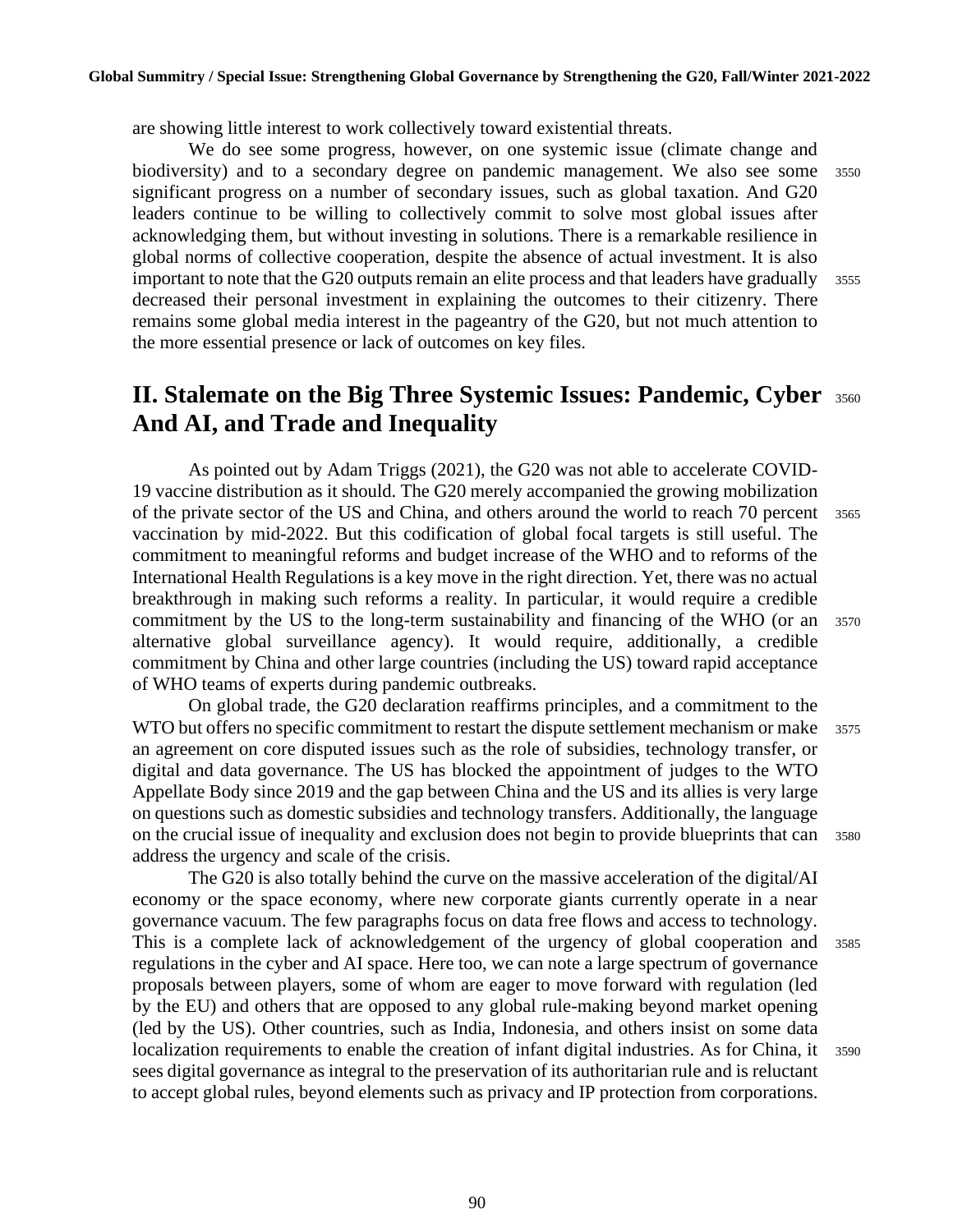In fact, the G20 is currently unable to truly function as the incubator for the reforms of global governance institutions that the world needs to manage global markets and pressing systemic risks. Contrary to early hopes, it is proving unable yet to manage frictions between 3595 established and emerging powers. There are three proximate reasons for this. First, the US, as the ongoing primary 'owner operator' of the liberal international order, is not interested in facilitating structural change at the global level. The US is not ready to empower the G20 to broker compromises among systematically important countries. The US prefers to combine its powerful leadership with *ad hoc* coalitions, such as the G7 and the Quad. The 3600 partial window that opened in 2008 in the US with regards to the usefulness of the G20 probably closed in 2016. Second, the ever-accelerating US-China competition and the collapse of mutual trust between China and the West greatly limits G20 possibilities. And third, most G20 leaders either face domestic turmoil, or at least extremely constraining domestic politics. It is hard to find any country, where working for the global public good at 3605 the G20 resonates with domestic voters and can result in political rewards for leaders.

The deeper reasons for declining G20 global governance commitment primarily lie in the shift that took place with the Trump presidency in 2017, but also at least partially in China, Russia, India, Brazil, Saudi Arabia, Turkey, and the UK. All reflect the diminishing importance given to global governance and global cooperation, relative to domestic <sup>3610</sup> solutions. Not only have these countries reduced trust in other G20 partners, they have also increasingly discounted the usefulness and role of global governance mechanisms themselves. In light of the reality of global interdependence and shared risks, this trend is itself generating new global risks. The logical implications will be both decreased global connectivity (whether gradual or through ruptures) and weakening ability to handle systemic 3615 risks.

## **III. Normative and Actual Progress in Some Issue Areas**

Given the larger dominant processes analyzed above, it is surprising to see some  $3620$ limited progress on two systemic issues (climate and the SDGs) and significant progress on secondary issues, example global taxation.

Compared to G20 summits in the last four years, the Chair did not have to resort to 19 vs 1 contortions on climate, trade, or SDGs. The commitments to SDGs and climate are unanimously reinforced. In fact, the Leaders' Statement goes further than ever before in <sup>3625</sup> acknowledging the climate crisis and codifying long-term aspirations. For the first time, there is a strong indication that 1.5°C of warming should be a key target. Leaders also support the goal of protecting 30 percent of land and oceans by 2030 as well as the firm commitment to ending all public financing for coal power plants abroad. All this is significant.

Meanwhile, the G20 commitment to a minimum 15 percent level of taxation for large 3630 global multinationals (as codified by OECD) is a breakthrough, even though it will have to be legislated throughout the world, a particularly difficult task in the US. Also significant is the shift involved in taxation of digital profits based on the place of consumption and not the place of physical production. In sum, we continue to see against all odds some limited incremental progress. We also see continued normative commitment to broad-based <sup>3635</sup> cooperation. The machinery of the G20 is still churning, including working group meetings, task forces, ministerial meetings, and Sherpa meetings, as well as meetings with engagement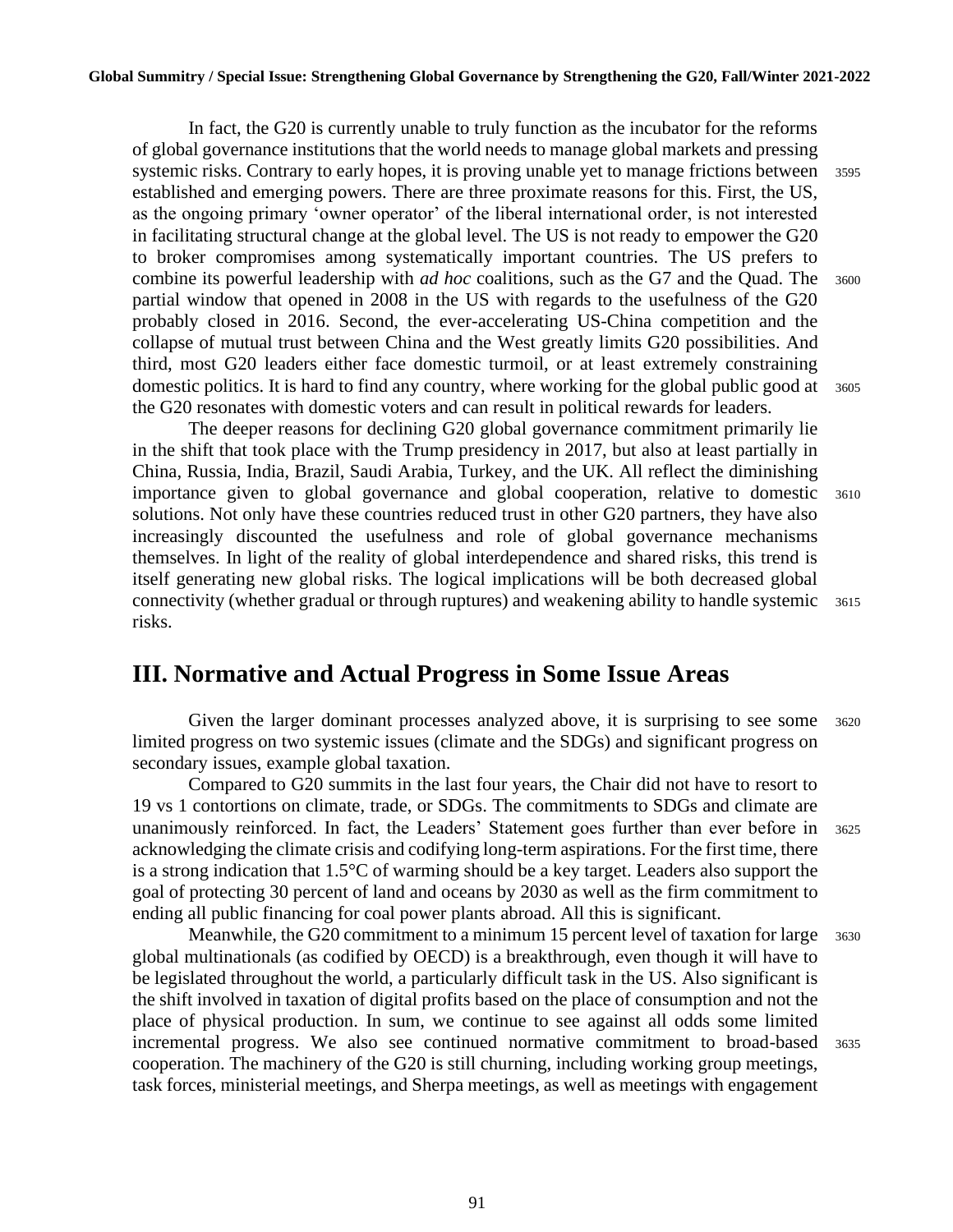groups. The annual host country continues to have some autonomy in advancing some key issues in an entrepreneurial way.

This reveals an interesting dimension. Even the most skeptical countries remain <sup>3640</sup> unwilling to unravel what constitutes one of the last lines of defense of the collective management capacity of global interdependence and global governance. Larger players may have most of their attention currently focused on strategic competition, partial decoupling and reshoring, and fractious domestic politics. The systemic competition between the US and China at the heart of the G20 is currently toxic, plagued by ideological conflict, security 3645 confrontation, and profound accusations. Gone is the actual commitment to working together, even though the formality of shared processes in the G20 remain. However, as with the UN itself, the G20 remains useful to systemic players as a forum for discussion and a place to effectively learn about friends and rivals. The G20 also offers some useful joint monitoring function and helps address the growing cognitive gaps and misunderstandings <sup>3650</sup> among major players (Tiberghien 2020). And the G20 remains useful to key states due to its capacity to help fix small irritants and plug small holes in global governance.

The continued normative agreement around key principles remains interesting. It is both a legacy of past cooperation and a reflection of the difficulty in generating new norms. It may also be a sign of cognitive dissonance in the policies pursued by the major players. 3655 While they are directing their energy to strategic competition, they continue to retain some secondary belief in global interdependence and a fast-disappearing liberal international order. And this includes China.

#### **Conclusion** 3660

The Rome G20 can be seen as a 'pressure-relieving valve' that cleared some air, changed the global conversation, and offered shared commitments for some matters to mobilize around. The Rome Summit also enabled side conversations that resulted in some significant deals (EU-US steel and aluminum deal) and openings (Turkey-US), or crucial 3665 clarifications – in the case of the Antony Blinken-Wang Yi meeting. Despite extremely strong adverse currents, the Rome G20 Summit played a positive role in inserting common energy to counteract the growing entropy of global politics and coordinate various global actors toward common goals. It embodies the resilience of the norms of global interdependence and the continuing strengths of global epistemic communities.  $3670$ 

These elements of normative resilience and limited progress should not hide, however, the reality of a large governance gap between the functional requirements of the G20 as the only game in town in terms of possible collective economic and environmental management of global interdependence and its current actual delivery. The US consensus, such as it is, has moved away from the belief in global cooperation and multilateral <sup>3675</sup> institutions. The Biden Administration has favored smaller partnerships and a 'democracy versus autocracy' framing of global order rather than promoting closer global cooperation. Given the pivotal role of the US in the construction of the post-war global economic and security system, this poses a significant problem. The outcome is a net decrease in the global capacity to handle crises (such as COVID-19 and climate change) and increasingly global <sup>3680</sup> volatility.

This gap between global governance capacity and global systemic needs continues to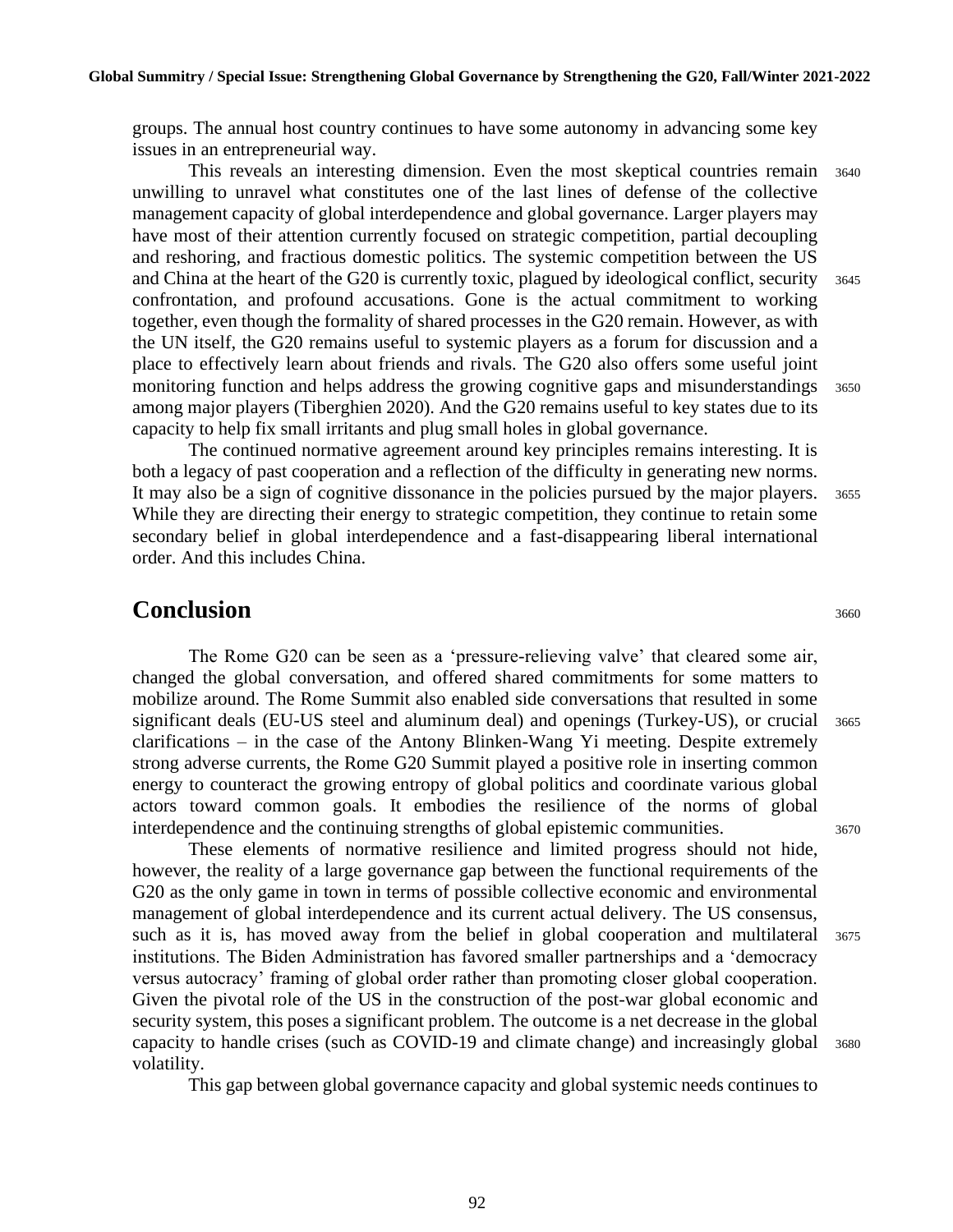grow. And it marks a decreasing commitment by key major players to both global governance and global interdependence itself, particularly the US. The fallback focus on reduced collaboration among trusted friends, plurilateral engagement, is not a credible <sup>3685</sup> avenue for solving global systemic risks and maintain a global economic system. This situation will only change when the US and other key countries realize that even a limited global order requires greater collective cooperation. Even a more decoupled global order requires guard rails, minimal common rules, and space to reduce misperceptions. And elites must do a better job to regain the trust and support of citizens, which in turn requires building 3690 a fairer and more equitable global interdependence.

On February 24, 2022, with the unprovoked Russian invasion of Ukraine, the state of global cooperation embedded in the G20 concept took a marked turn for the worse. With this move, and the barbaric urban siege tactics used, Russia signified its total rejection of the existing global order, UN norms and laws, and global cooperation. It is as if a mask was 3695 suddenly removed, and Russia reappeared as a vindicative 19th century Czarist regime with no interest in a rules-based order. Russia's role in the G20 and in any global institutions now appear to be just a farce.

Sure enough, the US, Canada, Europe, Japan, and many other countries responded by cutting off Russia from most links to the global economy, save two: energy markets and 3700 the Chinese connection. At the time of writing, Russia and the West are teetering on the brink of possible direct conflict. And China is tainted by the guilt of association with Russia, after the Russia-China Declaration of a tacit partnership signed on February 4, 2022.

How the world emerges from the depth of this crisis is difficult to predict. One scenario is an expanded war. A second scenario is a breakdown of cooperation between the 3705 West and not just Russia, but also China. That would lead to the end of the G20 model and a return to a fragmented world of coalitions: a G7+ model would face off with a China coalition and other regional coalitions. The problem with such a model is that China and the West remain deeply embedded in mutual interdependence and unraveling this interdependence is impossible without massive economic and social upheaval for both sides. <sup>3710</sup> A third, and rather better scenario would see China edge away from Russia. China, the G7, and others would work toward a reformed model of global cooperation, without which effective global governance is not possible. This third option could lead to a resumption of the G20, albeit without Russia until a new leadership replaces Putin and changes course. In any case, if we thought that the Rome G20 was disappointing, 2022 and the Indonesia G20 <sup>3715</sup> Summit appears to be even more of a challenge.

## **Works Cited**

- Alexandroff, Alan, Colin Bradford, and Yves Tiberghien. 2020. "Toward 'effective multilateralism' in turbulent times." *Global Solutions Journal*, Global Solutions <sup>3720</sup> Summit 2020 Edition: 54-60. https://www.global-solutions-initiative.org/wpcontent/uploads/2020/04/GSJ5\_Alexandroff\_Bradford\_Tiberghien.pdf.
- Alexandroff, Alan S. and Andrew Fenton Cooper eds. 2010. *Rising States, Rising Institutions: Challenges for Global Governance*. Washington, D.C.: Brookings Institution Press. <sup>3725</sup>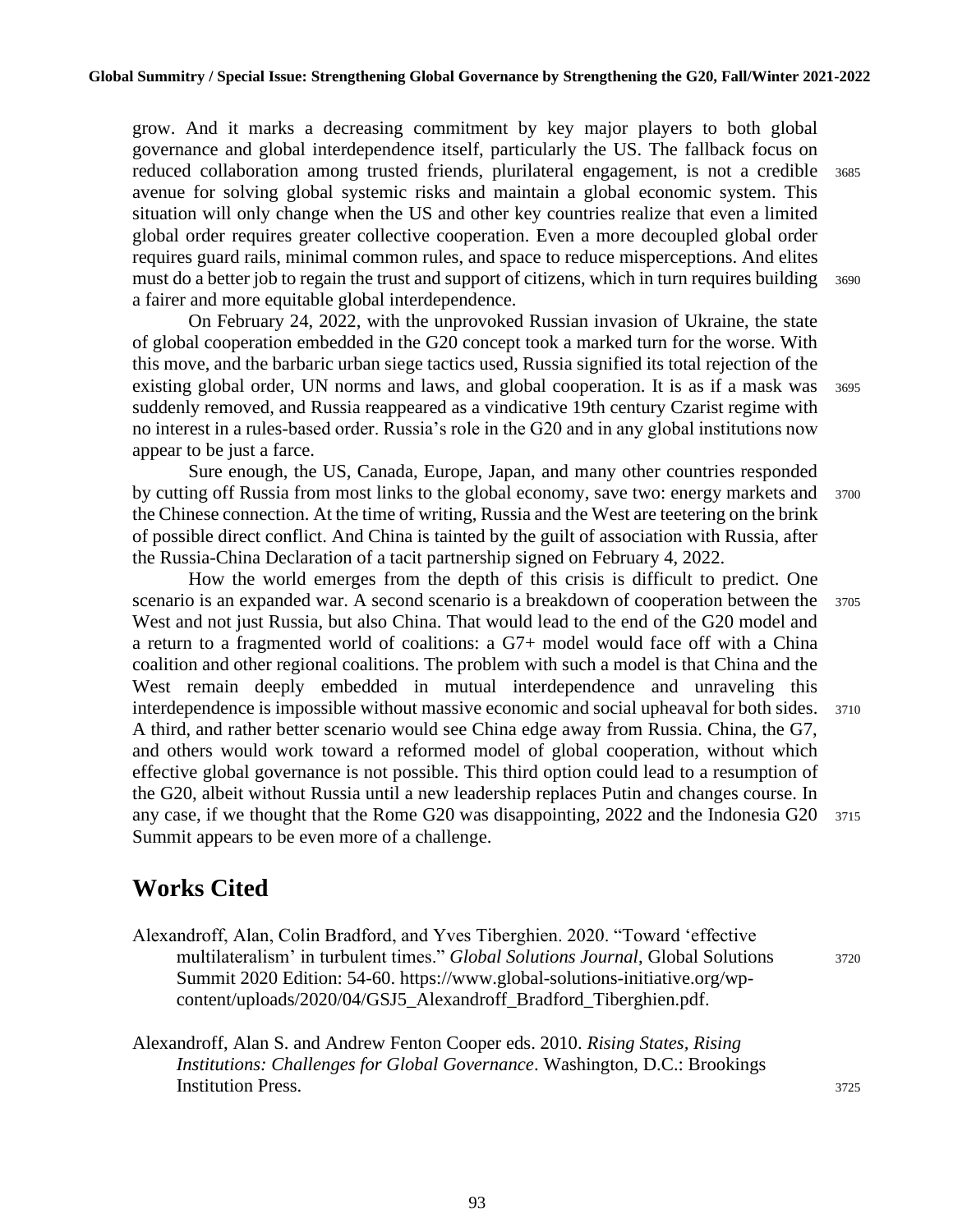#### **Global Summitry / Special Issue: Strengthening Global Governance by Strengthening the G20, Fall/Winter 2021-2022**

| Angell, Norman. 1910. The Great Illusion; a Study of the Relation of Military Power to<br>National Advantage. London: W. Heinemann.                                                      |      |
|------------------------------------------------------------------------------------------------------------------------------------------------------------------------------------------|------|
| Berger, Suzanne. 2003. Notre Première Mondialisation: Leçons D'un Échec Oublié. Paris:<br>Editions du Seuil et la République des idées.                                                  |      |
| Bostrom, Nick. 2015. Superintelligence: Paths, Dangers, Strategies. Oxford: Oxford<br>University Press.                                                                                  | 3730 |
| Bradford, Colin I. and Johannes F. Linn. 2007. Global Governance Reform: Breaking the<br>Stalemate. Washington, D.C.: Brookings Institution Press.                                       |      |
| Drezner, Daniel W. 2014. The System Worked: How the World Stopped Another Great<br>Depression. Oxford and New York: Oxford University Press.                                             | 3735 |
| Drezner, Daniel W., Henry Farrell and Abraham L. Newman. 2021. The Uses and Abuses<br>of Weaponized Interdependence. Washington DC: Brookings Institution Press.                         |      |
| Farrell, Henry and Abraham L. Newman. 2019. "Weaponized Interdependence: How<br>Global Economic Networks Shape State Coercion." International Security 44(1):42-<br>79.                  | 3740 |
| G20 Research Group. 2021. "G20 Rome Leaders' Declaration." G20 Research Group.<br>http://www.g20.utoronto.ca/2021/211031-declaration.html.                                               |      |
| Garrett, Geoffrey. 2000. "The Causes of Globalization." Comparative Political Studies<br>33(6-7):941-992.                                                                                |      |
| Goldin, Ian and Mike Mariathasan. 2014. The Butterfly Defect: How Globalization Creates<br>Systemic Risks, and What to Do About It. Princeton: Princeton University Press.               | 3745 |
| Ikenberry, G. John. 2011. Liberal Leviathan: The Origins, Crisis, and Transformation of<br>the American World Order. Princeton: Princeton University Press.                              |      |
| Kaul, Inge, Isabelle Grunberg and Marc A. Stern. 1999. Global Public Goods: International<br>Cooperation in the 21st Century. New York: Oxford University Press.                         | 3750 |
| Kaul, Inge and United Nations Development Programme. 2003. Providing Global Public<br>Goods: Managing Globalization. New York and Oxford: Oxford University Press.                       |      |
| Keohane, Robert O. and Helen V. Milner. 1996. Internationalization and Domestic Politics.<br>Cambridge and New York: Cambridge University Press.                                         |      |
| Kindleberger, Charles Poor. 1988. The International Economic Order: Essays on Financial<br>Crisis and International Public Goods. 1st MIT Press edition. Cambridge, Mass.:<br>MIT Press. | 3755 |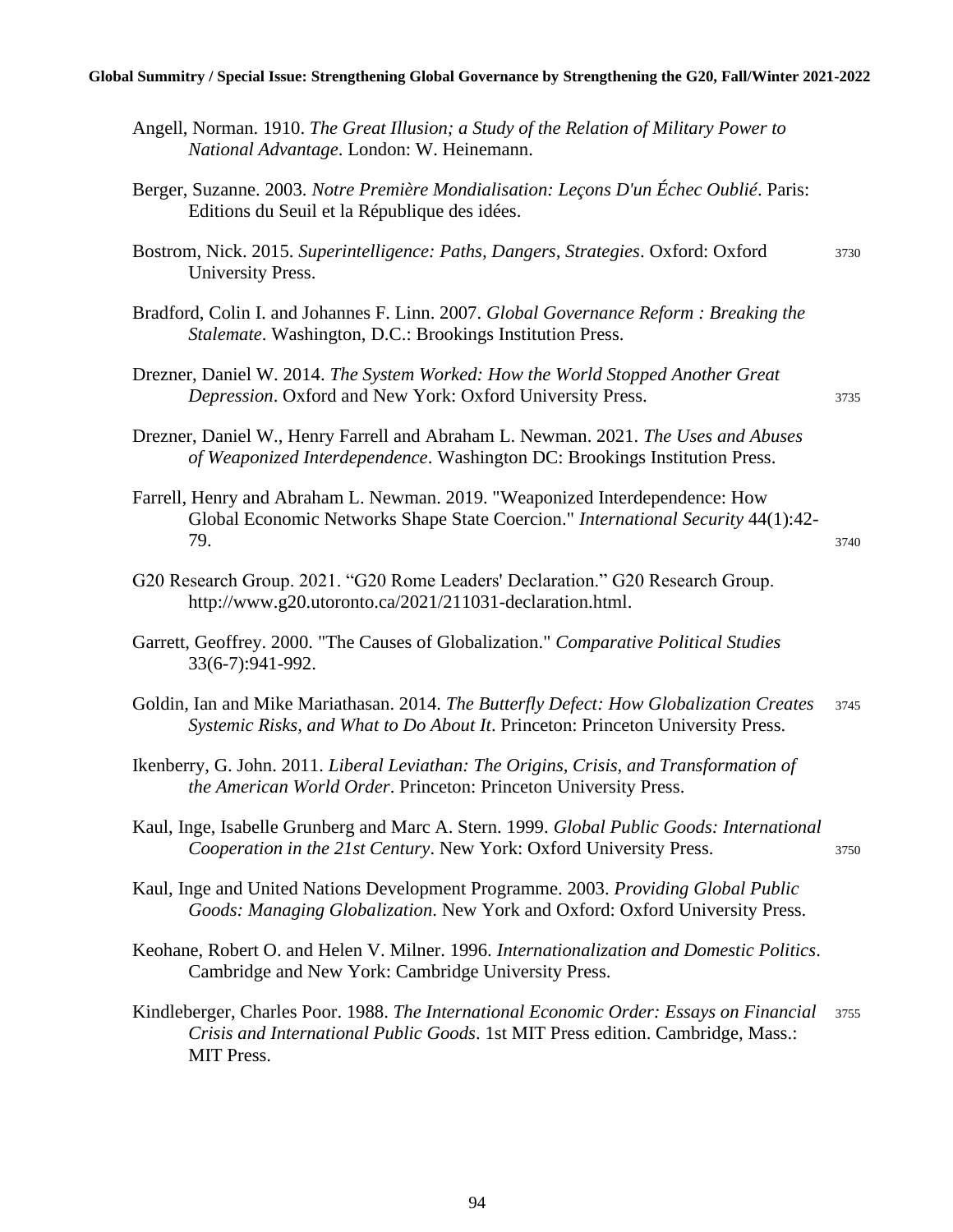| King, Stephen D. 2017. Grave New World: The End of Globalization, the Return of History.<br>New Haven and London: Yale University Press.                                                                                                                                     |      |
|------------------------------------------------------------------------------------------------------------------------------------------------------------------------------------------------------------------------------------------------------------------------------|------|
| Kirton, John. 2013. G20 Governance for a Globalized World. Burlington, VT: Ashgate.                                                                                                                                                                                          | 3760 |
| Kissinger, Henry. 2014. World Order. New York: Penguin Press.                                                                                                                                                                                                                |      |
| Leonard, Mark. 2021. The Age of Unpeace: How Connectivity Causes Conflict. London:<br>Penguin Random House.                                                                                                                                                                  |      |
| North, Douglass Cecil. 1990. Institutions, Institutional Change and Economic Performance.<br>Cambridge and New York: Cambridge University Press.                                                                                                                             | 3765 |
| Ord, Toby. 2020. The Precipice: Existential Risk and the Future of Humanity. New York:<br>Hachette Books.                                                                                                                                                                    |      |
| Sandler, Todd. 2004. Global Collective Action. Cambridge and New York: Cambridge<br>University Press.                                                                                                                                                                        |      |
| Stiglitz, Joseph. 2002. Globalization and Its Discontents. New York and London: Norton<br>Press.                                                                                                                                                                             | 3770 |
| Tiberghien, Yves. 2017. "Fostering Bold and Innovative Ideas for Urgent Global<br>Challenges: The V20 Contribution to the G20 During the China-German<br>Transition". Global Summitry: Politics, Economics and Law in International<br>Governance 3(1):27-44.                | 3775 |
| Tiberghien, Yves. 2020. "For the Global Economy, US-China Rivalry Does Not Have to<br>Mean Destruction." Global Asia 15(2): 32-37.<br>https://www.globalasia.org/v15no2/cover/for-the-global-economy-us-china-rivalry-<br>does-not-have-to-mean-destruction_yves-tiberghien. |      |
| Tiberghien, Yves et al. 2019. "Effective Multilateralism: 2019 Vision20-Brookings Blue<br>Report." V20. https://www.thevision20.org.                                                                                                                                         | 3780 |
| Tiberghien, Yves, Danielle Luo and Panthea Pourmalek. 2021. "Existential Gap: Digital/AI<br>Acceleration and the Missing Global Governance Capacity." Project for Peaceful<br>Competition (CIGI working paper). https://www.peaceful-<br>competition.org/pub/85cu1r9n.       | 3785 |
| Tooze, Adam. 2018. Crashed: How a Decade of Financial Crises Changed the World. New<br>York: Viking.                                                                                                                                                                         |      |
| Triggs, Adam. 2021. "The G20 needs to do more than recycle the G7's agenda". East Asia<br>Forum. https://www.eastasiaforum.org/2021/10/24/the-g20-needs-to-do-more-than-<br>recycle-the-g7s-agenda/                                                                          | 3790 |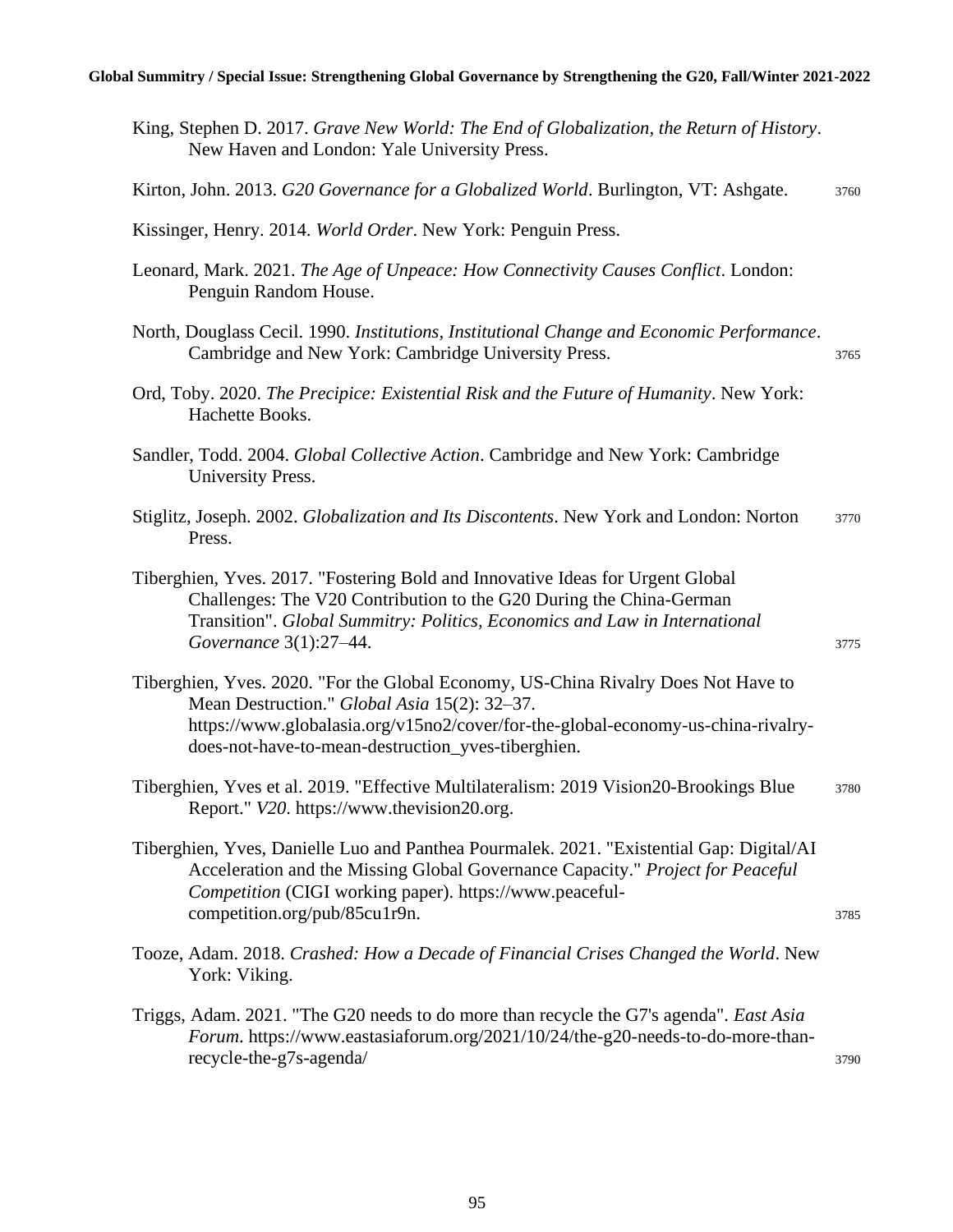Williamson, Oliver E. 1985. *The Economic Institutions of Capitalism: Firms, Markets, Relational Contracting*. New York: Free Press.

# **Author biography**

**Yves Tiberghien** is Professor of Political Science and the Konwakai Chair in <sup>3795</sup> Japanese Research at the University of British Columbia. He is a Distinguished Fellow at the Asia-Pacific Foundation of Canada and the Canadian PAFTAD Chair.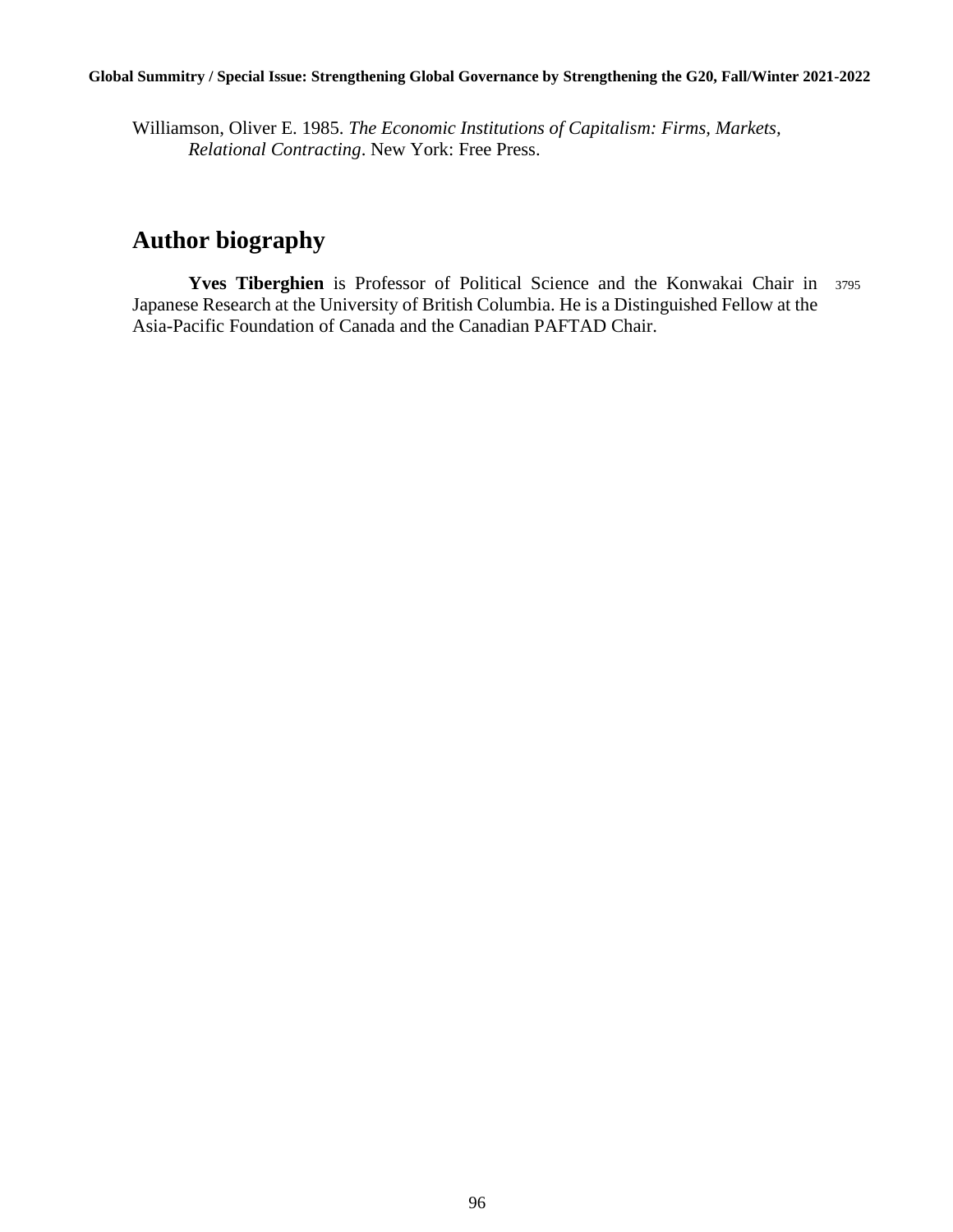# **A Concluding Thought** 3800

#### **Alan S. Alexandroff**

### **Going Forward with some Trepidation**

In the face of current Russian aggression there is growing concern over the effectiveness indeed the viability of the G20. We have seen this global summitry conundrum before. It emerged as I pointed out in a recent East Asia Forum post (2022) in the following way and again with Russian membership but in this instance in the then G8:

The issue of Russian aggression was first vetted in 2014 due to its annexation  $3810$ of Crimea. At the time, the United States and other members of the G7/8 agreed to suspend Russia from the G8. Russia had participated at the leaders' level beginning in 1998, though it was never invited to participate in the critical finance ministers and central bankers' meetings. In the face of Russia's Crimea, the G7 leaders suspended the country, leading Moscow to 3815 walk away in 2017.

Unlike the suspension of Russia in the G8 there is no unanimity of opinion over the suspension, or the ejection of Russia from the G20. And there is in fact no mechanism. But as evident already there is a serious distraction for leaders over the question. And there is no easy path for the host which in the case of the G20 in 2022 is Indonesia. As pointed out by 3820 FTs Gillian Tett (2022): "To defuse the row, the Indonesian government might end up having to scrap the joint communique on April 20th altogether. But this leaves the G20 looking impotent."

The dilemma is real. On the one hand there is an urgent need to address critical global governance issues – a global recovery from the pandemic, recovery planning for Ukraine, <sup>3825</sup> focused planning for the next pandemic, and serious collective steps to advance a transition to a decarbonized world. On the other hand, a gathering with Putin in attendance, particularly if it is in person, raises difficult politics for the strongest critics within the G7, if not all, and Australia.

Initially, President Biden had urged Indonesia, the host of the upcoming G20 summit, <sup>3830</sup> to eject Putin but failing that to invite Ukrainian President Volodymyr Zelenskyy to the Bali Summit. And, in fact this is what Indonesia's President, Joko Widodo did in a phone call with President Zelenskyy recently. However, it does not appear that this is now sufficient (Widakuswara 2022): "… to invite Ukraine to the November summit in Bali is not enough to ensure the attendance of U.S. President Joe Biden — unless Russian President Vladimir 3835 Putin is excluded from the gathering." Widodo and his officials have continued to urge attendance at the Bali Summit: "We understand the G-20 has a catalyst role in global economic recovery, and when we speak of global economic recovery, there are two important factors right now: COVID-19 and the war in Ukraine," Widodo said in a video remark, outlining the rationale of his invitation to Zelenskyy." 3840

If Putin chooses to attend in person, then there could be a number of quite awkward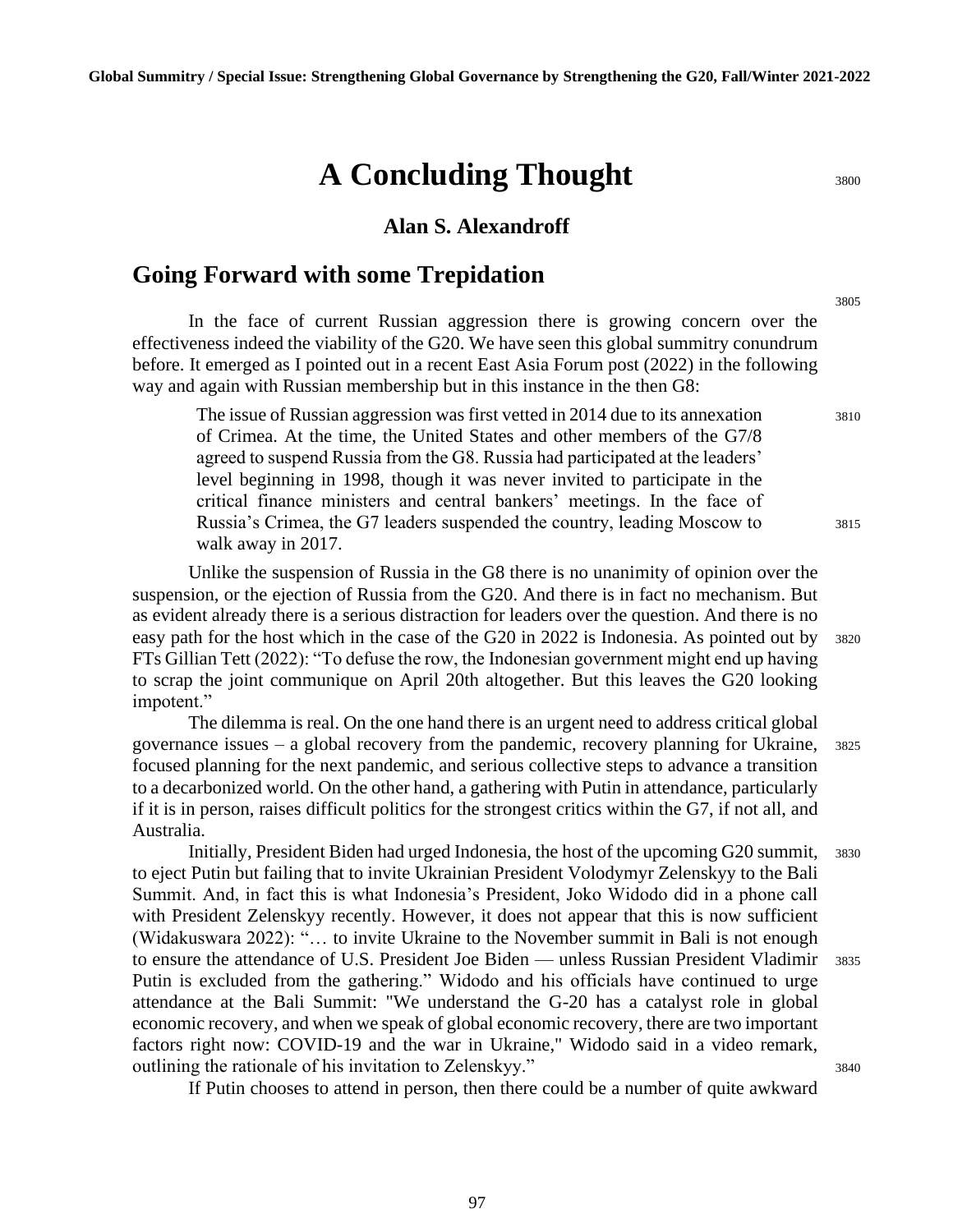moments including such instances as the group photograph. If Putin choose not to attend in person that could reduce the awkwardness for many leaders. But in the end the central issue is not whether Putin attends or not, but the determination by leaders to tackle the critical and ever more difficult global governance challenges. Global governance leadership is critical, <sup>3845</sup> but it is not clear whether the Biden Administration is committed to serious global governance efforts in the G20.

All this raises a growing debate over the continued utility of the G20 as a critical global governance instrument. Pascal Lamy, the former Director General of the WTO is just one of many experts and in his case a former senior official that recognizes the crucial need <sup>3850</sup> to address the rising tide of global governance challenges. And he along with others he acknowledges the crucial importance of the G20. As Lamy wrote just recently:

I believe the way forward to unlock the global governance gridlock requires improvements of the existing international framework. This is the triangle formed by the G20, the United Nations system and specialized international 3855 organizations. But for this approach to work, greater effort must be made to introduce the tools and benchmarks necessary to monitor organizational and institutional activities and to measure their successes, thereby improving their overall accountability.

Colin Bradford, long an observer and advocate for G20 leadership is even more <sup>3860</sup> pointed. Bradford sees no alternative to the G20 as the critical global governance institution. Moreover, he argues that the G20 provides the institutional setting to tackle and 'lower the temperature' in the increasingly tense US-China bilateral relationship. As he wrote (2022):

… the logical next step in the process of unifying the world around civilized values and functional actions to deal with war and systemic crises at the same 3865 time, is for the G7 to "show up in force" at the G20 with ambition, quality representation and leadership ideas at the continuous range of official ministerial, working group, task force and Sherpa meetings that characterize the week-to-week preparations for G20 summits. … A joint decision now by all G7 members to ratchet up their presence and priorities in the G20 for the 3870 Indonesian and Indian G20 years this year and next and beyond, would signal a fresh effort by the West to engage with the rest of the world, including especially China, in professional working relationships to advance the global agenda, which requires intensity and unity.

The evidence seems clear. The commitment is what remains a question. 3875

## **Works Cited**

- Alexandroff, Alan S. 2022. "What Russia's invasion of Ukraine means for the G20". *East Asia Forum*. March 25, 2022. https://www.eastasiaforum.org/2022/03/25/whatrussias-invasion-of-ukraine-means-for-the-g20/ <sup>3880</sup>
- Bradford, Colin. 2022. "The G7 as Members of the G20: Challenges and Responsibilities". Unpublished Memorandum for CWD. April 29, 2022.